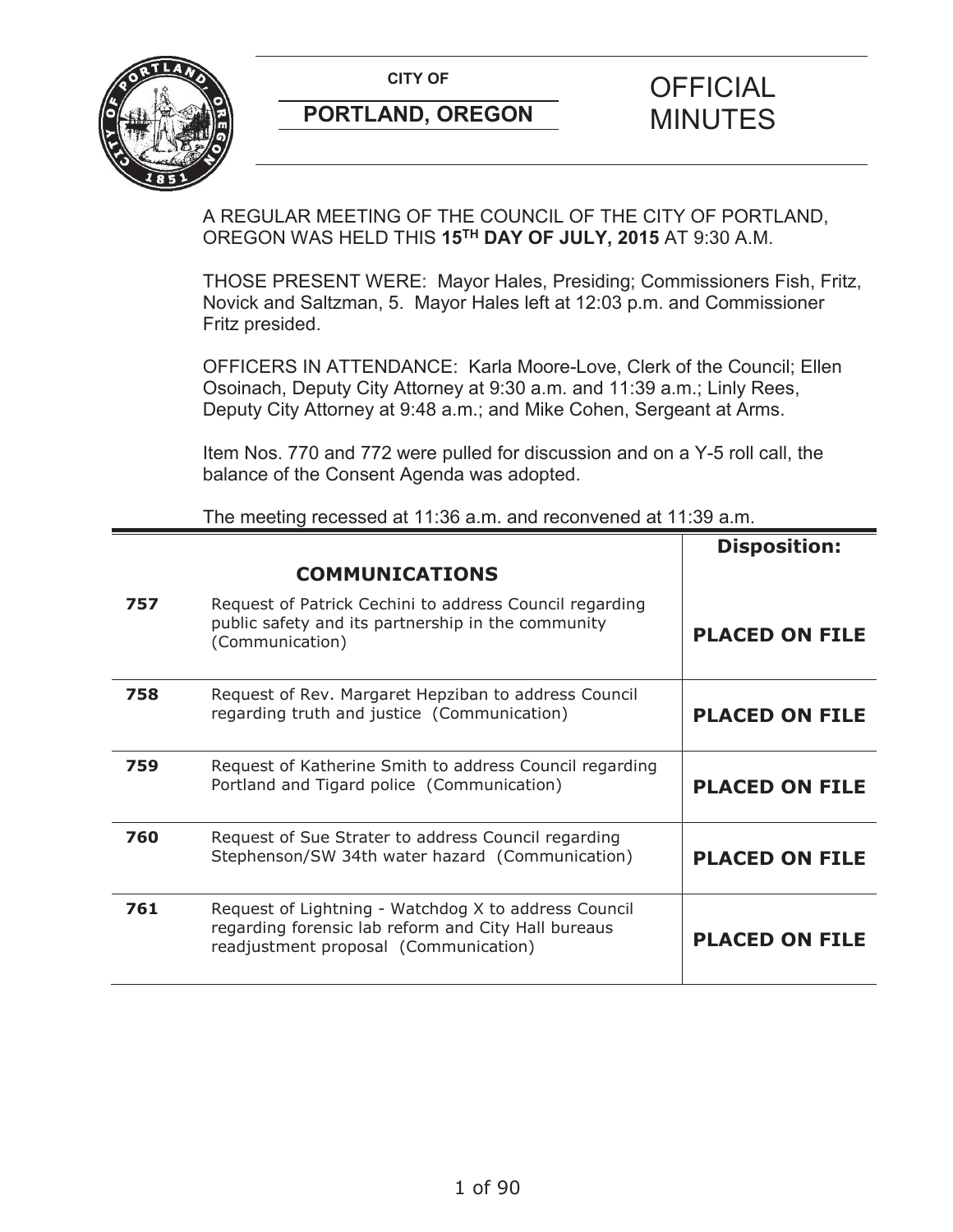|        | <b>TIMES CERTAIN</b>                                                                                                                                                                                                                                                                                                                                                                                                                                                                                                                                                                                                                                                                                                                                                                                                                                                                                                                                                                                                                                                                                   |                                                                                                                                                                                                                                                                                                                                    |
|--------|--------------------------------------------------------------------------------------------------------------------------------------------------------------------------------------------------------------------------------------------------------------------------------------------------------------------------------------------------------------------------------------------------------------------------------------------------------------------------------------------------------------------------------------------------------------------------------------------------------------------------------------------------------------------------------------------------------------------------------------------------------------------------------------------------------------------------------------------------------------------------------------------------------------------------------------------------------------------------------------------------------------------------------------------------------------------------------------------------------|------------------------------------------------------------------------------------------------------------------------------------------------------------------------------------------------------------------------------------------------------------------------------------------------------------------------------------|
| 762    | TIME CERTAIN: 9:30 AM - Establish a cooperative<br>agreement with the Mt. Tabor Neighborhood Association<br>to ensure that clean water will be maintained in the Mt.<br>Tabor Park Reservoirs at the historic levels that produce<br>the Park's iconic views, and to prioritize and implement<br>the maintenance, repair and preservation of the<br>Reservoirs and authorize funding for work identified in the<br>2009 Mount Tabor Reservoirs Historic Structures Report<br>(Resolution introduced by Commissioners Fish and Fritz)<br>1 1/2 hours requested for items 762 and 763<br>Motion to accept Fish amendments 1-6: Moved by Fish<br>and seconded by Hales. (Y-4; N-1 Fritz)<br>Motion to withdraw amendments 1-5: Moved by Fish and<br>seconded by Hales. (No objection; so ordered)<br>Motion to amend language in amendment #6 on<br>paragraph 28 to designate the semi-annual report to<br>be a written report and add requirement of annual<br>presentations to City Council and the Portland Utility<br><b>Board:</b> Moved by Fish and seconded by Fritz. (Y-5)<br>$(Y-4; N-1$ Novick) | 37146<br><b>AS AMENDED</b>                                                                                                                                                                                                                                                                                                         |
| 763    | Appeal of Portland Water Bureau and Mt. Tabor<br>Neighborhood Association against Historic Landmarks<br>Commission's decision to approve with conditions a<br>proposal to disconnect the Mt. Tabor Reservoirs from the<br>public drinking water system at Mt. Tabor Park located at<br>6325 SE Division St (Previous Agenda 702; LU 14-218444<br>HR EN)<br>Motion to amend Condition B and delete Condition E,<br>and tentatively grant in part and deny in part the<br>appeals of the Water Bureau and the MTNA; affirm the<br><b>Historic Landmarks Commission's decision to approve</b><br>the application for Historic Resource Review and<br><b>Environmental Review with modifications; and direct</b><br>staff to prepare findings for Council adoption: Moved by<br>Fish and seconded by Saltzman. (Y-5)                                                                                                                                                                                                                                                                                       | <b>TENTATIVELY</b><br><b>GRANT IN PART AND</b><br><b>DENY IN PART THE</b><br><b>APPEALS AND</b><br><b>UPHOLD THE</b><br><b>HISTORIC</b><br><b>LANDMARKS</b><br><b>COMMISSION'S</b><br><b>DECISION WITH</b><br><b>MODIFICATIONS;</b><br><b>PREPARE FINDINGS</b><br><b>FOR AUGUST 19, 2015</b><br>AT 11:00 AM<br><b>TIME CERTAIN</b> |
|        | <b>CONSENT AGENDA - NO DISCUSSION</b>                                                                                                                                                                                                                                                                                                                                                                                                                                                                                                                                                                                                                                                                                                                                                                                                                                                                                                                                                                                                                                                                  |                                                                                                                                                                                                                                                                                                                                    |
|        | <b>Mayor Charlie Hales</b>                                                                                                                                                                                                                                                                                                                                                                                                                                                                                                                                                                                                                                                                                                                                                                                                                                                                                                                                                                                                                                                                             |                                                                                                                                                                                                                                                                                                                                    |
|        | <b>Bureau of Police</b>                                                                                                                                                                                                                                                                                                                                                                                                                                                                                                                                                                                                                                                                                                                                                                                                                                                                                                                                                                                                                                                                                |                                                                                                                                                                                                                                                                                                                                    |
| $*764$ | Authorize a grant agreement with Portland Opportunities<br>Industrialization Center, Inc. for \$59,996 to continue to<br>employ the Gang Impacted Family Team Coordinator to<br>provide an aligned system of support for program<br>stakeholders serving gang impacted youth and families<br>(Ordinance)<br>$(Y-5)$                                                                                                                                                                                                                                                                                                                                                                                                                                                                                                                                                                                                                                                                                                                                                                                    | 187251                                                                                                                                                                                                                                                                                                                             |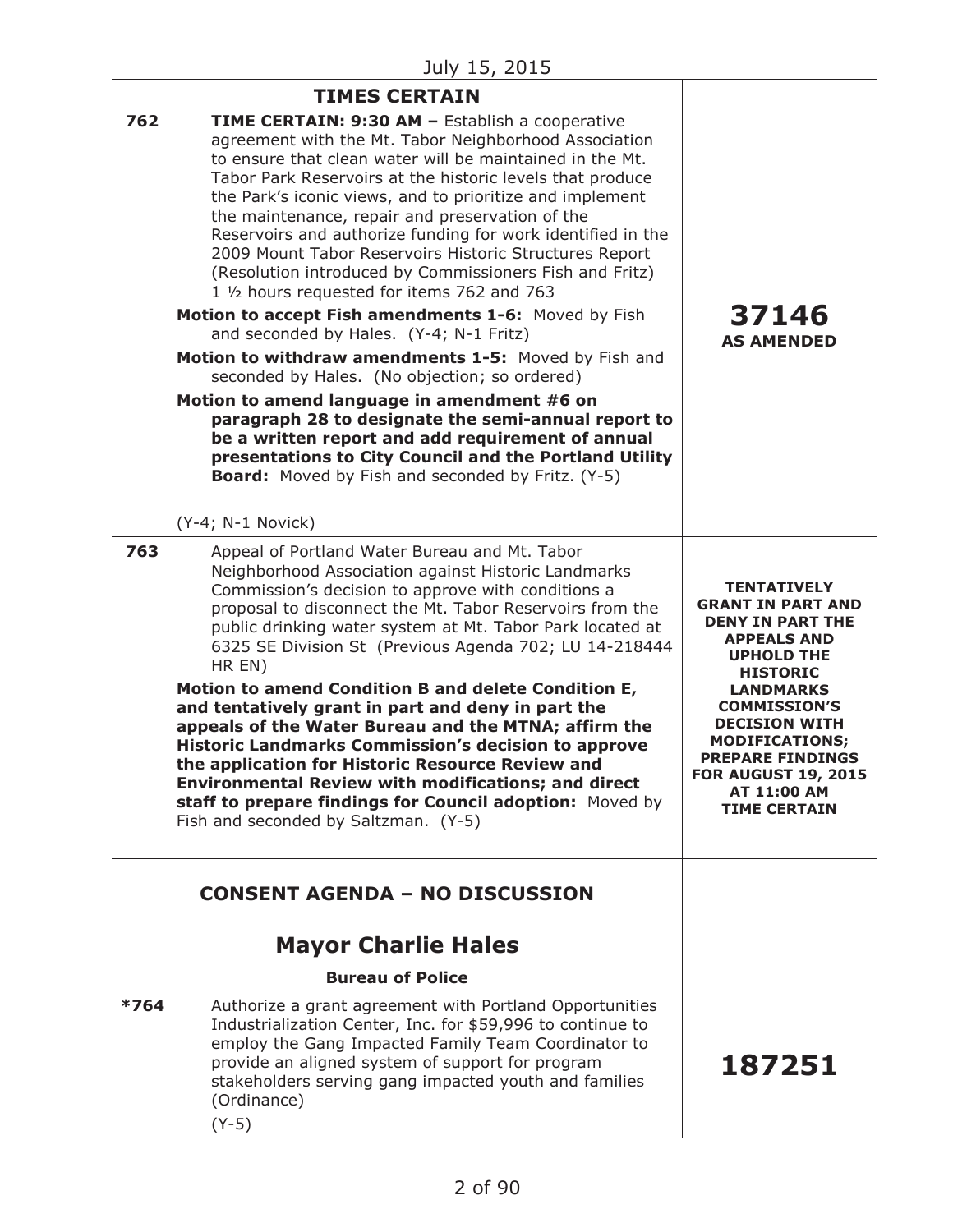| *765   | Apply to the U.S. Department of Justice, Office of<br>Community Oriented Policing Services for a grant in the<br>amount of \$375,000 for the 2015 COPS Hiring Program<br>grant to fund three School Resource Officers for three<br>years (Ordinance)<br>$(Y-5)$     | 187252 |
|--------|---------------------------------------------------------------------------------------------------------------------------------------------------------------------------------------------------------------------------------------------------------------------|--------|
|        | <b>Office of Management and Finance</b>                                                                                                                                                                                                                             |        |
| *766   | Authorize a contract with Elcon Corporation for the<br>implementation of the Active Corridor Management Project<br>at a cost of \$500,572 for the Bureau of Transportation<br>(Ordinance)<br>$(Y-5)$                                                                | 187253 |
| $*767$ | Grant a temporary, revocable permit to Portland General<br>Electric Company, doing business as World Trade Center<br>Properties for electric vehicle supply equipment services<br>(Ordinance)<br>$(Y-5)$                                                            | 187254 |
| *768   | Authorize an Intergovernmental Agreement with Portland<br>State University for Citywide on-call sustainable<br>operations technical assistance for a not to exceed amount<br>of \$150,000 (Ordinance)<br>$(Y-5)$                                                    | 187255 |
|        | <b>Commissioner Dan Saltzman</b>                                                                                                                                                                                                                                    |        |
|        | <b>Position No. 3</b>                                                                                                                                                                                                                                               |        |
|        | <b>Portland Fire &amp; Rescue</b>                                                                                                                                                                                                                                   |        |
| 769    | Authorize Intergovernmental Agreement with Metropolitan<br>Service District for Portland Fire & Rescue emergency<br>response vehicles computerized mapping data not to<br>exceed \$10,000 per year (Second Reading Agenda 746;<br>Contract No. 30004638)<br>$(Y-5)$ | 187256 |
|        | <b>Commissioner Steve Novick</b>                                                                                                                                                                                                                                    |        |
|        | <b>Position No. 4</b>                                                                                                                                                                                                                                               |        |
|        | <b>Bureau of Transportation</b>                                                                                                                                                                                                                                     |        |
| $*770$ | Authorize a competitive solicitation for the purchase of a<br>mobile parking payment system at an estimated amount<br>of \$6,200,000 (Ordinance)<br>(Y-4; Hales absent)                                                                                             | 187260 |
| $*771$ | Amend Intergovernmental Agreement with Oregon<br>Department of Transportation for design and construction<br>of the SE Holgate & SE Ramona: 122nd to 136th Ave<br>Sidewalks project (Ordinance; amend Contract No.<br>30002698)<br>$(Y-5)$                          | 187257 |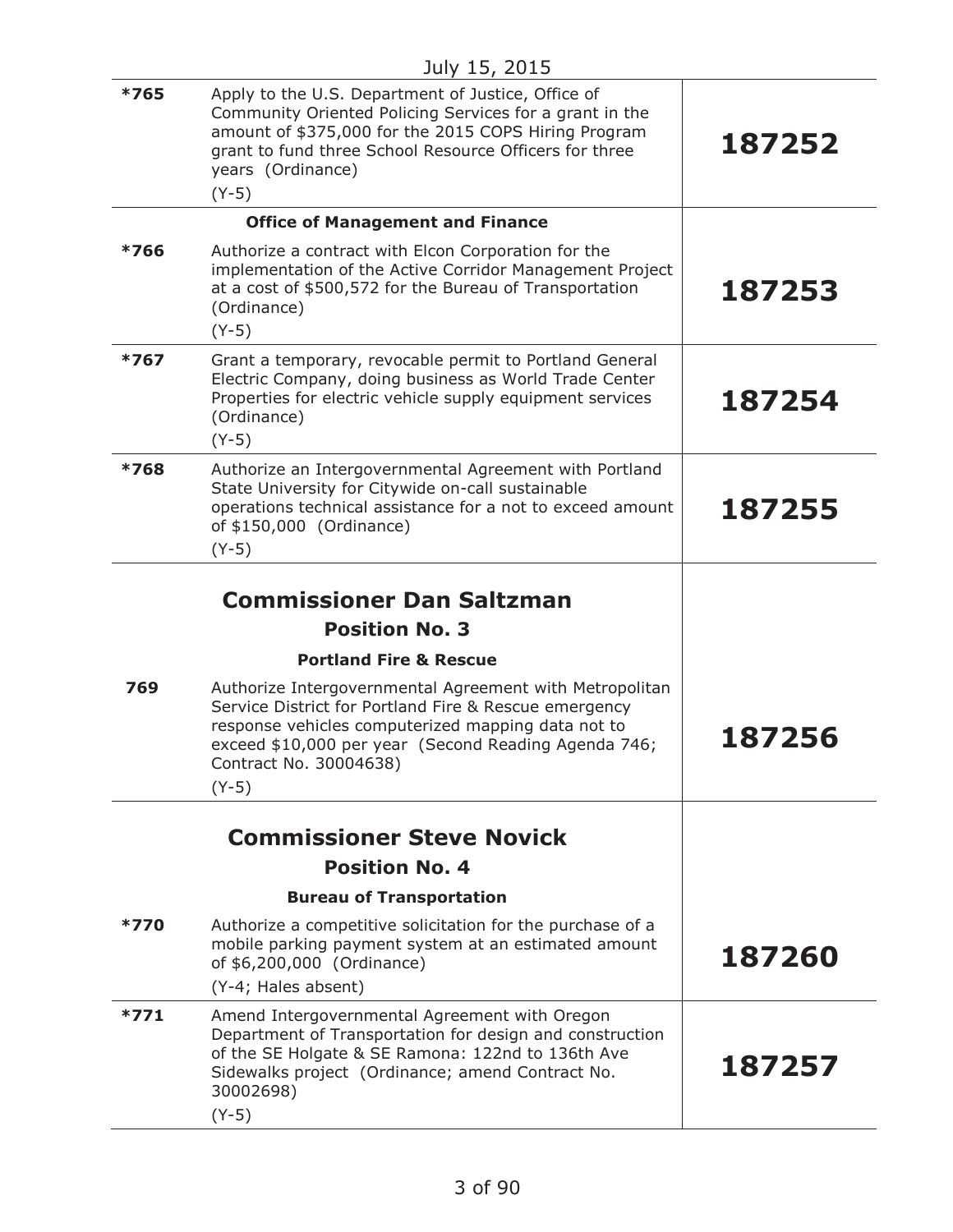|        | <b>Commissioner Amanda Fritz</b><br><b>Position No. 1</b>                                                                                                                                                                                                                                                                                                                                                                                                                                            |                                                                                        |
|--------|------------------------------------------------------------------------------------------------------------------------------------------------------------------------------------------------------------------------------------------------------------------------------------------------------------------------------------------------------------------------------------------------------------------------------------------------------------------------------------------------------|----------------------------------------------------------------------------------------|
| *772   | <b>Office of Neighborhood Involvement</b><br>Amend fee schedule for the Office of Neighborhood<br>Involvement Noise Control Program (Ordinance)                                                                                                                                                                                                                                                                                                                                                      | <b>REFERRED TO</b><br><b>COMMISSIONER OF</b><br><b>PUBLIC UTILITIES</b>                |
|        | <b>Portland Parks &amp; Recreation</b>                                                                                                                                                                                                                                                                                                                                                                                                                                                               |                                                                                        |
| $*773$ | Authorize six grant agreements for programming for at-<br>risk youth in partnership with Portland Parks & Recreation<br>Community Centers in an amount not to exceed \$320,000<br>(Ordinance)<br>$(Y-5)$                                                                                                                                                                                                                                                                                             | 187258                                                                                 |
|        |                                                                                                                                                                                                                                                                                                                                                                                                                                                                                                      |                                                                                        |
|        | <b>Commissioner Nick Fish</b>                                                                                                                                                                                                                                                                                                                                                                                                                                                                        |                                                                                        |
|        | <b>Position No. 2</b>                                                                                                                                                                                                                                                                                                                                                                                                                                                                                |                                                                                        |
|        | <b>Bureau of Environmental Services</b>                                                                                                                                                                                                                                                                                                                                                                                                                                                              |                                                                                        |
| 774    | Authorize the Bureau of Environmental Services to<br>execute a settlement agreement with Bruce Ankarberg as<br>part of the Luther Road Habitat Restoration Project No.<br>E06947 for \$27,989 (Ordinance)                                                                                                                                                                                                                                                                                            | <b>PASSED TO</b><br><b>SECOND READING</b><br><b>JULY 22, 2015</b><br><b>AT 9:30 AM</b> |
|        | <b>Water Bureau</b>                                                                                                                                                                                                                                                                                                                                                                                                                                                                                  |                                                                                        |
| 775    | Authorize Intergovernmental Agreement with the U.S.<br>Department of Agriculture, Natural Resources<br>Conservation Service for an amount not to exceed                                                                                                                                                                                                                                                                                                                                              | <b>PASSED TO</b><br><b>SECOND READING</b>                                              |
|        | \$105,000 for snow and precipitation monitoring<br>(Ordinance)                                                                                                                                                                                                                                                                                                                                                                                                                                       | <b>JULY 22, 2015</b><br><b>AT 9:30 AM</b>                                              |
|        |                                                                                                                                                                                                                                                                                                                                                                                                                                                                                                      |                                                                                        |
| $*776$ | <b>REGULAR AGENDA</b><br>Authorize acquisition of surplus property for municipal<br>purposes at SE 3rd and Harrison Streets from the Oregon<br>Department of Transportation not to exceed \$254,044<br>(Ordinance introduced by Mayor Hales and Commissioner<br>Fritz) 30 minutes requested<br>Motion to amend findings #6 and directive b. to<br>delete "General Fund" and add "existing City<br>resources" to the directive: Moved by Hales and<br>seconded by Fritz. (Y-5)<br>(Y-4; Hales absent) | 187259<br><b>AS AMENDED</b>                                                            |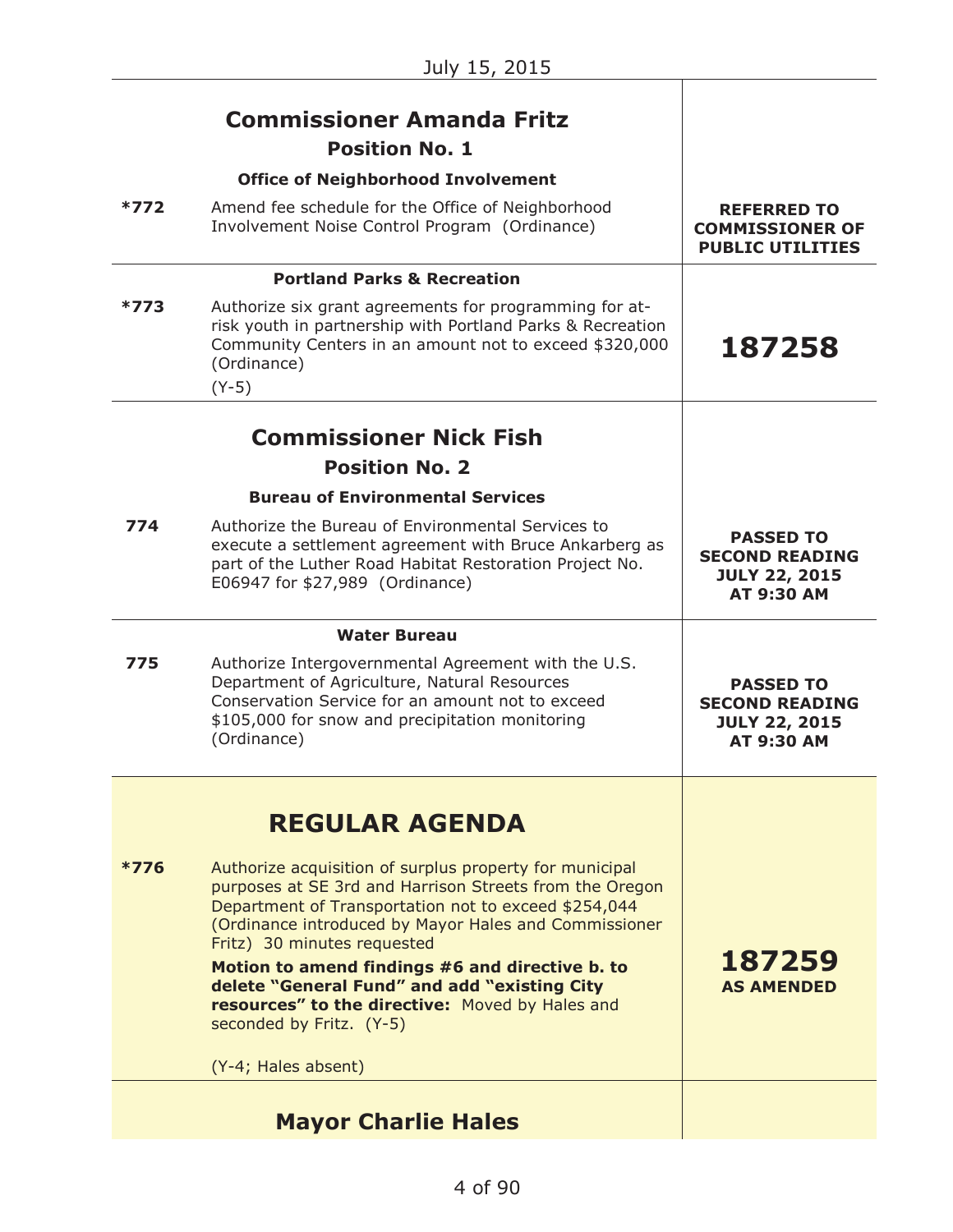|        | <b>Office of Management and Finance</b>                                                                                                                                                                                |                                   |
|--------|------------------------------------------------------------------------------------------------------------------------------------------------------------------------------------------------------------------------|-----------------------------------|
| 777    | Accept bid of Brown Contracting, Inc. for the East Portland<br>Rapid Flash Beacon Project for \$698,526 (Procurement<br>Report - Bid No. 00000002)                                                                     | <b>ACCEPTED</b>                   |
|        | Motion to accept the report: Moved by Saltzman and<br>seconded by Fish.                                                                                                                                                | <b>PREPARE</b><br><b>CONTRACT</b> |
|        | (Y-4; Hales absent)                                                                                                                                                                                                    |                                   |
|        | <b>Commissioner Steve Novick</b><br><b>Position No. 4</b>                                                                                                                                                              |                                   |
|        | <b>Bureau of Transportation</b>                                                                                                                                                                                        |                                   |
| $*778$ | Amend Transportation Code for Designated Parking<br>Management Plan Districts and procedures for towing<br>vehicles (Ordinance; amend Chapter 16.30, add Chapter<br>16.35) 10 minutes requested<br>(Y-4; Hales absent) | 187261                            |
|        | At 12:28 p.m., Council recessed.                                                                                                                                                                                       |                                   |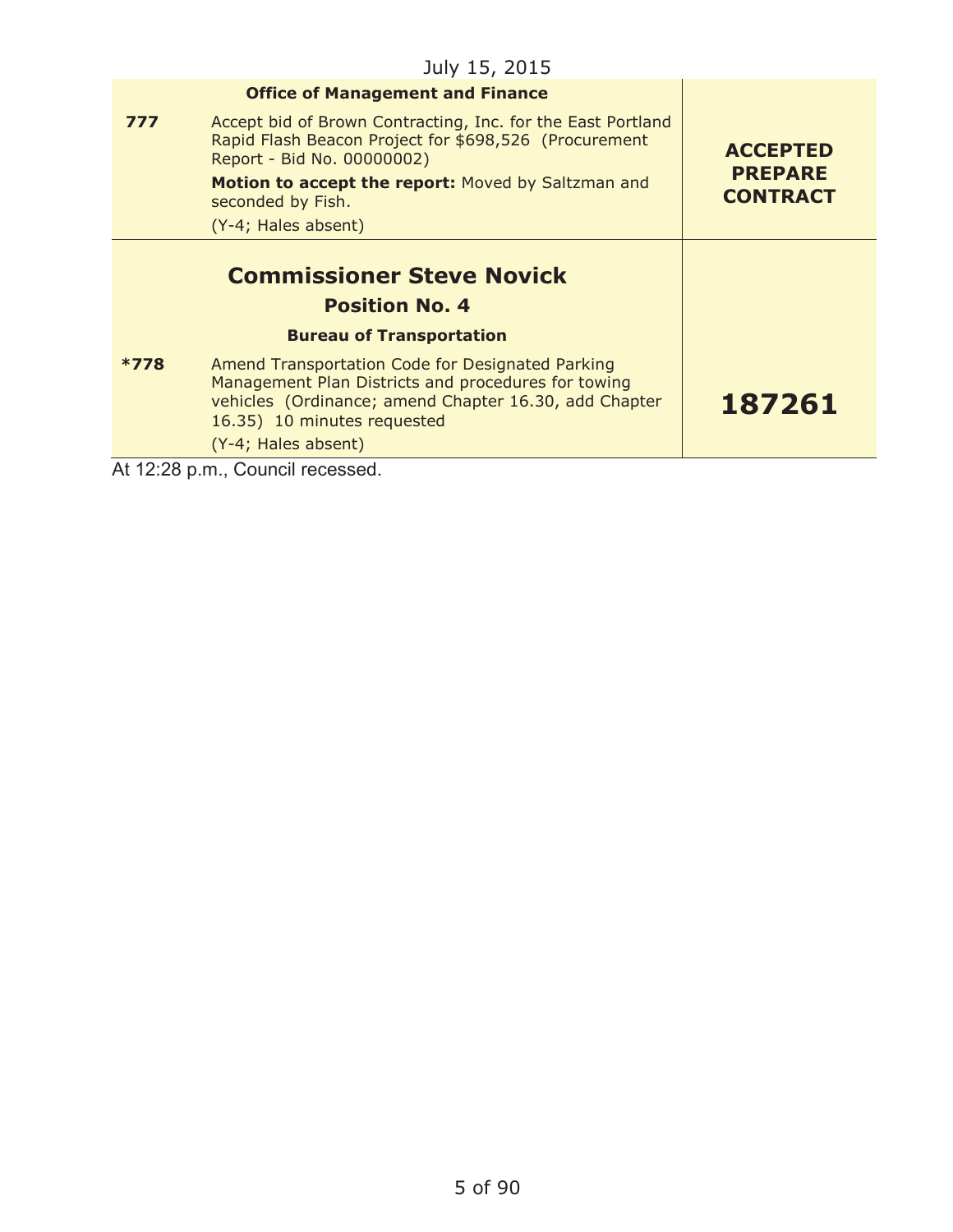A RECESSED MEETING OF THE COUNCIL OF THE CITY OF PORTLAND, OREGON WAS HELD THIS **15TH DAY OF JULY, 2015** AT 2:00 P.M.

THOSE PRESENT WERE: Commissioner Fritz, Presiding; Commissioners Novick and Saltzman, 3.

OFFICERS IN ATTENDANCE: Karla Moore-Love, Clerk of the Council; Ben Walters, Chief City Attorney; and John Paolazzi, Sergeant at Arms.

The meeting recessed at 4:02 p.m. and reconvened at 4:09 p.m.

|         |                                                                                                                                                                                                                                               | <b>Disposition:</b> |
|---------|-----------------------------------------------------------------------------------------------------------------------------------------------------------------------------------------------------------------------------------------------|---------------------|
| $S-779$ | <b>TIME CERTAIN: 2:00 PM - Accept the Private For-Hire</b><br>Transportation Innovation Pilot Program Status Report<br>(Report introduced by Commissioner Novick) 2 hours<br>requested<br>Motion to accept substitute report: Moved by Novick | <b>SUBSTITUTE</b>   |
|         | and seconded by Saltzman. (Y-3)                                                                                                                                                                                                               | <b>ACCEPTED</b>     |
|         | Motion to accept the report: Moved by Saltzman and<br>seconded by Novick.                                                                                                                                                                     |                     |
|         | (Y-3)                                                                                                                                                                                                                                         |                     |

At 5:28 p.m., Council adjourned.

**MARY HULL CABALLERO**

Auditor of the City of Portland

By Karla Moore-Love Clerk of the Council

For a discussion of agenda items, please consult the following Closed Caption File.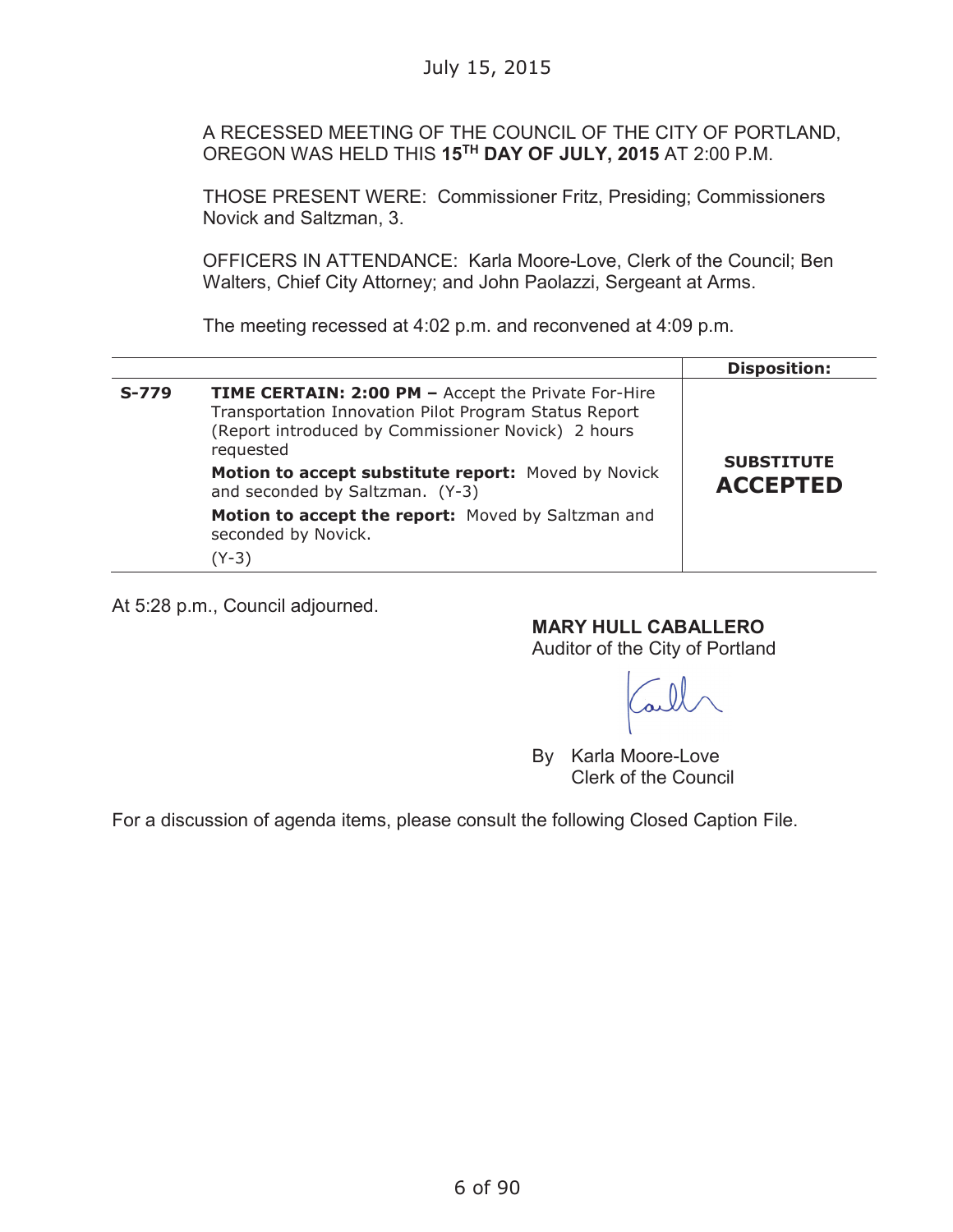## July 15, 2015 **Closed Caption File of Portland City Council Meeting**

This file was produced through the closed captioning process for the televised City Council broadcast and should not be considered a verbatim transcript. Key: **\*\*\*\*\*** means unidentified speaker.

## **JULY 15, 2015 9:30 AM**

**Hales:** Good morning, everyone, and welcome to the July 15th meeting of the Portland City Council. Would you please call the roll?

**Saltzman:** Here. **Novick:** Here. **Fritz:** Here. **Fish:** Here. **Hales:** Here. **Hales:** Good morning, everyone. Welcome. Council has a variety of things on our agenda this morning. I'll talk about some procedural stuff and then some other notes. First, we have some folks signed up for public testimony, citizens can sign up for three minutes on the Council calendar for communications, so we'll hear from them first. If you want the opportunity to do that in the future, please let our Clerk know. Secondly, we have some time certain items on the calendar and a consent calendar. If there's an item on the consent calendar that you think should be considered on the regular agenda, again, just let the Clerk know.

The Council meetings are open for public testimony. Obviously, we typically limit testimony to three minutes on items before the Council, and it looks like from the number of people here today that that ought to be practical. That we don't have to reduce that. We ask that the people follow the basic rules of decorum in the chamber. That is, we let our fellow citizens speak and aren't heckled. So, if you agree with someone and want to indicate that, you are certainly welcome to give them a thumbs up or a wave of the hand. And if you disagree with them, you are also free to make a polite hand gesture, but we want to make sure that everyone can be heard here and all points of view are given their due consideration.

Secondly, if you have anything to give to the Council, give it to the Clerk and she will distribute it. If you are a lobbyist, you're required under our code to disclose that, so please do. If you're representing an organization, it would be nice to know who you are representing.

A couple of particulars. One, we have items 776 on the Council calendar, which is the proposed purchase of the piece of surplus property owned by the Oregon Department of Transportation. It's my intention to ask the City Council or the Portland Development Commission to purchase all of the available property that the Oregon Department of Transportation is putting up for sale, including this parcel, as well as several others. The deliberation today is about whether or not we should buy the land, it is not about whether or not we should issue a permit for the location of Right 2 Dream Too or any other land use on that site. So, please understand today's discussion is about, should the City Council of Portland buy this piece of surplus property from ODOT? It does not pre-ordain any particular land use and I'll take testimony only on the purchase because we will -- if we move ahead with locating Right 2 Dream Too or any other facility there -- have a public hearing at that time on that decision.

On item 763, we'll get to the procedures on that because that's a land use decision and the Council will have to make certain disclosures then. Anything I've forgotten? With that, then let's please take communications item 757. **Item 757.**

**Hales:** Good morning. Welcome.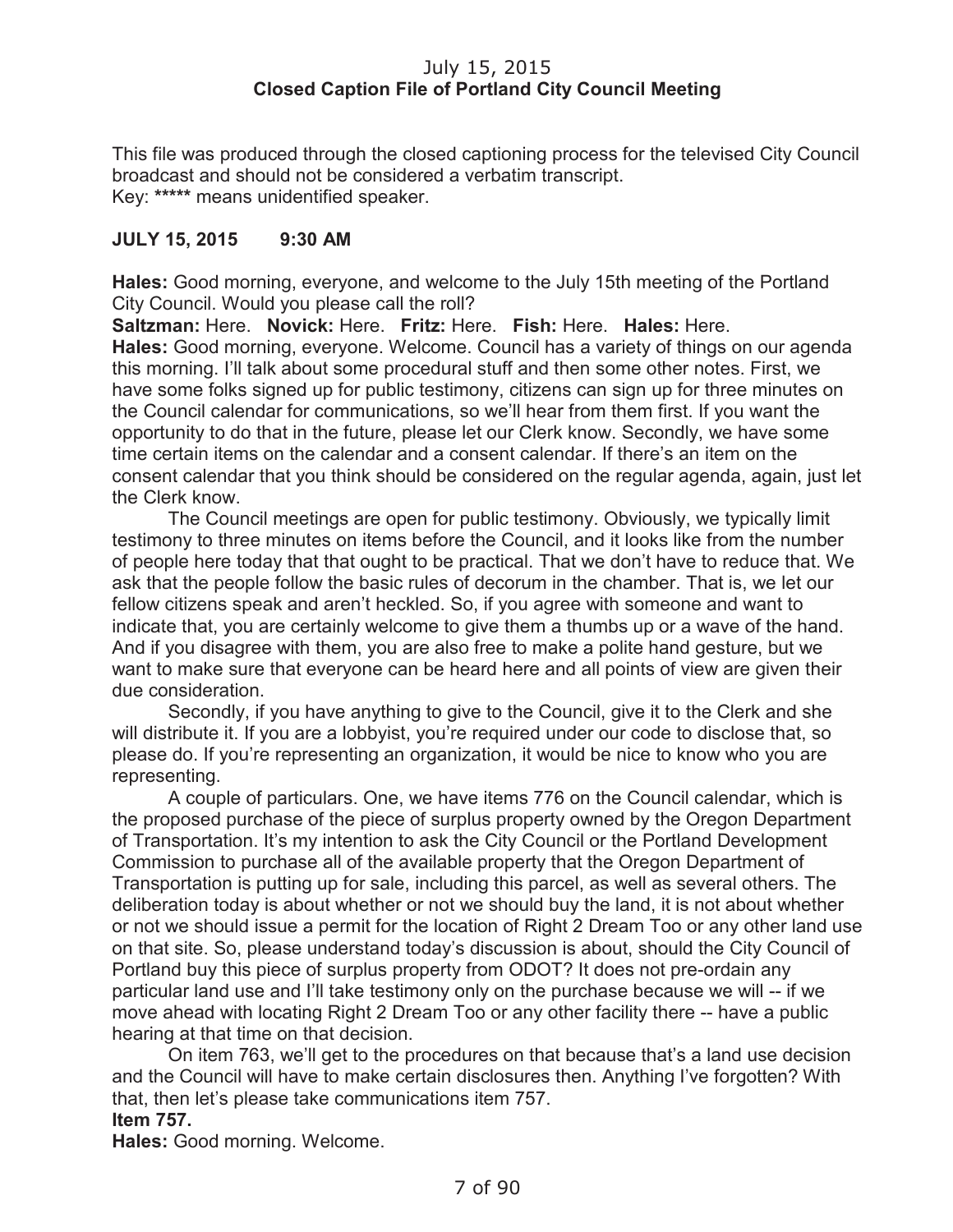**Patrick Cechini:** Good morning. So again, my name is Patrick Cechini. I am the director of security and safety for the Hilton Portland and Executive Tower. I am here today on behalf of the downtown public safety advisory committee as well as the hospitality industry. I'm here to ask the Council's support for programs that are promoting public safety and a sense of tourism surety within the community. The term tourism surety is when tourism security, safety, economics, and reputation merge.

With my time this morning, I'd like to quickly highlight three areas that I feel can greatly benefit tourism security within the community. The first two have to concern the Portland Police Bureau's mounted patrol and their walking beat. These programs are allowing the officers with the City of Portland to have a more unique and intimate interaction with the community and tourists who are visiting the downtown core. The walking beat has been seen as an opportunity for the Police Bureau to help mend relations with the homeless community. The mounted patrol continues to provide a unique experience for the tourists visiting the Portland metro area while still providing for their safety and security.

The next item is community action programs. For those of us that work in the public safety field, we recognize the fact to address the community's greater issues versus simply incarceration. A recent topic from the advisory committee was converting Multnomah County's Wapato facility as a treatment center for people suffering from homelessness, mental illness, or substance abuse. Often the question that gets asked is what to do that hasn't already been done before. This is a great opportunity for the City to provide resources, for those members in our community who are at risk and truly want and need services to turn their life around. I ask the Council to support this initiative in the efforts to promote public safety to all who live, work, and visit our city.

In closing, it was estimated that in 2014, travelers spent approximately \$4.6 billion in the Portland metro area, which generated over \$1.8 billion in revenue, which also generated a combined 200 million in local and state tax dollars. Research has shown tourists are paying more attention to their safety when visiting communities. Research also shows when tourists feel safe, they are more inclined to spend more and more likely to return to specific locations, which is a benefit to the local communities and the economy as a whole. I like to thank the Council for their time today.

**Hales:** Thank you very much. I appreciate your involvement in Clean and Safe as well, so thank you.

#### **Item 758.**

#### **Hales:** Good morning.

**Margaret Hepziban:** Good morning, Mayor Hales and Council members. I'm Reverend Margaret Hepziban and a little more than a simple standard understanding of what a reverend is -- or a minister. I'm an apostle to the nation, so I am an ambassador speaking with the prophetic voice of god to whatever he speaks to, basically. And I happen to -- how I happened here -- I actually had requested an appointment with you, Mr. Mayor Hales or one of the Council members and was told that this was the venue that was the kind of -- so I kind of went this route. But I happened to read an article of yours, about your perspective next term and what your vision is for Portland and the things that you would like to accomplish. And god spoke. And so, that is on this --

#### **Hales:** Yes, we have that.

**Hepziban:** The 96-13, about that. So, try to be succinct here in three minutes -- and this is why I wanted an appointment -- but very much in agreement with you and your endeavors in terms of the police reform. I have been through a lot of police brutality. I've had a son that was killed. I believe is an extra judicial killing, a killing without going through any procedures with permission from the courts, etc. I've had another son that has been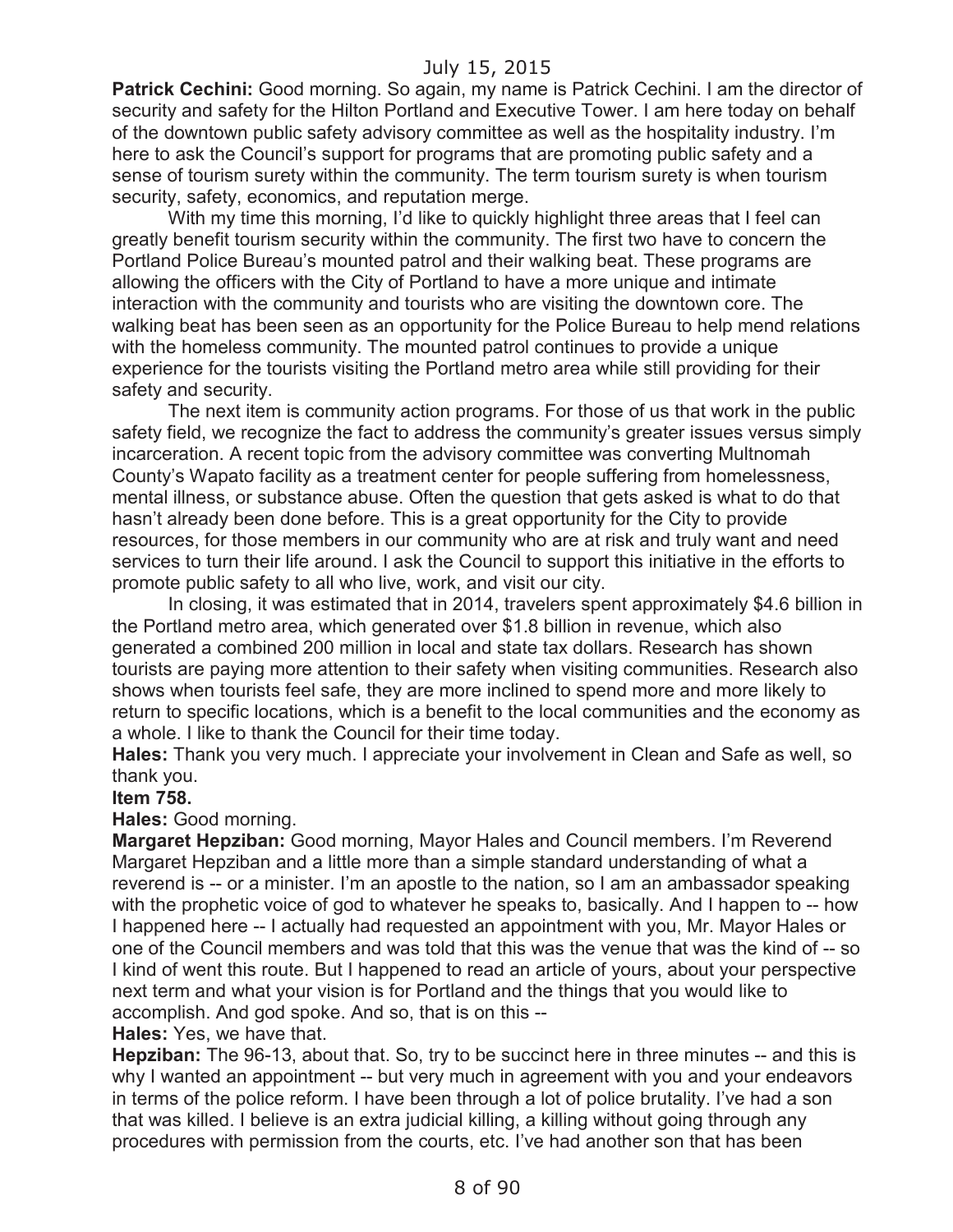derided by other authorities. So, three minutes, I will try to read this. I just want to say that I am here as a help, I'm not trying to divide or cause problems.

The voice of god is something that we can't avoid any more. I think that we are all aware that spiritual things are actually confronting us in our daily lives, whether by just spiritual energy, worrying about vision, heart attacks, etc. Also, public health delivery systems, you know, Christian rights, you know, if you go to the hospital, will you make it out of there alive if you are a Christian? African Americans. The racism problem -- very, very bad. I've had the Ku Klux Klan come out of the woodworks since I tried to get permission for a civil rights march here. And the other pastors -- mostly African American - not in agreement with me, not wanting to recognize the authority that the lord god has given me. Part of the word here this morning is saying that our god -- so again, no division -- so I am trying to encourage them not to be decisive, as well. So, if you wouldn't mind -- **Hales:** Actually, I appreciated you speaking to the heart, I wouldn't bother to read this. We've got this, your written statement.

**Hepziban:** You've got this, OK.

**Hales:** I really appreciate you speaking.

**Hales:** So the reform, the racism -- reform, not just in -- you began with the police reform, which is excellent, and I wish some of the other cities would follow suit. I live in Lake Oswego. I graduated from Warner Pacific. I lived at Mt. Tabor, by the way, so for four years while I was graduating there -- [beeping] -- but the water safety is very important because we have enemies here. We have Islamic nation here. We have other people who are socially dominant. What I call social dominance theory -- you know, they say, "do it" we say, "do or else" and that's not OK.

**Hales:** I really appreciate you coming this morning, unfortunately --

**Hepziban:** What I would like to do, Mayor Hales -- excuse me for interfering -- is to get an appointment, to speak about some of these things and maybe be helpful. I just wanted to give my regards to Commissioner Fritz in the loss of her husband. So, on the second, I was run in to from the back on I-5, Terwilliger curves. We were in a small car and we were pushed into a truck, so I, right now, have a mild concussion.

**Fritz:** Thank you, thank you for your testimony. I'm sorry for the loss of your son. **Hepziban:** We have serious challenges that condition be avoided but we have the power of god and a benevolent god who does not condemn conformity. Don't matter if you're Christian or what, the standard is goodwill.

**Hales:** It is, and I have to cut you off there. Really appreciate you coming and stay in touch with my office. I'm actually leaving the country this afternoon, but I will be back in about ten days.

**Hepziban:** And I will keep you all in prayer. Thank you.

**Hales:** Thank you very much. Thanks for coming.

**Fish:** Mayor, are you leaving the country because you read the New Yorker yesterday? **Hales:** [laughs] No, much better than that. Leaving the country to go to the Vatican. So, an amazing honor for Portland.

#### **Item 759.**

**Hales:** Good morning.

**Katherine Smith:** Good morning. My name is Katherine Smith. Dear Mayor Hales and Portland City Commissioners, well, here I am again testifying to you about some Tigard cops who still shoot me 20 to 24 hours a day with microwave ultrasound weapons, voice to skull command weapons, sleep deprivation, etc., remotely. I understand that you don't want to talk to Portland police about these assault, attempted murder crimes to me, Mayor Hales, and to my son. I've asked the lead investigators on my case -- Sergeant McCormick and other cops -- if you talked to them about this and they said no. I asked you a few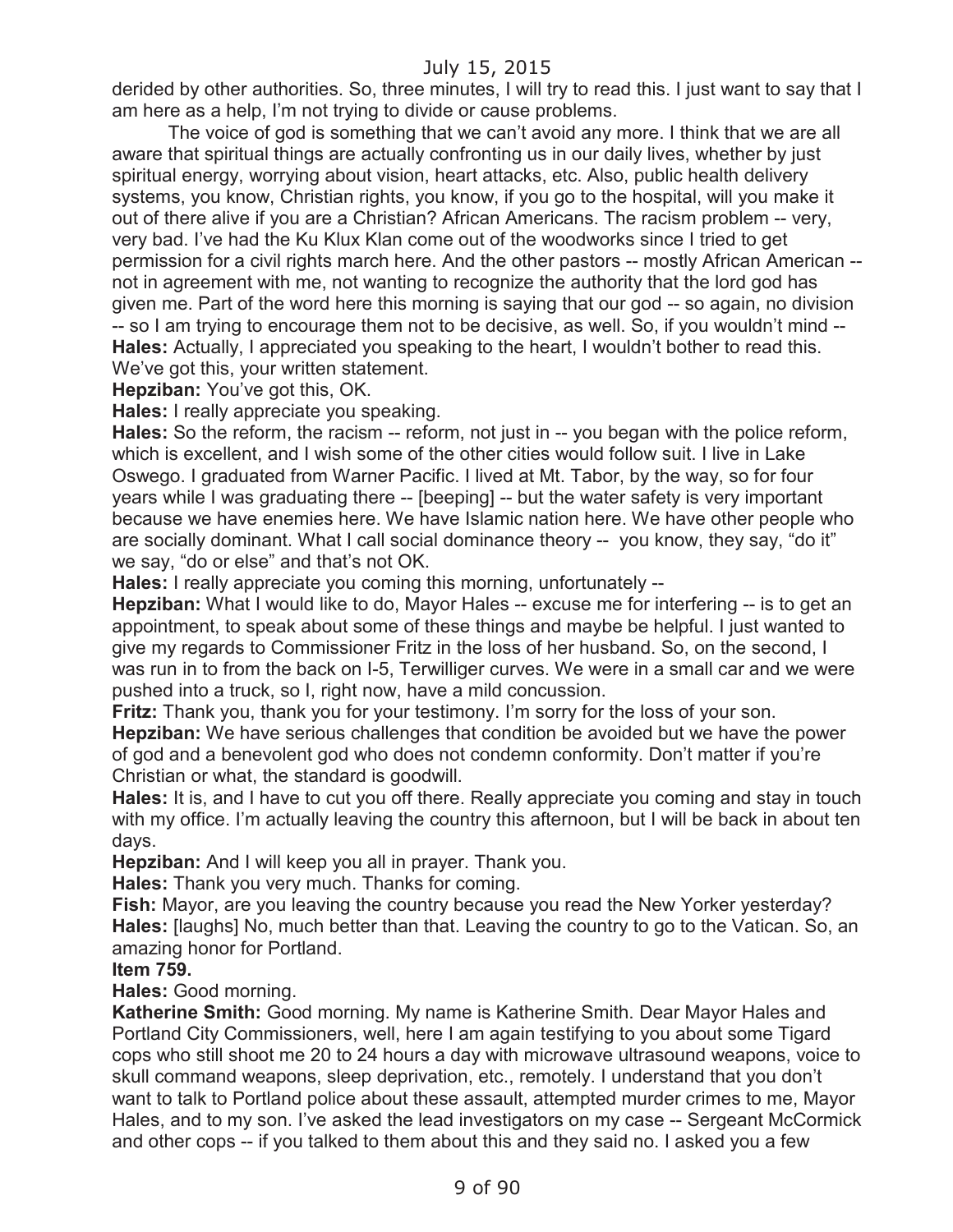weeks ago when I testified here, what is your legal reason for not making those Portland cops do their legal duty to protect me and my son from these assaults? Those Tigard cops tell me every day, they shoot him with microwave, ultrasound weapons, voice to skull weapons when he's sleeping to give him cancer. You didn't answer to the "what is your legal reason" question. I don't believe that you have one. You are the police Commissioner with legal authority to make them do their legal duty. Unfortunately, many of your City attorneys and employees won't ask you that question, either, even though I have requested that from them. The suggestions they and you have made to me to avoid having or making Portland police investigate, gather evidence, and arrest and prosecute some of those Tigard cops and my ex Tigard neighbor lady who participates in this -- those suggestions don't work. As I've said, it is not enough pressure on those Tigard cops to just call Project Respond, call the Women's Crisis Line, report to Tigard police instead, or the City of Tigard. They mainly shoot me and my son here in Portland, so I can legally report it here. It is unacceptable and negligence to ignore these crimes. Since I've explained that those suggestions don't work or why they aren't effective, it is no justification to still suggest those actions and to refuse to talk to Portland police to stop these daily assaults. I know by your responses and your City attorneys, employees' responses and by what some Tigard cops told me that you do know these Tigard cops are shooting me and you are choosing to not talk to Portland police about this because you've been told about the cover-up of these kinds of weapons, and you've been advised to cover up, too, by not ordering Portland police to stop these assaults and attempted murder. In that way, though, there is no accountability for these secret weapons that lots of cops have had for more than 20 years. Sincerely, Katherine Smith.

**Hales:** Take care, Katherine. Thank you.

#### **Item 761.**

**Fritz:** I think we skipped 760.

**Hales:** Yes, you did.

**Moore-Love:** Sorry, Lightning.

**Hales:** Sorry, Lightning. You can go ahead. We'll take the other one out of order. You're here. Good morning.

**Lightning:** Good morning. My name is Lightning, I represent Lightning Watchdog X. One of the concerns that I have on the forensic labs is I want to make sure that the primary provider of DNA analytical services is the state police crime lab, also known as Portland metropolitan forensics laboratory located in Clackamas. What I want to put emphasis on is to make sure that we understand their capacity and also apply for a capacity grants or improvement grants at that lab. I want to have a state audit performed on the DNA lab. I want to be able to review that. I want to understand what the forensic scientists need. I want to understand the type of equipment that they need. I want to understand why there is backlog of sexual assault kids.

Now, as we all know, a \$2 million federal grant is being applied for. Again, that grant is going to be used on a private lab and mainly not on the state lab. Again, they projected a cost of approximately \$400 per kit, and I want to have an understanding of exactly where that funding is going because we do have a personnel cost of \$427,000 on that grant, fringe benefits of 204,000. And again, we're going to use a private lab. I want to focus on what are the benefits of using a private lab opposed to using the state labs? And again, until we have that audit, I will not make any comments on the efficiency of that state lab.

In 2014, there were 830 sex crimes cases. They had a total number of kits of 312. If we use a number of \$400 a kit, that's \$128,000. In 2013, we had 875 sex crime cases. We had 271 kits. Again, if we use a number, that's 108,000. I don't believe that it's lack of resources that we're not able to get these kits tested. I want this to be looked at very close.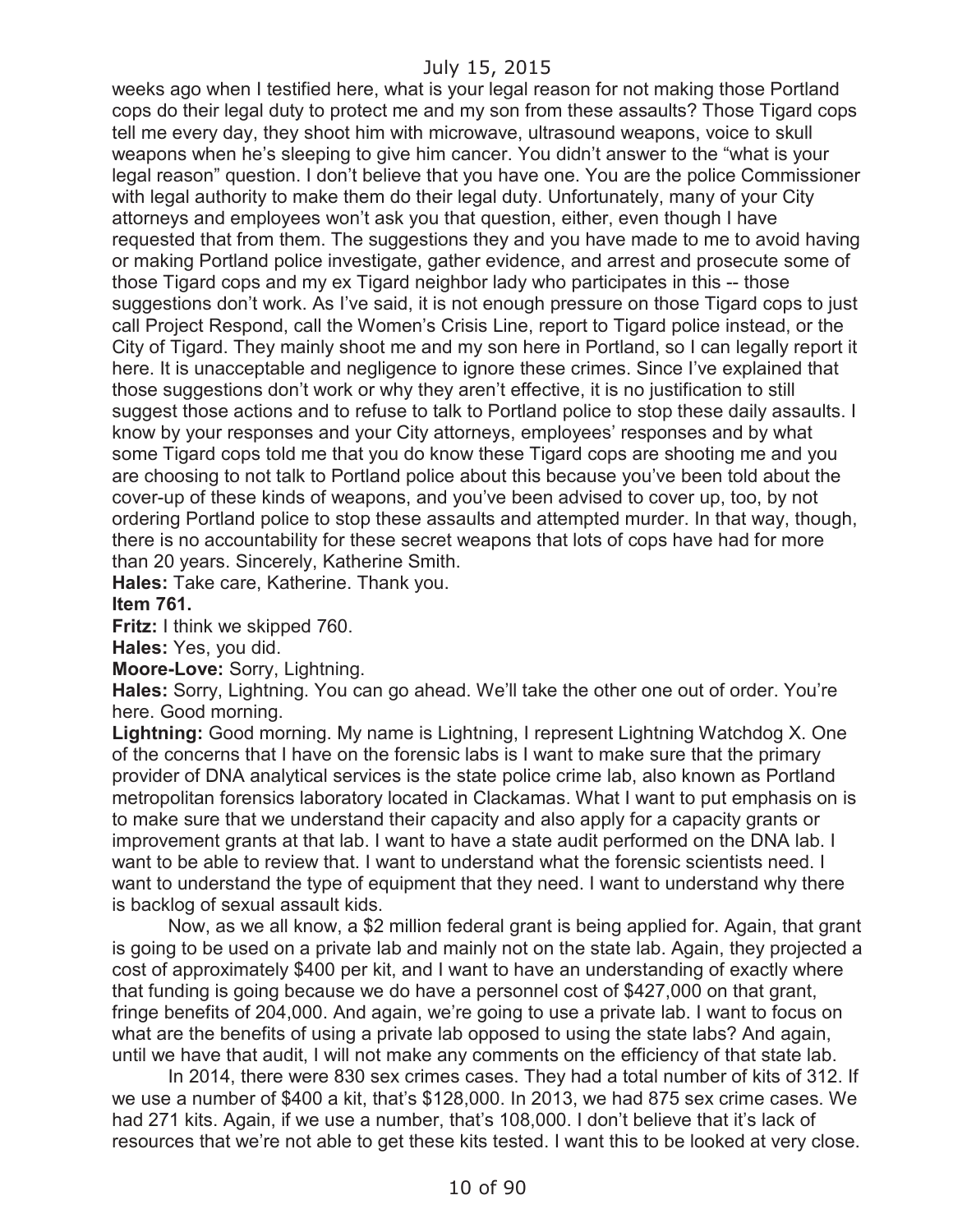Again, I am asking for a state audit to be reformed. I've asked Steve March at Multnomah County to perform an audit. When this grant is finalized, I would like to have the City of Portland perform an audit. I question some of these numbers, and I want to have some solid facts based upon these audits.

Referring to the Commissioners in the adjustment of bureaus -- in my opinion, we have not fulfilled what we need to do on the transportation. I think that Commissioner Fritz, you've done an outstanding job on the parks. You have got the bond. Outstanding job in a lot of different areas pertaining to the parks. You're a seasoned professional, but this is what I would like to do. I want to see --

**Hales:** Need to wrap up.

**Lightning:** I want to see transportation transferred to Commissioner Fritz. I want Commissioner Fritz to transfer the Parks over to Mr. Novick. And the reason why I want to see that happen --

**Hales:** You've got to wrap up.

**Lightning:** If I could finish, sir. The reason I want to see that happen is because basically, if you look at the performance -- you are a rookie, Mr. Novick, she's a professional -- **Hales:** Lightning --

**Lightning:** And I am putting the care of Transportation in the hands of the Commissioner. **Hales:** Thank you. I'll take that under advisement. Thank you. Alright. Let's take 760, please.

**Item 760.**

**Hales:** Good morning.

**Sue Strater:** OK, since you're a professional, Commissioner Novick.

**Novick:** No, I'm not the professional --

**Strater: No, no, no --**

**Hales:** That's alright, we'll subscribe to professionalism to everyone. Go ahead. **Strater:** I'm very nervous. I had wonderful maps to bring in here from Andrew Aebi, and I couldn't bring it in because it was too big. So, I had to improvise, so I probably already used up the 15 seconds. Anyway, here's my improvised map.

**Hales:** [laughs] OK.

**Strater:** I'm here to talk about a safety hazard. SW 34th comes off SW Stevenson. SW 34th is an unmaintained -- it's a City street, but unmaintained and not up to code. The LID is prohibitive for this neighborhood. The size of the lots would average 50,000 a neighborhood. We can't do it.

**Hales:** Right.

**Strater:** SW Stevenson is a safe routes to school road. Primary road. Stevenson is right a half a mile down the street. Jackson Middle School right here. What's happening is the stormwater run-off is going down and it's going onto Stevenson and water is pooling. In the winter when it's cold, we have ice. I think that -- did you get the pictures? OK, I'll make sure. This is what happened last year, and it's more than just the ice. It's water, too. This is a hazard. And you're on a route to school.

The other thing that's important here is the Water Bureau property that's owned on the street. Two lots. The very corner lot and also, the top, where the cell tower is. It's leased to vendors. And we have worked with the swales team. That's the other factor, the swales are coming in on Stevenson this summer. The primary work has not started. We have met with them and we have actually a civil engineer on the street who's had 50 years of experience. We are recommending on the Water Bureau property right here, the water that's running down get diverted into -- we need a ditch built we think with perforated pipes, filter cloth, and rubber full. And since they are already coming in and doing all the swales and you're having the contractors and the right type of people there, and the City owns the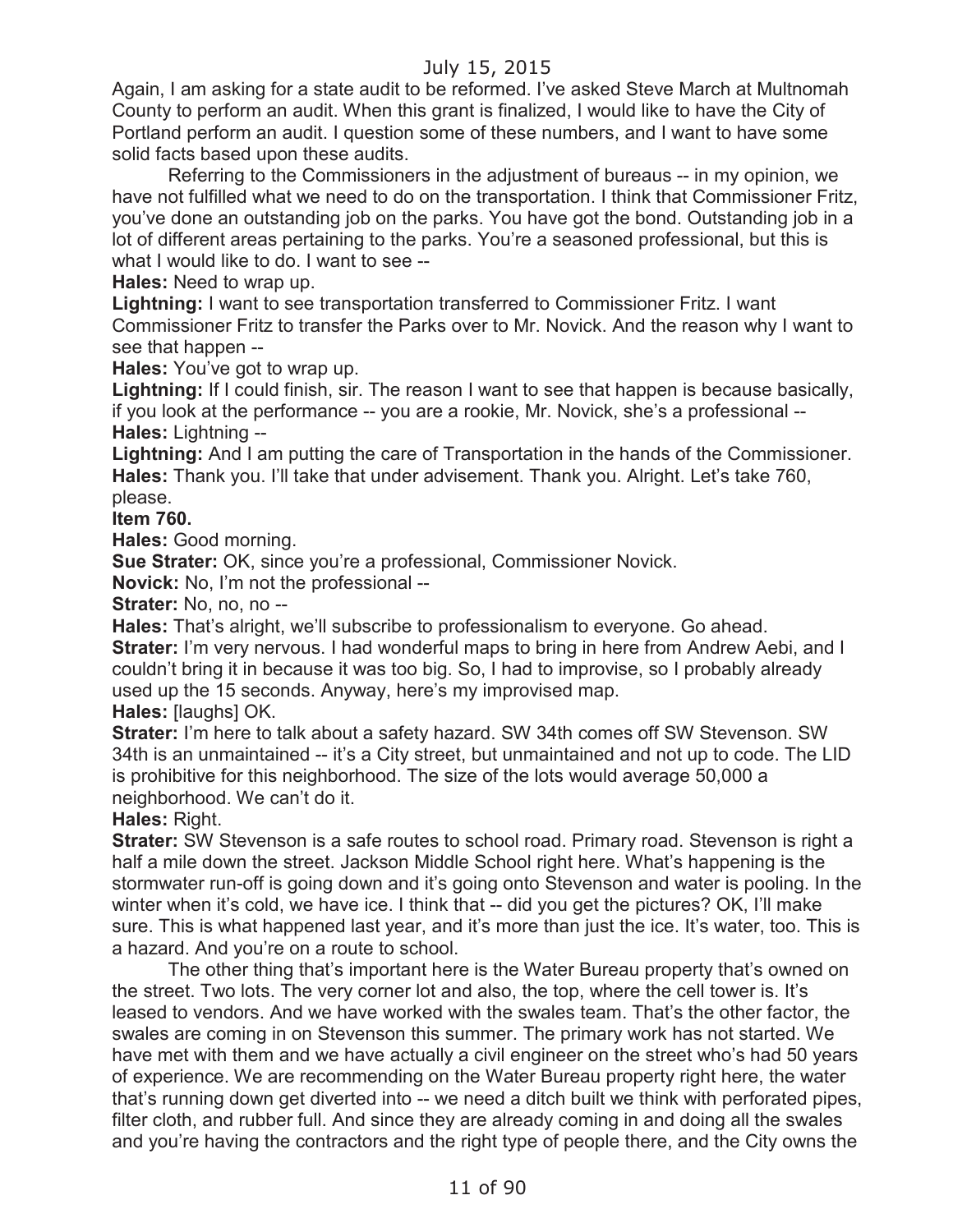property, that would help to divert the water into the swales, which is not happening right now. We asked for this to happen. The response from BES -- which I have given the Council Clerk -- we got on June 9th. They said that they made some minor modifications - some modifications to the swales teams to address some of the stormwater flow. But we do not think it is sufficient. And they said to monitor. I think that we're going to be right back there in the winter and I'm going to be taking photographs of ice, but I will make sure the bus is on the ice when I do it the next time.

So, our recommendation is you're already in there. You got the people there, you got the contractors. How much materials is a ditch and a pipe to get the water flow into the swale? And hopefully eliminate a safety hazard. So, that's really the request. And I guess that my question to Mayor Hales and Commissioner Novick and Commissioner Fish - because this is covering Water Bureau and PBOT -- is what are the next steps? **Hales:** Well, you did a great job of coming and calling this to our attention in a timely way. So obviously, the Commissioners-in-Charge of the Transportation Bureau and BES and Water all have an opportunity to follow up and we'll let them do that. But again, you have done this in a timely way with an obvious problem. So, we appreciate you doing that. **Fish:** And Ms. Strater, thank you for communicating both with the bureau and coming today.

**Strater:** Oh, right.

**Fish:** There's a complication because it's a private road --

**Strater:** No --

**Fish:** And there are limitations on what we can do on private property.

**Strater:** We understand.

**Fish:** However, you've made a case and we're taking a fresh look at it, so thank you. **Strater:** And I think the other thing in the future is perhaps look at how the City handles -- I know you have these policies on roads that are not up to code. But when you have Cityowned property, on those, I think that you need to reconsider that.

**Hales:** Yeah, that is a unique situation.

**Strater:** Yes, it's a unique situation, and I think that the City has revenue off of the leased cell tower, you know.

**Hales:** Thank you very much.

**Strater:** OK, thanks.

**Hales:** OK, let's move to the consent calendar. I don't believe that there are any requests, are there?

**Moore-Love:** Yes, we have 770 and 772.

**Hales:** Alright. Any others? OK, then let's take a roll call vote, please, on the remainder of the consent calendar.

#### **Roll on consent agenda.**

**Saltzman:** Aye. **Novick:** Aye. **Fritz:** Aye. **Fish:** Aye.

**Hales:** I didn't put it on the regular agenda, but just wanted to note that in partnership with Commissioner Fritz, we are approving contracts with several different community-based organizations for our great new partnership to give teenagers the opportunity for free recreation. We've got contracts with POIC, IRCO, Latino Network, NAYA, Boys and Girls Club, and Rosewood all packaged together here and we're in further discussions with Self Enhancement. So, appreciate our community partners coming forward and giving us a lot for the money. Aye. Let's move to time certain, item 762.

**Fish:** Mayor, could we have 62 and 63 read together?

**Hales:** Yes, please.

**Item 762.**

**Item 763.**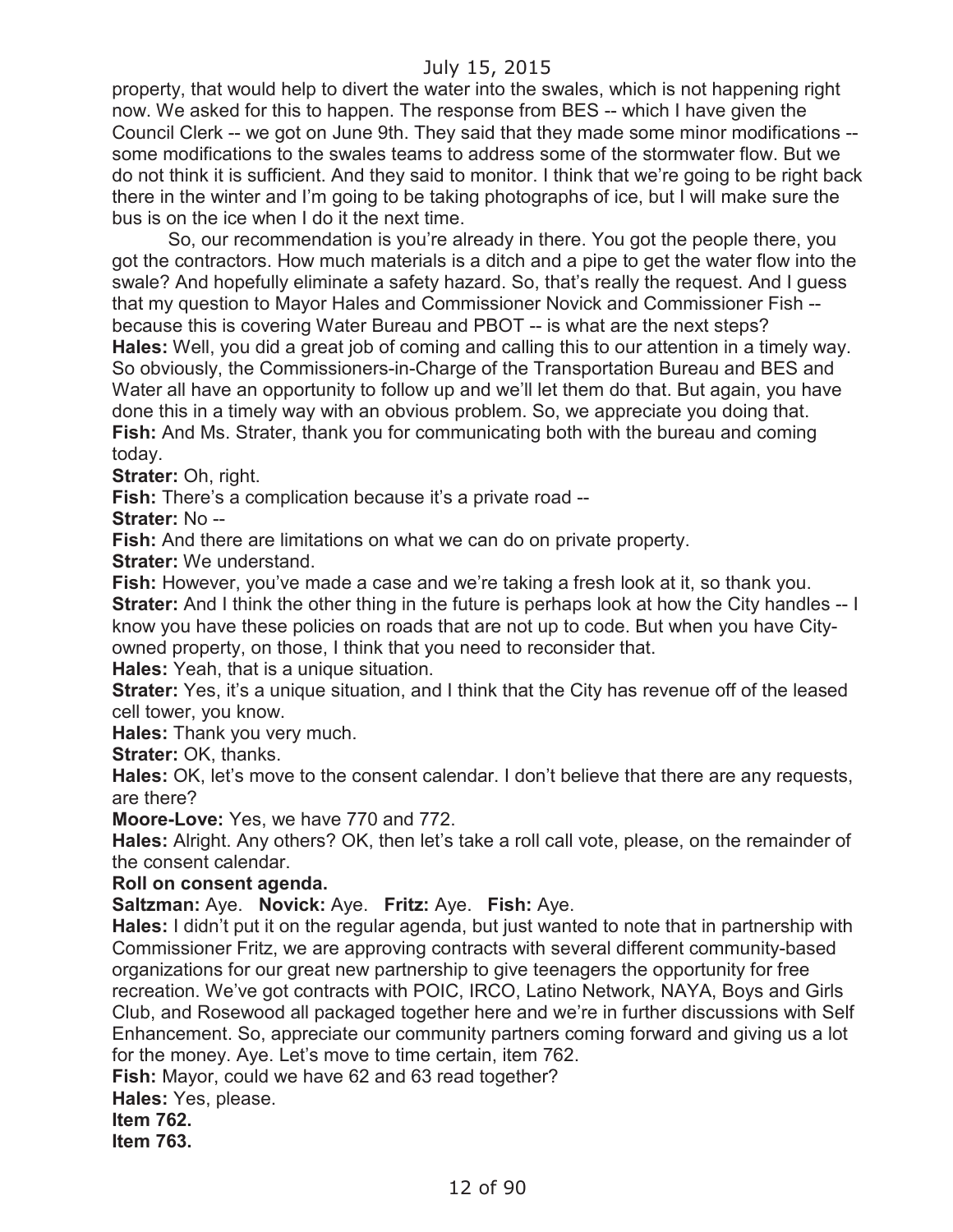**Hales:** I will turn it over to Commissioner Fish in a moment, but let's take -- should we take care of the ex parte contacts issues on the land use case first?

**Linly Rees, Deputy City Attorney:** I think that would be fine. It's only relevant to 763, but yes, may as well.

**Hales:** Yes. So, one of these items is a resolution and the other is a land use case. Under the state law, we are required to disclose any ex parte contacts, or potential conflicts of interest in a land use case. Are there any to declare?

**Fritz:** I met with Stephanie Stewart and John Larsen on 762. We did not discuss 763. **Hales:** OK. Anything else? Anyone have any questions or concerns about that? Alright. Thank you. Those disclosures are out of the way. Commissioner Fish.

**Fish:** Mayor, thank you. At the risk of being accused of spinning a very bad pun, we are here today in unchartered waters talking about two matters -- a land use proceeding and a resolution. And I think it's worth going back in time and remembering that the last time that we convened as a Council to hear the land use proceeding, which is an appeal from the Historic Landmarks Commission decision, the Council directed the parties -- in this case, the Mt. Tabor Neighborhood Association and the Water Bureau -- to get together and to see if they could hammer out an agreement.

On my seven years on the Council, I don't think we've ever had a procedure quite like this. And I think along the way, the most frequent question, I have heard is, "what are the ground rules? How do we actually do this?" Well, here's what we agreed on the last time that we met. We asked you in good faith to get together and meet and see if you could come to an agreement. You did so, and you did so without any involvement of the City -- and you'll have a chance to describe that. At the same time, we agreed that if you came to any tentative agreement, we asked you to memorialize it in a resolution and Commissioner Fritz and I were charged with making sure it was filed and placed before the Council. So, last week, I was in fact presented -- as was Commissioner Fritz -- with a fullydrafted resolution, which we were asked to sign a cover sheet that places this on the agenda and that was my sole function, it was ministerial to get it on the agenda.

So, Mayor and colleagues, we have two matters before us today. The way that we're going to try to handle this is we'll first turn to David Shaff, Teresa Elliott, Stephanie Stewart, and John Larsen, who are the four principals involved in the discussions. They're going to walk us through a proposed resolution -- what we have before us. And they are literally going to go paragraph by paragraph and tell us -- they're going to review the substance and the background to this agreement.

When they are finished, Commissioner Fritz and I would propose if there are any amendments that any member of Council wants to offer, we would do so at the time, see if there is a second, and lay them on the table. Those would be amendments to the resolution -- that would be 762. At that point, we would take testimony from the public on both matters, and then the Council would come back and deliberate.

I do just want to observe that when I opened the newspaper today, I read that the United States negotiating team and the Iranian negotiating team had reached a breakthrough agreement on Iran's nuclear stockpile. I kind of had the same feeling last week when I was handed a resolution and told to sign it because I was struck that the Water Bureau and the Mt. Tabor Neighborhood Association had reached a tentative agreement on the future of the reservoirs. And while they're different issues and different places, I think that they both give us reason for hope because ultimately, what's happening is the key stakeholders are sitting down and trying to guide their own destinies and decisions are being made by the people that have the greatest stake in these issues. So with that, Mayor, I want to introduce David Shaff to tee up the discussion. **Hales:** Good morning.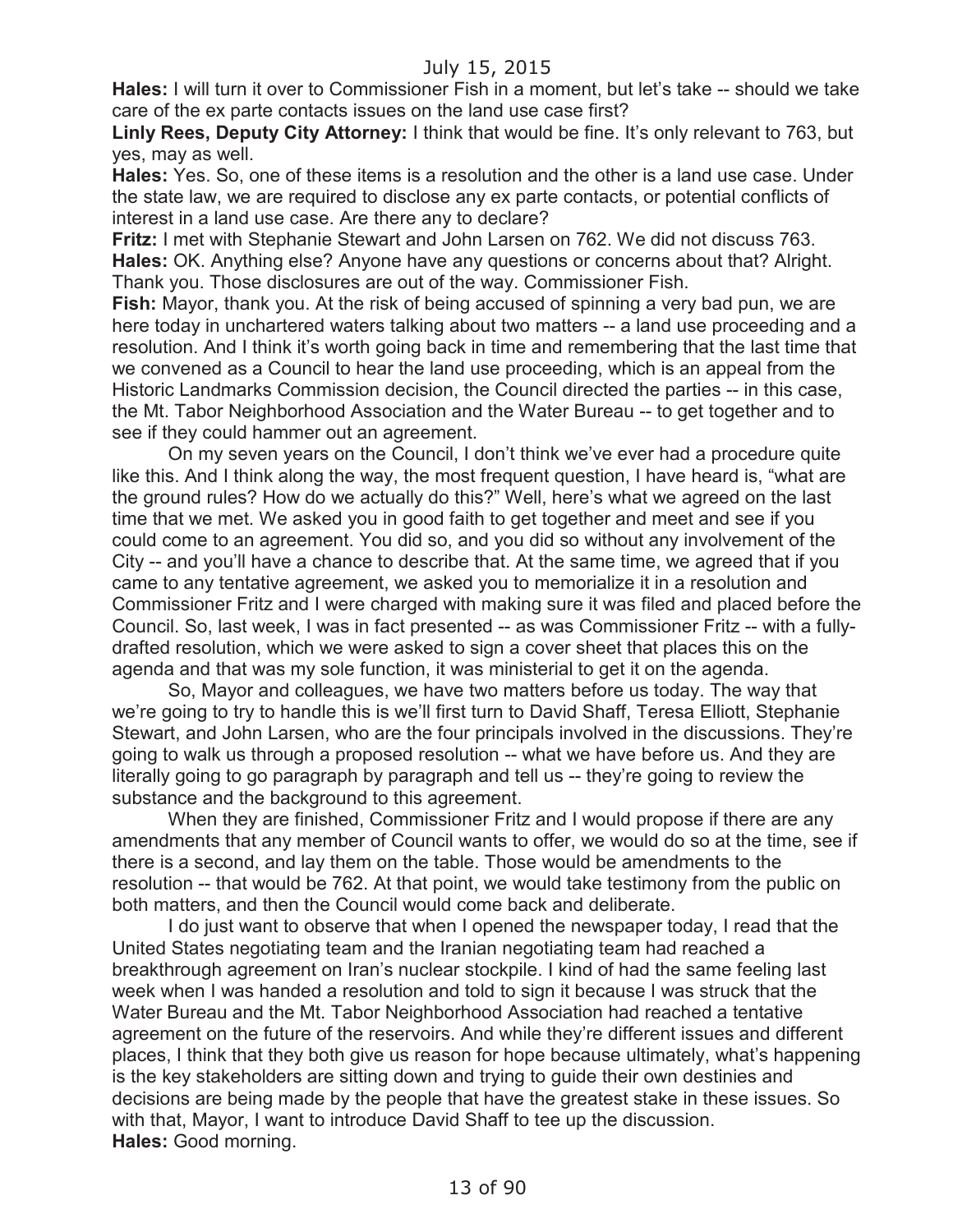**David Shaff, Director, Portland Water Bureau:** Good morning, Mayor and Council. I'm very pleased to be here today to discuss the resolution and our proposed amendments to the Historic Landmarks Commission decision regarding the Mt. Tabor disconnection project.

When we met last on June 25th, we reported to you that we felt that we were very close to an agreement that would resolve the Mt. Tabor Neighborhood Association and Water Bureau appeals of the HLC commission decision. Since the Council's meeting on May 28<sup>th</sup> -- the initial hearing on this -- we have met eight times for approximately 16 hours in order to come to a resolution of our pending appeals.

The resolution before you today reflects a concerted effort by the Water Bureau and the people empowered by the MTNA board to speak on their behalf to come to a carefully crafted and balanced agreement that preserves the nature of the Mt. Tabor Park, its reservoirs, and commits the City to maintain, repair, and preserve its assets. We assume you've read the resolution so we're actually not going to go through every single whereas. We do plan on touching on all the commitments proposed in the "be it resolved" section of the document. Stephanie will lead off with the first few, and then we're going to alternate discussing what we believe are the important sections of this resolution. I'm going to turn it over to Stephanie Stewart from the MTNA board.

**Stephanie Stewart:** Hi, I'm Stephanie. So again, I'm going to attempt to summarize the intent behind the whereases as they were drafted. As you know, water is a defining characteristic of the historic Mt. Tabor Park. This park was designed around the nowhistoric reservoirs and their deep water views. Those deep water views across the park and the city landscape served up in Romanesque gatehouses and decorative fence rails are the central anchor to the Mt. Tabor Park. Anything that happens in the historic reservoir district has a profound effect on all of the Tabor historic sites. This is why my organization, MTNA, has taken such care these last 18 months to review the reservoir disconnection reconstruction plan.

The Historic Landmarks Commission, through four hearings that ended in a unanimous decision, understood the community's concerns -- all of them that we were able to bring up -- and the importance of preserving these historic resources for generations to come. Their decision, as you know, called for water to be maintained in the reservoirs and it also called for the reservoirs themselves to be repaired, maintained, and restored. And the neighborhood association felt strongly that the requirements they imposed -- the Historic Landmarks Commission -- were appropriate and reasonable, and a lot of the language in the warehouse statements again goes to speak to our sentiment that these were important requirements.

**John Larsen:** John Larsen, Mt. Tabor Neighborhood Association. In the negotiations -- it's clearly a compromise what we arrived at. What you are looking at in this resolution is very much a compromise, neither side got exactly what it wanted but we were taking very seriously your charge that we should negotiate with each other and that we should try to find some kind of common ground. It did not come easily, as director Shaff said. It took many hours of close work. Thank god we weren't trying to address nuclear capability -- this was hard enough as it was.

One of the main things to come out of this resolution is our hope that there can be a working relationship going forward. So, it's not just we have got this figured out and we're done here, and you'll see that a number of the pieces of this resolution call for us to work together collaboratively on things going forward. It also asks -- we're hoping that you will consider this as a charge also to the Council to make sure that this relationship works going forward. If you have any questions about the intent behind the resolution, we would be happy to answer those at any point.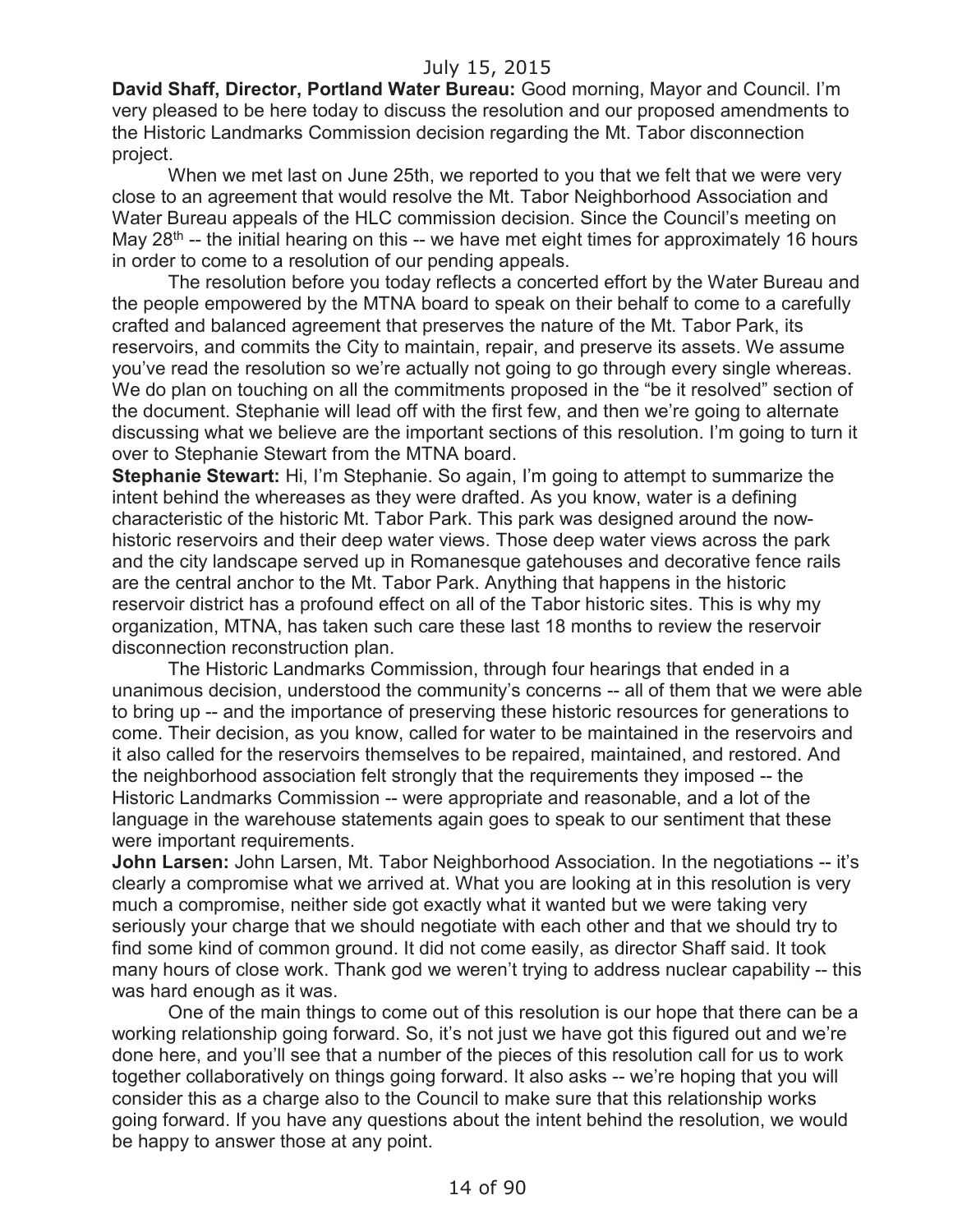**Shaff:** I will cover the last two whereas statements on the first page and the first two on the second. In essence, these four whereas statements confirm that the City recognizes that the reservoirs are assets it has an obligation to maintain, repair and preserve. The reservoirs are not only an integral part of the park. Even after they're disconnected from the distribution system, they will remain as a part of a complex system of pipes, valves, and related equipment that are part of the overall utility infrastructure that we've been tasked to operate and maintain. Indeed, one of the commitments we made to Council and to the public regarding this project is that the work we're doing is not going to prevent us from using the reservoirs in the future to store drinking water. Because of their location and because of the elevation of the reservoirs, it's not inconceivable that the reservoirs -- that Mt. Tabor will eventually resume operating as a site for future drinking water storage in the decades to come as Portland grows. While it would require work and effort similar to what we're preparing to do at Washington Park, these are assets that we cannot and should not let go. That also means, though, that we have to continue investing in their maintenance, repair, and preservation.

I'm going to skip down to the next to the last whereas on the second page. And as John said, we're perfectly prepared to talk about all of them, but we're trying to hit the highlights. We recognize, as John said, that the MTNA and the City share a mutual interest and commitment in the maintenance, repair, and preservation of these facilities and recognize that a cooperative agreement and a cooperative relationship between the City and the people we serve is in our best interests. Stephanie?

**Stewart:** This last whereas statement here again articulates our hope that we can secure your continued support going forward helping us to execute and maintain this agreement and this relationship in a workable manner. So, we can move on now if you're ready for us to go through the "be it therefore resolved" point by point we can do that. **Hales:** Unless there are any questions? Go ahead.

**Stewart:** OK. So, the first one, the Historic Landmarks Commission and the State Historic Preservation Office and the Mt. Tabor Neighborhood Association all agree that water should be maintained on the site at historic levels for the majority of the year. The applicant's current water management proposal represents a compromise from that goal for MTNA, but we believe, if handled sensitively, the applicant's proposal can produce acceptable results at least until the parties have a chance to come together to explore other water management strategies. So, this first "be it resolved" articulates a water level management plan both parties can agree to today.

Then the next statement goes on to create a partnership through which the Mt. Tabor Neighborhood Association and the Water Bureau will explore new water management strategies. So, the goal here is for us to jointly craft a sustainable and efficient strategy for keeping the iconic views available at this site for as many days as possible during the year and hopefully, also, reduce the water consumption and possibly save money.

**Larsen:** And then the "be it further resolved" at the very bottom of the page also addresses a collaborative arrangement through which the Water Bureau and the MTNA will come together in a partnership. And this time, that's about the work that is outlined in the historic structures report. Just to recall to your minds what the Historic Landmarks Commission in their unanimous decision said was that the work in the historic structures report from 2009 is what should be a condition, condition E of the -- for the issuing of the permit. And this resolution -- although it addresses a compendium of issues -- is intended to accomplish some of what was outlined in condition E by the Historic Landmarks Commission, because we're going to suggest that condition itself be deleted from the land use decision and that his resolution is going to be a substitute for that.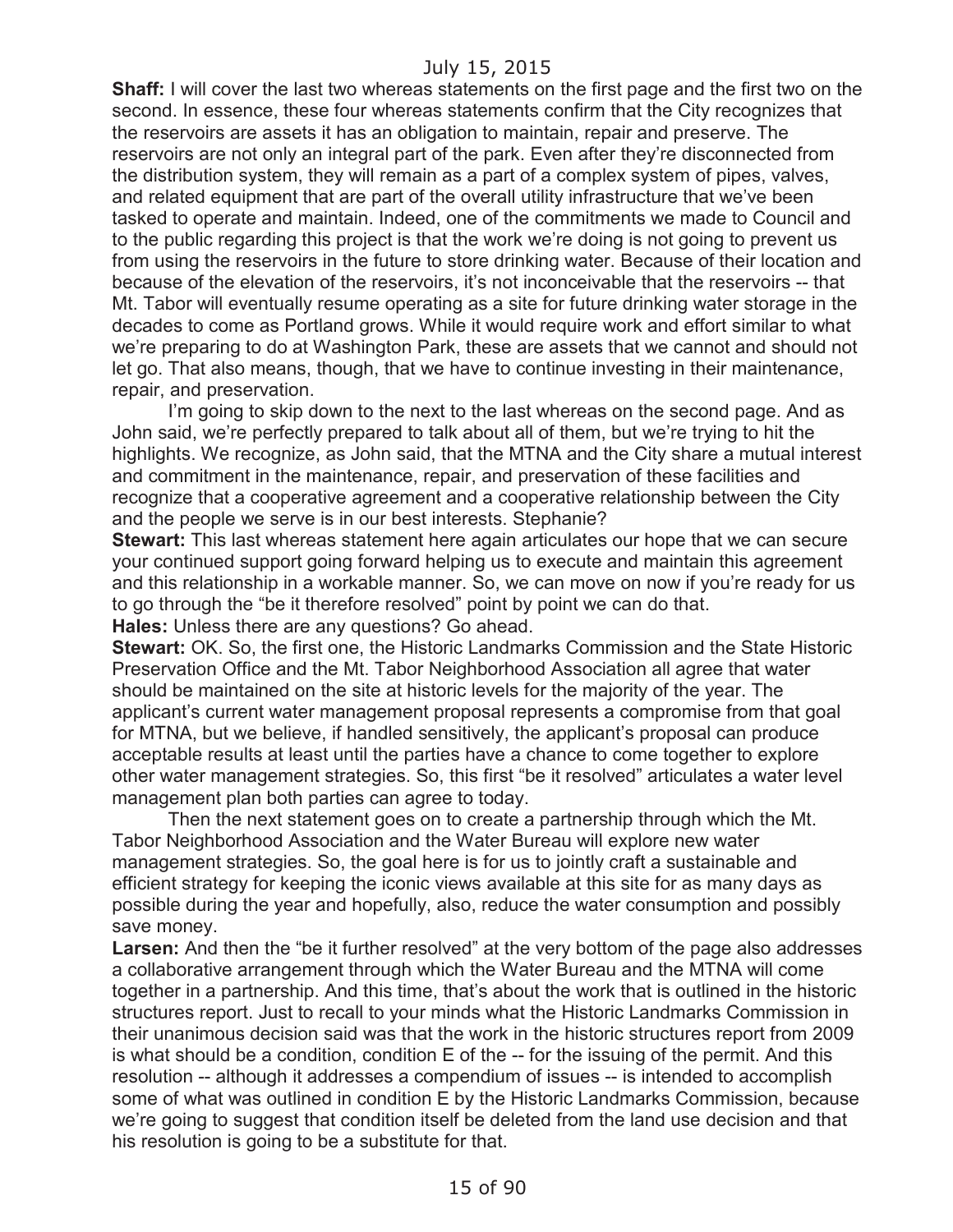What's proposed is that the MTNA and the Water Bureau will work together to prioritize which things exactly should be done in the way of historic restoration. Most of it is deferred maintenance, but just to put the structures back together and make sure that they are going to continue to hold water into the future and that they are continuing to have the characteristics that are part of the historic district. So, that's really what that is intended. And our goal is if we can work together to prioritize what gets done there, then we can relieve some of the tension and some of the contentiousness around these issues and really come to a working relationship around that. And that working relationship is really an important key part of this resolution for us.

**Shaff:** The next "now, therefore, be it resolved" is the actual commitment on the part of the City of Portland, the financial commitment and that is the City has an obligation to maintain, repair, and preserve the reservoirs and the Council should allocate at least \$4 million dollars over the next four years, starting in fiscal year 2016-2017 -- everyone realizes that this year's budget is already in place -- and that we would work together with the MTNA to prioritize the work that is called for in the 2009 Mt. Tabor Historic Structures Report. We believe that the amount should be sufficient to cover the work outlined in that report, not including lining the reservoirs or restoring the lighting -- which we have a separate "now, therefore" on.

That sum recognizes that some of the projects anticipated may be more expensive than we're anticipating today. Remember that we are -- we give you low level planning - low confidence, planning level numbers, and when we go through the process of putting out our RFPs and hiring contractors, we will come back to you with contracts and ordinances to do the formal work. But we anticipate that some of those projects may be more expensive than we're estimating today because they might require historic preservation specialists or may simply be more expensive in the out years. We also know that some of the anticipated projects will require land use reviews, which could affect their costs.

We also expect that amount will be sufficient to address neighborhood concerns related to the chain-link fence that surrounds the dam face on Reservoir 5. If you are familiar with the complex, the Water Bureau many years ago before my time put a chainlink fence on the dam face between 5 and 6. And we're required to do that because of Federal Energy Regulatory Commission requirements. We're no longer regulated under FERC, we are regulated under the state dam safety office, and our chief engineer has expressed a willingness to talk to this dam safety office and to determine, one, if there's still a requirement to have a fence at all on the dam face and if there is, if we could perhaps look at something that is an attractive, historical alternative as opposed to what most of us would call a fairly unattractive chain-link fence.

In the next section, we agreed that the Council should consider an additional allocation of \$1.5 million to replace the non-historic lighting with the historic lighting at Reservoirs 1 and 5. To be clear, the only commitment that the Council is making today is to give such an allocation future consideration in a future budget cycle. This was a very important part of our negotiation. I think that it probably would not have come to an agreement if we hadn't been willing to at least promise that you will consider that as a future potential budget allocation. But we have not committed you to actually making that allocation. I think John wanted to add to that.

Larsen: Yeah, this was the thing that's kind of conditional in here because we weren't able to fully agree on that. The restoration of the historic lighting as opposed to the strip mall lighting there now is very important to a lot of people in the Mt. Tabor neighborhood and a lot of people in our constituency. The fact is that we don't actually know how much the - how much money any of this stuff will actually cost. It's -- everybody who is involved in this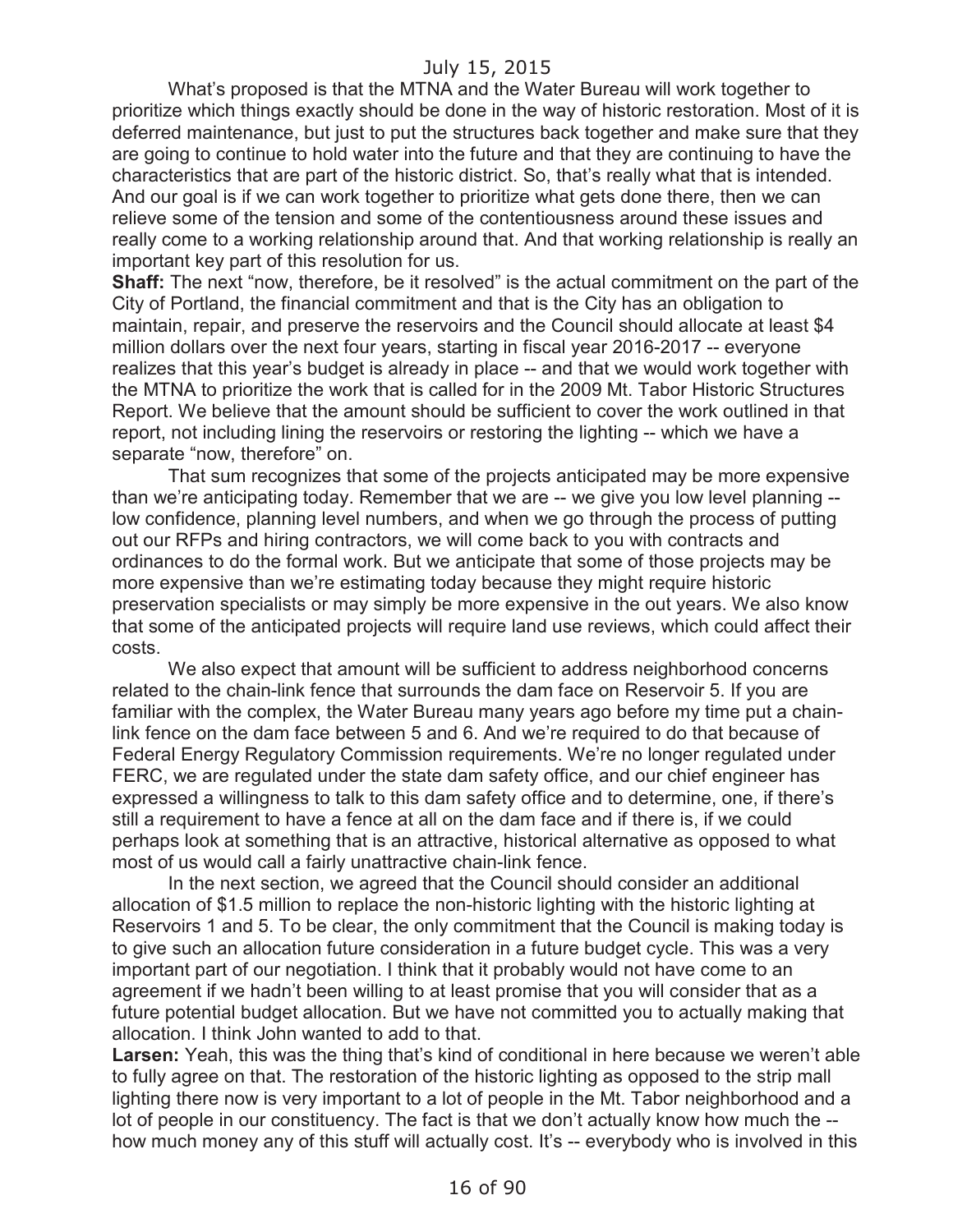negotiation -- all of us -- are taxpayers, ratepayers, so we want to be prudent about the spending of the public money at the historic district, but we also recognize these are capital assets that need to be maintained and need to be taken care of and they require extra attention because of being on the National Historic Register.

So, our hope is that if we can come back to you and say that the amount of money that is called for in this resolution -- the \$4 million -- that we have thoughtfully and carefully and deliberately spent that money and that it's been well spent and that you've seen how prudent that was -- at that point, we might have actual figure for what it would cost to restore historic lighting around especially Reservoirs 1 and 5. And that you'd be willing to consider making that kind of allocation. So, \$1.5 million is -- we don't actually know that's what it would cost, it could be quite a bit less than that or it could be more. So, this is just asking for your future consideration on that.

**Fritz:** Just a point of clarification. When it says the next four years, is that starting in fiscal year 2016-2017?

**Shaff:** That's the intent, yes.

**Fritz:** Because obviously, we have not allocated that in the current budget, it would be a stretch --

**Shaff:** Absolutely.

**Fritz:** OK, thank you. Also, I note it doesn't specify whether it's rate dollars, or general fund dollars. That's up to the future Council to decide.

**Shaff:** That's correct.

**Saltzman:** So your very last whereas -- or "be it further resolved" talks about these being binding financial obligations on the City. So, we --

**Shaff:** We haven't gotten there yet, Commissioner.

**Saltzman:** I know, OK, I'm just trying to connect the dots here. So, the 4 million is the binding City obligation, the 1.5 million is not?

**Shaff:** It's the only binding obligation regarding the lighting and the \$1.5 million is that you consider it. That's the binding part.

**Stewart:** One is to allocate and one is to consider.

**Saltzman:** OK.

Larsen: So the next "be it resolved" in the middle of the page there really addresses condition C in the Historic Landmarks Commission deliberations, which calls for there to be some interpretive materials, the same kind of interpretive materials that have happened at -- are going to happen at Washington Park and at Powell Butte about the water system and the reservoirs. We thought, given the fact that we're going to be working together, that we could also work together on the development of those interpretive materials. So, this is really an amendment, in a way, or companion to condition C in the land use decision. It's very important to our community that the framing on this material honors the historic reservoirs from the neighborhood perspective and from the community perspective. So, that's really what that paragraph is about.

**Shaff:** Commissioner Fritz's office pointed out that we're missing a verb in that one. So it really should say, "the Water Bureau and other City bureaus, as are necessary, are directed to collaborate with the MTNA." We have been looking at this language for a long time and we sort of missed that one little word.

**Hales:** I'll regard that as a scrivener's error and it's been corrected.

**Fish:** David, the idea of directing the bureau to do something in a collaborative setting strikes me as a bit odd since the bureau and the neighborhood association have come here saying they're going to do this. What if we just said "shall collaborate"? I don't think the Council has to direct the Water Bureau to do this. I think that we are saying that you are going to continue to collaborate.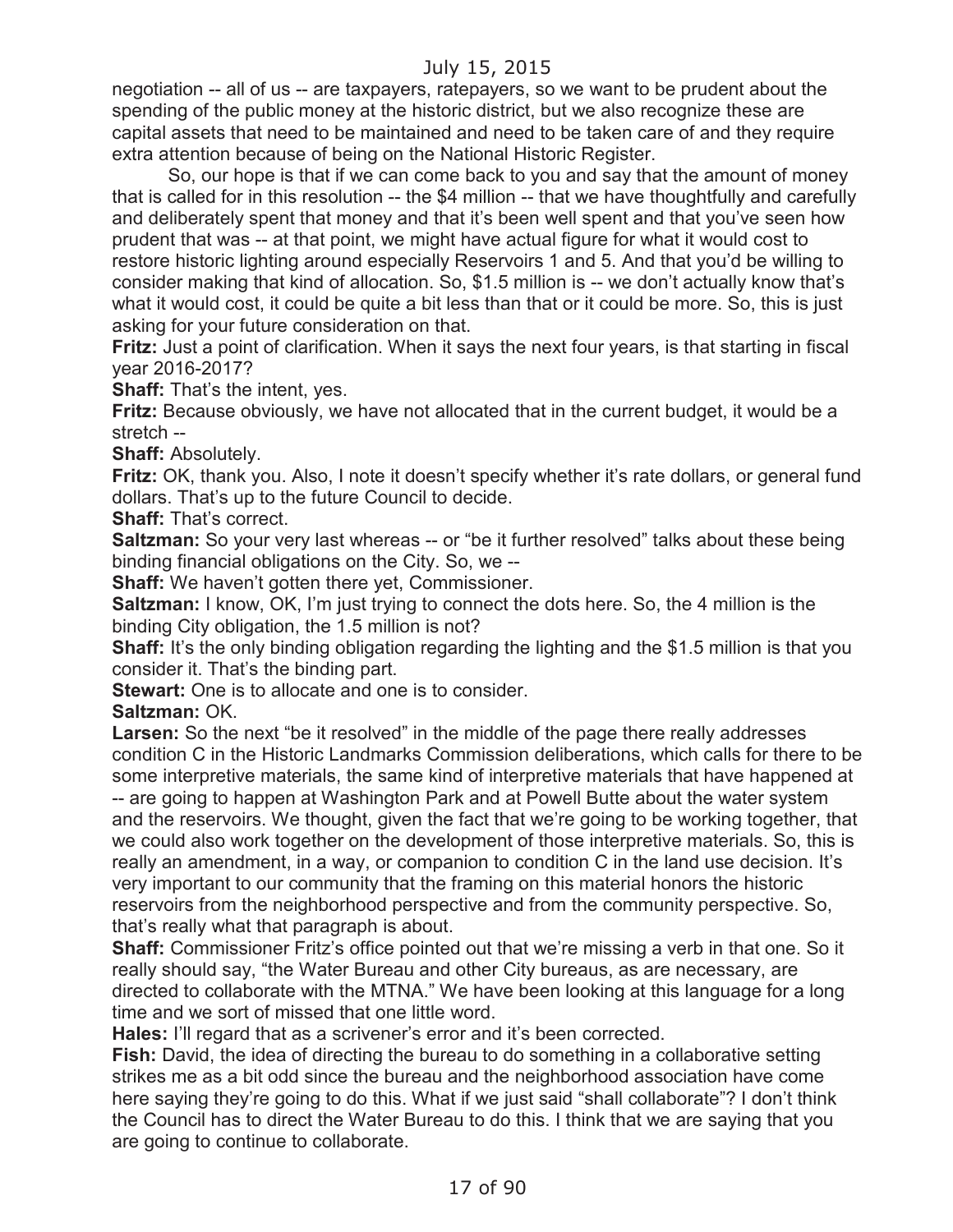**Shaff:** I'm sure that that's fine with us, Commissioner. It's what we drafted at the time. But the intent we're trying to get across here is that we don't do this on our own unilaterally, we work with the neighbors.

**Larsen:** And we were also hoping -- other bureaus will need to be involved from time to time. BES to some extent has to be involved in the matter of draining a reservoir. Parks Bureau obviously needs to be involved because even though it's the Water Bureau property, it's within a City park. So, that direction language is other City bureaus, as necessary. That was really the intent of that part of it.

**Fritz:** Commissioner Fish's amendment is a friendly one, I believe. The "shall" is even more directive.

**Hales:** Can you give me that again, sorry?

**Fritz:** So, instead of -- sorry, go ahead.

**Fish:** Go ahead, Commissioner Fritz.

**Fritz:** So, instead of "are directed to" just "shall collaborate".

**Hales:** On which resolve? Next to last?

**Fritz:** It's in the middle.

**Fish:** Its paragraph 26. I have to number them to keep them straight.

**Shaff:** So did we.

**Hales:** Got it.

**Stewart:** Are we ready to move on?

**Hales:** Yes.

**Stewart:** The next "be it further resolved" is the third from the bottom. This is one that is intended to replace our previous request for a conditional use review to address the tree concerns we have. While we do believe the site would benefit from a conditional use review, this paragraph addresses our primary underlying concern that prompted us to seek that request. And that concern is about trees that can't be planted in the future in Mt. Tabor Park as a result of the applicant standard trees and pipes' policy. So, this paragraph begins a conversation about a Tabor-specific or at least a case-by-case review of trees and pipes policy for this park, which is characterized by its trees.

**Shaff:** The next to last resolution or "be it resolved" commits us to collaborate over the next four years. This actually will, Commissioner Fritz, probably begin this fall because the budgeting process for the Water Bureau begins in the fall. Over the next four years to report to Council on a semi-annual basis, culminating in a final report in December of 2020. And the idea here is to let you know how we're doing and to report back to you and to -- I know we will work together, but, you know, there will be bumps along the road, probably. We want to make sure that you understand where they are, why we're prioritizing the work that we are the way that we are. So, the intent there is to keep you informed so that you know what we are doing.

**Fish:** So, David, a preview, I'm going to offer an amendment to strengthen 28 because I even want it to be more prescriptive. But let's also -- just in light of Commissioner Fritz's early comments, just want to be clear -- the four years referenced in paragraph 24 begin with the next fiscal year. The requirements of consulting and planning under paragraph 28 begin as soon as this document is adopted by the Council. So, the preparation for the next budget cycle begins this fall. Is that correct?

**Shaff:** That's correct. Theresa and I have already spoken with John and Stephanie about perhaps starting to have these conversations as early as next month in August after a final decision is made.

**Fritz:** My understanding is that your intent is that the report might be a written report, it wouldn't necessarily be a full public hearing before Council.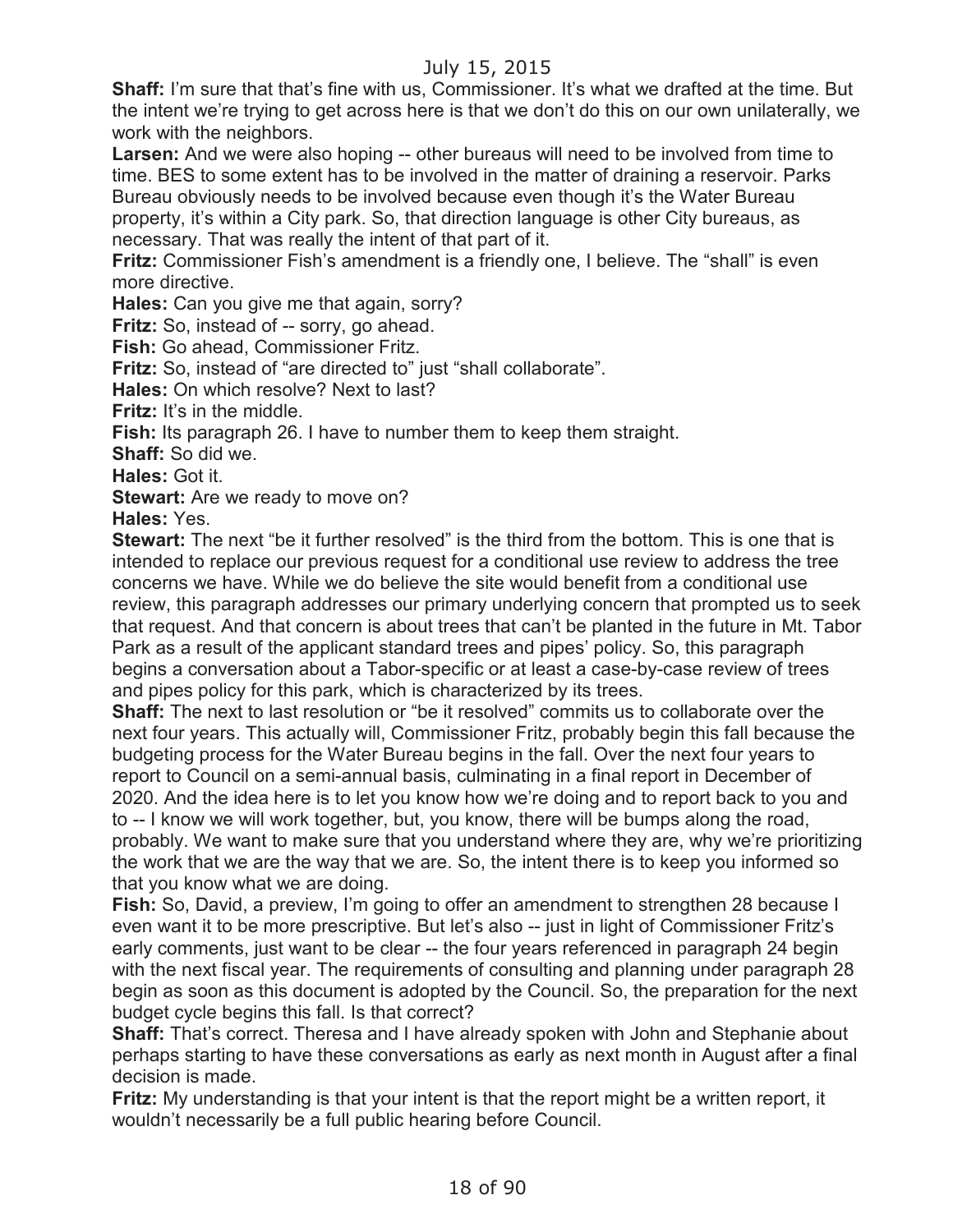**Shaff:** That's correct. Finally, it's important to recognize that this resolution is binding City policy and it is the law of the land. It was crucial to the negotiations that the Council makes certain commitments before the Mt. Tabor Neighborhood Association was willing to state that it would not appeal a Council decision on the land use review. Since an ordinance requires due hearings and we believed we could not have a first hearing on an ordinance without running afoul of the ex parte rules regarding land use appeals, we chose the resolution as the vehicle for that agreement. This allowed us time to -- this allowed us to time the passage of this resolution with a Council hearing and tentative decision on the land use appeals. We understand by City Code that a resolution is as binding as an ordinance as long as it has a statement that says that it is binding City policy. That's the purpose of this very last "now, therefore be it resolved." The Mayor agreed when we last met on June 28th that is certainly the case and I asked the City Attorney's Office to confirm, in a statement that I shared with the MTNA that a resolution that states that it is binding City policy is as binding as an ordinance. Needless to say, there's no agreement without that section. And that is the resolution that we worked on.

**Saltzman:** So, with respect to maintaining water in the reservoirs, it's totally understood that this is not drinking water and it's totally divorced from the current distribution system for drinking water?

**Shaff:** That's correct.

**Saltzman:** That's understood? So when it talks about maintaining clean water in the reservoirs, we're not talking about necessarily drinking water.

**Shaff:** Right, that's absolutely correct.

**Saltzman:** It may be drinking water standards, but it will not be in the --

**Shaff:** It'll start that way.

**Saltzman:** It won't be in the drinking water distribution system.

**Shaff:** Exactly. The intent there is that if you leave those 111 million gallons -- because that's what it will be in the four basins at 85% full -- if you leave them sit from now until the end of time with just that original amount of water, they're going to get kind of scuzzy. And so, our intent is to drain them and refill them, and we will work with the MTNA over the next four years to figure out what cycle works best. But that is the intent. It's intended to have them look clean but nobody would be using it as drinking water. And that water in those reservoirs because of the work that we will be doing as part of the land use -- as part of the project -- cannot go into the distribution system.

**Saltzman:** OK. Thank you.

**Hales:** Other questions? Anything else that you as a panel want to cover? OK. And I think that there's some amendments.

**Fish:** I would like to ask the panel to stay here for a moment, and if the clerk could hand out the packet.

**Hales:** OK.

**Shaff:** And then we will have an amended condition B and condition E when we get to the land use portion of the hearing.

**Fish:** Karla, could you also hand out the Citizens Utility Board memo?

**Hales:** We got it. It's here.

**Fritz:** Do the panelists have copies of these amendments?

**Hales:** So, Commissioner Fish, would you like to walk us through these amendments? **Shaff:** We don't yet, sorry. Karla is going to give us one.

**Fish:** Let me just set the stage for this discussion. This is an unusual case in that two members of Council have filed a resolution that they did not draft and we agreed that we would transmit what the parties had negotiated. So, there are, based on our review, there are three issues that we want to raise at this point for discussion and then have the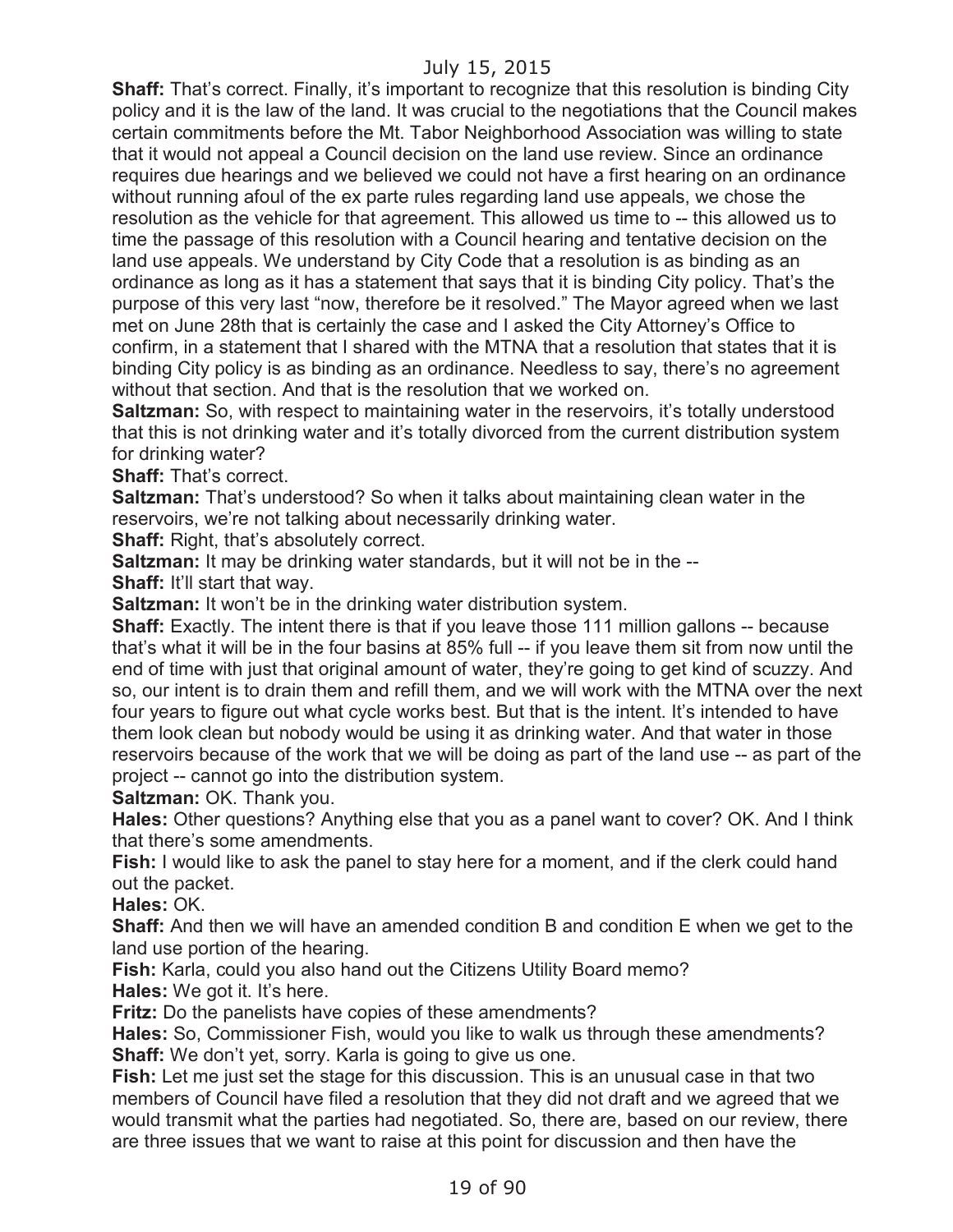Council decide whether these are changes worth making. And they are reflected in six amendments that are before the Council. Mayor, I will just walk you through them.

Amendment number one is proposed by the Citizens Utility Board of Oregon. And it is designed -- and the accompanying memo from CUB explains their thinking, but they have proposed alternative language for a paragraph 12. And the essence of their comment is that once the reservoirs are disconnected, they no longer are part of a system that relates to our water distribution system, and so the language needs to make clear that they exist alongside that system but they're not integral to the system. The Citizens Utility Board submitted a memo in support of their amendment. So, that's amendment number one.

Amendments number two, three, four, and five are designed to make clear if necessary that the Water Bureau is committing to working with the dually constituted stakeholders for Mt. Tabor Park, and where appropriate, we have included the Friends of Mt. Tabor Park, since they are officially recognized friends group by Portland Parks and Recreation, just as the Mt. Tabor Neighborhood Association is the duly recognized neighborhood association. In amendment four, we've also included Portland Parks and Recreation just to make clear in amendments four and five that we view -- that the Water Bureau views Parks and Recreation as first-tier partners in doing this, because obviously, we're talking about a park.

Amendment six is designed to address something that Commissioner Fritz referenced earlier and that I forecast in paragraph 28, which is the reporting requirement. And because I think that because I operate under the theory of trust but verify, I think that the reporting requirement is fundamental to this deal. And I thought that the existing language was, could be tightened to make clear what the obligations were. So, under the proposed amendment, every six months the Water Bureau would submit to the MTNA, Friends of Mt. Tabor Parks and other stakeholders a written report documenting compliance with the resolution. So, every six months we would be required to do that. Every year, the bureau would be required to make an annual presentation to City Council and to the Portland Utility Board -- both of those are public meetings, public hearings where anybody can testify. And then the final summary report would be submitted in December 31st 2020. The intent is to be as clear as possible about what the obligations are and strengthen the reporting requirements so that the public has the maximum opportunity throughout this process to both be aware of what we're doing and to comment.

Mayor, I will move these six amendments -- excuse me, actually, they are sufficiently different. Let's go through each one.

**Hales:** I think you can move them as a package.

**Fish:** I would move them as a package simply discussion purposes.

**Hales:** I'll second that for discussion, and then we'll see if anyone wants to strip one out consider them separately.

**Fritz:** I'm really concerned that I have not seen these before and some of them are - seem completely helpful, like adding the friends of Mt. Tabor Park, but some of the others I think are fairly significant.

**Stewart:** I would agree.

**Fritz:** So that's a problem for me to be able vote on this resolution today without having seen the amendments.

**Fish:** When we took up a large land use proceeding recently, you presented 85 amendments on the day of the hearing because the timing did not allow you to do it before the hearing. Because this was filed under the circumstances, I haven't had the chance to have that conversation. The bulk of these amendments do not make any changes on the substance of the agreement. The one substantive change is proposed by the Citizens Utility Board of Oregon, and because they are a partner of the Water Bureau, I am duty-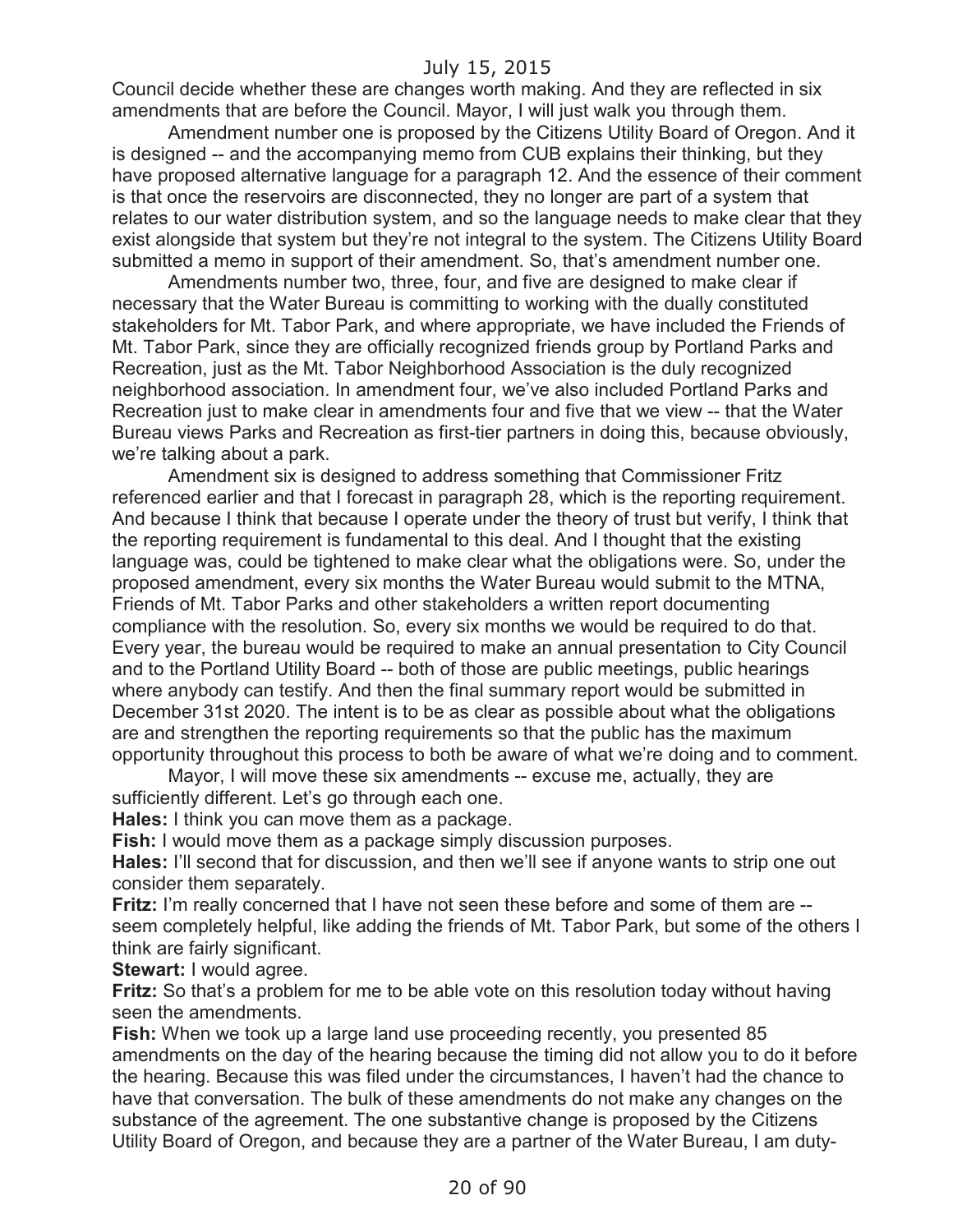bound to present that. If the Council does not support that, we'll vote it down. The amendment six is designed to make as clear as possible what the reporting requirements are. And if at the end of the hearing, our partners, including MTNA, want to officially say yea or nay on each of these, that will have a great sway on the Council, but I want to put them before us so we have something to discuss.

**Stewart:** Yes, please let us know when you want us to weigh in.

**Hales:** We will, but my recommendation is that we do what Commissioner Fish suggested which is to take action to accept these amendments, take testimony, and then if we want to return to any of them and either change them or not adopt one or the other of them, that's still the Council's prerogative. Any objection? Let's take a roll call to accept the amendments.

**\*\*\*\*\*:** I object.

**Hales:** You will get a chance to speak.

**Saltzman:** Aye.

**Novick:** Aye.

**Fritz:** Commissioner, when I presented all of those amendments, I believe the Council voted them down on the basis of that. No.

**Fish:** Aye.

**Hales:** Aye. OK, so the amendments are before the Council as well as the rest of the draft resolution and we'll give people a chance to comment on that. So, any further amendments? While you're here, let's give the Mt. Tabor Neighborhood Association at least an initial opportunity to comment on the amendments, if you find them acceptable, if there's some of them you are concerned about or have questions about.

**Larsen:** Well, we haven't seen these before, either.

**Hales:** Same here. We're all in that boat.

**Stewart:** So, we definitely have some off the cuff opinions right now. First, amendment number six. I absolutely appreciate anyone tightening up the language, so a lot of this is great. However, it does seem like the structure has changed slightly here. We intended this report to come from -- as a joint report from Water Bureau and the Mt. Tabor Neighborhood Association. If you would like to add another group to that discussion and that table making that report, we could accept that, but --

Fish: On that point, you're saying the six-month report would be a joint report? **Stewart:** Yes.

**Laursen:** Yes.

**Fish:** And since that's something new to me, tell me what a joint report -- what does that mean? So there's no --

**Stewart:** A joint report gives us a chance to check in with you and let you know how this arrangement is really working from both sides -- not just from the Water Bureau side, but from the community's perspective. Is this relationship truly turning out to be collaborative? Are we running into hiccups? Have we had differences of opinion? Or if none of that's true, then it's a pretty technical report that's just coming to you to talk about the progress we made. But we did intend this to be a collaborative meeting process that then produced collaborative reports.

**Fish:** So, again, because I don't -- David is about to retire and I want to make sure that his successor has clarity about what's required. The Water Bureau has to prepare a report. Someone has to write something up and transmit it. In this relationship, they will be discussing the report and the progress with you on a regular basis. They will be sharing with you a draft of the report. At some point, they need to get it out. So, what happens if you have an objection to what's in the report? Do you put a -- do you put a supplement to the report? Do you issue your report? Again, I want to be very clear --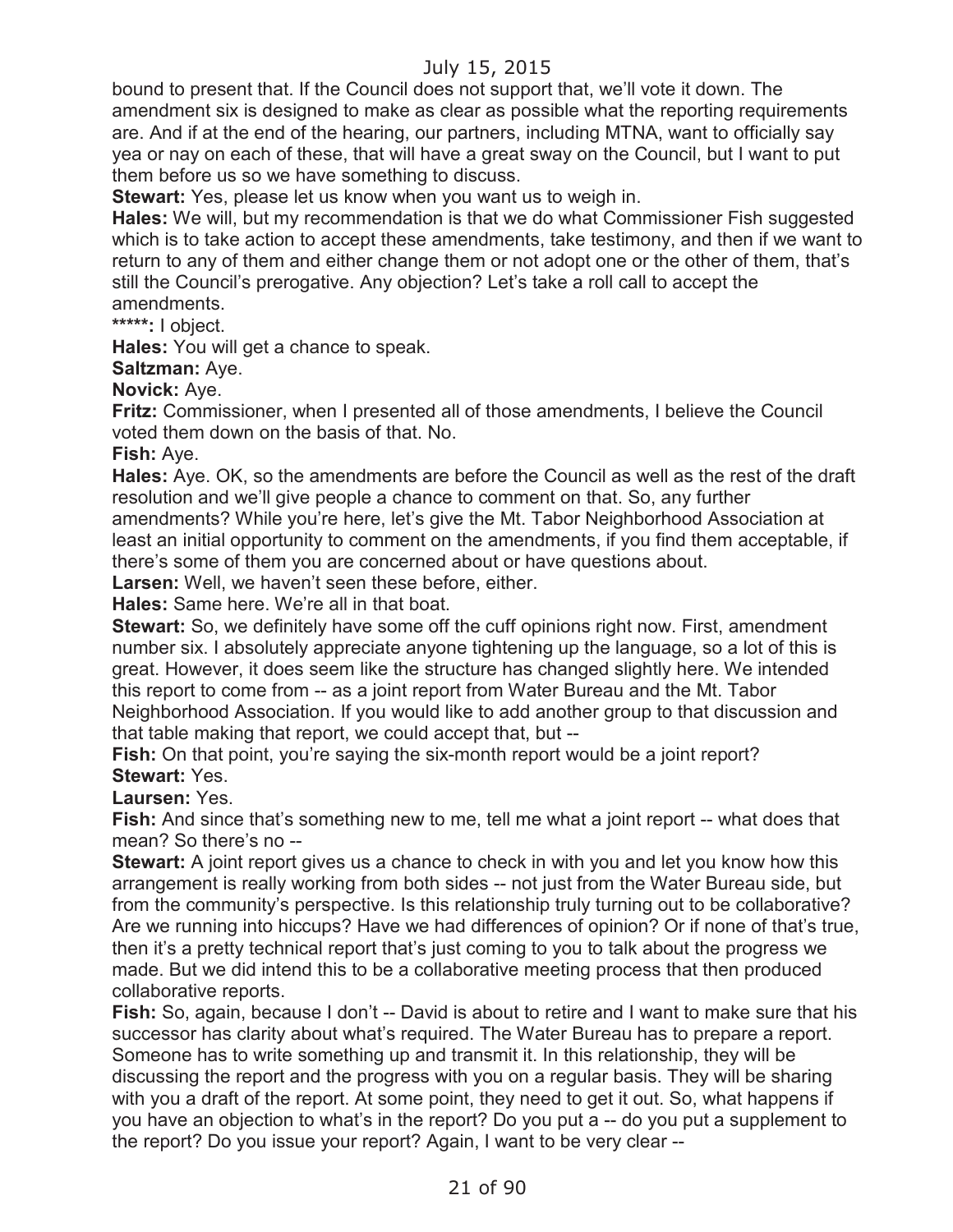**Stewart:** No, I think it's great to think this through --

**Fish:** I want the maximum input on this, but we don't often do joint reports, so I want to make sure that I know what it means.

**Stewart:** I think it's great to think this through. I myself imagine it to look like this -- where we are collaborating, the report is made together and where we aren't, we are simply sitting at the same table reporting to you but in different time slots.

**Hales:** Let me make a suggestion. Let me cut to the chase here and see if works. If not, we can circle back. I would recommend that we change the language -- because I think I see where this is going -- to say "be it further resolved, the Water Bureau and other City bureaus as appropriate, shall coordinate and collaborate with the MTNA and other key stakeholders and submit to the City Council a semi-annual report." In other words, we can direct the Water Bureau and other City bureaus to do things. We can't direct you to do things and that's a good idea that we can't, but I understand the point. You want to be included in the preparation of this report. But again, our power here as far as it goes is we can tell City bureaus what to do. What we can do is tell them is coordinate and collaborate with you and produce a report, but they have the carrying responsibility.

**Fritz:** Well then, that's what we've caught in the current version.

**Hales:** But we've also added other stakeholders that weren't in the original language, I believe.

**Fritz:** And does the Mt. Tabor Neighborhood Association accept the addition of Friends of Mt. Tabor Park as a friendly amendment?

**Larsen:** I don't think that we have a problem with that. The reason that the MTNA is called out here is because we are appellants in the land use decision and this resolution is intended to replace condition E. And so, we are the ones with a legal stake in this -- in the matters before you. So, it wasn't meant to be exclusionary in any way, it was because that's who was in the room negotiating this and doing -- you know, doing the heavy lifting. We're certainly planning to be involved. We couldn't really obligate any other organization to be involved in the way that we are.

**Stewart:** And for clarity -- just because we may have highlighted a flaw with our original language -- I want to make sure that this is clear going forward to the next director. We were -- this is a jointly created report. We are imagining it's a jointly delivered report. We'd like to have speaking rights.

**Fish:** Right, so, let me just -- this is why I'm raising the question. As Commissioner Fritz said earlier, it would be a six-month written report and an annual hearing before Council. So, this is not a -- we're not having a hearing before Council every six months, we're issuing is a report that you are helping us to craft that advises the community about where we stand. We'll have an annual hearing in which all of the comers will be able to come before Council and comment. So now, we're talking about how we draft that report. And I want you in the room while that draft is being produced, I just want the language to be clear about the roles. And I have no pride of authorship. In fact, Mayor, I kind of like your change. What I might suggest is -- because we have a lot of testimony -- I would be happy to work with my staff and with Stephanie and John to see if we can come up with proposed language that they can support.

**Hales:** Let's leave the language issue aside for the moment. Again, if I've captured your concern, you want -- one of your concerns is that you want to make sure that the MTNA and other stakeholders are involved in crafting the report.

**Stewart:** Mm-hmm.

**Larsen:** That was one concern, but the other concern -- in my mind at least -- is the reason that we have opted for semi-annual reports -- obviously, quarterly would have been crazy. But semi-annual -- if this agreement starts to go off the rails, it seemed like you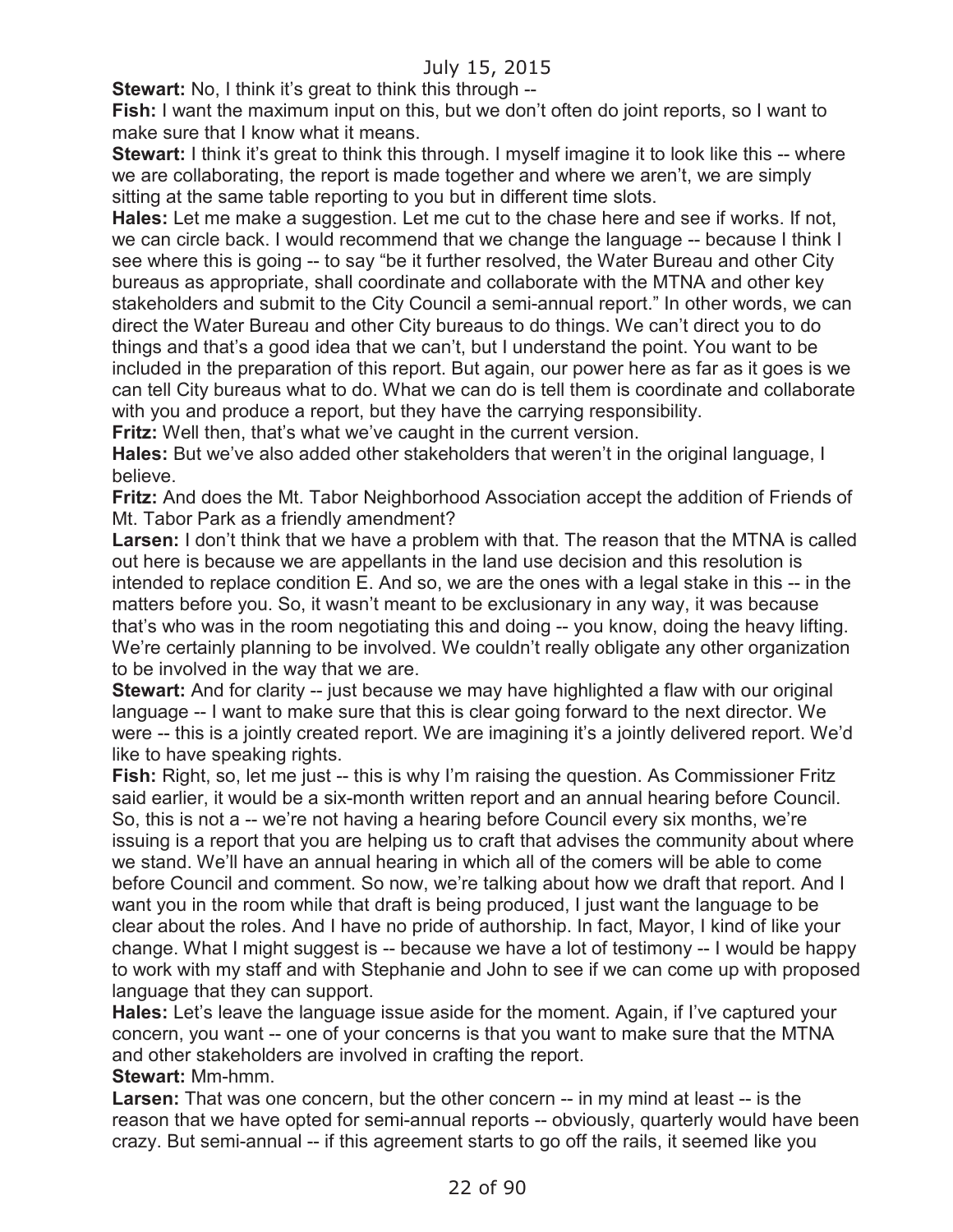would want to know sooner rather than later. And so, you could wait a year for us to jointly come back to you, but if there are concerns as we're getting to the end of six months on this thing, it seems if I were in your shoes, I would want to know what was happening with this and hear from the participants, "oh, this is going swimmingly" or it's not. So, that -- we were really trying to build in, or check in with you about this. Whether we would need that every six months is not entirely clear. This is unchartered territory.

**Hales:** My advice -- if you take it -- as the presiding officer of this Council that hears a lot of issues, is, you know -- to be able to sound a little flippant, the Mt. Tabor Neighborhood Association is not limited to reports through the Water Bureau for how you stay in touch with us. So, my point would be -- I think this is a workable structure as long as you are involved in the crafting of the report, and you always have the prerogative, obviously -- and you exercise it on lots of issues -- to get in touch with the Council and say this is not working. I would expect that you would do that. So, again, I would recommend that we take his suggestion and let you work on the language. But if the sense of it is you want to be involved, you want to be able to call foul if something is not working, requiring set piece presentations every six months in front of this City Council on things that are working usually is not a great use of anybody's time.

**Fritz:** Do you have comments on amendment one?

**Stewart:** I do. Well, this feels like a major change for us. And we very much -- we have worked throughout this whole process to -- as you've known, for 18 months, you have heard us talk about the importance of maintaining reversibility. And part of maintaining reversibility is maintaining the very clear stated link between these disconnected reservoirs and their usable function in the water system. And this is a major change here. This describes the reservoirs as something outside of the utility system as opposed to being a part of the utility system, and we would definitely prefer language that -- the original language.

**Fish:** And this is not my amendment. So, the Citizens Utility Board of Oregon is an independent outside ratepayer advocate. And one of the reasons we struck this relationship is to have their voice, whether we agree with their voice or not. Council has the final say.

What their memo says, as I read it, is that unlike Washington Park where once we bury the reservoirs, those reservoirs are connected to our water distribution system, once these are disconnected, they are not directly connected to the system. And they believe that it's therefore more appropriated to say that they exist alongside. That's just their view. And so, I have offered this amendment and they've submitted a memo explaining that. Technically, once they are disconnected, they are not part of the water distribution system. The Citizens Utility Board is right. Whether the language needs to be changed to reflect that is for the Council to decide. I only offer the amendment, Mayor, because they have proposed that.

#### **Hales:** OK.

**Larsen:** We would strenuously disagree. We think that they're part of the system, we think they're part of the future necessary capacity for the Water Bureau. They continue to be assets held by the Water Bureau. The whole complex of -- as we understand it, the whole complex of pipes and infrastructure there is -- although the reservoirs will be disconnected from serving the drinking water system now, the reversibility has been cited often. We've heard various Commissioners say that this is going to be reversible if in the future it's valuable to have the reservoirs as part of the water system, and we think it's important to keep that language in there.

**Saltzman:** Could you define reversibility, or is that defined somewhere? What does that mean?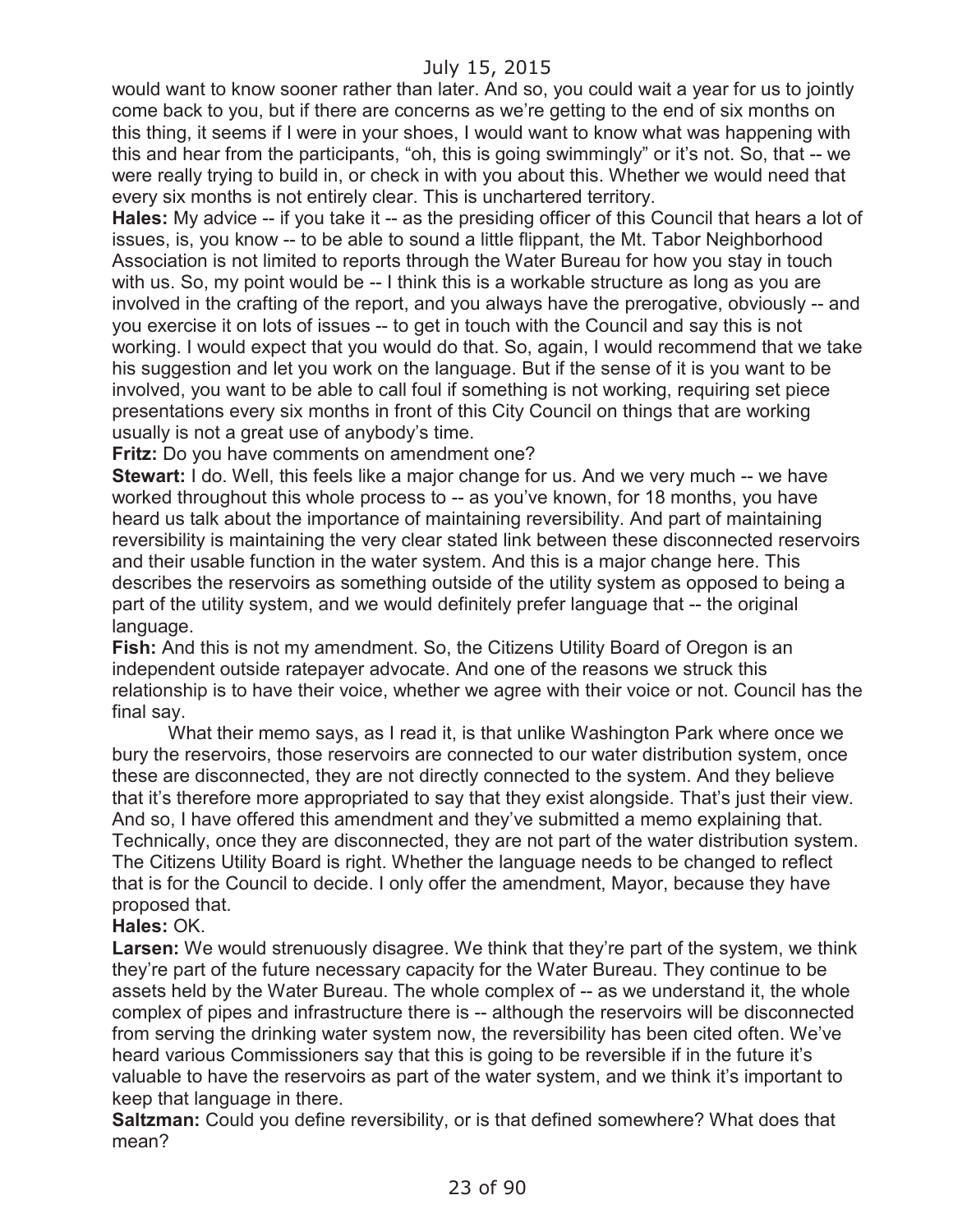**Larsen:** Reversibility means -- in the original land use application, the inlet pipings were going to be filled with concrete, and it would have been really difficult to be able to in some future possibility, to even bring water into the reservoir, let alone to be able to reconnect it to the drinking water system. What we've been assured is that the severance that needs to happen -- the cut and plug, that's happening now -- that you can unplug and reconnect, if, for some reason in the future it was determined that that was important to be part of the drinking water system.

**Saltzman:** So, is it understood -- in that scenario, if we use those reservoirs again to store drinking water -- is it understood that open water reservoirs are not allowed anymore and that would have to be complied with LT2?

**Shaff:** No. We would still have to be in compliance with LT2. The only way you would be able to store drinking water out in the open would be if the law changed. You can also -- as I foreshadowed in my comments -- the reservoirs are at a perfect location and perfect elevation for the city if, in the future, the rules don't change but in the future we need more storage, they are a place that we would be able to store water. But we would not be able to store it in the open. So the cut and plug, Commissioner, is -- you know, imagine this is a pipe. You're going to take about ten feet of pipe section out, weld a flange on either end, then it is now plugged.

**Fish:** And to be clear, Commissioner Saltzman, the bureau has made a commitment without regard to the legal issues you raised that this is a reversible process. So, the planning for this decommission is reversible, and that's reflected in the negotiations and in the bureau's commitment. And there are lots of hypotheticals in the future, but this work will be done in such a way that it's reversible. The bureau has made that commitment. I understand the issue the Citizens Utility Board is raising is a subtle issue, but I still -- I think that they have every right to raise it, and perhaps people will want to comment on it before the Council votes on it.

**Shaff:** And may I add some technical details just for your knowledge?

**Fritz:** I was going to note, as Council president, I want a time check for my colleagues. The Mayor has to see the Pope at noon, and we need to get the resolution voted on and the land use voted on, and we also have another crucial issue that the Mayor needs to be at later on the agenda. So, if we could go to public testimony, I think would be most helpful at this time. Maybe you could work together while we listen to public testimony.

**Shaff:** Can I just provide you with just some minor details?

**Fish:** Wait a second, as the former president of the Council, I would be happy to hear the minor details.

**Shaff:** We will continue to have telemetry. We'll continue to have instrumentation. Those are critical parts of our overall distribution system. There's no question about that. We met the entire time -- with the one exception of Stephanie's house -- in Gatehouse 5 surrounded by equipment that will remain and will continue to operate. Secondly, we will still use the reservoirs on the occasion when we need to drain our conduits. We've spent all summer dumping water into Reservoir 1 so that we could drain our conduits and do conduit work. So, we will still be using them. They will still be part of our system. They will not contain drinking water, but they will still be part of our system.

**Hales:** Understood. I think those words may be reassuring. Let's thank this panel and we'll give you a chance to come back up at the end if you have had a chance to think about the language a little further. Obviously, Council is going to revisit the amendments.

**Rees:** Mayor, before you begin on the testimony, there was one part of Commissioner Fish's statement that I want to make sure that we clarify, which is he mentioned the testimony would be on both items. It's my understanding that the second item -- on the land use item -- the record is closed. And I'm not clear that you intend --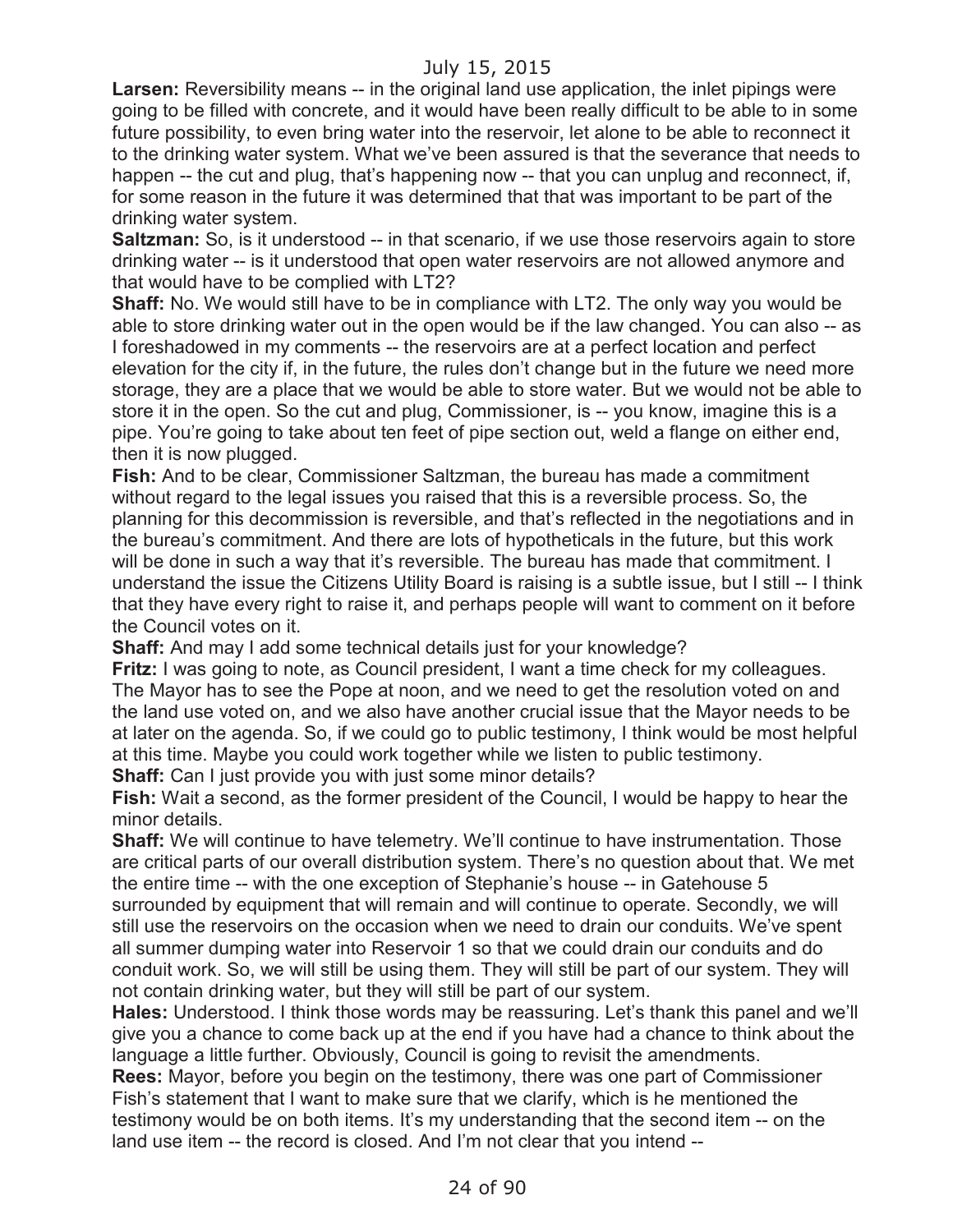**Hales:** That's correct, and obviously, the heart of the matter -- again, for folks that do want to testify -- the heart of the matter before the Council today is, do you believe that this resolution is a responsible solution to what was brought to us originally in a land use appeal? It came to us in the land use appeal. The land use appeal is still before us. But what has been presented to the Council is a proposal by both the Mt. Tabor Neighborhood Association and the bureau to say through resolution we're going to enshrine this agreement instead of continuing with the land uses appeal. That's the question. Should we do that or not? So, it would be helpful to us -- again, both in terms of the time and clarity - if you would focus on that question, not re-litigate old issues or go off into other issues. That's the question before this Council. Is this the right resolution or not. So, if you could -- **Fritz:** And comments on the amendments.

**Hales:** And to the amendments. Do these amendments in some ways change that you like or don't like? Your opinion about whether this is a good resolution.

**Rees:** And to be super clear for the land use record, the testimony will only be on the resolution.

**Hales:** The testimony is on the resolution, on item 762. Thank you. OK. So, who do we have signed up?

**Moore-Love:** We have 16 people signed up. The first three, please come on up. **Hales:** I will ask you to be succinct and I might have to change the limit to two minutes, but we'll give you a chance to get started and we'll see.

**Steve Wax:** Good morning, Mr. Mayor and Councilors. I am here to support the resolution --

**Hales:** Put your name in the record, Steve.

**Wax:** I'm sorry -- Steve Wax. I testified on May 28th. We took to heart the Council's charge to attempt to negotiate. It's been a long and difficult process, but we're there. I urge the Council to accept the resolution as submitted with four of the amendments submitted by Commissioner Fish. Amendment one I urge you to reject. I think that the comment from Mr. Shaff regarding the fact that the reservoirs do remain a part of the Water Bureau infrastructure should resolve that issue. The original language should stand. Whatever the language ultimately resolved on the amendment six regarding the report, it needs to be joint. There needs to be collaboration.

I think that the other point that I want to make is in terms of the going forward. It is unfortunate that Mr. Shaff is retiring at the end of the summer. It is critical to the community that the Council be on record as fully supportive of these efforts and that as you hire the new Water Director, that person be fully apprised of what has been happening and that you would include in your hiring process discussion of this issue. Thank you so much for having pushed the effort. We hope that you now accept the effort that's been presented to you as it is.

**Hales:** Thank you.

**Fritz:** And Mr. Wax, if we do accept the resolution with your suggested amendments, would you also agree that you would probably not appeal to LUBA?

**Wax:** It seems to me that this is a wonderful compromise. That if this resolution is accepted and the Council, as the quasi-judicial body accepts in part and denies in part the appeals of the association and the Water Bureau, that I personally would not invest any time or money in an appeal.

**Fritz:** Thank you.

**Hales:** Thank you. Good morning.

**Mary Kinnick:** Good morning. I'm Mary Kinnick, and I'm here on behalf of the Friends of Mt. Tabor Park board where I serve as co-chair. And also, as some of you know about the Friends of Mt. Tabor Park weed warriors, and I serve as a coordinator of the habitat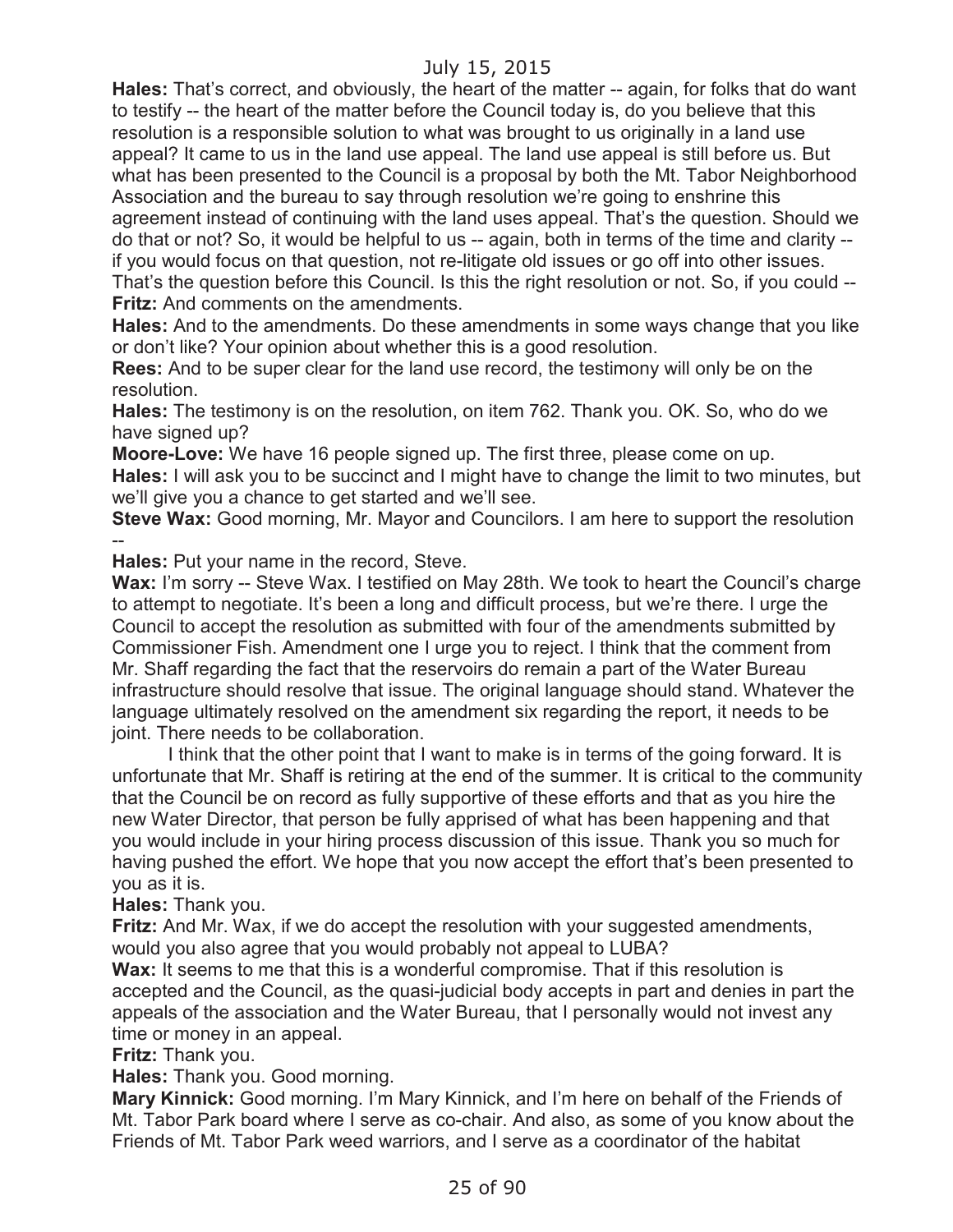restoration program. I want to make a comment just about that role before I speak to the main issue here. We've -- the Friends weed warriors have worked collaboratively, increasingly well with the Bureau of Environmental Services and Portland Parks and Recreation on what has now been for the last probably four years a well-planned, coordinated habitat restoration effort in the park that did not exist before all of these parties came together. We even have formal agreements both with Parks and with BES. And I know the project has gotten a lot better and things are improving better because of that collaboration.

The Friends of Mt. Tabor Park board is in full support of the joint resolution. And I've just seen these -- obviously we've all just seen the amendments today, this morning. And one thing I do want to speak to on that is that amendment six. In my view, as you said, Commissioner Fish, how important the whole reporting, this accountability reporting, the transparency of what's going on -- my experience working with the other bureaus is that really needs to be a joint report issued by the parties. And you know, I can't recraft the language right now, but doesn't make sense to me if it's just sort of this Water Bureau gives a report and it's up to the other parties to comment on it. It really should be a joint report. And if they have disagreements, they can include that in that joint report. That way, everybody is having a voice and hopefully things are going -- as David Shaff said, swimmingly -- or maybe you said that, Mayor. [laughs] But I think it needs to have that kind of language.

The Friends of Mt. Tabor Park -- I can't speak for all of my colleagues, but we would be pleased to have a seat at the table also and contribute ideas since we're so involved in so many aspects of the park. And I'm really pleased to see that those amendments have been added.

Lastly, I have to say -- 28 seconds -- the efforts by Stephanie Stewart and John Larsen as volunteers for so many years -- they have become my heroes. I think that speaking as a volunteer myself, when you step up and spend that many hours as they have, I think the process has been made better. It's a testament to how important it is to continue to include public process in the deliberations of this body. So, thank you very much.

#### **Hales:** Thank you.

**Tom Koehler:** Tom Koehler, Mt. Tabor resident, and I'm a supporter of the resolution as it is in front of you. Appreciate the efforts that have gone into it. Appreciate the agreements that have been reached by the two parties. So, very hesitant to want to support new amendments -- certainly do not support the CUB amendment. And this resolution absolutely recognizes the importance of these reservoirs to our complete water system and the future use. So, very supportive and hope that you will vote yes. Thank you. **Hales:** Thank you very much. Thank you all. Good morning.

**Nadine Feidler:** Good morning. I'm Nadine Feidler, a long-time member of the board of the Mt. Tabor Neighborhood Association, and I am representing that body today. We've been working on the reservoir issue for many, many years and we have a lot invested in it. We're very proud of the thoughtful work that Stephanie Stewart and John Larsen have done, and we're very grateful to the Water Bureau for being willing to come to the table and compromise in support of our historic and beautiful reservoirs. The board of the Mt. Tabor Neighborhood Association stands united in its support of this resolution, at least as we saw it before the amendments which I hope we can work out. And we hope that you will show the same unanimous support today. Thank you.

**Hales:** Thank you. Good morning.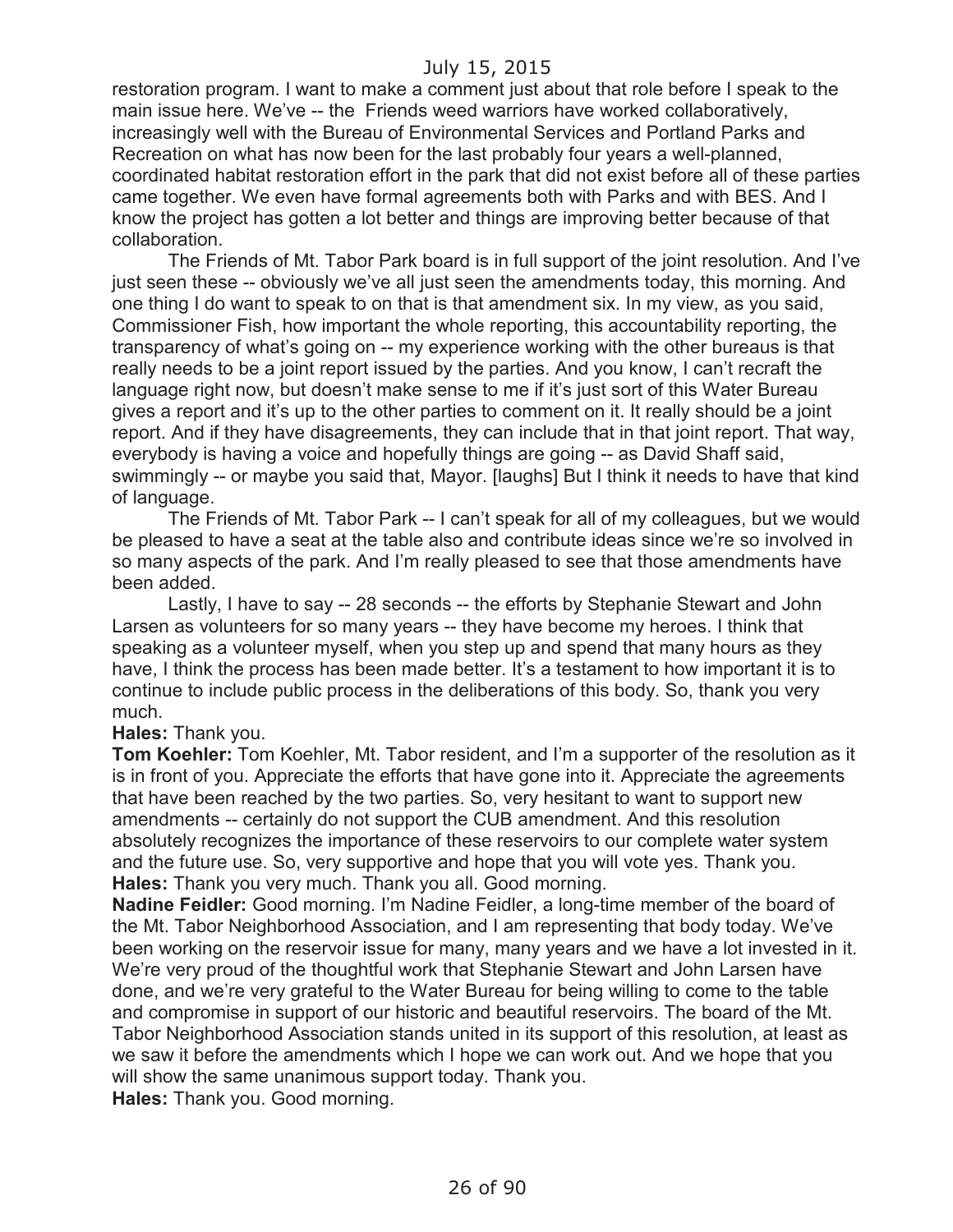**Brian Rohter:** Good morning, my name is Brian Rohter and I'm here to ask you to support the resolution as prepared. If any amendments are going to be accepted, I would urge you to reject amendment one and amendment six as written.

I wanted to draw your attention to a couple of the whereases. Whereas, the reservoirs will continue to be an asset of the City of Portland; whereas, the reservoirs are part of a complex system of pipes, valves, other reservoirs and related equipment that will continue to be part of the overall utility infrastructure necessary for the operation of the City's water distribution system; whereas, the reservoir locations may be needed for additional storage and future generations; and whereas, the City of Portland has an obligation to maintain and repair and preserve its assets. The reason that I bring that up is because you have as part of the resolution an obligation to allocate \$4 million over four budget cycles to deal with the deferred maintenance at the reservoirs. Based on how the argument is laid out here, I would suggest that allocation of \$4 million would be wise, would be timely, and would be your fiduciary responsibility to implement. So, I urge you to spend that money.

Additionally, relative to keeping the reservoirs as close to 85% full as possible at all times, I'm sure you're all aware that there's been a major breach of relationship between the Mt. Tabor residents and many of the residents of Portland and the Water Bureau about this issue, and keeping water in those reservoirs would be a major step towards repairing that breach and restoring the trust that's been lost. So, I urge you to do that also. Thank you.

#### **Hales:** Thank you. Good morning.

**Laura Smith:** I'm Laura Smith, and 23 years ago, I was married on the summit of Mt. Tabor. My family, friends, and out-of-town guests saw the iconic views of the reservoirs as a backdrop to our ceremony. And so as part of the neighborhood for as long as we've been -- I became a member of the board, the Mt. Tabor Neighborhood Association, a new member -- and I've doted the work that the board has -- the two board members, Stephanie and John, have done. They have kept us, the entire board, apprised of all of the struggles as well as the successes, and the compromise and resolution before you today is success for both the neighborhood association and the Water Bureau. Though the park and its reservoirs are in my neighborhood, they're cherished by all neighborhoods and that's why the work that the neighborhood association has done is very important, along with their collaboration with the Water Bureau. So, I'm here to testify that you do accept the resolution as written.

**Hales:** Ok. Thank you. Thank you all. Good morning. You first, Miriam. **Miriam Berhman:** Good morning. How are you guys? I'm coming to say that -- **Hales:** Just put your name in the record -- sorry.

**Berhman:** Miriam Berhman. I am a small business owner in Portland and a neighbor of the Mt. Tabor reservoirs. I would like to say thank you to Stephanie and John and David Shaff and the Water Bureau for coming up with this resolution. It took a lot of time. This is an ongoing issue. I'm glad to see that it's coming to hopefully a good resolution and that is was a reasonable, rational, full negotiation. When you have negotiations -- as someone said -- it's a compromise, not everyone gets exactly what they want. I'd like to say that keeping the iconic views of the reservoir with the 85% fill of water would be wonderful and I really urge you to vote for this resolution as it stands. Thank you.

**Hales:** Thank you. Good morning, Eileen.

**Eileen Brady:** Good morning. Eileen Brady. I'm a Mt. Tabor resident and I urge you to accept this resolution as written. I just want to say that Stephanie Stewart and John Larsen are also my heroes, and this -- hope springs eternal that the neighborhood system is alive and well. And the Water Bureau has come to the table. I think there has been some real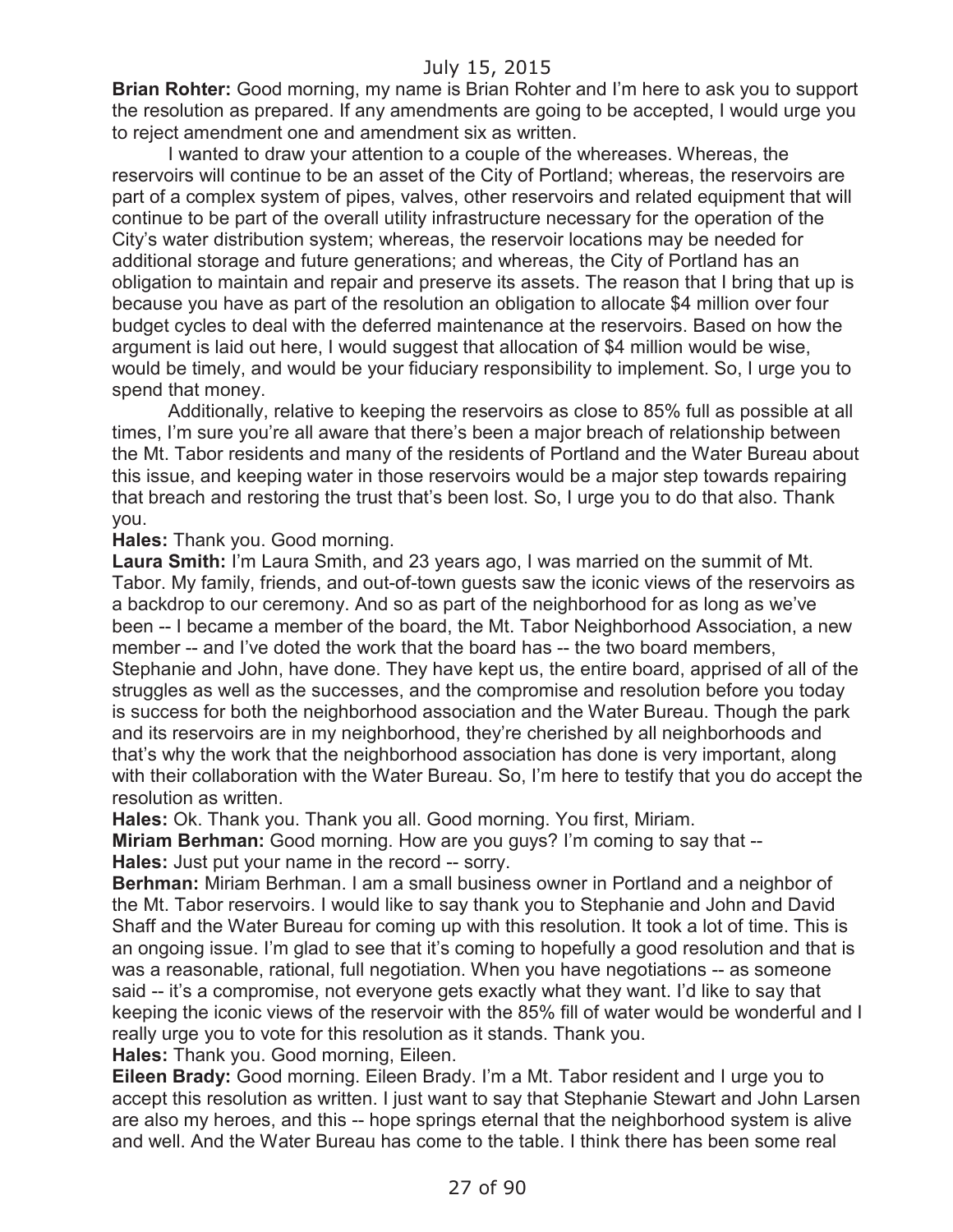trust rebuilt, it's the beginning of something that I think the community can build on. Every single word of this resolution was highly discussed and negotiated, and so I'm concerned about the amendments, as well-intended as they may be. I would encourage you for the sake of the neighbors and maybe even the Parks department that there's some parties here that have not been involved in that conversation to consider passing this resolution without the amendments, particularly one and six, but I think in general to be fair to the collective process -- and Commissioner Fish, I know your heart is well-intended here but the eleventh hour piece may be tricky for the collective to actually take to heart. So, thank you so much for your time and I'm hoping for a positive outcome today.

**Fish:** Eileen, one of the amendments just specifies that the friends of Mt. Tabor Park, the duly recognized entity of the Parks Bureau, would be included in our consultations. Do you have an objection to that?

**Brady:** I don't have an objection, I do not.

**Hales:** Thank you very much. Good morning.

**Rachel Dolkas:** Good morning. I'm Rachel Dolkas, a Mt. Tabor resident as well. And just keeping it short and sweet here -- I am here to support the resolution without the amendments. I believe that the plan to keep water in the reservoirs will uphold the integrity of these historic structures in a much-loved Portland park. So, I urge you and ask you to approve this and move forward, please and thank you.

**Hales:** Thank you. Thank you all.

**Mark Colman:** I'll be brief. My name is Mark Colman, I'm a citizen. Very concerned about the water issue and I believe that the agreement as written before the amendments is what should be approved.

**Hales:** Thanks very much.

**Paul Cienfuegos:** I'm Paul Cienfuegos, resident of Mt. Tabor. I don't understand how Nick Fish can put forward six amendments that are supposed to be passed today in a rushed manner when even the MTNA's negotiators have not seen them until now. I think this is again a classic example of why the public isn't trusting the City at this point around this issue. I oppose all of the amendments until the MTNA has had a chance to review them properly. Thousands of us in the city understand that it's been ridiculous to disconnect our beloved reservoirs from the City water distribution system merely because our City government has not been willing to fight for our right to keep them in open air.

I'm mostly coming up here today to announce that if and when any further legal challenges to the disconnection of the reservoirs are resolved through lawsuits or anything else that there will be massive, non-violent, ongoing civil disobedience actions planned to protect our reservoirs from disconnection, and that you can expect that and I would welcome anyone in the room today who's listening to this to get in touch with me today and to sign up for ongoing massive civil disobedience when necessary after all lawsuits are concluded. Thank you.

**Hales:** Good morning. [applause] Folks, please. Go ahead, Floy.

**Floy Jones:** Floy Jones representing Friends of the Reservoirs. Friends of the Reservoirs have examined many Water Bureau resolutions, ordinances, and land use decisions over the last 20 years. Commissioner Leonard justified the spending of a half million dollars on a CH2M Hill constructed house at Powell Butte by saying that it was locally mandated -- **Hales:** Floy, let's talk about the reservoir issue.

**Jones:** Well, it's related to that. We support including the requirements in the land use process. We think that is important. And we previously -- Friends of the Reservoirs previously negotiated, coauthored the reservoir panel resolution when the panel found no reason to treat or cover Portland's open reservoirs. We didn't agree with some of the language in the resolution, but the intent was to ensure that the Water Bureau cooperated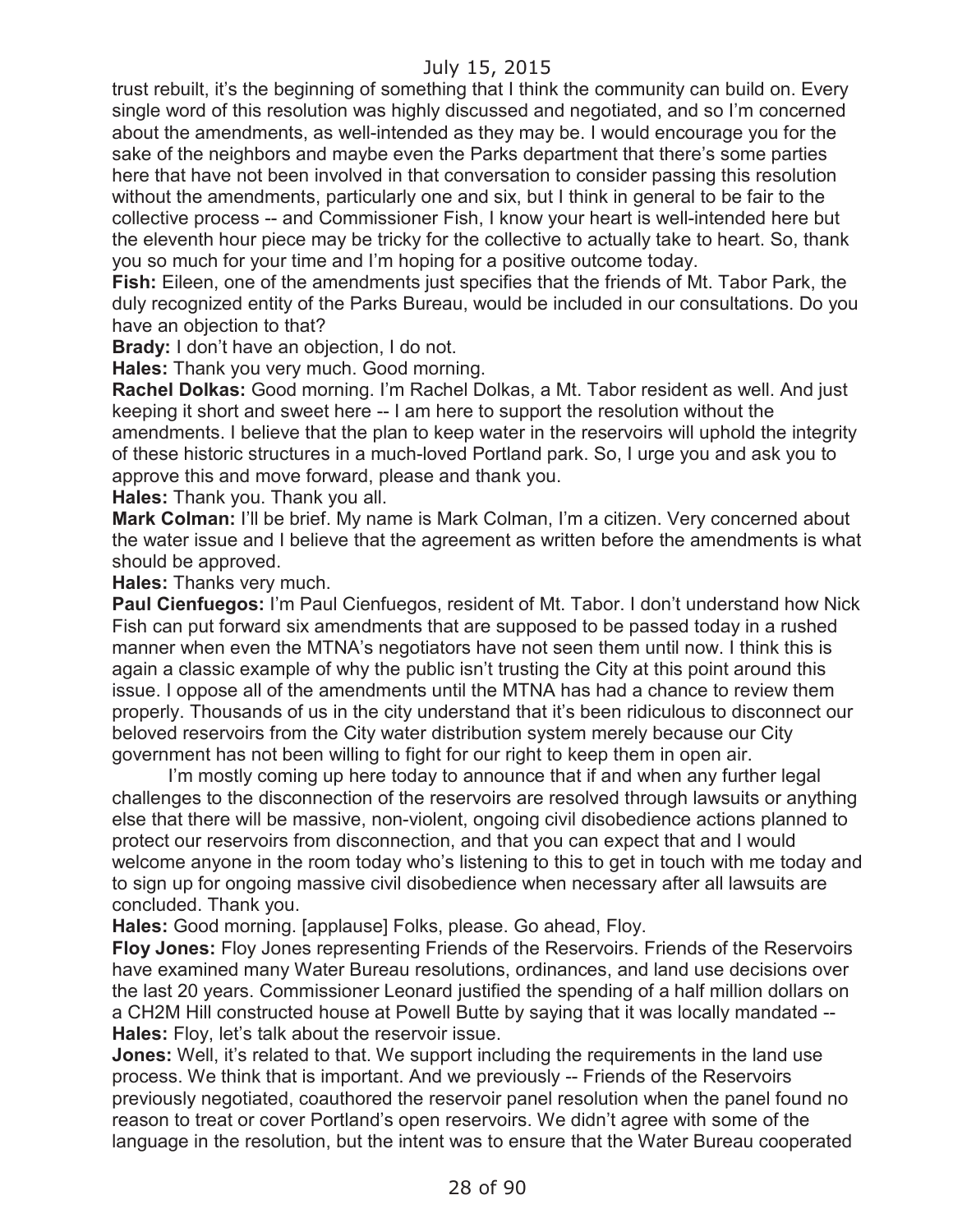with community stakeholders and did not unilaterally develop a fast track reservoir burial plan. It was to ensure that it would be developed with the community to represent community interest, and the Water Bureau defied that resolution. And now, we're to accept that in this case because we've unilaterally and coauthored -- because we have coauthored a resolution that it is going to be different? And I -- you know, we don't have time to go into the case of after we announce that we received a variance on the treatment plant, then within days the water bureaus in Clackamas County with no announcement to any stakeholders pursuing a land use process that supported a treatment plant and a number of other projects. So, I'll submit this written testimony to you later.

But I, too -- not realizing that you were going to vote today -- I, too, have submitted amendments and they're friendly amendments and they address the whereas issues and they were written so that it further support the intent. The whereas Mt. Tabor community members and many other community organizations -- that should be added. It certainly hasn't just been Mt. Tabor. I submitted in the land use process a list of 30 organizations that have been consistently signed on to either our letters or written letters to Council, and the U.S. Congressional delegation opposing covering, burying the reservoirs.

And you have a whereas that addresses the March 2009 that Council approved that. There was no resolution or ordinance then, it was simply a report to Council and that report supported building a filtration plant.

But the most important, I think, is to eliminate the whereas that supports the reservoir locations may be needed for future additional storage. I mean, that's always been the Water Bureau's push. They want to demolish the reservoirs at Mt. Tabor and bury storage. Obviously, with the plan they put together, we'll have 50 million gallons less storage -- demolishing at Kelly Butte, building at Washington Park and Powell Butte. So, there's not gonna be a need for future generation building at Mt. Tabor and it would give some confidence to the community to eliminate that whereas.

**Hales:** Thank you very much. Next? Come on up, please.

**Teresa Roberts:** Good morning. My name is Teresa Roberts. I'm a voter in the 97219 district. There is a really high level of distrust in this room. The last minute introduction of amendments is not helping the situation. Everything is starting to feel rushed and fasttracked again. I really know that you are anxious to put this to bed and I can well understand that, but I think that we need more time to digest. I think we need more public input. And I -- if you are going to approve this resolution today, I would urge that you not include the amendments, but if you are favoring that one change that keeps coming up about the co-reporting that you go ahead and craft a change into the resolutions. I think that introducing amendments at this point is undermining of the trust. It makes things feel very uncomfortable. And also, there was a mention just now of friendly amendments that we haven't even heard and that you're not considering.

I would also like to say that I do not appreciate Nick Fish's rudeness to Commissioner Fritz in Council and on record. [applause] This is not the first time that it has happened and I think this is going to become a feminist issue. I have also noticed a certain level of rudeness towards Ms. Floy and that the statements she made to Council last week -- several weeks ago, in the morning -- in the afternoon, people were told to disregard them because they hadn't been made by a certain deadline.

I think that everyone on this commission should be recognized as a professional, and I think that the Commissioner's status as a former muckety-muck has no bearing on the proceeding today. It was inappropriate, unnecessary, and Commissioner Fritz was just trying to keep us on track so that you could meet with the Pope, and I am offended. Thank you. [applause]

**Hales:** Go ahead, Steven.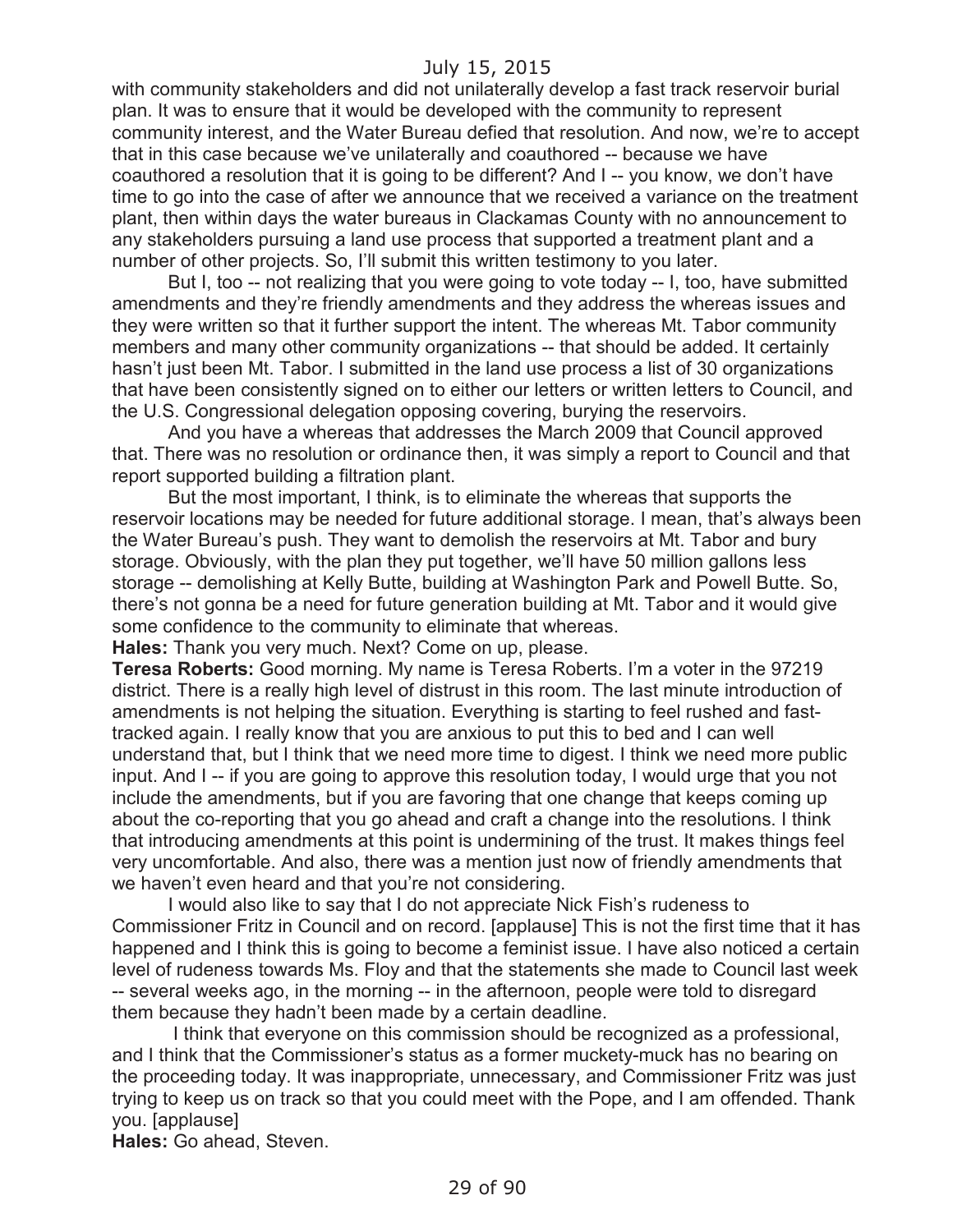**Steven Entwisle, Sr.:** Good morning, Commissioners, Mayor. My name is Steven Entwisle, sr., founder of the Oregon healing man sanctuary. A place where people can recuperate from the trauma that they receive in the city, and also suicide prevention.

This whole water deal -- just as big picture -- is wrong, and we demand that you stop this. History will prove that this is the wrong thing to do, and to run this through so fast as you guys do and the way that you're doing it is absolutely wrong. And City Council's - especially Nick Fish -- arrogance is very apparent.

If you guys want to take a good look, you need to take a really good hard look at what's happening at Powell Butte right now as far as their manufacturing this so-called underground containment vessel for water and see the problems that they're dealing with and see if these companies and these people that are building these things actually have any kind of a shining example of how one really is going to work. They don't. Not even in Washington, not in Oregon, nowhere. It's a boondoggle. The whole thing about this water is a huge boondoggle, and it makes it to where a whole bunch of maintenance folks can get a whole bunch of jobs doing maintenance. It's wrong. It's always been wrong. This is wrong from the start.

I'm running for Mayor. And if -- I would never, ever in a million years ever even consider this whole proposal. But you guys have sold out because you guys really don't care about Portland. It's apparent. It's very obvious. And you wonder why we don't trust you? Wou don't trust us. Why should we trust somebody that doesn't trust us? That's pretty stupid. I don't trust any of ya.

**Hales:** Thank you very much. Good morning.

**Charles Johnson:** Good morning, Commissioners. Not so much for the record but because it's basically respectful to the people in the audience and watching, my name is Charles Johnson. And although I frequently ride by Mt. Tabor Presbyterian Church where the MTNA meets, I don't often go in to help them work on these issues but I still think I speak for many of the people living up on Mt. Tabor when we say, don't be shy to take it to the 40 plus attorneys that work in the City Attorney's Office. This idea of amendments -- if any amendment that wasn't fully endorsed by Stephanie and Dawn Smallman and everybody with the MTNA -- if any amendment is approved by you that was not vigorously endorsed by the MTNA, I hope that the neighbors will rally to litigate against you. It's disgusting behavior to have these long negotiations in Gatehouse 5 and where else and then have these last-minute amendments to decrease the power of the people and the protection of the public resources. It's incredibly ironic that now we're all uppity, hooray, let's get the public Citizens Utility Board to say things! Because if they were going to say anything, I believe they would have said this whole process is ridiculous. Best use of City resources would have been to legally resist the LT2. That's when we should have listened to people who do things like the Citizens Utility Board.

Ms. Roberts' comments need to be reechoed on the issue of when humor overflows into the area of sexism and disrespect. I hope that she and other people will rally to make sure that there's no sexism so blatantly displayed again on this disproportionately male body. Thank you for your hard work. And I do believe even a rookie is a professional.

So, I hope that the MTNA representatives will be called back to the table at the end of public testimony and that the record will become very clear. We do know that this is basic shenanigans to avoid litigation. The avoidance of litigation should never be the primary motive of human beings. I think we stop being human at that point. The MTNA needs to fight for what is right to the extent they are willing to go. Many of us wish they would have put more political pressure to challenge this boondoggle in the beginning and that they'll partner with people on the westside to avoid the ridiculous disruption of functional reservoirs there. But I look forward to respectfully embracing the MTNA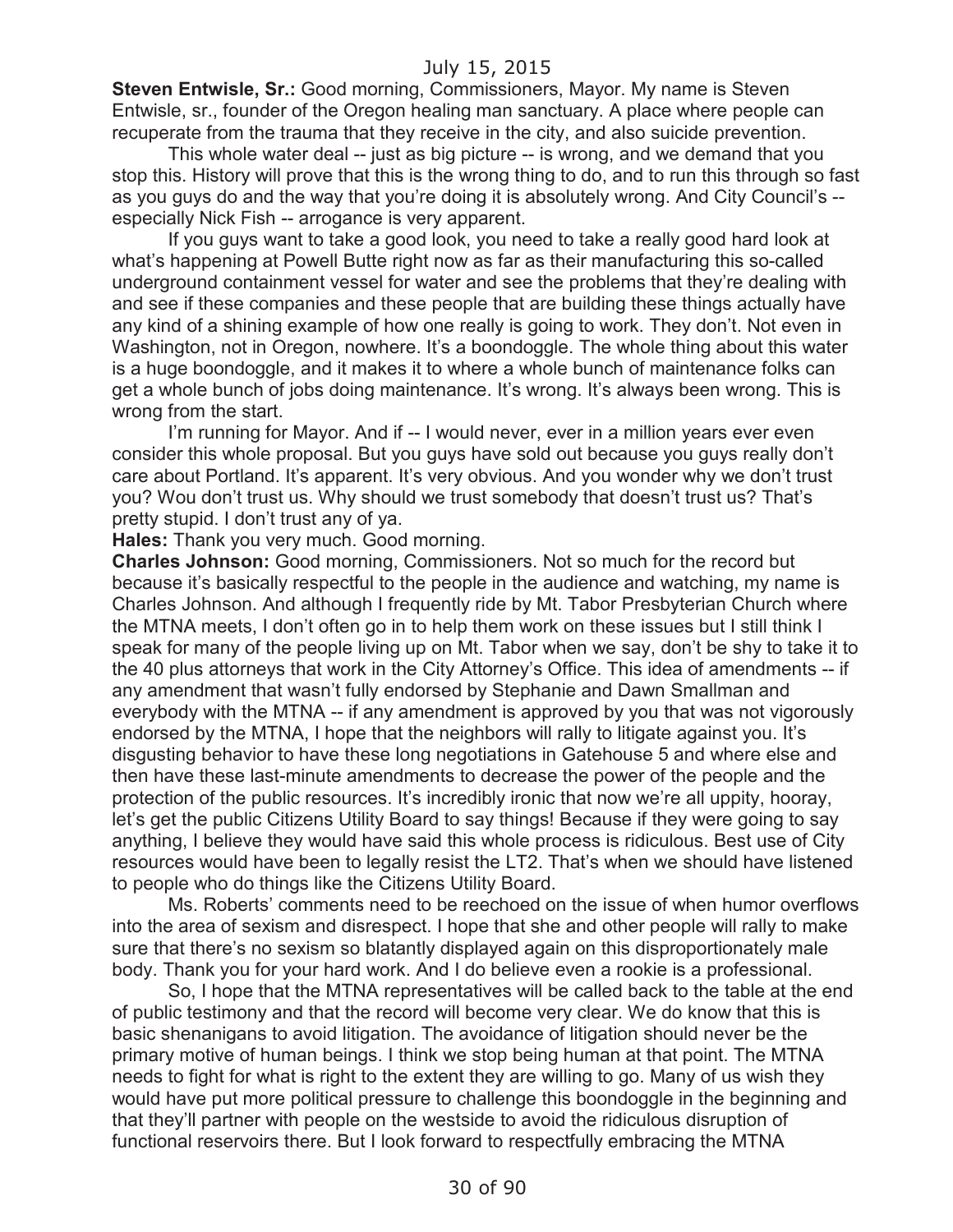representatives and for the City Council to follow their guidance as to what is an acceptable result, and if it's not acceptable to the MTNA, don't vote for it. **Hales:** Thank you.

**Roberts:** Thank you for listening.

**Hales:** Thank you. Does that complete the signup sheet?

**Moore-Love:** That's all who signed up.

**Hales:** OK. Commissioner Fish, you wanted to call the MTNA representatives back up and let's take up the question of these amendments.

**Fish:** So, Mayor, based on the testimony and further conversations, I think we can dispose of the amendments as follows, with a colloquy and with a one sentence addition that is proposed by the MTNA. So, I propose as follows. First, to withdraw amendments one through five.

**Hales:** OK.

**Fish:** Second, to confirm with Stephanie Stewart that in the course of the consultative process, they will work closely with the Friends of Mt. Tabor Park. Stephanie? **Stewart:** Yes, we'd be happy to do that. That's natural for us.

**Fish:** Thank you. And third, there is in paragraph 28 -- excuse me -- in paragraph 28, there is no reference currently to annual hearings before Council. So, I would propose a friendly amendment that does not change the existing language but specifies that in addition to the six-month written reports, there shall be an annual hearings report Council and before the PUB with respect to these issues.

**Stewart:** I think that that strengthens this language, so I would support that.

**Fish:** That, Mayor, is an addition which I offer as a friendly amendment to paragraph 28 in lieu of amendment six.

**Fritz:** I'm happy to second that package.

**Hales:** Actually, Roberts rules says the proposers of the amendments withdraws and the seconder agrees -- that was me --

**Fritz:** Just proposed an additional one.

**Hales:** Now let's get to that. Can we get language for the new version of amendment six? **Fish:** I've withdrawn amendments one through five. We've just had a colloquy that -- with respect to Friends of Mt. Tabor Park, and we will add in amendment six after the language concerning a joint semiannual written report to City Council documenting compliance, and as well as an annual presentation to City Council and the Portland Utility Board.

**Fritz:** Just clarification, Commissioner. Is that an amendment to your amendment to the resolution --

**Hales: Original language.** 

**Fish:** Just the resolution.

**Fritz:** Thank you.

**Fish:** All we're simply adding is we're clarifying that there will be every six months a written report that is done in conjunction with the MTNA, and every year -- at least every year - there shall be a hearing before the Council and the Portland Utility Board.

**Hales:** On the second line of that "be it further resolved" after semiannual, there's the addition of the word written.

**Stewart:** Mm-hmm.

**Hales:** And then after final summary report submitted by December 31st -- no, actually it would be before that. After the word "resolution" as well as an annual presentation to the Citizens Utility Board and the City Council.

**Fritz:** No, we're not putting the Citizens Utility Board --

**Hales:** I'm sorry, I said CUB, I meant PUB. The Portland Utility Board. Get my acronyms right.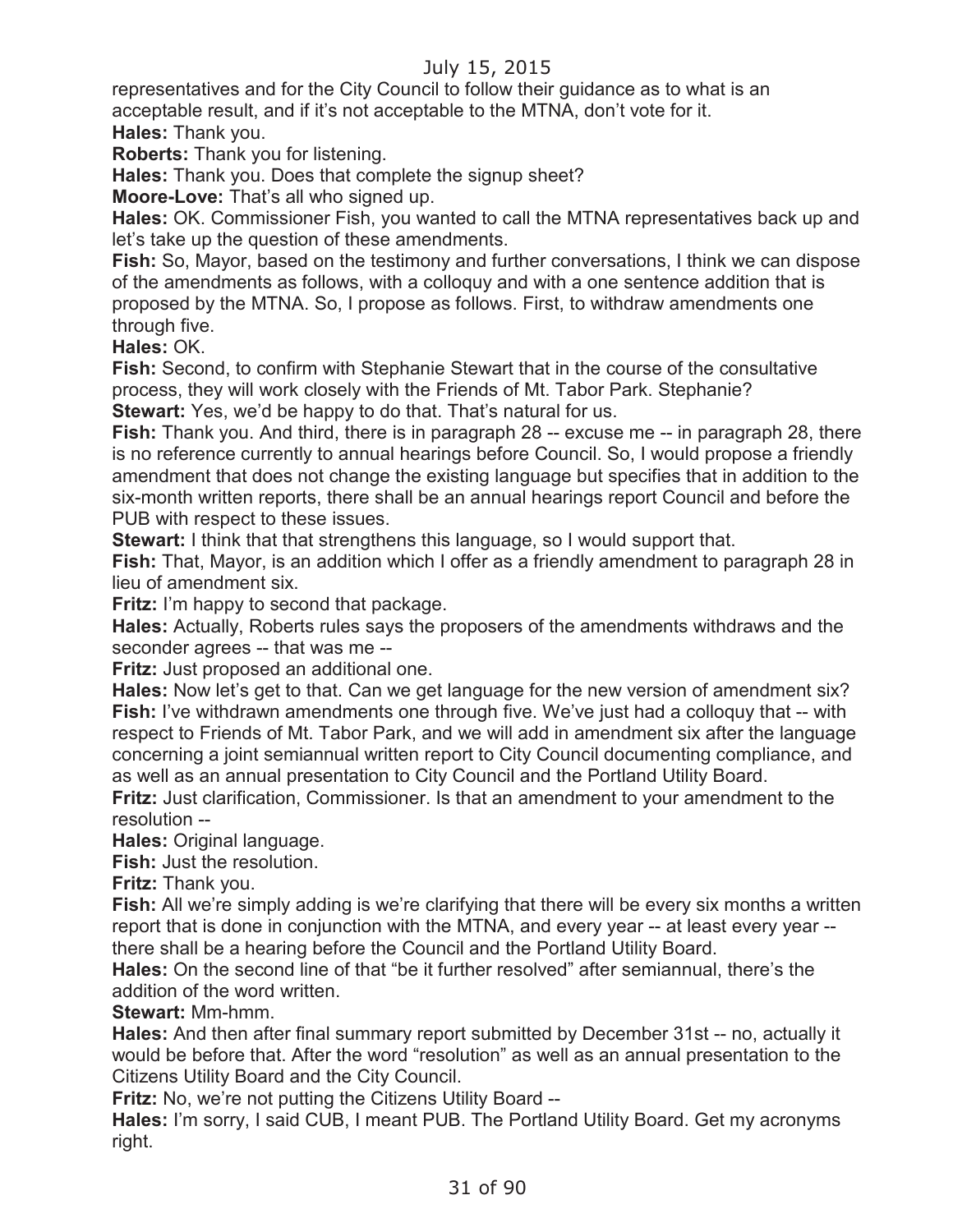**Fritz:** I don't have a copy -- is the PUB in there?

**Fish:** Mayor, I view that as a friendly --

**Hales:** He included the PUB.

**Fritz:** Was the PUB in the original resolution?

**Stewart:** No, the PUB is something they're adding and we would be fine with that --**Fish:** We're saying that the bureau will present first to the City Council and then to the Portland Utility Board annually on this issue so that we have two levels.

**Fritz:** You're OK with that?

**Hales:** We view that as a friendly amendment. Commissioner Fish moves and Commissioner Fritz seconds that amendment. Further discussion on the adoption of that amendment? Any further concerns about that amendment on your part, John? **Larsen:** Not at all. We appreciate Commissioner Fish withdrawing the amendments and

changing them. This way, it shows a lot of respect for the process that we have been through, and we do appreciate that.

**Hales:** Thank you very much. Anything else that any of you need to add before we take action on the resolution? Roll call vote on the resolution as amended, unless you have something further.

**Fritz:** I actually have a question for the Water Bureau, similar to Commissioner Fish asking the neighborhood association, would you collaborate with the friends of Mt. Tabor Park, which of course you do. I did appreciate the amendment number four and five, which specified talking to Portland Parks and Recreation. I'm assuming that the Water Bureau will continue to partner with Portland Parks and Recreation.

#### **Shaff:** Absolutely.

**Hales:** Great. Let's take a vote on the resolution as amended.

**Saltzman:** This is the whole thing?

**Fish:** Just on the amendment.

**Hales:** As amended. We've already adopted the amendment, I believe. Sorry, let's adopt the amendment. Got ahead of myself. We're voting on the amendment.

#### **Roll on amendment.**

**Saltzman:** Aye. **Novick:** Aye. **Fritz:** Aye.

**Fish:** Thank you Stephanie and John. Aye.

**Hales:** Aye. OK, now on the resolution.

#### **Roll on Item 762 As Amended.**

**Saltzman:** Well, I want to thank the Mt. Tabor Neighborhood Association and the Water Bureau and all of the people who have been active on these issues for so many years -- I guess that includes myself, so I should thank myself for some 12 years of involvement in this issue. [laughter] I'm glad to see it finally come to a good compromise and that we'll keep water in the reservoirs. Not drinking water in the reservoirs, but water. And we'll maintain the aesthetics, and the Council does commit to making certain historic renovations to the reservoirs and respecting their status as historical landmarks. So, this is a great process.

My only lingering concern though is -- and that was somewhat of the questioning I was asking about the disconnection and the applicability of the LT2 rule is -- I just hope this isn't going to be spun as, "well, we're just buying time until the day when the LT2 rule goes away." I mean, it's been through several presidents, it's been a rule. It makes common sense to me -- you shouldn't have water, drinking water in an open setting. So, I hope this won't be spun as "we're just buying time and as soon as the LT2 rule goes away, we are going to fill the reservoirs back up with drinking water." I don't think that is the intent and I really hope that is not how it gets spun either, this compromise. And I'm very pleased to support it and thank again all of the efforts that have gone into this. Aye.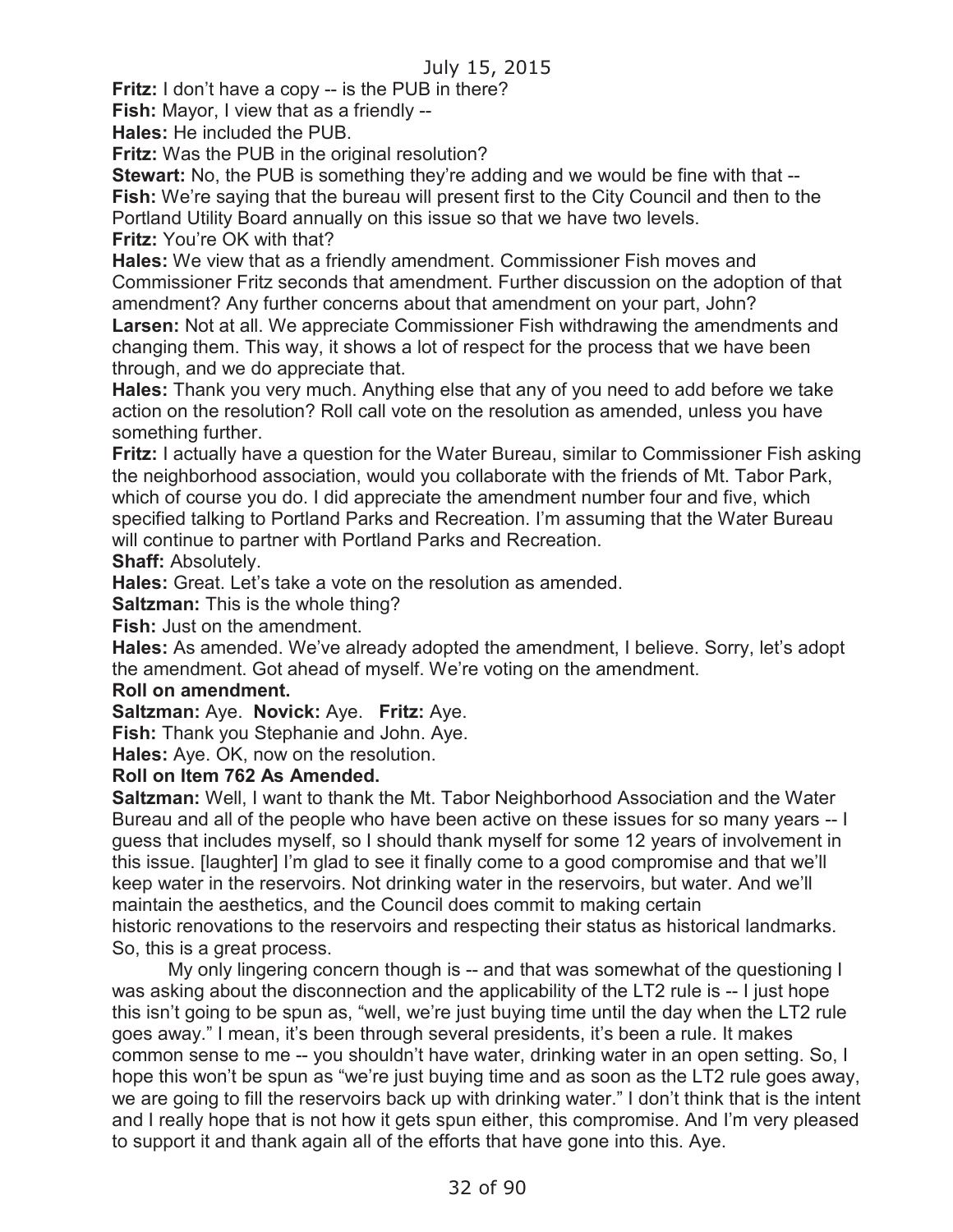**Hales:** Please, folks, let people vote.

**Novick:** I appreciate everybody's hard work but I'm concerned about making a \$4 million commitment like this outside the normal budget process, so I vote nay.

**Fritz:** What a wonderful day to now be the Commissioner-in-Charge of the Office of Neighborhood Involvement. Thank you so much for the work that both the Water Bureau and neighborhood association has done on this project. I appreciate Commissioner Fish's framing in terms of the Iran agreement. It's great that you have worked so hard and gotten to this result. And I also want to also recognize -- as well as Stephanie Stewart, and John Larsen -- and Paul Leistner who were involved in the discussions to get to the original land use application -- which by the way, we won't be voting on the land use application today. We will be moving it to findings and there will be a vote later. I will make my comments now in case I'm out of town when the land use case comes back. It's really significant that you were able to do this -- did you use the same mediator for this process as -- **Stewart:** No mediator.

**Fritz:** You did it all by yourselves? That is impressive. That's terrific. Thank you for all of your hard work. Thanks to all of the community members who care so passionately about this, Friends of Mt. Tabor Park who work so hard with the weed warriors and others. This is a special place and we all recognize it's a special place. And with this resolution -- which doesn't specify how we're going to pay for that \$4 million, so that's a conversation in the budget process, which is the appropriate place for it to have -- that we need to recognize that we have historic resources which we are required to take care of and we need to commit this. It's actually less than the 8 million that was demanded by the Historic Landmarks Commission under their proposal. So, this is a really good result. Thank Commissioner Fish for his willingness to work through the amendments and Patti Howard on my staff, who has worked really hard on this issue for six and a half years now. We very much appreciate all of -- I very much appreciate all of the work that's been done. Aye. **Fish:** This issue has been at the forefront of this City since the early 1990s, and I have had the honor of being the Commissioner-in-Charge of the Water Bureau now for about two years. I wasn't sure we would ever reach this day, but the reason we have reached this day is primarily because of the four people sitting before us who, when directed by the Council to sit down and work through their differences and try to reach a collaborative agreement, did so. And they did so without being entirely clear what the ground rules were. And as Commissioner Fritz is now -- surfaced without a mediator and they tackled issues that have eluded people in this City for a long time in terms of getting to yes. And so, I want to begin, John and Stephanie, to thank you profoundly for your public service. And when David officially retires, you're still stuck with me. I want to be very clear on the record that the Portland Water Bureau will honor this agreement, and I will faithfully enforce the terms of this agreement, both the letter and the spirit. This is a milestone for this Council and for the relationship between the City and our friends in Mt. Tabor over an issue that people are passionate about, the historic reservoirs. So, I thank you.

To David Shaff and to Teresa and to the team that have been working on this, you have our thanks. David, this is among the last official acts you'll be part of. And someone said earlier that I need to make sure that the next director is briefed on this. Well, as luck will have it, I will be meeting with candidates this week and I promise you, I will be making sure that they're aware of this agreement and of the Council's commitment, because this will endure past David's service.

The other indispensable person in this for me has been my partner and friend, Commissioner Amanda Fritz. And it was not always the case that Commissioner Fritz and the Water Bureau were said in the same sentence in a way that brought smiles to people's face. But her collaboration and her leadership on this issue is one of the reasons that we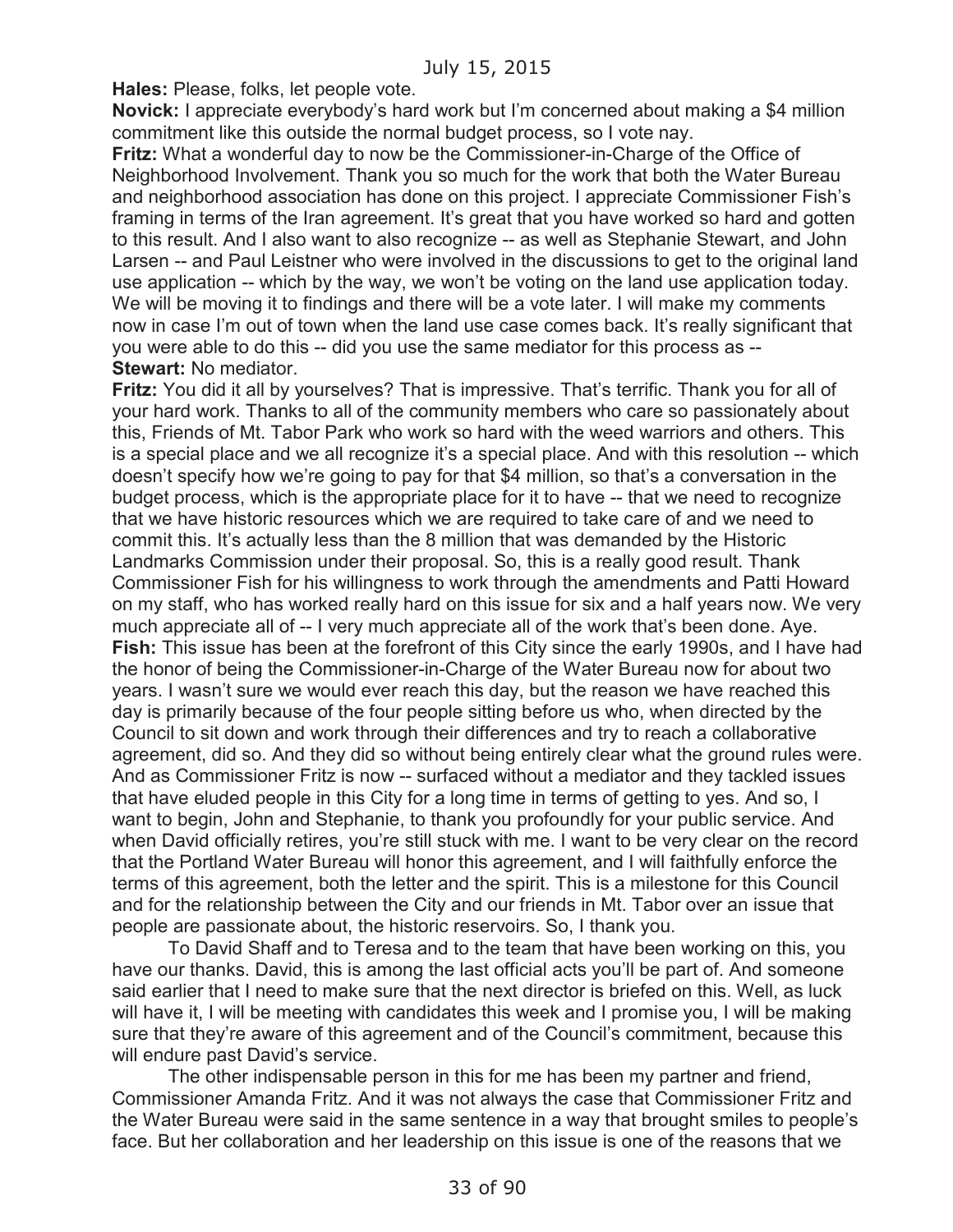are at this point, and I thank her for the advice and the counsel and the support that she has given me as we have worked through very difficult issues and very complicated issues. And this entire process to the extent there are things about this we celebrate I think reflect the values that she brings to this Council and the benefit that she provides to our City through her service. So, I want to thank Commissioner Fritz.

And then going forward, I think this is a new day. We have an agreement and now the hard part comes, we have to actually enforce it. We're not going to do that by anything other than rolling up our sleeves and doing a lot of work together. But based on what I have seen in the last few months, I am incredibly optimistic that this relationship is going to work to the benefit not only of a park we love and a water system that we are charged with being good stewards of, but for a city that's watching to see whether we can resolve our differences in a respectful and amicable way. Thank you, and I want to thank my colleagues and thank everyone who has testified and participated in this process. Today, I'm very proud to vote aye.

**Hales:** Well, first, nicely done. It's not every bureau director that gets to retire with this kind of a flourish, David, so well done to you and Teresa and your team. This is the way our City bureaus ought to work with the community, and I think you heard in this room here today that some trust has been rebuilt where it had been frayed and that's a good thing. And this is a good agreement and a good resolution to this concern and what was a conflict. But there's some bigger traditions at work here, and I think there at least a couple -- I know at least a couple of us here, Commissioner Fritz and I, I was thinking about in particular -- who got started in civic life by volunteering to be involved in their neighborhood association. One of the traditions that's at work here is that neighborhood associations are influential and in fact, the City Council has been deliberate about that over the years even though the Mayor at the time of the creation of office of neighborhood associations, a guy named Frank Ivancie, voted against it said, "we're funding the opposition!" I guess he was partly right about that, at least at times, but that was the point - - that neighborhoods have standing politically and standing legally -- that we give our neighborhood associations the right of appeal with no cost on land use cases, and this is why, because every now and then it has to come to a land use appeal. So, this is a validation of the clout that people have when they get involved in their neighborhood association and dig into an issue, and I want to thank all of you here from Mt. Tabor and other neighborhoods that continue to do that because it continues to work.

Second tradition here -- and I guess I want to offer my reassurance in addition to the two most important words that were spoken today, and those were when David Shaff said "part of" -- reassurance that I want to add is that the City Council of the City of Portland makes financial commitments and keeps them. And my job -- part of my job as Mayor is to propose a budget each year. And what the last line of this says is that the financial obligations and other commitments approved by this resolution are binding City policy. I want you to know that I take those words very seriously, and this City Council when we make a financial commitment -- whether it's to a school district or to a county when they need our help building say, a new Sellwood Bridge, to a nonprofit when the Chinese Garden has a leaking pond and it needs to be fixed or Central City Concern wants to keep a shelter open -- when we make a commitment to a government or a nonprofit, we stick to it. And the same thing with neighborhood associations. When the Cully neighborhood and other civic groups said we want to actually get the City's help to by a noxious strip club and turn it into something better, we have been good for that commitment. And when we told the Buckman neighborhood and other lovers of the Buckman Pool were done with holding that up every year as a budget target, you can count on it -- we're good for that too. So, I want you to know that we are good for this, that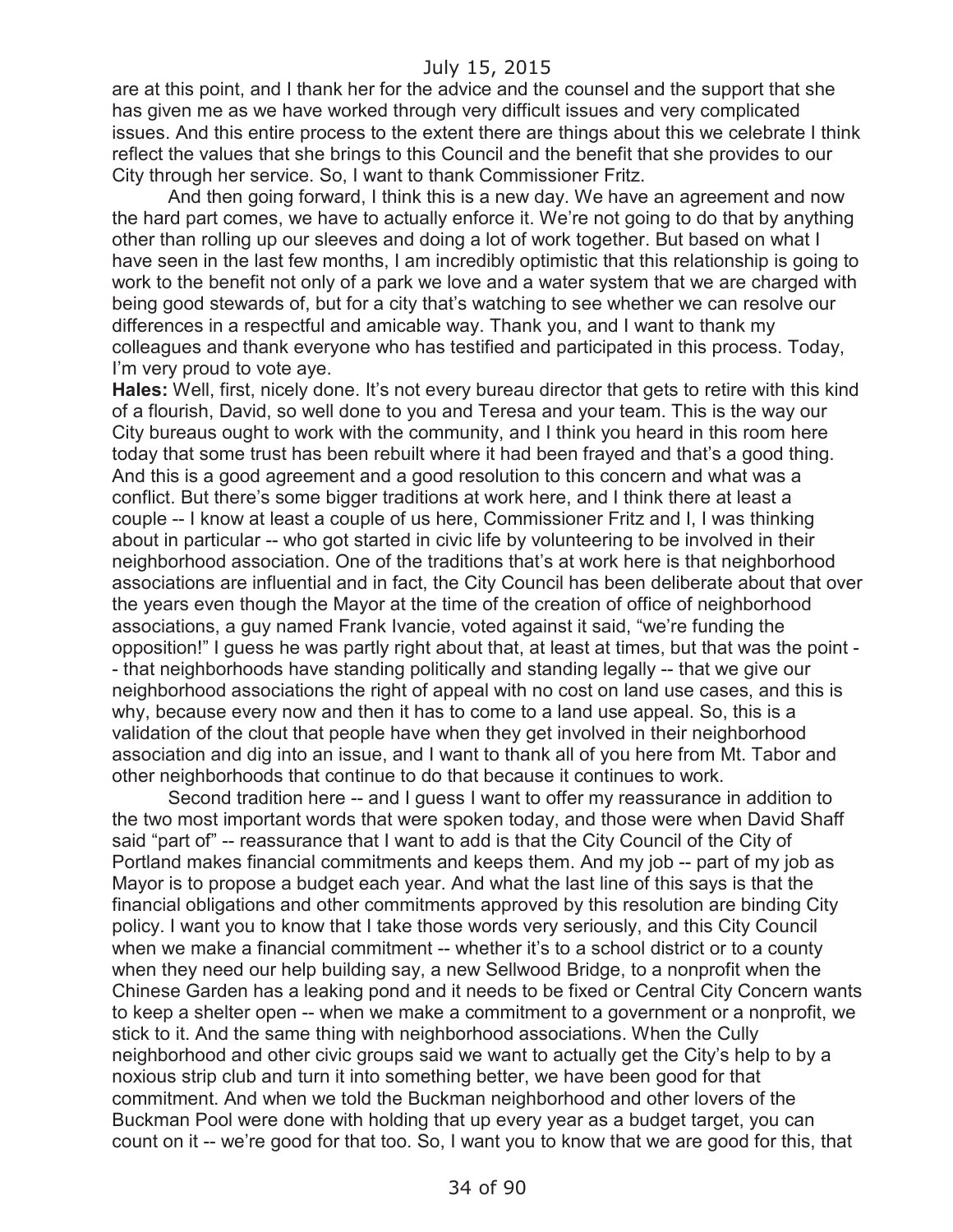we will find the resources to make good on this commitment because that's what we should do to honor the good work that you've done. Thank you. Well done. Aye. **Item 763.**

**Fish:** Mayor, one have more other piece of work to do.

**Hales:** Yes, the land use decision itself.

**Fish:** And I believe, David, we should recognize you.

**David Shaff, Director, Portland Water Bureau::** Yes, there is an agreed upon amendment to the HLC, the Historic Landmarks Commission decision where we are asking that you accept in part and reject in part both appeals and adopt an amendment condition B and delete condition E. And we are -- I will let Stephanie speak for us as well - but we are in agreement that this is the appropriate language and commitment in condition B, keeping the reservoirs full, and then eliminating condition E.

**Stephanie Stewart:** And just to clarify, it is our intention to maintain all other conditions that were included in the decision.

**Shaff:** Correct.

**Hales:** That's correct. The only ones we change are these -- that's right.

**Fish:** Mayor, I have a motion to offer.

**Hales:** Commissioner Fish?

**Fish:** I move that we accept the amendments and that the Council tentatively grants in part and denies in part the appeals of the Water Bureau and the MTNA, affirms the Historic Landmarks Commission's decision to approve the application for historic resource review and environmental review with modifications, and direct staff to prepare findings for Council adoption.

**Hales:** Is there a second?

**Saltzman:** Second.

**Fritz:** I need to ask the City Attorney, do we have to take testimony on the amendment? **Linly Rees, Deputy City Attorney:** The amendments reflect much of the discussion that happened at the last hearing, so there's nothing in there that is new or surprising. It is intended to reflect that testimony. So no, I do not believe you do.

**Fritz:** Thank you.

**Hales:** Further discussion on the amendment? Then roll call on adopting the amendment. **Item 763 as Amended Roll.**

**Saltzman:** Aye.

**Novick:** Aye.

**Fritz:** Well, it's on the whole motion.

**Fish:** The whole motion, Mayor.

**Hales:** I'm sorry. We don't have to amend the decision first or this is an amended decision?

**Rees:** This is an amended decision, so one vote is all you need.

**Hales:** I stand corrected. We're voting on an amended tentative decision subject to findings. If everyone understands that, we'll continue with the roll call now that I do. **Fritz:** Thank you very much, Hillary Adam and Tim Heron, for your great staff work. It is with regret I am no longer your Commissioner-in-Charge, and I appreciate all of the work you have done on this, including the most contentious findings I can ever remember in 20 plus years of participating in land use reviews. So again, thank you to the neighborhood association for making this hearing and this process full of decorum, and thank you for the work on the amendment. Aye.

**Fish:** I'd also like to give a shout out to the City Attorney's Office, Linly Rees and others. This has been extremely complicated and challenging and we get great service from the City Attorney's Office, so, thank you. Thanks again. Aye.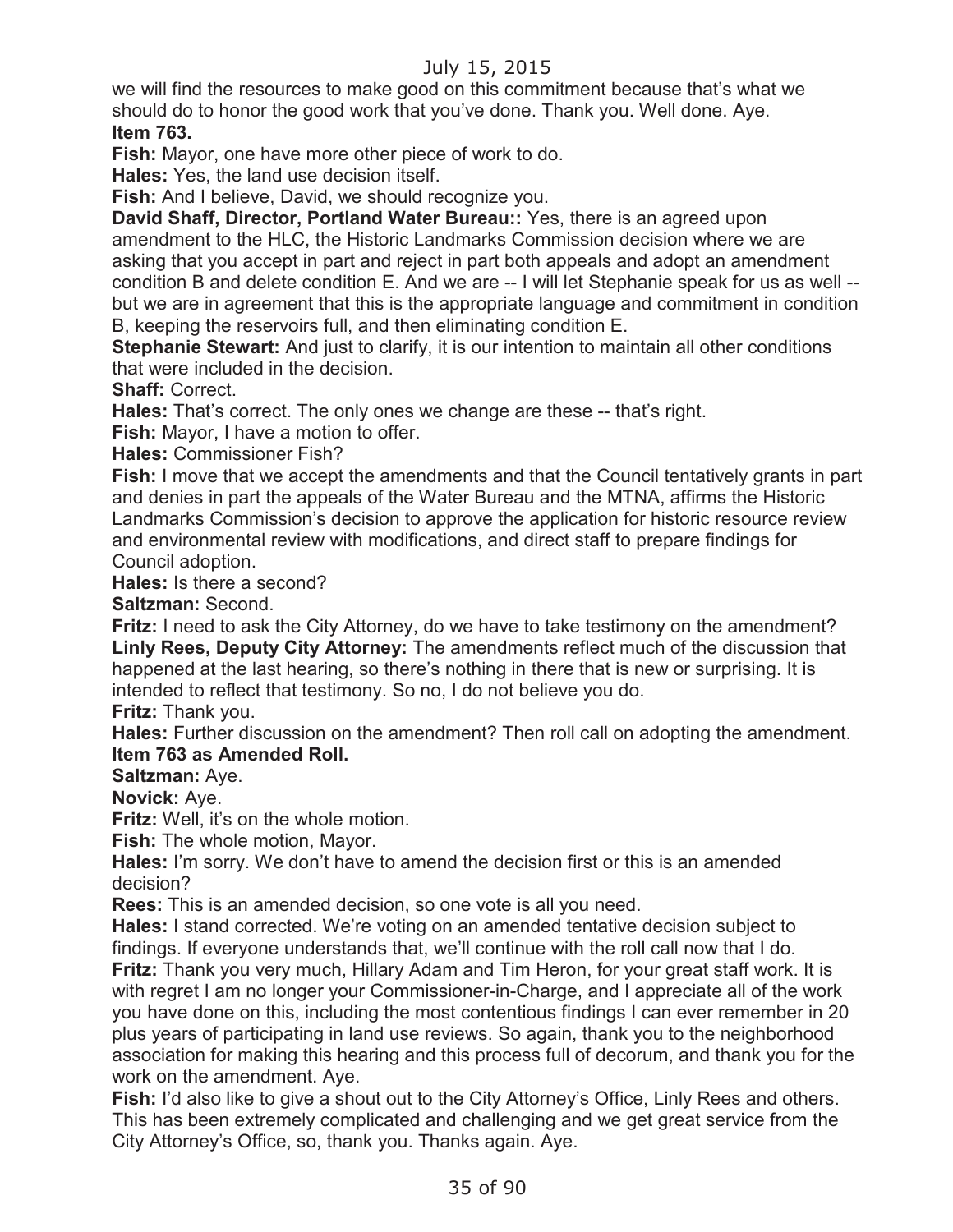**Hales:** Excellent professional work and a good decision. Thank you. Aye. Thank you all. Subject to findings, so when would you like those three back?

**Rees:** [inaudible] -- all five available --

**Fritz:** But we don't need all five of us here.

**Hales:** Not to adopt findings.

**Rees:** We don't, but in terms of -- these are going to be fairly detailed findings, therefore, I think August 19th works the best for staff and our office. Is there -- I don't know if anybody has talked about any other dates. That's the only date --

**Shaff:** If I'm still here -- I don't know.

**Hales:** OK. So we will set the adoption of findings for August 19th.

**Moore-Love:** At 11:00 a.m.

**Hales:** 11:00 a.m. OK. We will take a two minute recess. Two minutes. We're going to take that item up next assuming that no one has a problem with that.

Council recessed at 11:36 a.m. Council reconvened at 11:39 a.m.

**Hales:** Council will come back to order, please. As soon as we get a Council Clerk -- or maybe the City Attorney could read item 776 for us?

#### **Item 776.**

**Hales:** Let me make an announcement that I made earlier but make sure that everyone understands what we are doing and not doing here this morning. The Oregon Department of Transportation has a number of pieces of property in the Central Eastside which will be offered for sale. I intend for the City of Portland to buy all of them. Some of them are now occupied by dirt processing operations and others are empty. This is one of those pieces of property.

The City has been discussing and continues to discuss whether or not we will grant a lease to Right 2 Dream Too to move into this site as a location for a rest area. That is a separate decision. I'll say that again -- that is a separate decision from the decision to buy the land.

The only thing before the Portland City Council today and the only thing on which we will take testimony is whether or not we should buy the land. How we use that land, there are a variety of purposes. It could be used for parking, it could be used for development, it could be left fallow, it could be made a park. Lots of things could happen, and again, we make no decision about the use of the site today. We only make a decision about its purchase.

There's an amendment that I need to introduce that says that resources are available and appropriated to fund this transaction, so I'll make that amendment in a moment. But again, both in the interest of time and clarity, I want to ask people that are interested in testifying today to testify only on the question of whether the City of Portland should buy this site. Again, there will be other ODOT properties that come to us as well for purchase, and I will intend to recommend that they all be purchases as well. Before I get to the amendment, Commissioner Fritz?

**Fritz:** For further clarification, the ordinance authorizes the Mayor to buy it. We're still in the process of doing environmental evaluation at the site. If it turns out that it's hazardous and costs a lot to clean up, and then the Mayor is not forced to buy it. It's just giving him the authority to do so.

**Hales:** Right. I want to ask that we take an amendment before we open the hearing for testimony, and that is to make this changed item number six to say "resources," cross out the words general fund, "resources are available and appropriated to fund this transaction."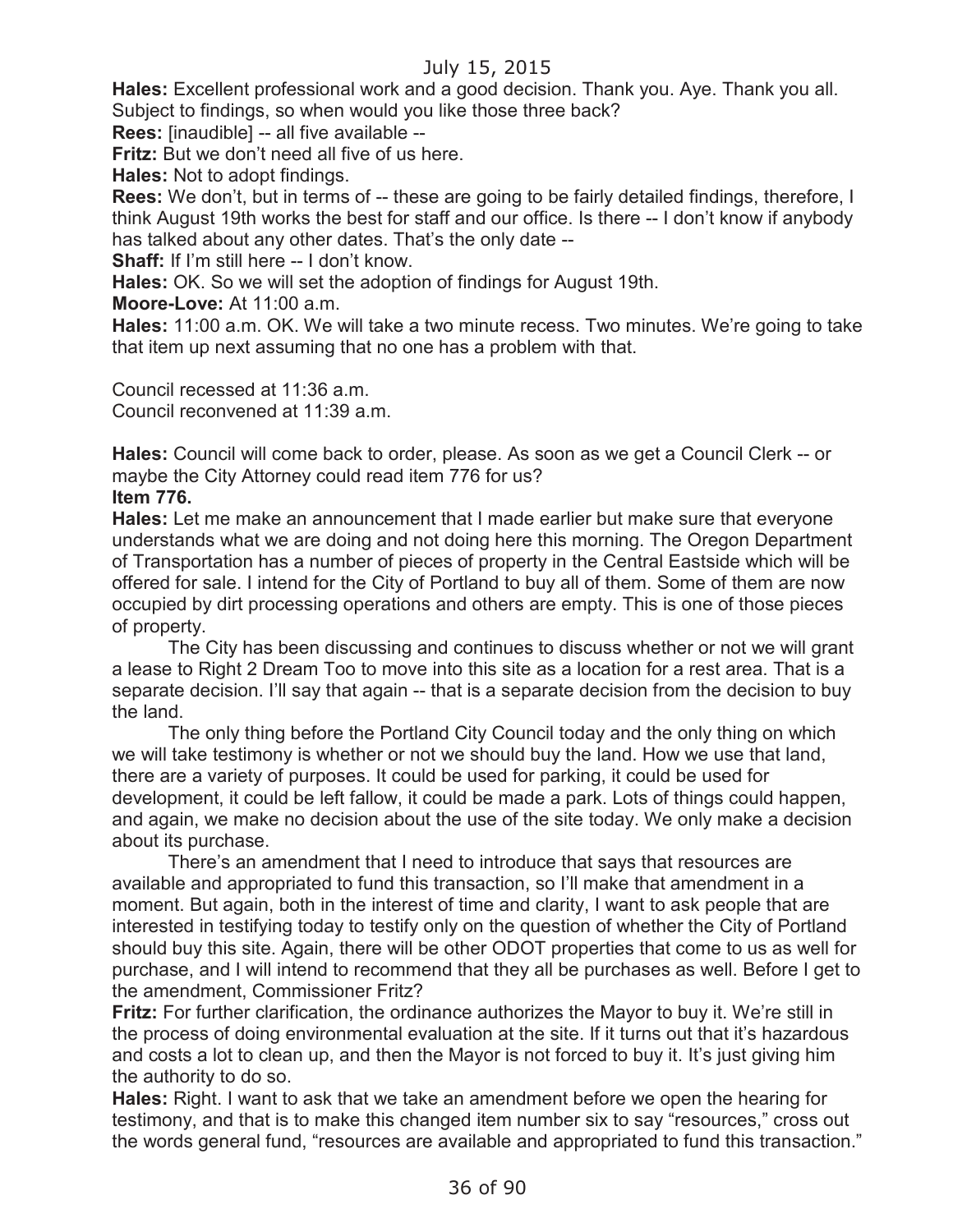And then sub-B, " the Mayor and Auditor are authorized to pay the cost of acquiring the property from existing City resources" replacing the words "the general fund." In other words, a variety of funds that are available to make these kinds of transactions and it is not limited to the general fund.

**Fritz:** Second.

**Hales:** Further discussion on the motion?

**Saltzman:** So, these other resources include the \$849,000 provided by Hoyt Street Properties to the City?

**Hales:** That's correct. Includes those as well, yes.

**Saltzman:** OK.

**Hales:** Further discussion on adopting the amendment? And then we'll hear from Mr. Kieta.

**Roll on amendment.**

**Saltzman:** Aye. **Novick:** Aye. **Fritz:** Aye. **Fish:** Aye. **Hales:** Aye. **Hales:** Mr. Kieta?

**Bob Kieta, Facilities Administration, Office of Management and Finance:** Good morning, Mayor and Commissioners. A lot of the information I have to provide you covered which is very nice. This is the property located SE 3rd and Harrison. There's not an actual address for it because it was a previous right-of-way from the state of Oregon. State of Oregon declared this as surplus property and their intent to dispose of it January 27th, 2015. The City provided DAS with a notice of interest in the property on February 11th. ODOT delivered certified appraisal on the property to the City April 14th, 2015 with a valuation of \$254,044.

The City began its due diligence activities mid-April, which are anticipated to be completed by the end of July of this year. This includes the title review, use zoning review, site survey -- which has been conducted -- the phase one, phase two environmental, which include the soil, groundwater, geophysical and air quality testing -- again, to be completed by the end of July. And we will also continue to do our work to include studies for offset of loss of parking, those kinds of issues if the site is to be developed.

Our preliminary findings do not indicate there would be any significant environmental issues with developing the site based on the property's industrial zoning requirements. As you've already covered, there are multiple uses that we could look at the site being used for, including R2, MPU, parking, and then other site developments whether it's parks or other things. Site development permits would be required to work on the property.

The zoning for the property -- it's currently zoned as industrial IG1. Property is currently a state-owned fee-simple right-of-way acquired through foreclosure. BDS has reviewed the foreclosure judgment from 1963 when ODOT acquired the property and has determined it can recognize property as a lot of record through either the permit process for campgrounds, structures, or other lot confirmation again for the zoning that's appropriate there.

There are minimal development standards for the IG1 zone. There's zero setbacks from property lines, building fences allowed along the property lines without height under seven foot tall, and PBOT may have some fence height limits for vehicle site -- line of sight vision, those kind of things. So, we'll have to watch that as we are developing this. There's zoning code screening requirements for this particular industrial zone. Buildings less than 10 feet from the property line will require a one-hour rated wall.

Deed to be recorded after due diligence is completed, and of course, as we move forward with this procurement and we found that the conditions are acceptable for us moving forward to purchase the site. The deed includes restrictions at both the City and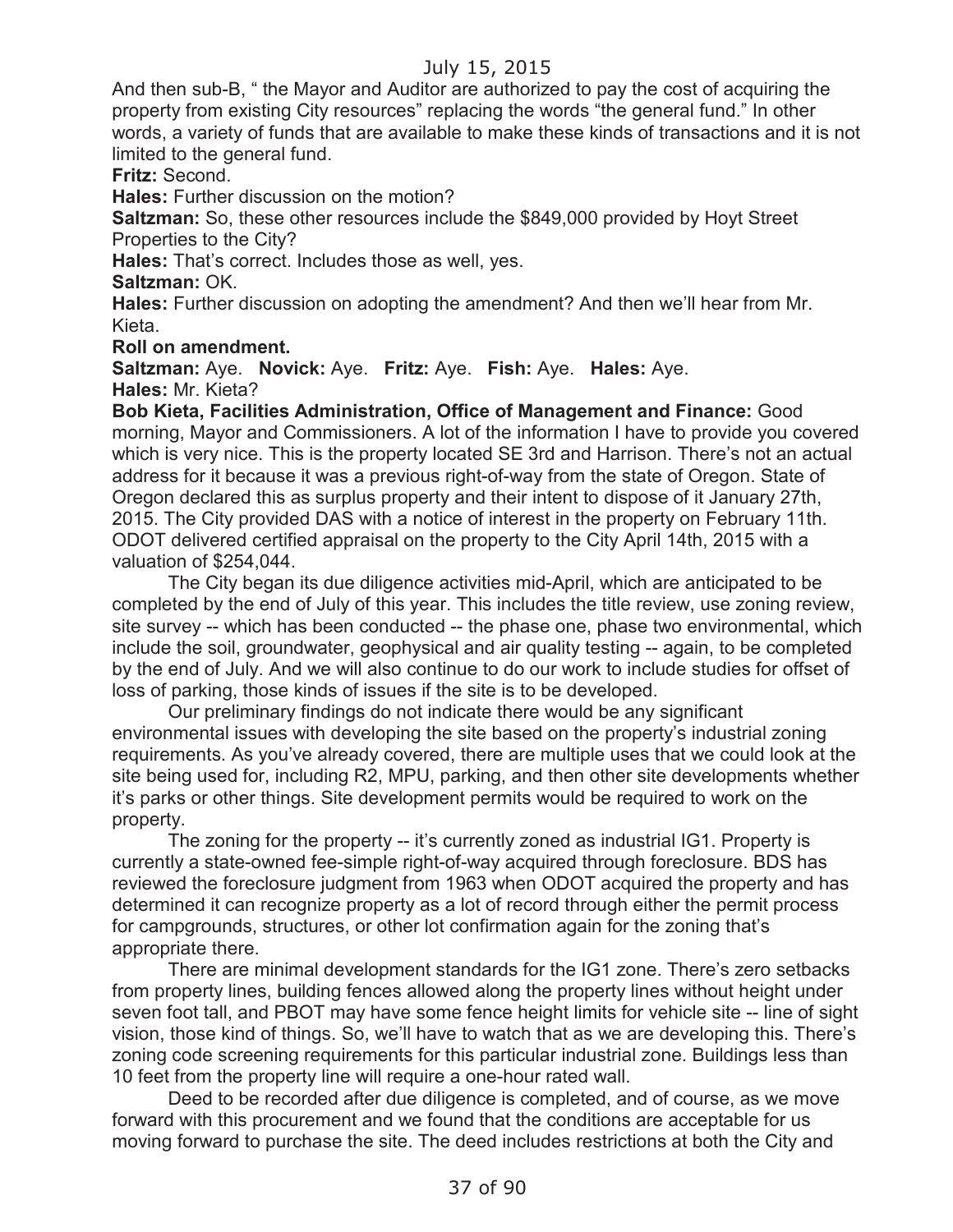persons within the City allowed to use the property must not breach without risking triggering ODOT to remedy problems and charge the City for the failure. That concludes what we really have on the property to date, and we expect to have the rest of our environmental studies done by -- actually in two weeks.

**Hales:** Great. Thank you. Good morning.

**\*\*\*\*\*:** Good morning.

**Hales:** Anything to add?

**\*\*\*\*\*:** Nothing to add.

**Hales:** OK, questions?

**Saltzman:** Is it implicit that we would not buy this until we receive a letter from DEQ of no further action required?

**Kieta:** The current information for phase one and two actually for the zoning of the property -- we have no significant issues, so it could be used for multiple things as it is today currently depending on what the City's proposed use of the property, it's actually a good property to acquire.

**Saltzman:** So there's no significant subsurface contamination?

**Kieta:** There's some contamination about nine feet down, but it's very minor as compared to, you know, some of the things that we have encountered on other properties and it could be remedied easily.

**Hales:** Other questions? We may have more later. Thank you. Do we have people signed up to speak?

**Moore-Love:** Yes, we have 13 people signed up. The first three, please come on up. **Hales:** I just want to remind everybody that the question is the purchase of the property. I'm going to ask you to try to limit your comments to two minutes, please.

**Terry Parker:** Yes, my name is Terry Parker. I'm here speaking as an individual. And I'm not going to read what I'm handing out based on your comments. However, I'm going to give you a little background. Monday, I looked at the City Council hearing and I didn't see anything that I was going to come down and testify on. Monday evening, all over the media, it was talking about what you're going to do with the property -- move a homeless camp into the property, or relocate a homeless camp to the property. I again yesterday went back and looked at the Council agenda and this seemed to be the connection. **Hales:** So, Terry -- again, we're going to hold a hearing in the future if the Council moves forward with putting --

**Parker:** I understand that. I was just giving you the background of why I was here. But what I believe is that before you purchase this property, you have to give the purpose and the intent and the disclosure. That's transparent. You can't just say, "I'm going to buy this property because it's available." Nobody does that. You're gonna to develop it, you're going to have an idea of what you are gonna to use it for. I think that you're missing the - losing the trust by not doing that. And I have a concern as an individual of what's going to happen to that property and how it reflects some of the area around. In particular, the Rail Heritage Center where there is historic equipment that is irreplaceable that is stored and in the past, people have --

**Fritz:** Your time is up.

**Hales:** Your time is up. Let me clarify this for future speakers and that is, the Oregon Department of Transportation has at least five parcels in the Central Eastside which they are planning to surplus and sell. I plan to recommend to the Portland City Council that we purchase all of them and that we figure out in each case the appropriate use. There will be public discussions, including discussions that we're having with Southeast Uplift and others about what those public uses should be -- or private uses, if we choose to sell those properties, because the Portland Development Commission might choose to purchase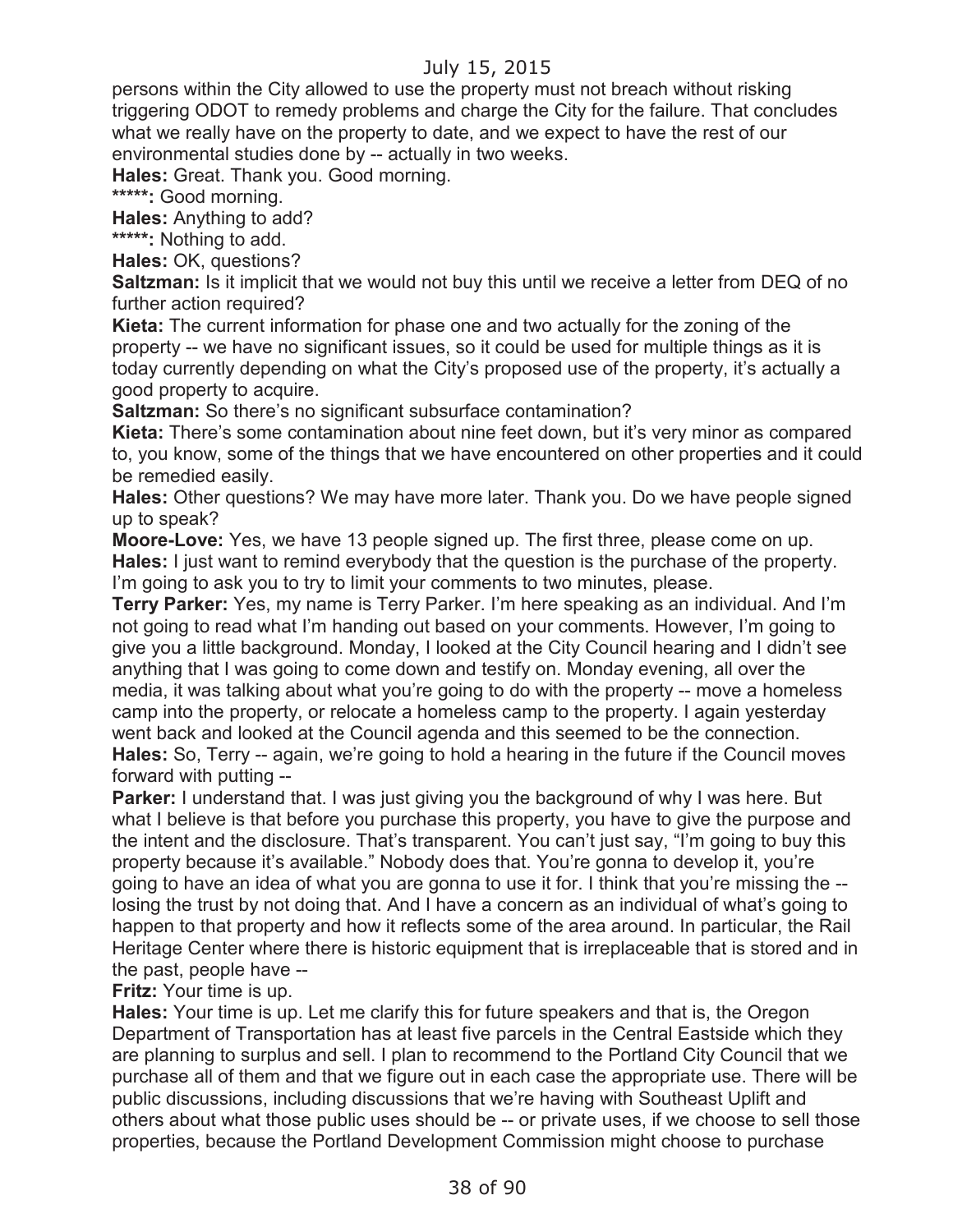some of those properties and market them for development. So, it's not an unusual event for one government to sell a piece of property to another. Of course, there have been extensive discussion about locating Right 2 Dream Too on this site, and that is still a very real possibility, but we're not deciding that today.

**Parker:** I understand that. I'm just saying that I think you need to be transparent and propose -- you know, look at what the use is going to be and say what you're proposing to use there.

**Hales:** Thank you.

**Lightning:** Yes, my name is Lightning, I represent Lightning Watchdog X. On this agreement I have concerns on some of the restrictions. My understanding -- you will be paying all cash for this property. I'm very surprised on the deed that on number three, that they would require that no junk, scrap, garbage or anything be on this property once you take ownership of it. These deed restrictions I think are overreaching from them selling the property and requiring you within the right to come back in and enforce that, enter the property, and do what they want to do by these restrictions. I think they're overreaching, and I think the attorneys need to look at this and understand this is an all-cash sale. These restrictions don't need to be on this property upon transfer.

Another issue I have is on the phase two environmental. If there is currently a concern at nine feet down -- on the phase two, you normally drill down in certain locations to the property. How many areas have they drilled on this property? That needs to be looked at very close on the overall property itself to determine the environmental issues and the total cost to the City. As you know, you can acquire a property at said value - which seems to be a very reasonable price by the appraisal -- and your environmental issue can cost you three to four times to clean this property up. So, if the City is looking at this from an investment from their position to be used for public good, I highly recommend that that environmental phase two is looked at very close. That's my position at this time. Thank you.

**Hales:** Thank you. Helpful. Appreciate that. Mr. Stull, go ahead.

**Barry Joe Stull:** Good morning. I have a little history with how the City manages its property in reference, the undeveloped right-of-way of N Hancock Street. On the world we live in, it dead ends at the guardrail and continues as the right of way. And as we speak, the neighbors who are supposed to under the City Code maintain that undeveloped rightof-way, are the public entities, including the Water Bureau. And right now, I could go over next door to the Bureau of Environmental Services and get the map that says -- the poster that says remove invasive species plants. And that's what Commissioner Fish is groaning on that undeveloped right-of-way. And one of the plants that's on the property that's not on the list is hemlock. It's so toxic that we're not even supposed to allow it. And the City is growing it, Commissioner Fish, on City property. So, when you're growing poisonous plants on the City-owned property -- and I talked about this for years -- five years. I've been talking about this for five years and you're still growing toxic plants on the City-owned property. Does that encourage us to allow you to do anything? Frankly, no. I don't have anything more to say. You can't follow your own agency's recommendations. I don't know what we're going to do with a City like that.

**Hales:** Thank you. Next. Go ahead.

**Crystal Elinski:** Hello, Council and Mayor. My name is Crystal Elinski, I represent 10,000 and I am surprised to come here today to find that there is no aim for this purchasing. I don't understand why it's become so vague all of the sudden that you want to purchase land but you don't know what for and you're not making promises, where the media and the word on the street is that this is the final solution -- I hate to use that -- after all of these -- I'll just say kind of half-ass attempts to work with R2D2. And now it seems like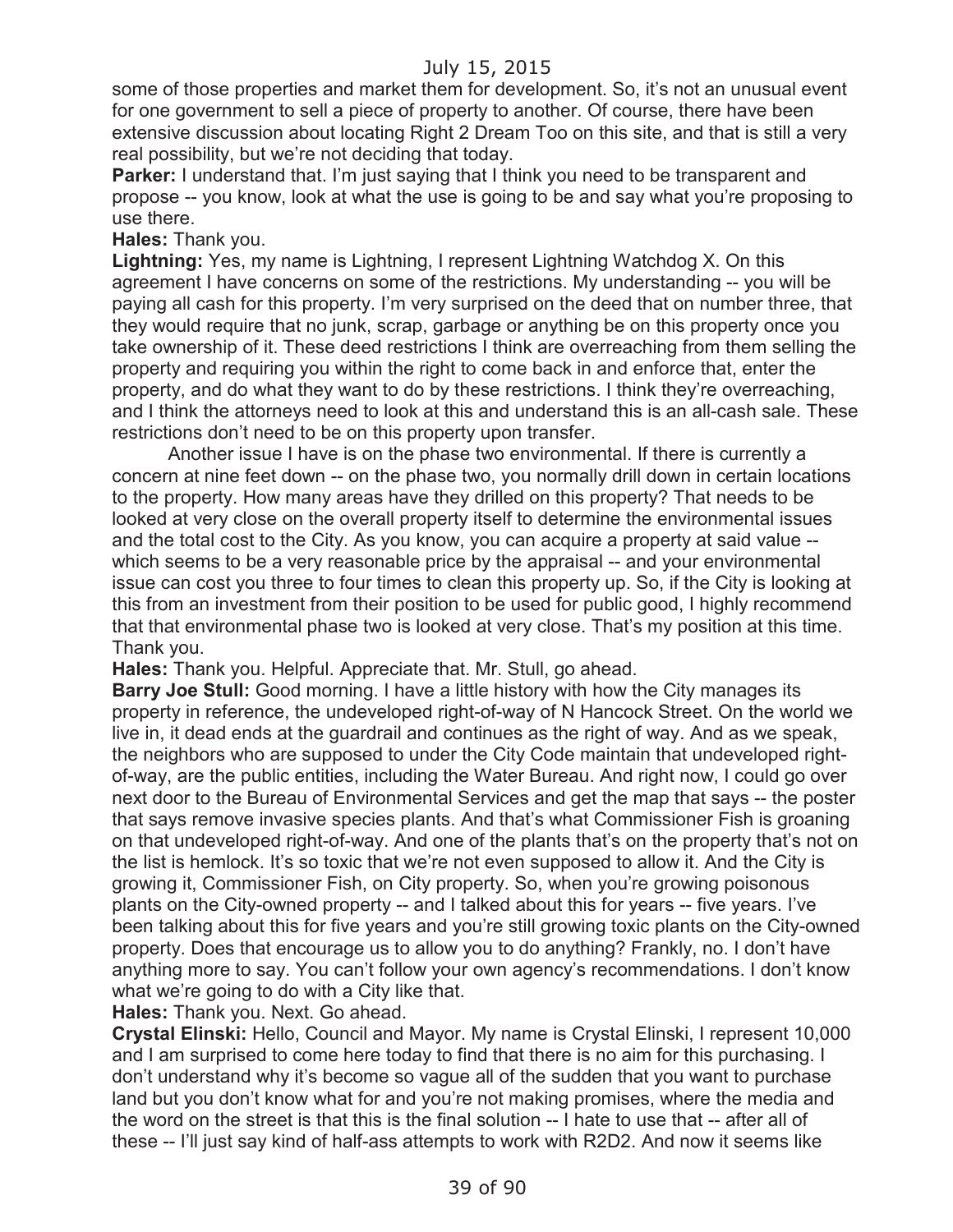they're being closed off. So, I don't understand really what the purpose is, if you can answer that in my remaining time. I'd like to see that whole area -- especially around Ross Island -- I'd like to see an environmental impact statement done. I mean, even the waterfront down at the OHSU tram -- there has never really been work on the brownfields and so, I'd really like to see that as well if you're going to make this purchase. **Hales:** Thank you.

**Elinski:** Could you answer my question?

**Hales:** Again, I'll try to explain again. The Council has considered this parcel for a site to locate Right 2 Dream Too. That's a separate decision, which we will make after a public hearing. But before we can even think about that or any other use here on this property with anything or do anything about that, we have to own it. So, the decision to purchase doesn't automatically decide that Right 2 Dream Too is going there, but it does give the City the opportunity to do that at a later time.

**Elinski:** Is there a deadline to purchase it?

**Hales:** Yes, ODOT -- I don't know if there is a deadline, but ODOT wants us to say whether we're going to buy it or not.

**Elinski:** Or they're selling it to someone else.

**Fritz:** Yes.

**Hales:** Or they'll sell it to someone else. The City has a right to purchase from ODOT when they offer properties to sale.

**Elinski:** Yeah, and we all have a right to dream and we shouldn't be put in Wapato jail. **Hales:** Thank you. Debbie, you're next.

**Debbie Kitchin:** Thank you, Mayor Hales and Commissioners, for the opportunity to speak. I'm Debbie Kitchin, president of Central Eastside Industrial Council. We are opposed to the City Council authorizing purchase of this property at this time. We think it is premature and not responsible when you haven't determined a use for it.

I was also going to talk about just issues we have with homeless camps. You did link that with the press releases that went out, and so now, we're not allowed to testify about it. We feel there hasn't been a process that involved the whole community in terms of bringing in experts, public planners, and the community at large to do a legitimate planning process. That's the basis of a lot of our planning, so we feel that it's very premature.

We've been told that the purchase of the property is not being proposed prior to determining if it will be the site for R2D2, and we don't think it is prudent. If R2D2 does not want to move to this site, is the City still obligated to find them another site? I think you should answer that question for their sake --

**Fritz:** Yes, we are.

**Kitchin:** The City of Portland should not purchase a site that comes with a risk of potential environmental liability. Taxpayers should not be exposed to potentially costly environmental clean-up.

This property is an industrial sanctuary adjacent to other industrial and other wholesale businesses. We have spent the last two years evaluating changes to our Comprehensive Plan to protect and enhance this vital employment district. The public purposes for which this property is being acquired have not been understood or evaluated, and you -- even though you say you're going to do that process at a later time, I would like to know more about what that process is because so far, there's been very little information. We heard about this, you know, on Thursday. Is that going to happen the same way? You haven't really been very open about what your decision-making is. We haven't had a legitimate planning process about the purposes for this property. So, we are opposed to that, to the purchase.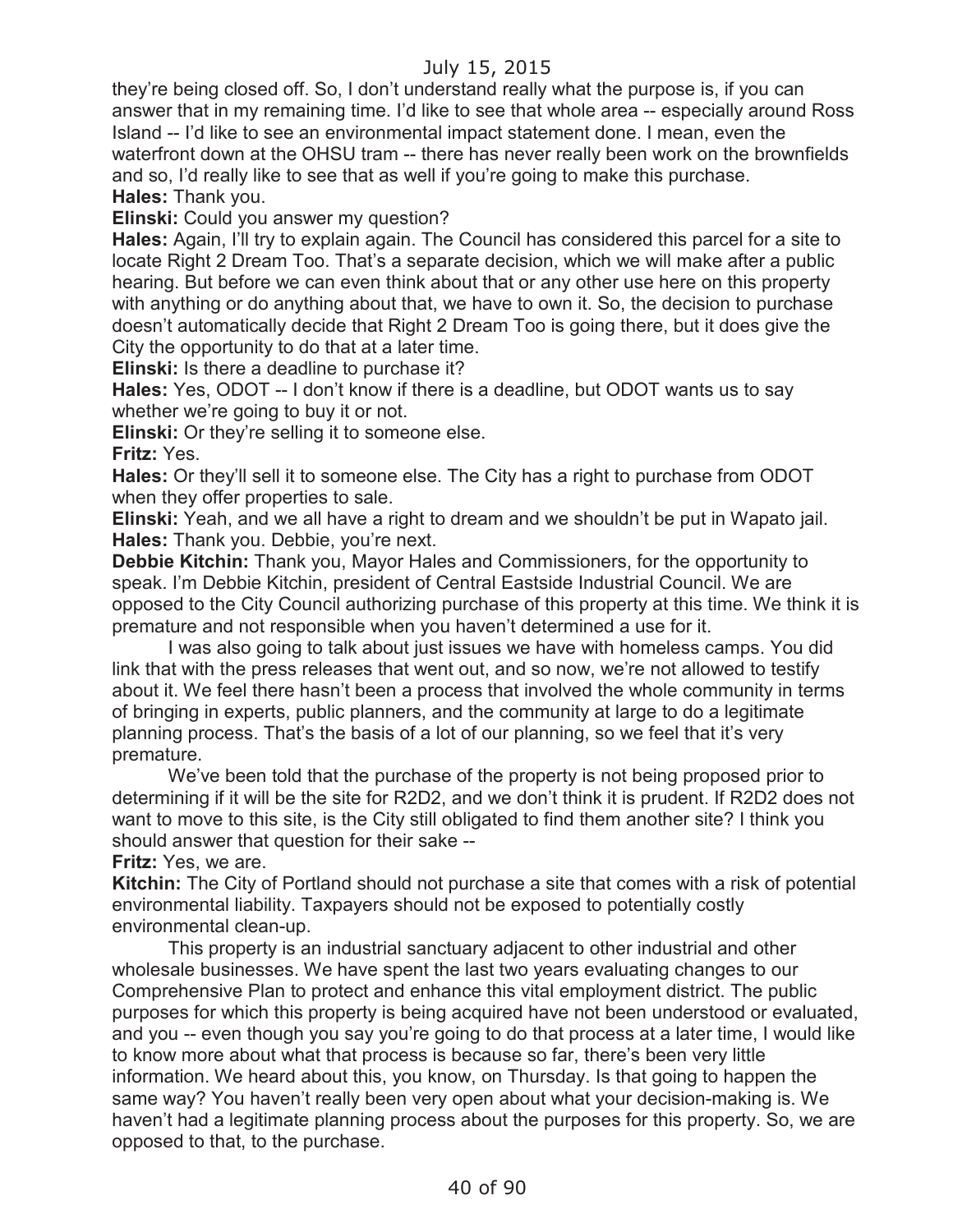**Hales:** Thank you.

**Elinski:** It seems like they follow EPA regulation --

**Hales:** Crystal, please. Go ahead, Charles.

**Charles Johnson:** Good morning Commissioners. My name is Charles Johnson. And definitely carpe diem, carpe terra -- seize the land. Don't seize it, pay -- well, actually, I wish there was a mechanism where it was just public land transferred without any financial shenanigans from the people to the people. I'm more enthusiastic about this in hearing that there may be four or five additional parcels of ODOT land. We're not trying to make Blade Runner a reality. Yes, the Central Eastside is an industrial work space, a maker space. Those people are not robots. They need public areas and green spaces. St. Francis Park is going away. Find me some grass between the river and Washington High School. None. So, don't think giving this land to the PDC -- or any of those parcels. Acquire this, put green space in. I kind of wish this could be a park close to the orange line, but R2D2 needs to go somewhere and we will have that discussion in the future. But I definitely respect Debbie's position that we need to have a good working environment for people that go in to the inner eastside as a maker space, but I think that can be done with buying this parcel, buying the other ones when they're available, and having the vigorous public discussion. Thank you.

**Hales:** Thank you. Good morning.

**Nancy Stueber:** Good morning. Good morning, Mayor Hales and Commissioners. I'm Nancy Stueber, president at the Oregon Museum of Science and Industry, OMSI. I'm not here to talk about the relocation of Right 2 Dream Too because you have indicated there will be another time to do that, and I appreciate your commitment to have a public process and a thorough hearing about that use.

I would ask Council to commit to create a collaborative process involving stakeholders around the planning issues related to the purchase of this property. And much like the issue we just heard before this one, and the southeast quad plan process that we went through for two years, I'm convinced that we have people who are willing to look at common good and find uses -- multiple uses -- including a public use in the heart of the industrial eastside if it meets the other conditions that are necessary for the whole district. So, I would ask that you would move forward with the commitment to opening that discussion prior to the purchase of this property.

**Hales:** Thank you. Good morning.

**Brainard Brauer:** Good morning. Brainard Brauer, I'm a resident. I did come down because of the use, so I guess I picked a very interesting day to observe Council. It's been many years. I might suggest that perhaps the use -- proposed use should be stricken from the proposal at this time, but that's just a thought. There was one comment regarding the purchase of the property that there's some restrictions in place from ODOT, and I would be in support of restrictions and conditions that encourage that the property be maintained in an orderly manner that protects ODOT and protects city and residents in the community. Thank you.

**Hales:** Thank you. Mr. Mubarak, go ahead.

**Ibrahim Mubarak:** Ibrahim Mubarak from Right 2 Survive, Right 2 Dream Too. Also, I won't comment on the use -- what the land use is going to be for -- however, I would like to make some things I observe here. I agree there was a sexist statement that was made earlier against Commissioner Amanda Fritz. I don't agree to the way the houseless community was treated when they tried to come in here -- they was told to stand out and left people in who own houses and wore suits. I think that is showing targeting, profiling, and discrimination, and you should learn to respect us because we are humans. Also, I would like to see you go one foot down more because I think regulations you have to dig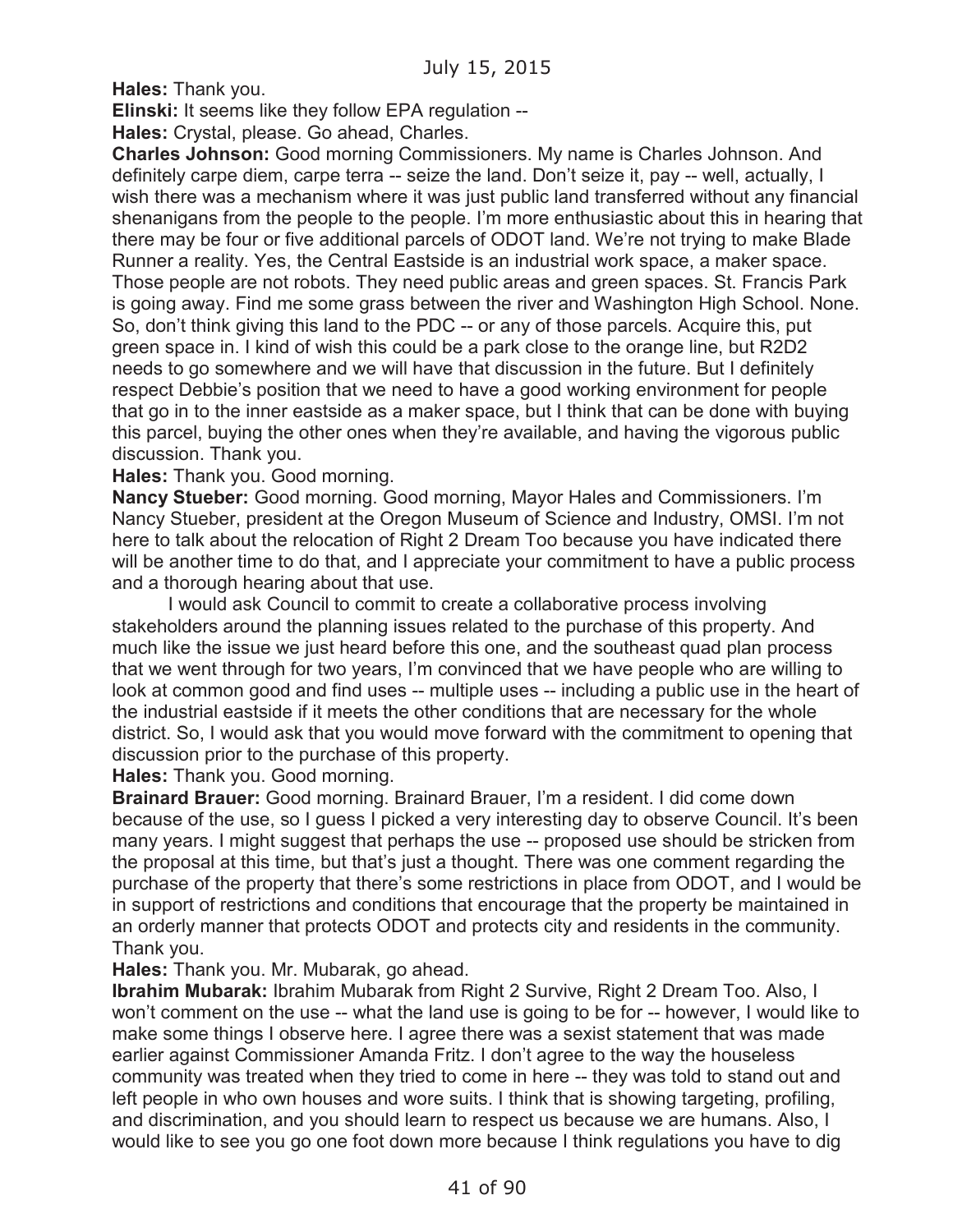10 feet down to see if there's any toxic or any historical stuff is down there. like that is what happened at the land where we are at now. I just want to make sure that you are not going to -- whatever you are going to use that land for, people not going to be subject to a rise of toxic waste of coming in on them. That's all I have to say.

**Hales:** Thank you. I will turn the gavel over as Commissioner Fritz as President of the Council. You'll have the option to either continue this until the 29th or make the decision today with the quorum of Council that's here, depending on what you see fit. **Fritz:** Thank you.

**Hales:** Thank you all.

**Saltzman:** Safe trip.

**Fish:** Safe trip.

**Hales:** Thank you very much.

**Fritz:** The next three, please.

**Trillium Shannon:** Good morning, I don't have a lot to say, but I would like to say we've been -- my name is Trillium Shannon and I am a cofounder and board member of Right 2 Dream Too. We've been in negotiations to find a place that is safe where we can continue doing what we are doing. I understand this particular hearing is about whether the City can buy this piece of land or not. I support the City buying the piece of land. We still, as a board, have to decide where we're going based on the needs of the houseless community.

But I would like to echo that every time that the houseless community, as we have done, has shown that we can self-organize and in a safe manner. We have toilets, we have garbage disposal, we've been doing a great job for almost four years. And you know, our neighbors like us. Charlie's Deli loves us. We actually do have support in the neighborhood we're in now, and I find it a little disconcerting that we've offered to -- you know, I personally offered that we meet with the Central Eastside Industrial Council. We have been meeting with neighbors. We are in a process. We're in a process with the City, we're in a process with the neighbors. We have nothing to hide. We are completely transparent. We would like to share what our model is -- and in fact, we do. We have people all over the state and coming from all over the nation to look at our model and to use it in their communities because it works.

And so, I just -- it's difficult to come to a hearing and find that people who I think do support Right 2 Dream Too haven't come to necessarily ask us our position on this, and then people who don't support it don't support it just because of a homeless phobia -- it looks like, you know. And I would like people to just, again, open their hearts and their minds to the fact that people need a safe place to rest. And you know, getting a spot on the inner southeast side is very different than what happened at Dignity village, which I also supported Dignity Village. But Dignity Village got moved out really far, and I think that is what a lot of people would like to see. That does not serve people who need to move out of a situation that is very difficult and into a better situation. We are successful and transitional. I know there's going to be a hearing on this later, but let's just say, yes -- **Fritz:** Your time is up, thank you.

**Shannon:** Without seeing the proposal, I support it.

**Fritz:** And if I could just remind later testifiers, we are talking about whether to buy the property. If you can keep your remarks to that, that would be very helpful. Thank you. **Leo Rhodes:** My name is Leo Rhodes, I'm a homeless advocate, also one of the founders of Right 2 Dream Too, board member of Right 2 Dream Too and yeah, just a lot of other stuff. But yeah, I would like for you to buy these properties. One of the things that I always hear as a homeless advocate is, why are these empty spaces out there when we have homeless people out on the streets? One of the things we can do is -- we're very, you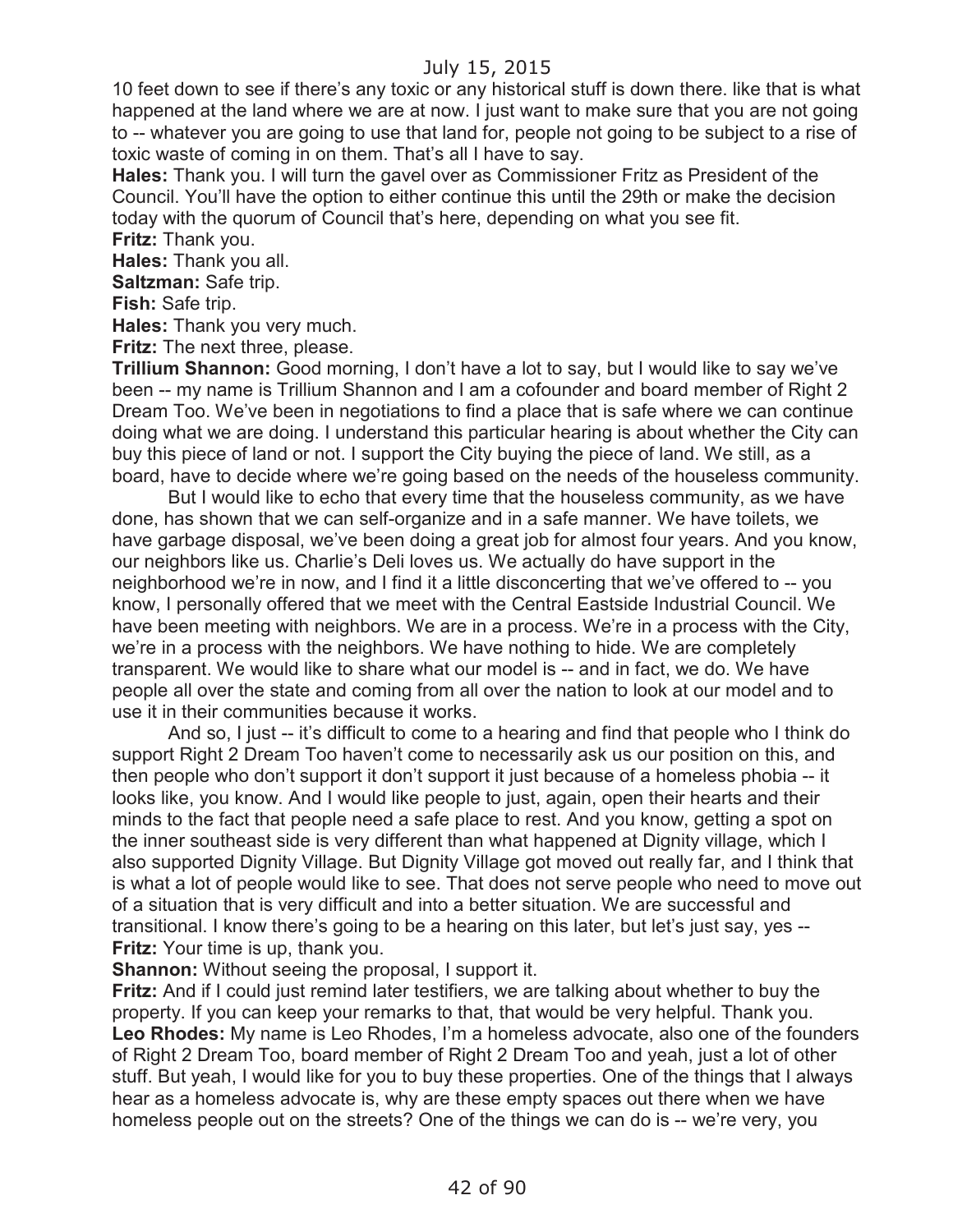know, work together and get some creative minds together of how to use the -- utilize these proposed lands.

Just in the one night count, which they do every year or every other year, you will see the numbers of the homeless people out there. But yes, I would propose that you do accept these properties and use them for creative reasons of helping the less fortunate out there. Thank you.

**Trish Reed:** Hi, Trish Reed. I am also a board member of Right 2 Dream Too, and I am obviously in support of buying these properties. I think that it is a good way to deal with a very sad situation that the City has as far as the homeless community goes, and that's really all that I have to say.

**Fritz:** Thank you very much.

**Moore-Love:** The last person who signed up is sarah carlton, but we have had requests for others to speak.

**Fritz:** OK. Does anybody else want to come up right now? If anyone else would like to testify.

**Don Gardner:** Hi, good morning. My name is Don Gardner, I'm the vice president of Southeast Uplift. We understand we're not to be talking about the purpose or use of this land, but I want to make it clear that Southeast Uplift feels that the Central Eastside is a vital part of our total community. And what we are concerned about is if there is a plan to buy up all of these state properties, we would like to see an open process that talks about what we intend to do with them. Some of the big issues for Southeast Uplift have been access to the river, development along the river, all of these type of community-based things, and the industrial growth and manufacturing employment that happens in the eastside.

So, what we would be most interested in is a listing of all properties that are potentially for sale and some idea of what you are going to do. And I worked for the City for a number of years, as Commissioners know, and this is the first time I have ever heard that we're going to buy a piece of property and we haven't theoretically have a use for that property at least in mind. So, I find it a little disingenuous to say, "oh, but we're going to have a hearing about this other use at a future date, but we don't know what that future use will be but that it will be about x." So, again, we would like to see some concern - some addressing of what all of these properties are and what we would do with all of them. Thank you.

#### **Fritz:** Good morning.

**Veronica Bernier:** Good morning, how are you? Good morning, City Council members. Good morning, Amanda, my favorite, fellow nurse. Good morning Commissioner, Steve Novick. It's good to see you.

**Fritz:** Put your name on the record, please.

**Bernier:** Veronica Bernier, I'm an MICU retired nurse and public health worker out in the field. The reason I came to talk specifically today was to address southeast. I wanted to recognize also Commissioner Dan Saltzman and his trust for public land. Without his incredible help and responsibility, members our fire department, police department, wouldn't be Johnny on the spot in those areas of the southeast that we want so well served. And also, Commissioner Nick Fish, you're doing a great job as usual. He gets there seconds ahead of Dan all of the time. They're running neck and neck like football players. [laughs] I just want to speak to the issue and say you guys are doing a great job. And also, I noticed the Mayor stepped out. I want to say kudos to the Mayor for pulling off that beautiful party in the park in front of Lloyd Center. That was wonderful and it keeps the neighborhoods going. Whatever work you are doing now is supported by us ladies out here who are retired nurses. And also, I want to say for those women in the women's air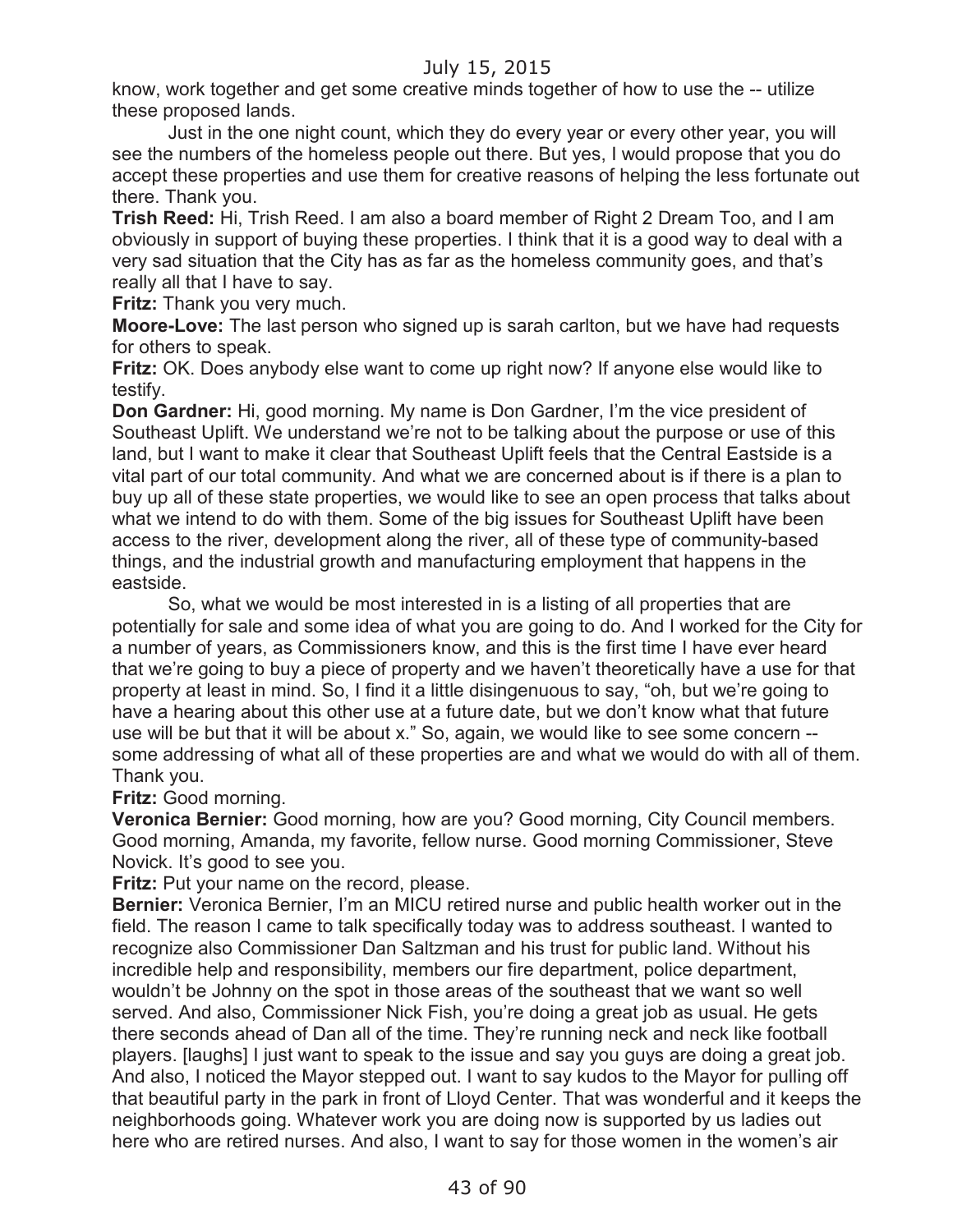corps in the navy, people like just a lot of our navy nurses and army nurses, we support them in Sewallcrest's Salvation Army. And I know that you -- there is a lot of Salvation Army retired ladies in the southeast, too.. Thanks for your time and good luck and have a wonderful summer.

**Fritz:** Thank you.

**Fish:** Commissioner, I'm ready to vote. May I ask a question of the sponsor? **Fritz:** Certainly.

**Fish:** What's the next milestone that you would anticipate engaging the Council around? **Fritz:** The next milestone that will come back to Council for a public hearing is likely later in the fall once we've decided what might be a good use for the site. Obviously, as the Mayor said, the first thing is to continue the environmental assessment to make sure that it's a site that we want to purchase, as some of the testifiers pointed out. If that happens, once the site is purchased, I would work with the Mayor and Right 2 Dream Too and community on a good neighbor agreement and Right 2 Dream Too's board decides that yes, indeed, that's a viable site for them to move to. So then later in the summer, we would probably come to Council with a proposed use and have a public hearing on that. **Fish:** Thank you.

**Fritz:** With that, it's an emergency ordinance. Roll call, please.

**Item 776 Roll.**

**Saltzman:** Aye. **Novick:** Aye. **Fish:** Aye.

**Fritz:** I'm so glad I get to be last, I'm Madam President now. I informed my children that they need to call me Madam President all of the time. I'm very happy we took another step forward. There's a long way to go. We'll definitely work with Southeast Uplift, Central Eastside community, and Right 2 Dream Too as well as PDC and others depending on what the use turns out to be. Aye.

\*\*\*\*\*: Just real quick -- there was an amendment. Did I miss that? Was the amendment passed?

**Fritz:** Right --

**Moore-Love:** We voted on that.

**Fish:** Thank you for being vigilant.

**Fritz:** OK, so we have a few more items, colleagues, a couple of which are emergency ordinances. We need to do those. First, let's go back to consent. If you could read the title for pulled item 770.

**Item 770.**

**Fritz:** Do we know who pulled this?

**Moore-Love:** Commissioner Fish did.

**Fritz:** This is your pulled item.

**Saltzman:** This was an item you pulled -- mobile parking.

**Fish:** I understand. I was going to go to the restroom, but I'm happy to be called out.

**Fritz:** You wanted to share your concerns as to why you pulled it?

**Fish:** So we could have a very brief presentation.

**Novick:** So basically, colleagues, we're talking here about making it possible for people to pay for parking meters by phone. I will turn it over Jody Yates and Malisa McCreedy to elaborate.

**Jody Yates, Portland Bureau of Transportation:** Thank you. My name is Jody Yates, I am the interim parking group manager with the Bureau of Transportation. With me today is also Malisa McCreedy, who is our new parking operations division manager. The bureau bringing forward an ordinance which would allow the bureau to solicit for services related to mobile pay for parking services or metered parking. This would also be known as pay by cell.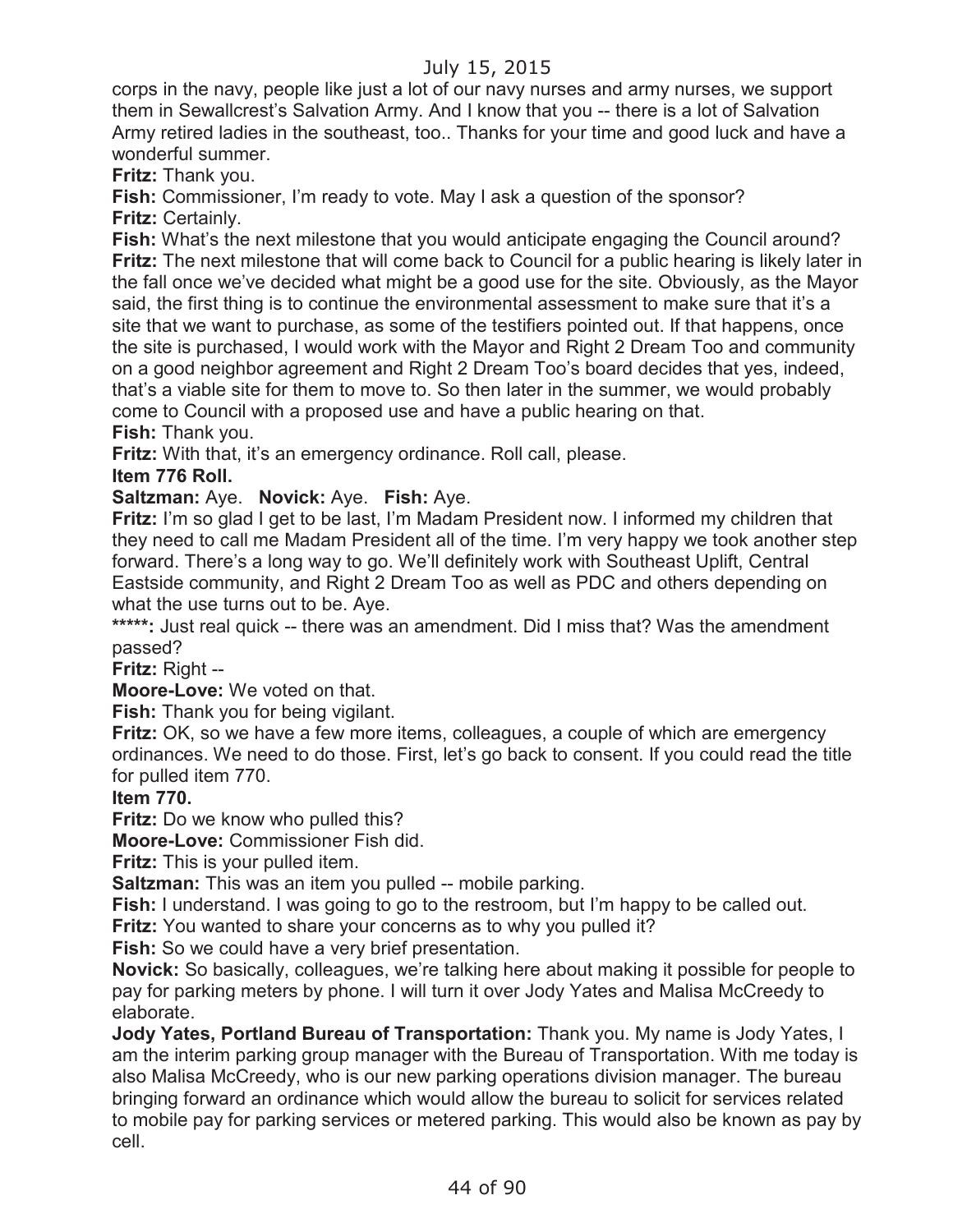This item is within the bureau's two-year work plan. It has also been an item requested by the public to add additional payment methods that don't require physically walking to a meter. This is a benefit especially to those who have limited mobility. How it works in very a simplistic manner is that an individual parks in a metered area and then has a choice to either pay at meter or to pay by phone. Of course, that would probably require a smartphone and they'd have to download an app, but it is a -- it's not a requirement to pay by phone, but it's an option.

If they choose to pay by the phone, they pay the parking fee plus a convenience fee. The City collects both the parking fee and the convenience fee and then we would distribute the convenience fee to the vendor. In the agreement that we'd enter into, it would be cost neutral to the bureau. What we did was estimate the value over five years to be about 6.2 million, but really, the cost is not truly known at this time. We base that on an expected number of transactions to go through the phone and then also an average fee. We assessed what other cities have paid and it's a wide range, so it's just an estimate at this time. Any questions?

**Fish:** I have a few questions. The first is, how much of the cost do we recoup from the convenience fee?

**Yates:** The convenience fee is a direct -- say, if it were 25 cents, we would recoup nothing. That's a pass-through cost. We would absorb the cost of the initial installation through our parking operations, but the convenience fee would be directly to the vendor.

**Fish:** OK. And currently, if you buy parking on the street, you get a little sticker and you put it in your car and that's how you -- assuming you put it in right window -- that is how you avoid getting a ticket. How would this work?

**Yates:** Most likely, the options we've seen right now are you enter your license plate in. And so the way that it's been explained to me is that the mobile app comes and tells our parking enforcement software -- it uploads for the parking enforcement officers and they see your license plate has been paid and you're current on your payment. So, you would not display a little piece of paper in your window. We don't know all of the details because we don't have a vendor in place.

**Fish:** This may be a dumb question, Commissioner Novick, but currently if there's no sticker, then you would automatically charge that vehicle. If there is a sticker, you would just look at it to see whether there is sufficient time left. What's the impact on our staff resources of a system that operates in this manner?

**Novick:** I think that if the technology works right, it should not be significant. I'll defer to Jody.

**Yates:** He's correct. As the parking enforcement officers do go down the street, they're already entering the license plates into their handhelds, so they're already doing that kind of process. It would just be able to communicate back that the individual has already paid. **Fish:** I'm just curious -- are any privacy issues that are unique to this system? If I have a - you're not putting my driver's license -- excuse me, my license, my car license in the system if I have a sticker, right?

**Yates:** No, we do actually evaluate that. Because we're also evaluating time stays. **Fish:** Oh, I see. Thank you.

**Fritz:** Any other questions?

**Saltzman:** I'm not sure if I can articulate this correctly -- but something maybe to look at. I realize in San Francisco, there's some start-up company that's in the business now of basically secondary sales of parking spaces. So, if somebody is parked in a space and they want to make that space available to somebody else to park there, they're collecting some sort of a fee. And I guess that's certainly something that you don't want to encourage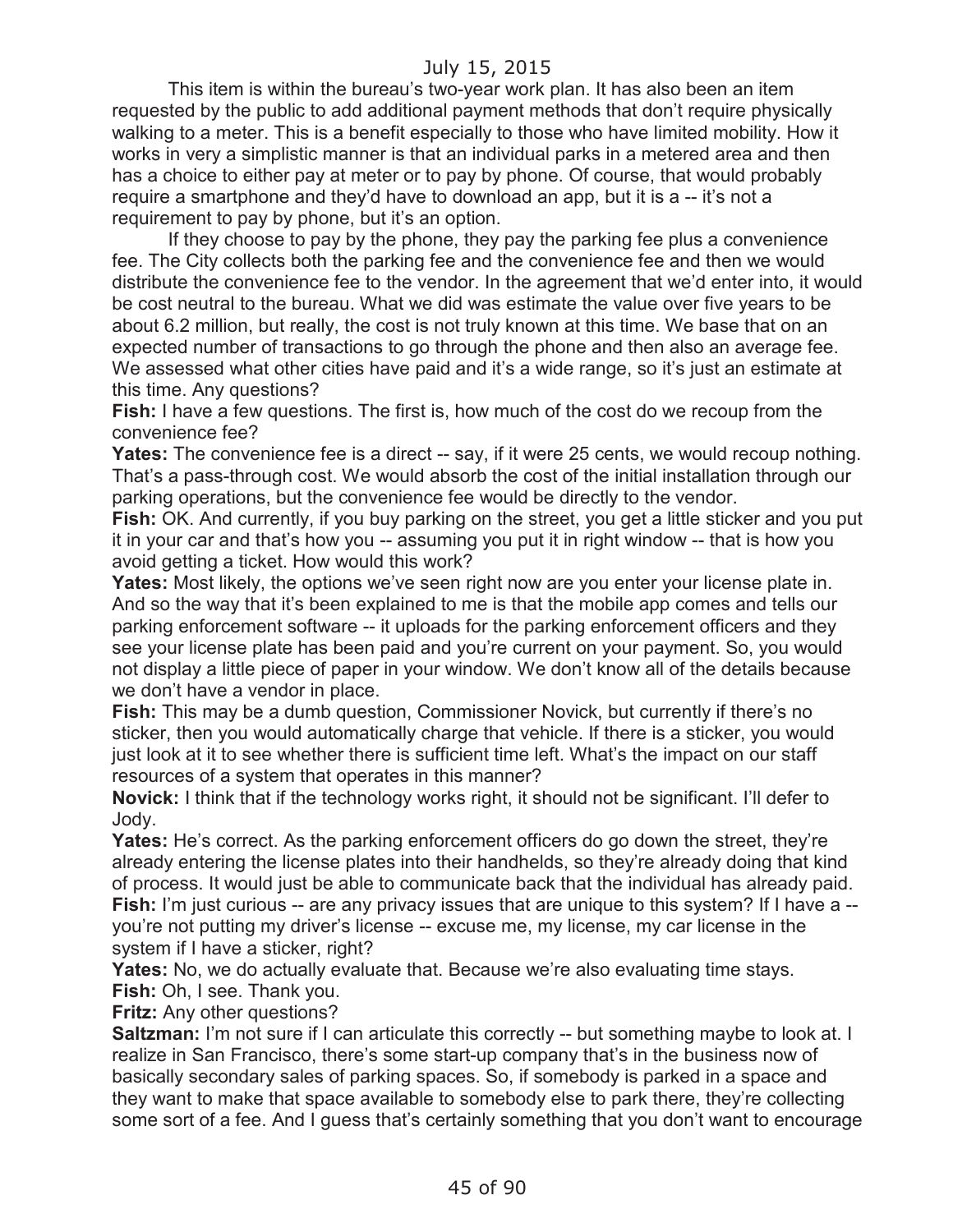through the system. I'm not even sure it would be -- just something to look at when you are doing your analysis.

**Malisa McCreedy, Portland Bureau of Transportation:** There is an app that exists for what you're talking about, and I don't think that would be any part of this technology. It's a separate issue all together.

**Saltzman:** OK. Just something to look at.

**Fish:** This may take the sharing economy into areas that we don't want to go.

**Saltmzan:** Right.

**Fish:** Thank you.

**Fritz:** I'm not exactly sure how the cost recovery comes. Ff the convenience fee doesn't go towards the \$6.2 million, how are we expecting to get that back?

**Yates:** The 6.2 is over a five year, so it's about a million a year that we're anticipating. That's the value of all of those convenience fees each year is one million. So, that would be the value to a vendor.

**Novick:** So basically, Commissioner, the 6.2 million is essentially the amount that we expect people to use this option to basically pay to the vendor. Basically, if people are using this option, the vendor -- we will charge the 35 cents or whatever it winds up being and that will go to the vendor.

**Fritz:** So, we're not paying anything for the system?

**Yates:** Correct.

**Fritz:** Thank you.

**Fish:** I appreciate that clarification. Thank you.

**Fritz:** Thank you. Does anybody want to testify on this item? Mr. Lightning?

**Lightning:** Yes, my name is Lightning, I represent Lightning Watchdog X. My

understanding is you currently do not have a vendor picked out. Have we done studies in other areas that show the results of what this might do? Also, on that 25 cent fee that goes back to the vendor -- could we negotiate that even after the amount of that six plus million is paid off utilizing that fee that we can continue to receive that fee to the City? Does that have to end? Because once you end up paying that off for the equipment, does that end and go back to the vendor or can we continue to have it go back to the City?

**Novick:** Mr. Lightning, the six million doesn't pay for the equipment. That's just an estimate of the fee that people who choose to pay by phone will wind up paying to the vendor directly. So, it's not a matter of we're buying equipment and we're covering the cost. It's a matter of we're basically setting up an arrangement where people will be able to pay that fee to the vendor that's operating the system.

**Lightning:** OK. But to determine that overall fee and the payment back, my understanding is it would be have to be some type of a cost calculated on some form of equipment or something to the vendor. That is something that I am asking. At a certain point, can that money, that additional amount go back to the City and not to the vendor?

**Novick:** No. The idea here is that we're giving people the option of basically paying a vendor a certain number of cents in order to be able to pay by phone. It's almost a passthrough.

**Lightning:** OK. Thank you.

**Fritz:** Thank you. This is an emergency ordinance, please call the roll.

#### **Item 770 Roll.**

**Saltzman:** Aye.

#### **Novick:** Aye.

**Fish:** I appreciate this hearing. When we were reviewing the agenda on Monday, it wasn't clear what this is and Steve, we wanted some additional information. I think the questions that we've asked and the dialogue here has been helpful. Also, I think just in terms of good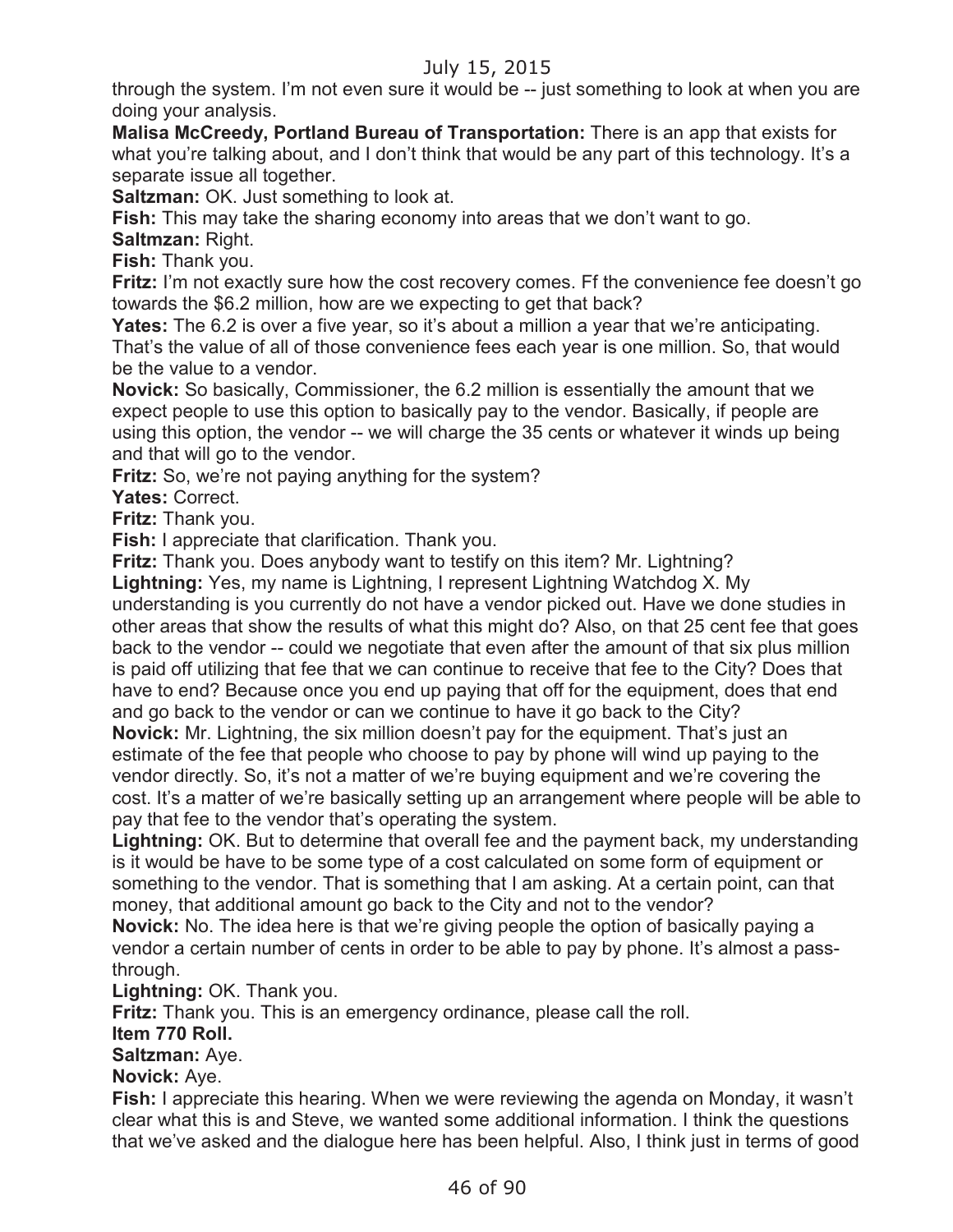practice, my preference is that for items, even for solicitation of this amount, they be on the regular agenda and not the consent. I know we're in the process of tweaking our policies, but I would encourage us to do that.

**Novick:** I think that's quite reasonable.

**Fish:** Thank you for the discussion. Aye.

**Fritz:** Good discussion. Aye. Thank you. Just a time check, folks. We all need to stay here because we've got a couple more things to do. Similarly to my colleagues, Commissioner Saltzman and Novick, this afternoon, there will be three of us. We'll have to take a recess if anybody needs to take a break, so just be aware of that. Could you read the title for 772, please?

## **Item 772.**

**Fritz:** I'm going to pull this back to my office. And just so you know, I'm not going to be bringing the other noise issues on July 29th as we've previously discussed. We'll have a little more community process and bring back a package.

#### **Item 777.**

**Christine Moody, Chief Procurement Officer, Office of Management and Finance:** Christine Moody, procurement services. You have before you a procurement report recommending the contract award to Brown Contracting. The engineer's estimate was \$893,672. On May 21st, 2015, five bids were received and Brown Contracting is the low bidder at \$698,526. The Portland Bureau of Transportation has reviewed the bid items and accepts the proposed pricing at 28% under the engineers estimate. The City identified seven divisions of work for potential minority, women, and emerging small business subcontracting opportunities, and MWESB participation on this project is at 7.6%, with work being performed by a woman-owned business for traffic control. I will turn this back over to Council if you have any questions about the bidding process and there representatives from the contractor and the Bureau of Transportation here. **Fritz:** So, the minority and women number is not good.

**Moody:** That's correct.

**Fritz:** Is there anything we can do about that?

**Moody:** I'll ask Sean Emrick from Brown Contracting to come up here.

**Sean Emrick:** Good afternoon. I'm Sean Emrick with Brown Contracting. To address your question, we've worked on numerous projects with the City of Portland that have these type of requirements, MWESB requirements -- not just the female but minority also. This project in particular is a real heavy -- it's a rapid flash transportation issue. It's real heavy on electrical. The good 45% to 50% of the work is electrical. The remaining work is what we do ourselves, which is like excavation, concrete, and asphalt patching type stuff. So, the opportunities for minority and female participation is pretty minimal other than the electrical scope. We tried real hard to get electrical subcontractors to work on it. Five or six different companies we solicited. None of them would bid on it. Too busy doing other stuff. We got five or six bids with other electricians, none of them met those qualifications. So, we tried.

**Fritz:** Thank you for those efforts and thanks for that explanation. It's helpful. Questions? Thank you. Does anybody want to testify on this? This is a nonemergency ordinance, moves to second reading.

**Moore-Love:** It's a report.

Fritz: It's a report, thank you. **Saltzman:** Move to act accept the report.

**Fish:** Second.

**Fritz:** Roll call.

**Item 777 Roll.**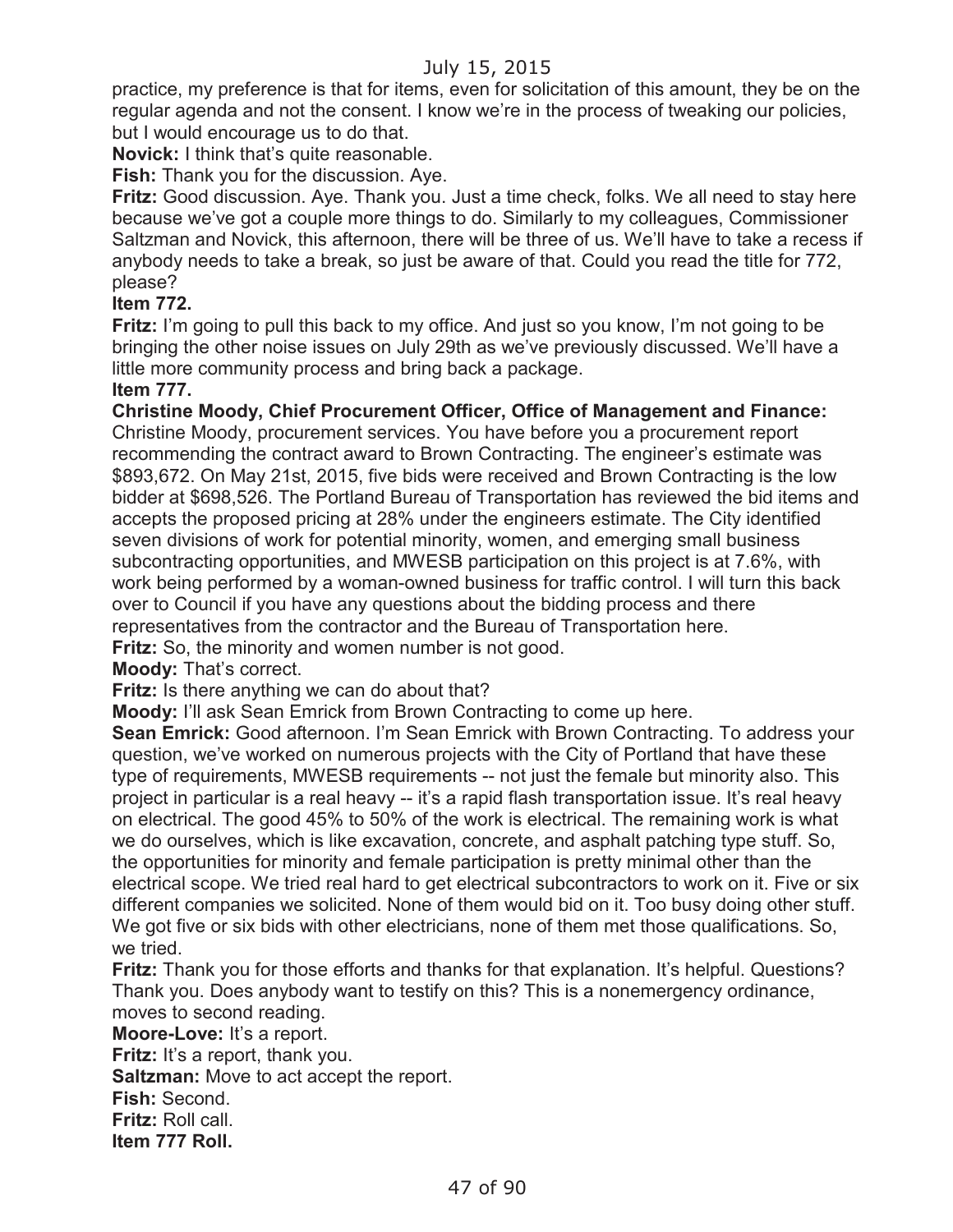# **Saltzman:** Aye.

**Novick:** Very excited about getting these beacons installed and making life safer for people in East Portland. Aye.

**Fish:** Aye.

**Fritz:** Thanks to Representative Shemia Fagan for securing money to help with this and other safety improvements in East Portland. Aye.

**Fritz:** Now we can move to 778, which is our final item this morning.

## **Item 778.**

**Fritz:** Commissioner Novick.

**Novick:** Colleagues, this item is technical as all get out, so I will not say a darn thing and just turn it over to Jody.

**Jody Yates, Portland Bureau of Transportation:** Thank you, Commissioner. My name is Jody Yates, I'm the interim parking group manager. With me today is Mark Friedman, who is the parking enforcement division manager. In front of you are some code amendments to help assist the bureau with our implementation of the Northwest parking plan and the Central Eastside parking management plan. As a reminder, City Council adopted the Central Eastside plan in June of 2012 and the Northwest parking plan in July of 2013.

In order to implement the plans as adopted, some code amendments are necessary, and there are basically three main items that they address. The first one allows persons who are parking to re-park in these two parking management districts. That's currently not allowed. These are large area parking permit areas and this applies to those people who would not have parking permits. Again, Northwest is rather large. I don't remember the entire boundary, but if you were visiting in one area and you stayed for two areas in that area and you physically moved that vehicle, you would be allowed to re-park. Also in Northwest, people will be allowed to extend their stay without moving their car - that's if they are at a meter. Also in Northwest, we are creating a hybrid district of meters and parking permits and the current code doesn't allow that to occur. So, these code amendments allow everything to be put in place per the adopted plans, and they've been through City attorney review.

**Fritz:** Questions? Thank you very much. Does anybody want to testify on this? Wow, nice job. Roll call, please.

#### **Item 778 Roll.**

#### **Saltzman:** Aye. **Novick:** Aye. **Fish:** Aye.

**Fritz:** I just want to highlight something that some of my staff were not aware of -- that if you're in a permit parking area you have to move to a different block face, not just move your car one spot along. I know that from bitter experience. Thank you for your work, I hope this works out well. And thanks to the community who worked so hard on this. Aye. We are recessed until 2:00.

At 12:28 p.m., Council recessed.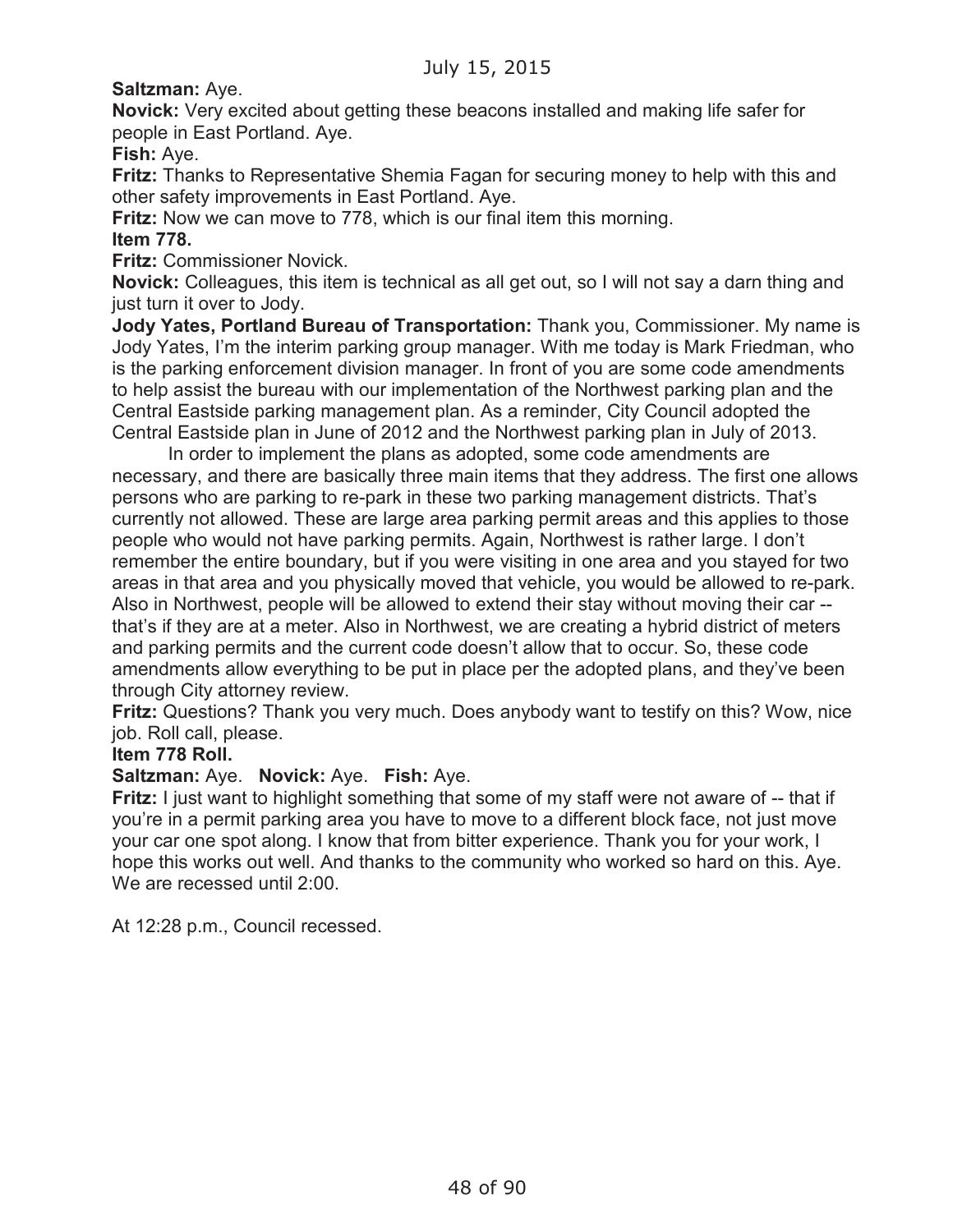## July 15, 2015 **Closed Caption File of Portland City Council Meeting**

This file was produced through the closed captioning process for the televised City Council broadcast and should not be considered a verbatim transcript. Key: **\*\*\*\*\*** means unidentified speaker.

# **JULY 15, 2015 2:00 PM**

**Saltzman:** Here. **Novick:** Here. **Fritz:** Here.

**Fritz:** Good afternoon, everybody. Welcome to the 2:00 Wednesday, July 15th Portland City Council session. We have just one item on the agenda. Would you please read it? **Item 779.**

**Fritz:** Thank you. We always have a lot of people here. I'm just going to go over a few ground rules. We will a short presentation that will go no longer than 30 minutes, and then we will go to citizen testimony. We'll see how many are signed up, but it will probably be two minutes so be prepared. We ask that while your fellow citizens are testifying, if you like something, do the jazz hands or the thumbs up. If you don't like it, do the thumbs down, or other polite hand gestures, as the Mayor says. It's really helpful if you refrain from anything audible -- applause, yelling, cheering, booing, whatever -- because we want to make sure that everybody has a turn to be heard and also that everyone feels comfortable speaking their truth. That's pretty much the ground rules of the chamber, and I will turn it over to Commissioner Novick.

**Novick:** Thank you, Madam President. Before introductory remarks and the presentation of the status report by staff, I need to address a procedural matter. I'd like to make a motion to substitute the report with the revised document, which includes corrected trip counts for taxi WAV service. The report erroneously included medical and paratransit contract WAV trips in the last WAV count. The report has been amended page 20 with just retail taxi WAV trips. So, this would substitute a sentence in page 20.

#### **Saltzman:** Second that.

**Fritz:** Do you have copies of the revised report? I don't think I have it.

**Moore-Love:** It should be on your desk marked "sub."

**Fritz:** Oh, thank you.

**Fritz:** The community hasn't seen this yet, is that correct?

**Novick:** Right.

**Fritz:** Is it posted on the website now?

**Novick:** I believe it is. Hang on -- Bryan, where are you?

**Fritz:** There he is.

**Bryan Hockaday, Office of Commissioner Steve Novick:** I'm sorry, what was the question?

**Novick:** Is the revised report on the website?

**Hockaday:** Yes, it was posted yesterday at about 2:30.

**Fritz:** And obviously, since this is an interim report, there'll be more time for folks to look at it after the hearing and to give more comments on writing. So, let's take a roll call on accepting the substitute for discussion. **Roll.**

**Saltzman:** Aye. **Novick:** Aye. **Fritz:** Aye.

**Novick:** Colleagues, this status report on the private for-hire innovation pilot program is an initial snapshot of the market in Portland for the month of May. The report offers some interesting insights into the market, as now augmented by some new players and interim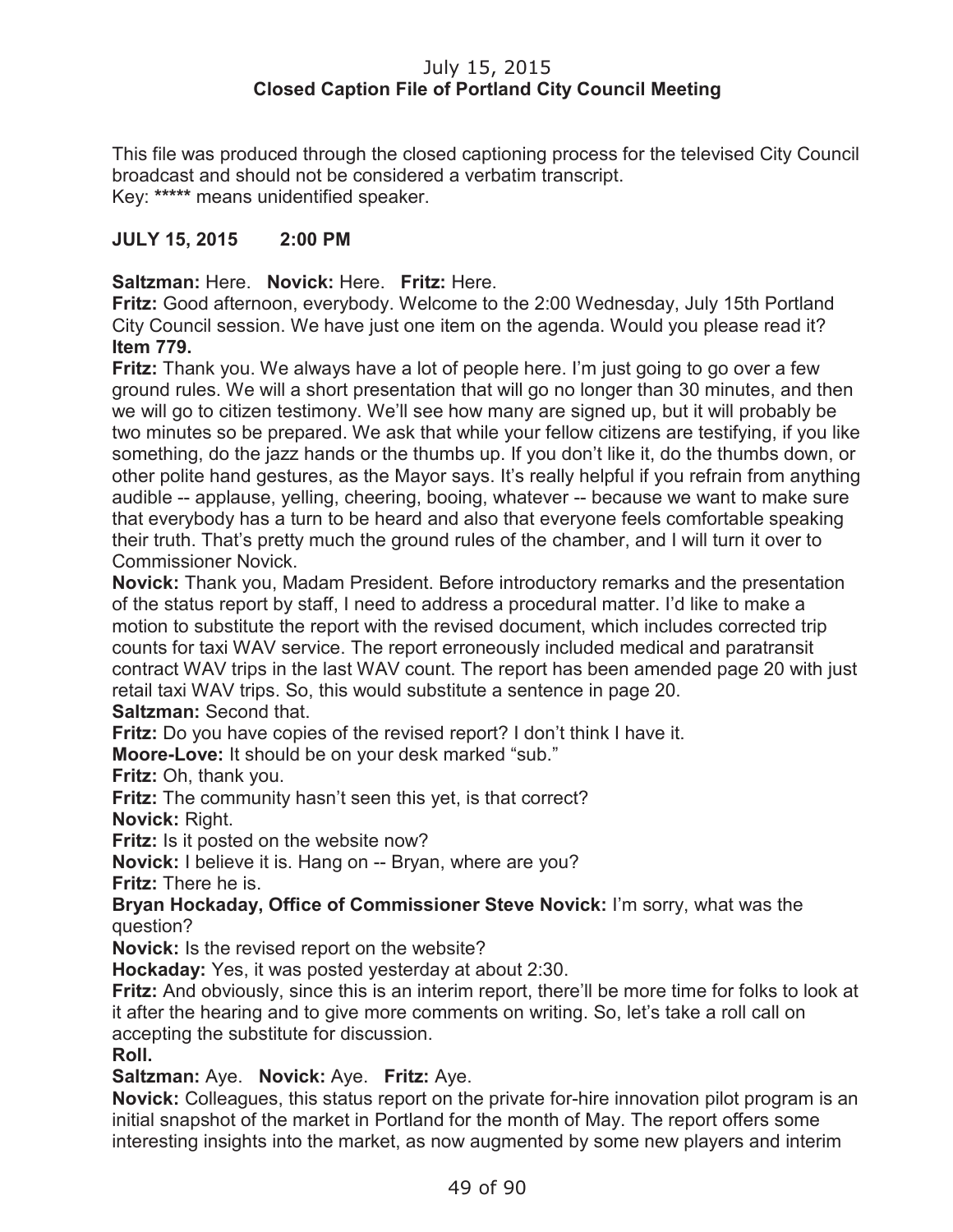new regulations. Looking at this data and as more data is received and analyzed, we'll gain a much better understanding of demand for and quality of private for-hire service.

Just my impression looking at the report is that it seems like the experiment that we're running seems to be working pretty well for consumers in terms of citywide service and 24/7 service, in terms of wait times, in terms of making progress on delivering service for people who need wheelchair accessible vehicles. I want to hear more information about the impact on and welfare of drivers.

And one thing that I just want to warn people -- I want to have a chance to ask drivers today -- and I hope a number of drivers for both taxi cabs and TNCs are here -- is what you think about the controversy over whether drivers should be classified as independent contractors or as employees. There was a decision recently in California that held that an Uber driver should properly be treated as an employee, which would mean that you get unemployment compensation and are guaranteed at least minimum wage and workers comp, etc. I had a conversation the other day with Brad Avakian at the Bureau of Labor and Industries, and he said he had taken a look at the issue in the context of the California decision and he said that as far as TNC drivers only are concerned – he didn't expound on taxi drivers -- he thought that there's a reasonably strong argument either way, and the only way he would resolve that issue is if a case actually came to his office. Again, that's something that I happened to be interested in. I want to warn people I will ask taxi and TNC drivers for their perspective on that.

Without further ado, I will turn to the report and welcome Director Treat to the stand. **Leah Treat, Director, Portland Bureau of Transportation:** Good afternoon. Thank you very much. Again, Leah Treat, Director of the Portland Bureau of Transportation. As you all know, there are many ways to get around in Portland. We can walk, roll, bike, streetcar, bus, MAX, tram, motorcycle, personal car, car sharing, Car2Go, Zip Car, and we also have private for-hire, pedicabs, limos, taxis, and TNCs. These are a lot of options for Portlanders and visitors to choose from, and with the exception of the bus and MAX line, the Bureau of Transportation directly oversees and impacts these modes on a daily basis.

As you recall, you directed me to promulgate rules to allow for a pilot program for the transportation network companies to operate within the city of Portland. There was a set of guiding principles that addressed key issues of insurance, background checks, vehicle requirements, and general conduct of the companies and the drivers.

Using the task force and the City Council recommendations, staff were able to generate code changes and administrative rules. Two TNCs have been issued permits so far -- that's Uber and Lyft -- and they have been operational since April 24th. That's eleven and a half weeks so far for our pilot.

I think it's important to say in this hearing that governments everywhere -- not just in Portland -- are facing challenges responding to new and emerging technologies in general. Portland isn't alone. Other cities have struggled with TNCs, Airbnb, and other disruptive technologies to come. I am excited we're in this pilot phase because I believe government needs to be more nimble and quicker to respond to market-driven options, but we need code and administrative rules that allow for flexibility that also maintain necessary safeguards for consumers. Performance based outcomes and the necessary data to ensure those outcomes, such as equitable transportation services for wheelchair needs, are one way of allowing the government to respond more quickly.

Staff have prepared a report for you that's mid-pilot -- only it's through May -- that will give you a status of data that we've received so far. It's going to include a summary of the data evaluation compliance, ADA wheelchair accessibility, and the task force work and subcommittee work so far. With that, I will turn it over to Jody Yates.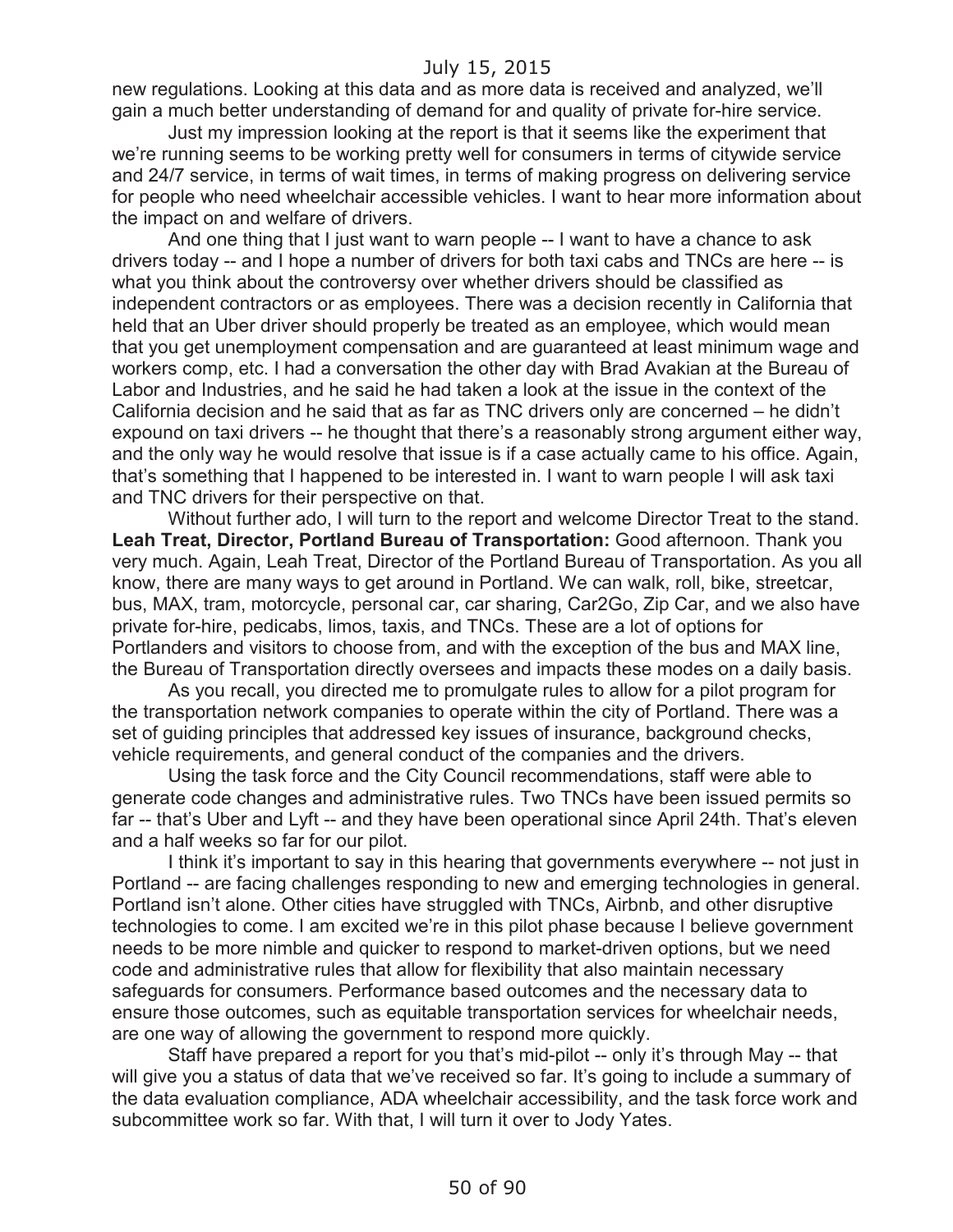**Jody Yates, Portland Bureau of Transportation:** Good afternoon, Commissioners, I'm the interim parking manager for the Bureau of Transportation. As Leah mentioned, we have a report for you and we'll go through it.

A little bit on the data and data analysis. We had trip pattern data that we collected from the taxi cabs and the transportation network companies, I will refer to them as TNCs from here on out -- those are Uber and Lyft. This is a snapshot in time and it's only for the trips during May of 2015. So, again, just 31 days.

There was some challenges in the data analysis. Each taxi company has a different dispatch and a different way of collecting their data and has different formats and capabilities. We did the best we could with the data provided. One thing also to note -- only for the taxi cab data, we only analyzed the data collected through dispatch. So for those instances where the street hails or curb hails, say, in a hotel zone -- those aren't in the data analysis. A lot of the cab companies don't collect that data for themselves.

Universally, the taxi cab companies don't generally record their destinations. A lot of their data is -- we have the origin zip codes, but not the destination of those trips. With the TNCs with the app and the GPS, we clearly have both, we know where they started from and where they ended up. And as best we could, we did do some extrapolation of the data based on the number of vehicles for the cab companies to get a better idea of overall trip patterns.

Before you is a map of the city, and there are approximate 32 zip codes throughout the city. Generally speaking, on the locations of where trips originated, we did taxi cab and TNC -- the top 10. Generally, Buckman and Pearl, Old Town are high on the list, and the downtowns. Third for the cabs was originating from outside the city. You can see on the TNCs that was tenth on the list. But generally speaking, the neighborhoods are very similar.

The percentage of rides by originating zip code are closer to the core of the city, more trips, and as you go farther away from the downtown core, less percentage of rides. No surprise. That kind of equates to the density of the population.

Peak request time for the taxi cabs generally was late night and late evening. For TNCs, it was overwhelmingly late evening. The late evening hours 8:00 p.m. to 11:00 p.m.

Frequency of ride by day of week. Peaks on Friday and Saturday for both company formats. Just looking by the dates, you can see a very cyclical nature, and those peaks are the weekends.

Frequency of trips by time of day. Also very consistent for both company formats. I would say the cabs are a little bit more level in their frequency for morning and evening - or overnight, hours especially.

**Fritz:** Do we know that the TNCs are available during the night?

**Yates:** They did report data that they had trips occurring at all hours.

**Fritz:** Right, but I'm wondering if the difference in whether people use a taxi during the day versus a taxi during the night could be due to the fact that maybe there aren't as many TNCs available during the night. Do we have any information about that?

**Yates:** We didn't collect data that was associated with how many vehicles were on the platform at the time, it's just how many trips that were taken.

**Fritz:** Can we get that?

**Yates:** I'll refer to Ken.

**Ken Mcgair, City Attorney's Office:** I mean, we can always ask and try to make that part of the data sharing agreement, Commissioner.

**Fritz:** I think that's important information. We know how many taxi cabs there are, so it would be nice to know how many TNC cars there are at any hour of the day or night. **Yates:** I will confirm for you that there was service performed all hours of all days.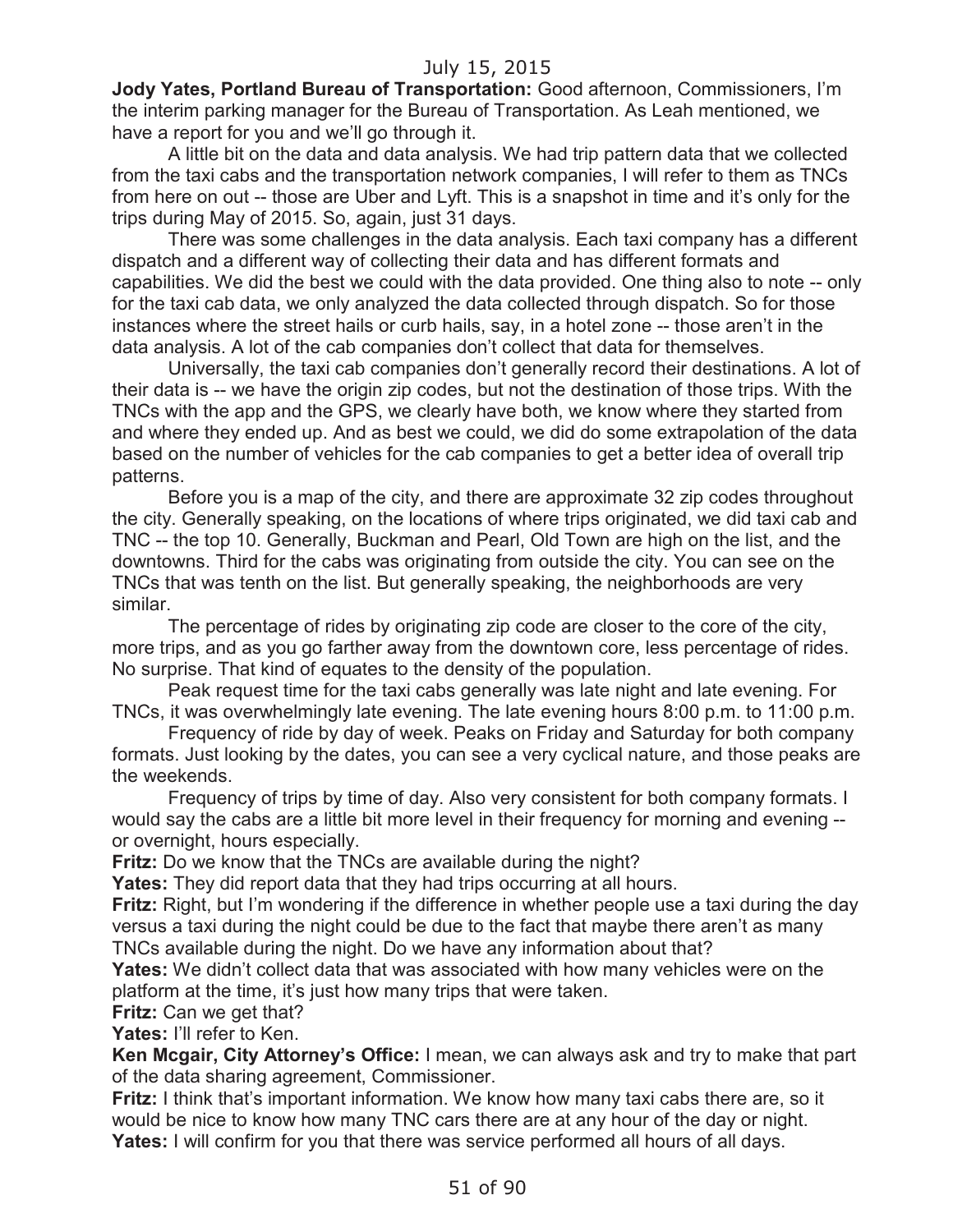**Mcgair:** And I would just caveat -- some of these things, as with the taxi companies, they may not have that information readily available, but we'll certainly ask.

**Yates:** Other questions or I'll continue? What we did on this one, breaking out --the orange line shows the Sunday through Wednesday service and the blue line is Thursday through Saturday service. Again, peaks for both company formats for the weekend service and then also by time of day. So, definitely more rides are taken on the weekend or entertainment times. Not a big surprise for us. That would be like the 8:00 p.m. through 2:00 a.m. hours on the weekends.

Average wait times by zip code. For the taxi cabs generally closer to the core, five to 10 minutes. As you get a little further out, the wait time extended. Generally speaking for the TNCs, it was consistent. The five to 10 minutes, farther route was 11 to 15 minute range.

**Fritz:** Does that include pre-ordering of taxis? How does that factor in to whether there's a wait time or not?

**Yates:** It's a little bit more difficult to analyze for those pre-scheduled ones. Again, this was for the dispatch for immediate pick-up. We actually excluded that from the data analysis because many of cab companies didn't record it or provide it to us.

**Fritz:** For the next report, it would seem helpful to compare apples to apples -- if there is any way to get that data as to many pre-ordered cabs there are, because presumably for those, the wait time is zero.

**Yates:** Presumably.

**Fritz:** That would be helpful. Thank you.

**Yates:** Average wait times by zip code. Generally speaking, very consistent for most of the zip codes until you get to -- as you go to the right, many of those zip codes are the farther out -- farther from the city core. More consistent for the TNC, a little longer for taxicab companies.

Percentage of total trips by wait time. Again, very consistent, but between both company formats, one -- the anomaly to the right is that 8% or -- just under 8% of the cab rides are waiting 20 minutes or more. And I think Raye Miles is going to speak to that.

Wait time by the time of day for both company formats. For the TNCs, it's averaging around six minutes. For the cabs, it's averaging around 10 minutes -- just slightly under 10 minutes.

Once we go into looking at the demands -- so the number of service calls that they're getting -- taxi cabs respond with shorter wait times, especially in the -- I'll call them the entertainment hours, the 8:00 p.m. to 2:00 a.m. hours. As the demand goes up, the wait time goes down. Also consistent with the TNCs, although their wait time was -- had less variability in it.

And then trip durations are almost mirror images for each other for both company formats. And then looking at the average ride duration, taxi cab riders fair better in that their durations tend to be a little bit less than the TNCs. It could be that those TNC drivers may not be as familiar road users.

And then we will go into compliance and Michael will take over.

**Michal Jacobs, Portland Bureau of Transportation:** Thank you. I'm Michael Jacobs with Bureau of Transportation.

With the pilot program staff -- this is all new to staff, new to TNCs, new to all of us. On the staff side, we had to set up a new set of compliance protocols so that we could both concentrate on education and compliance.

There are a number of ways that we provide compliance. The first one is that we require the TNC companies to certify their drivers and their vehicles before they're allowed to be on boarded into the platform.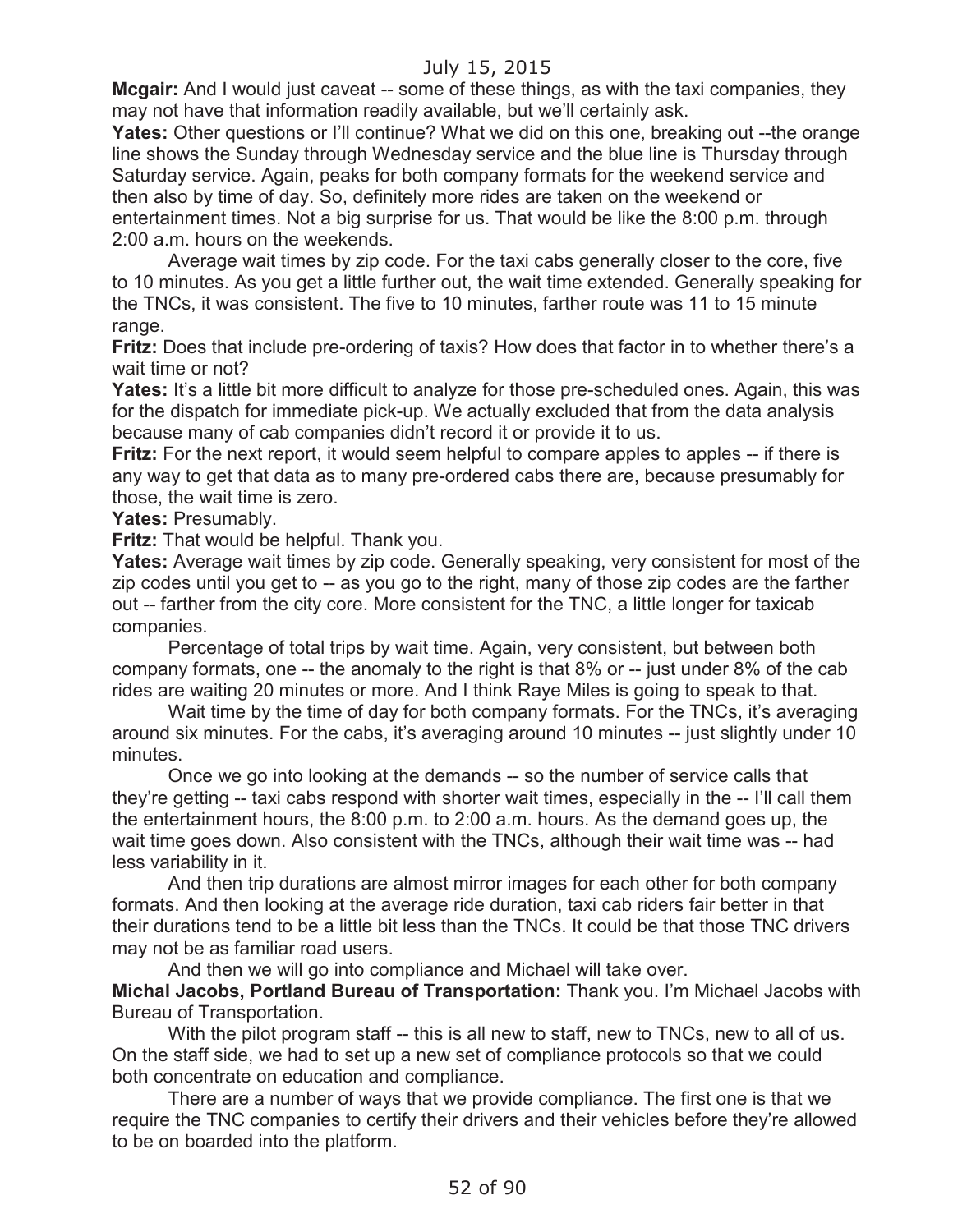The second method we use is for random certification audits. We can either targeted audits where we're looking at specific information, or we can do general certification audits.

We're doing regular field compliance actions where we actually -- our staff goes out and takes rides in both taxis and in TNCs, and they're looking at both driver requirements and vehicle requirements. With the driver requirements, they're looking for a valid driver's license, identification on the app if it's a TNC driver or the permit if it is a taxi driver, looking for business license if it's required by the driver. We're also looking at vehicle requirements, vehicle registration, insurance requirements, looking a lot at the vehicle condition -- is the vehicle clean, is it safe, does it have a hands-free device? Does it have a first aid kit? Does it have a fire extinguisher? And we have developed forms that we take out to complete the audits so that staff can check things off as they go through the list.

And finally, we can do complaint investigations. We've always accepted complaints from consumers and others. We continue to do that and we encourage folks to file complaints with the City if there are issues.

As I said at the beginning, the objective of the new protocols is both for education and for ensuring compliance. We regularly meet with both TNCs as we walk through this process. It is a lot of learning to do on both sides. If there are violations found, consequences of violating the rules or regulations can range anywhere from warnings to civil penalties that escalate with the recurring offenses, or ultimately could end up with permit suspension or revocation.

I want to talk a little more about complaints. In May of this year, we received 13 complaints. Four of those complaints were against taxis and nine of them against TNCs. That compares to 90 complaints that we received in all of 2014. So, you know, if you look at 90 in one year, that's about seven and a half complaints a month, So, we saw an uptick in complaints, which we anticipated.

Again, I would like to emphasize if there are problems, people can file complaints. They can do it through email at pdxrides@portlandoregon.gov or by calling our program administrator. They can go online -- we have a complaint form that they can use to file a complaint. Or of course, they can always give us a complaint through mail or by fax.

And at this time, I turn it over to Nikole to talk about accessibility issues. **Nickole Cheron, Office of Neighborhood Involvement:** I apologize, I need to see the slides to prompt me. So, we have many forms of accessible transportation in Portland. There are people that own their own vehicle, but note that those vehicles cost starting at \$16,000. We have TriMet, which has very accessible public transportation, fixed route. They also have paratransit, which is a curb-to-curb service for people with disabilities, but only a small section of the disability community are eligible for paratransit services. We have Medicaid-funded services -- and these are nonmedical Medicaid services -- but only people who receive Medicaid and only groups within that Medicaid population are eligible for those services. There is medical transport, and there are facilities which have shuttles and things like that that can transport, and then we have private-for-hire transportation with TNCs and taxis.

I am so bummed Commissioner Fish isn't here, because I had a big "under the ADA that Commissioner Fish's dad made happen," but he's not here. But the Americans with Disabilities Act happened in 1990, and under it we basically created the civil rights law that said people with disabilities are eligible to receive and participate in events and services - not just government, all services and events that are open to the general public. So, what that means for the private-for-hire industry is that, one, the fares that they charge for people with disabilities has to be equal to the fare that able-body people are charged.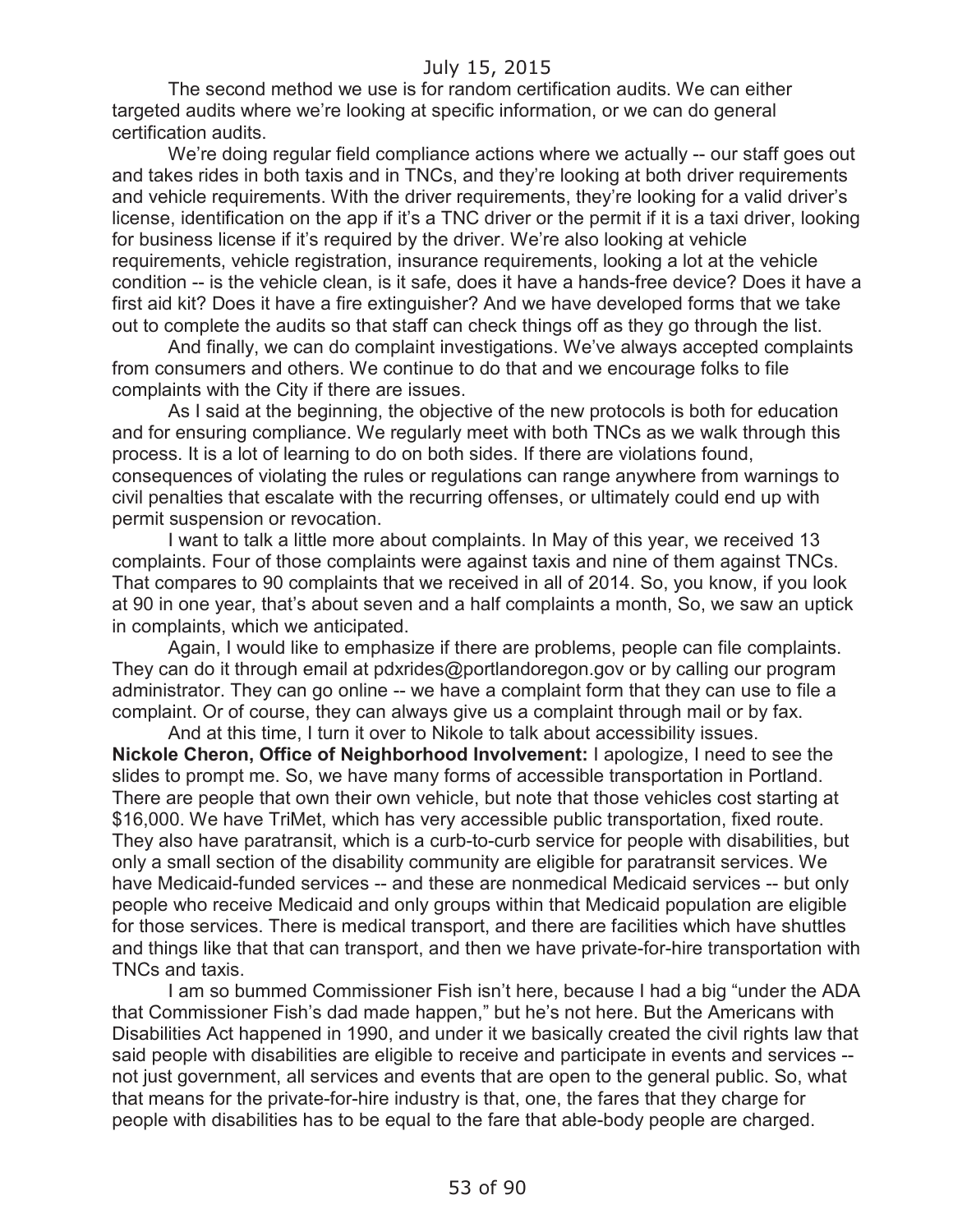The reason this comes up is because, like I mentioned, the vehicles are much more expensive, the time it takes to transport someone in a wheelchair is longer, and so it becomes a burden for the provider. But they can't put that cost back on the people with disabilities. I should note that Portland was one of the first cities to adopt wheelchair accessible requirements for their taxi companies.

Alright, so our WAV regulations to date. When all of this was happening in the '90s, we regulated that the fleets needed to be 20% -- 20% of the fleet needed to be wheelchair accessible vehicles. In 2003, they realized not all of the companies were meeting that requirement, and the cab companies came together and created the Portland Accessible Cab Association, or PACA. Under PACA, they decided that they would pool their resources, so the companies would only be responsible for having 10% of their fleet being accessible, and they would kind of piggy-back on each other, taking responsibility -- I believe, once a month or in a cycle of who would be the dominant one and then they would piggy-back on each other to make up that 20% requirement and try to provide the service.

In about 2012, they realized that it wasn't working very well and they made a recommendation to end the PACA and try to find another solution which, of course, has led to this. And then also right now, we know that 15% of all of Portland's permitted taxis are wheelchair accessible vehicles.

OK, so what are we dealing with right now? We know that the providers have an extra cost when they're providing wheelchair accessible transportation. The vehicle costs more, the gas costs more because these vehicles don't have a great gas to street mileage, it takes more time -- so each ride takes a little more time and so that costs more. We are working – PBOT's going to get an exact number, but right now, we're estimated that a WAV ride for a person in a wheelchair costs the company \$30 to \$40 more than a non-WAV ride. And they have to absorb that additional cost because as I said, we can't ask the person with the disability to pay for it. The company absorbs it.

Over the years, the cab companies have tried to mitigate this high cost by contracting out. So, they have contracts with school districts, with Medicaid, with medical transport, with the paratransit, and TriMet. And this has been a way for them to kind of have those vehicles not be sitting around, having them in use. But what happens then is there are not vehicles available for, you know, the person that's flying into Portland for vacation and they use a wheelchair and they want to get from the airport to wherever they're staying and the like.

So, this is why we're moving towards this idea of performance standards -- the idea that, yes, you can dictate a number of fleet, but that doesn't mean that it regulates how that fleet is being used or that the community is being served. And so, performance standards focuses on, what are the outcomes that we want to see and what is that customer service level that feels fair?

Our WAV trips in May. The taxis estimated about 640 for immediate pick-up WAV trips. 13% of them were cancelled. And of the WAV trips reported, 44% had a 30-minute average wait time. For the TNCs, there were just over 200 WAV rides. The average wait time for the vehicle was about 10 minutes, and we anticipate this number will increase as the TNCs are new, people don't know about them. And actually, one of the TNCs isn't quite providing service 24 hours a day -- WAV service.

**Fritz:** Which one?

**Cheron:** Ken, am I allowed to say which one?

**Mcgair:** Lyft has been warned that their WAV service is unacceptable.

**Novick:** And actually, correct me if I am wrong, it is my understanding that Uber, although doing better, does not yet have 24/7 service. On weekday mornings, they don't have WAV service available until 10:00 in the morning. I'll ask them when they come up.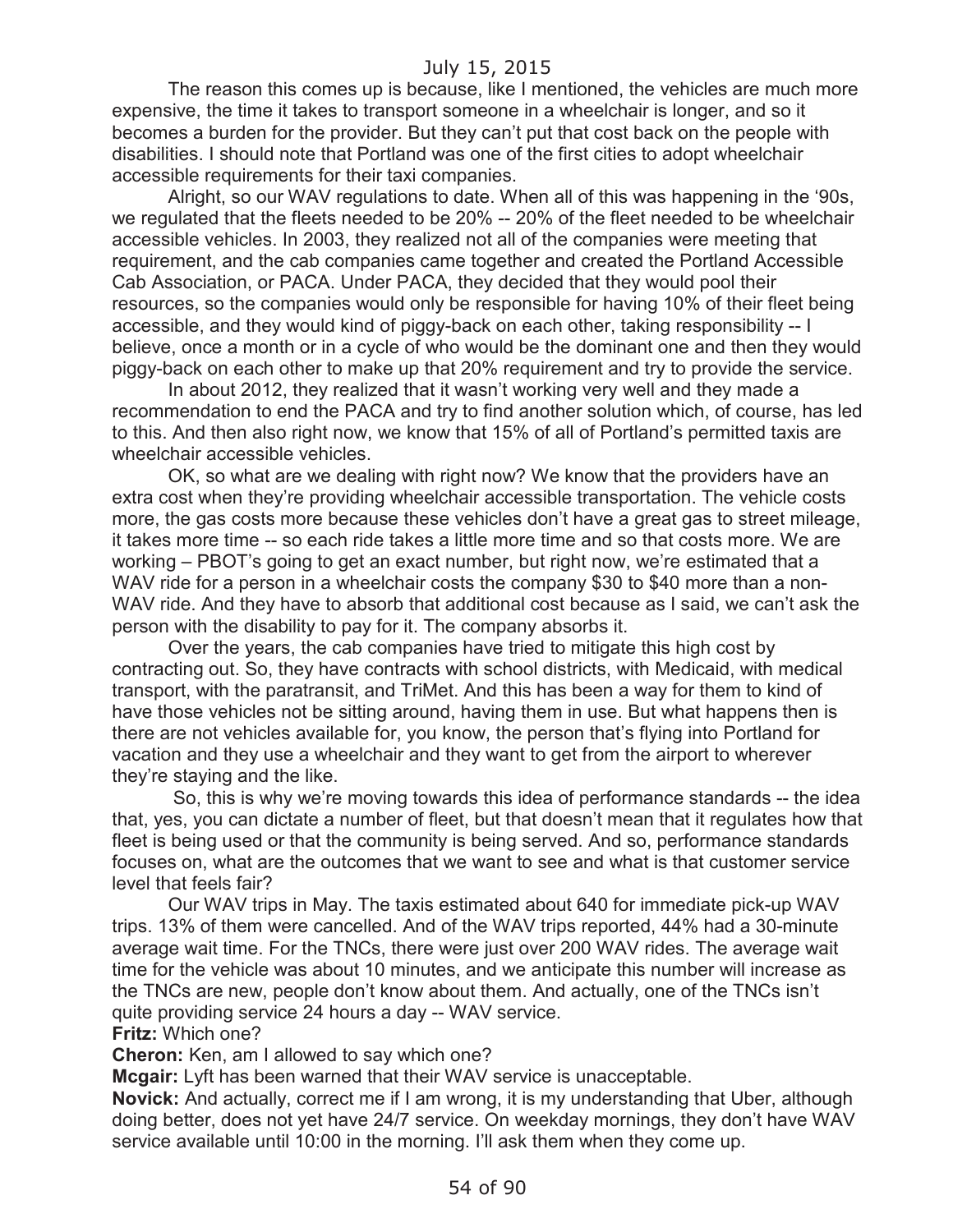**Mcgair:** I should note that both of them have worked with City staff pretty extensively to create more WAV service in getting their contracts further solidified so that there are more WAV vehicles available for request.

**Cheron:** And I do want to say, I've been on a couple of the compliance runs -- and I've had my job for nine years now. Over the nine years, I've gotten my fair chair of complaint from community members about taxi service. I myself have experienced issues with it. And I will say that over the last month, I've tried to use it more and be more engaged in it, and the wait time has definitely gotten better.

**Novick:** Nickole, has the wait time gotten better for taxi service or for a combination of taxi and TNC?

**Cheron:** Again, I've had a handful of rides, and I would say the majority of taxi rides were better. I did have one ride where there was kind of a mix-up, but I did see an increase with both companies of wait times.

**Novick:** Is that the end of the panel?

**Yates:** It is -- unless you would like a brief summary of what is happening with the private for-hire task force. During the end of May and through June, we had subcommittees established. One focused on operations, one was market and program considerations, and the accessibility subcommittee. Each committee met three times and there were invited representatives on all of the committees from the cab industry -- and I'll speak more to the accessibility. We had Ride Connection, TriMet, we had some other providers for this these kind of services so that we could get more of an idea of demand as well as costs and those sort of ideas. And then key things were established and we are starting to focus in - or the task force with staff representatives are starting to focus in on what the recommendations coming forward in August will be.

**Novick:** Thank you.

**Fritz:** Thank you.

**Novick:** Now, we do have invited testimony from the Portland Commission on Disability, the Transportation Fairness Alliance, and transportation network companies. Thank you all very much.

**Fritz:** Could the invited panelists please come forward?

**Novick:** We should have Joe VanderVeer and Lavaun Heaster.

**Joe VanderVeer:** I'm Joe VanderVeer and I'm the chair emeritus of the Commission on Disability, and I've been on the task force accessibility subcommittee. I stepped in at that point when that subcommittee started and I've been on that through this process and I attended the task force meeting yesterday. So, I haven't been involved in the whole process but have been involved that far.

Like Nikole, I've also been involved in doing some of the compliance checks. I've done a ride with Uber twice and with two cab companies twice, and I would echo what Nikole said -- that from my experience, I kind of -- before this pilot project and this whole issue erupted and started being addressed, I had pretty much given up on taking cabs because they were just too hard to get and it was just too much of a hassle. And so, I was skeptical when I went into this. And I'll tell you, I would agree with Nikole that the service has gotten markedly better. It takes -- I think my wait times were 35 minutes and 20 minutes, and then 20 minutes for a cab, and for Uber it was about 15 -- to different areas of the city. That's substantially better than what it was when I used it years ago. So, that's good.

Now, why is that? I think it's probably attributable to three factors, one being the change in policy that was made for this pilot project, which was to allow those vehicles that the parts of the fleet that Nikole mentioned that are used for Medicaid rides -- to allow those the extra capacity to be used for regular rides. So, that freed up a lot, added a lot of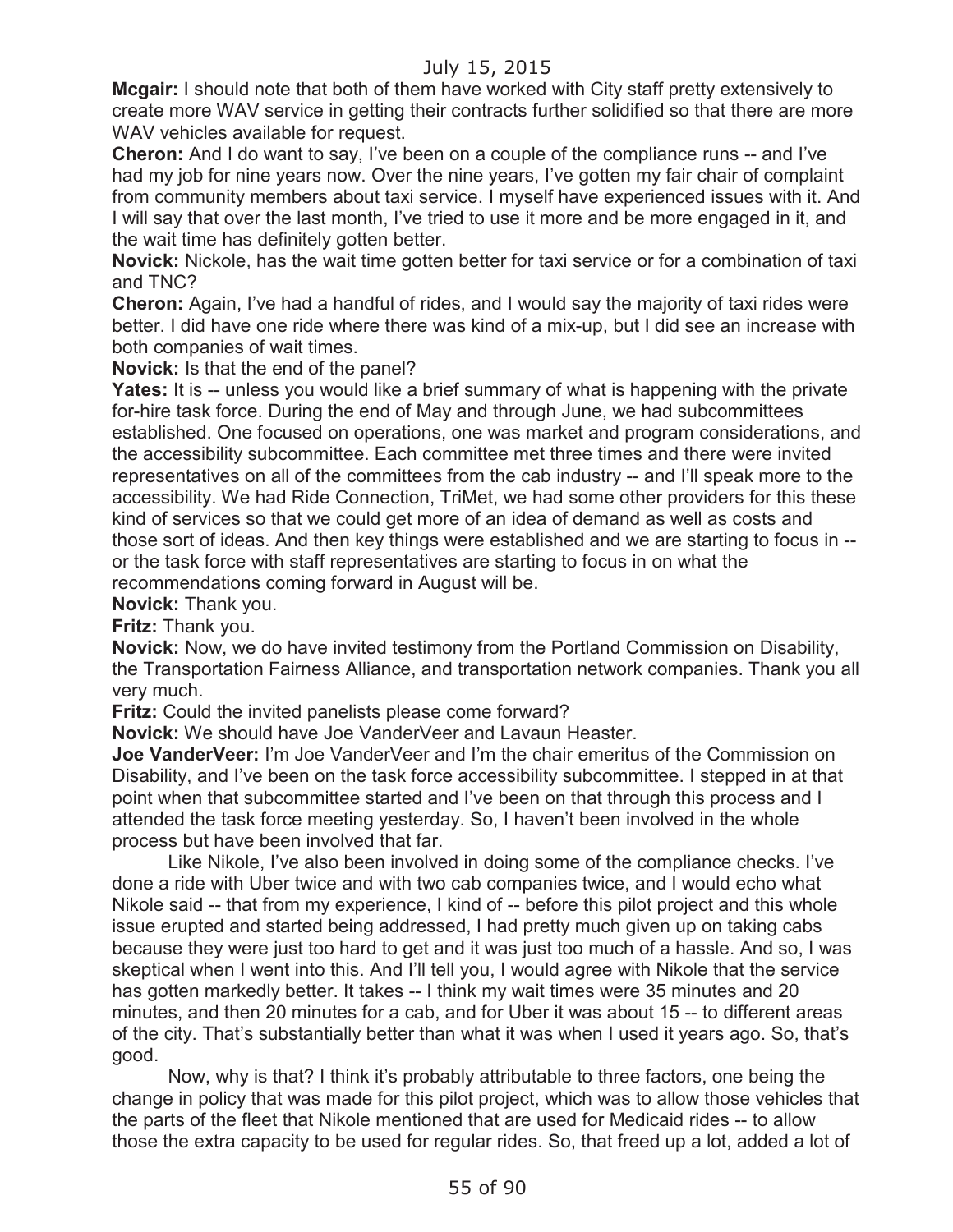capacity to the system. The second one would be simply adding more players. The TNCs do a good job. They don't work all hours, they don't run all hours, they have limited vehicles, but the service is good. And so, that adds to the capacity. That really -- those two things together improve the situation quite a bit. The third thing I would say is that everyone is on their best behavior right now. [laughter] Everyone is trying to get their numbers, and so, you know, that needs to continue and I hope it doesn't slack off when this is over once the new regulations are in place. So, there needs to be very good enforcement of whatever we put forward.

#### **Fritz:** Thank you. Lavaun?

**Lavaun Heaster:** Thank you for having me. I'm Lavaun Heaster, chair of the Portland Commission on Disability. We are really hoping to continue to be engaged as this moves forward. Having Joe serve on the accessibility subcommittee and then having Sue Stahl earlier serve on the task force has helped us to know more about what's going on. Because we were concerned at PCOD about the taxi situation long ago, but quite honestly we had given up also. We heard about people who couldn't get rides with their service animals, we heard about people who had to split up because they both used wheelchairs. We knew these things, but it was one of those things where it wasn't even worth fighting for it. And so we're so excited that this is going on right now, because we think this is an opportunity for Portland to be one of the leaders in how do we do this right -- how do we make sure that people with disabilities have equity in transportation? The private-for-hire transportation.

What we would like to ask is continue to keep us engaged, continue to make sure that there is a PCOD member involved as you move forward, and also to have people come and bring reports to us so that we're not working in reaction to and even before reports are put together to ask us what kind of data is needed. Because oftentimes, data when it comes to the disability community is not the data that is needed if there happens to be data collected. Nine out of 10 times there is no data collected. But when there data collected, oftentimes it is not the data that is of most value. So, come to us beforehand so we are not working in reaction to when money has already been spent on services. Thank you very much. We're really excited that Portland is moving in this direction. **Fritz:** Thank you.

**Novick:** I think three more. We should probably hear next from Raye Miles, the Transportation Fairness Alliance.

**Raye Miles:** Good afternoon. I'm Raye Miles with the Transportation Fairness Alliance. We appreciate the data analysis that was done by PBOT. We do have a few comments and a few areas that we think you should be aware of when it comes to that data. I think they're passing around our handout, just in case I leave something out.

One of our biggest concerns is that the data collection doesn't accurately capture what the TNCs' unfulfilled trips really are, and that's because when you use the app, if there isn't a vehicle available, it frequently will not even accept your attempt to reserve or your attempt to book a ride. So, with the cab industry, once you get ahold of us, we have to accept every trip request within the city of Portland. So if we don't have a vehicle in the area, we have to deadhead a vehicle to the area to pick someone up. Whereas with the TNCs, if they didn't capture that somebody wanted a WAV vehicle at that particular time of day in that neighborhood. So it is kind of comparing apples to oranges, and we think over and over again that affects our data compared to their data, particularly when it comes to things like wait times.

We did note in the report that taxis have a higher percentage of unfulfilled trips, and we believe this is largely do the fact that taxis are allowed to require a credit card in advance to book a trip. So, we have a large number of no-shows, where, you know, we get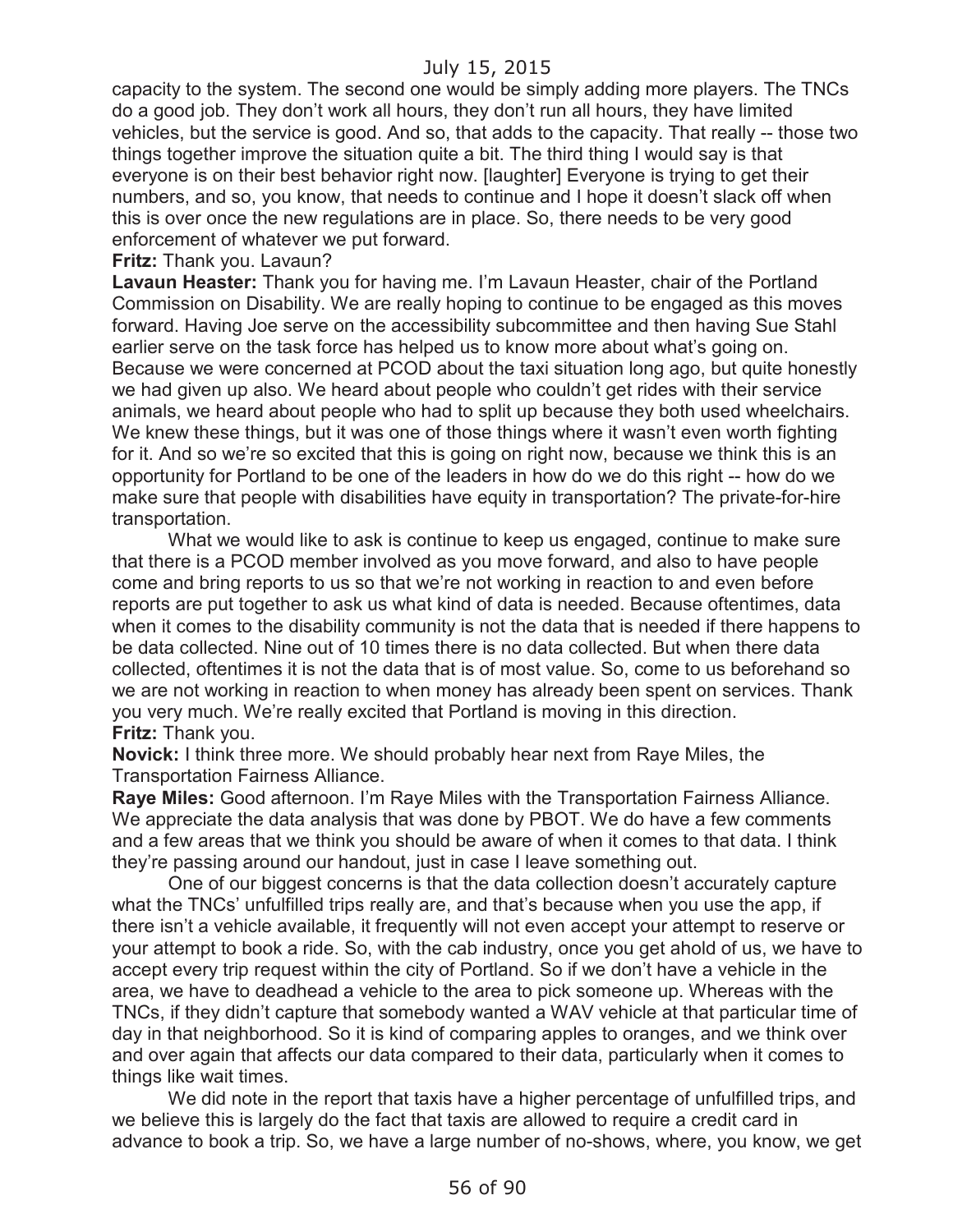to the Lloyd Center, we get to wherever the pick-up location is, and we aren't able to locate the passenger, whereas if you've given a credit card to book that trip, you're more likely to be there. They have recourse if the passenger isn't there.

**Novick:** Raye, forgive me for not remembering this, but what's the code provision that prohibits you from requiring a credit card in advance?

**Miles:** We have to accept all methods of payment -- we have to accept cash, credit. Though it is possible that's one of the areas that is not entirely clear during the pilot program, and in an abundance of caution, the cab companies continue to abide by what has historically been the requirement. And that is one of the things put in place to ensure that everybody in Portland has access to transportation.

The report also doesn't touch on or contemplate the effective that surge pricing has on TNC demand and wait times. When a TNC implements surge pricing, this helps the response times by decreasing demand, because some of the population drops out because they're not able to afford the surge pricing, but it also enables them on the fly to increase the number of drivers on the road.

**Novick:** But Raye, under the pilot, you could also engage in surge pricing if you chose to, right?

**Miles:** We could. We have the challenge of meters in our vehicles, and we had to make the choice whether or not we were going to attempt to reprogram all of our meters, which is more challenging. But there is an option there. So, we feel like an improvement to response time does come at a steep price to consumers in Portland.

One of the other findings in the report was that there was limited data provided by the taxi cab industry providing WAV trips so comparisons between the two was not wise at this time. We sort of disagree with that conclusion in that the three largest companies provided WAV data, and those three companies represent 82% of the taxi market. While we don't have exact data, we believe the three companies also probably represent 98% or 99% of the WAV service that occurs in the city of Portland.

One of the objectives of the pilot period was to compare taxi and TNC performance serving people with disabilities. We believe there was adequate data to at least attempt to address this, and we believe it would have largely taken the wind out of this notion that it takes hours and hours to get an accessible vehicle in Portland. It simply isn't true. There are the occasional problems. There are anomalies, just like there are with all types of transportation. But for the most part, we believe the vast majority of service occurs within - it takes about twice as long on average to get an accessible vehicle in Portland.

Finally, when you look at figure D1, we actually -- that shows what -- sort of the - how long it takes on average to get a trip. We believe this really shows the similarities between our two business models and the fact that response times -- actually, once you get everything between about one minute and 14 minutes, they're very, very similar. Where the taxi industry really starts looking different is when you get the longer wait times. And once again, we believe that's because we have to take a request for service even though we don't have a vehicle in the area. And that typically -- these are the hard-to-cover trips and they're the ones that are deep out at 160th and Division or something.

Decades ago, the City of Portland decided that cherry picking of fares, meaning only taking the ones that are easy to serve, was not in the best interest of Portland citizens and should not be allowed, but this distinction shows up over and over again in the data prepared by the City. We think in order for parity to be achieved between the TNCs and taxis, you either have to waive the taxi industry of the requirement to accept every trip request, or you have to require TNCs to take reservation requests even though they have no vehicles available.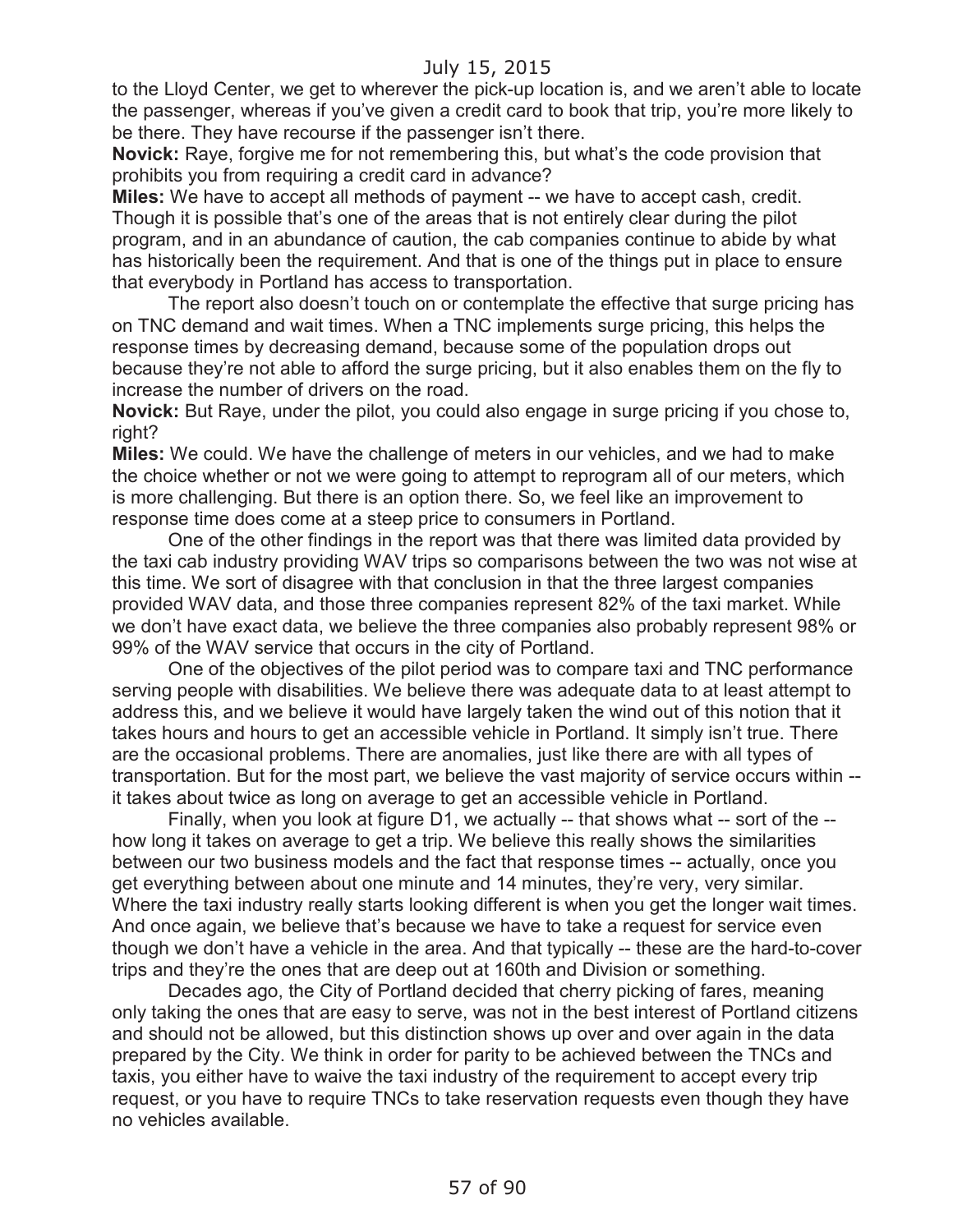PBOT staff has been really good to work with throughout this, and we hope to work with them even more on the next compilation of data. We think eliminating time calls is really harmful to the taxi cab industry's data. In part because I think our response times are better on those -- but even worse, it disproportionately eliminates WAV requests, because more people who use accessible vehicles or require an accessible vehicle want to schedule their trip in advance, which is something that they simply cannot do right now with the TNCs. Thank you.

**Fritz:** Thank you very much. Appreciate your testimony.

**Novick:** Madam President, can I ask a couple of quick questions?

**Fritz:** Can we maybe invite panelists to come back at the end of the community testimony. **Novick:** Sure.

**Fritz:** If you're able to wait. Thank you.

**Novick:** We have representatives from Uber and Lyft, I believe, in the audience. If you could come forward, Brooke Steger and Annabel Chang.

**Brooke Steger:** Hello, Commissioners. Thank you for having us here today. First, I just wanted to say thank you to all of the hard work that has gone in so far with staff, within PBOT and your own staff. I know that this has added an extra burden on to them, so I appreciate all of the thoughtfulness and hard work that has gone into opening up Portland to transportation network companies, working with us in making sure that this pilot program is a successful as it possibly can be.

We were pleased by the report that came out. I think showing the fact that our wait times are very much acceptable, showing that we're also offering service to the entirety of Portland in a very acceptable and reliable way -- something that we're really proud of and told you that would happen before we launched, but we're really happy that the data is able to show that.

One thing I do want to clarify is that you actually can request a vehicle within the application even if there are no vehicles available, and that is logged and that is a requirement that we pass that data to the City of Portland and that has been shared with City of Portland. So, any requests that comes in that we cannot fulfill is requested. That is why the data coming in showing 100% fulfillment rate of every trip. That also including cancellations, but it will also include someone requesting and there not being a vehicle in the area available.

Furthermore, we're pleased by the wheelchair accessible data, but we believe there is a long way to go and so I don't think that that data indicates that we are done or finished with improving the service. Commissioner Novick, to answer your question, it is correct that we do not have 24/7, seven days a week service. Currently, we are relying on a third party provider that we contract with. We do not have available -- there is not as much availability with wheelchair accessible vehicles as you might find with Uber X, where we are partnering with personal vehicles. We are very excited that we are almost there with P2P wheelchair accessible. We have partnered with a local provider to do an additional level of inspection, as well as a local provider to provide additional training to offer P2P wheelchair accessible trips on our system in order to supplement the supply.

It has been an extraordinarily complicated path that we have gone over the last two months exploring this issue, but we hope to have our first driver on the system next week, and I believe that will continue to grow. But I think that the work that the commission on - the subcommittee on accessibility is doing is phenomenal. Some of the pathways they are going down we are in large support of and there does need to be some form of subsidy, we believe, on these trips because they are fundamentally more expensive to provide.

Furthermore, outside of the data, we are extremely excited about what has happened over the last two months that we've been in Portland. Not only have we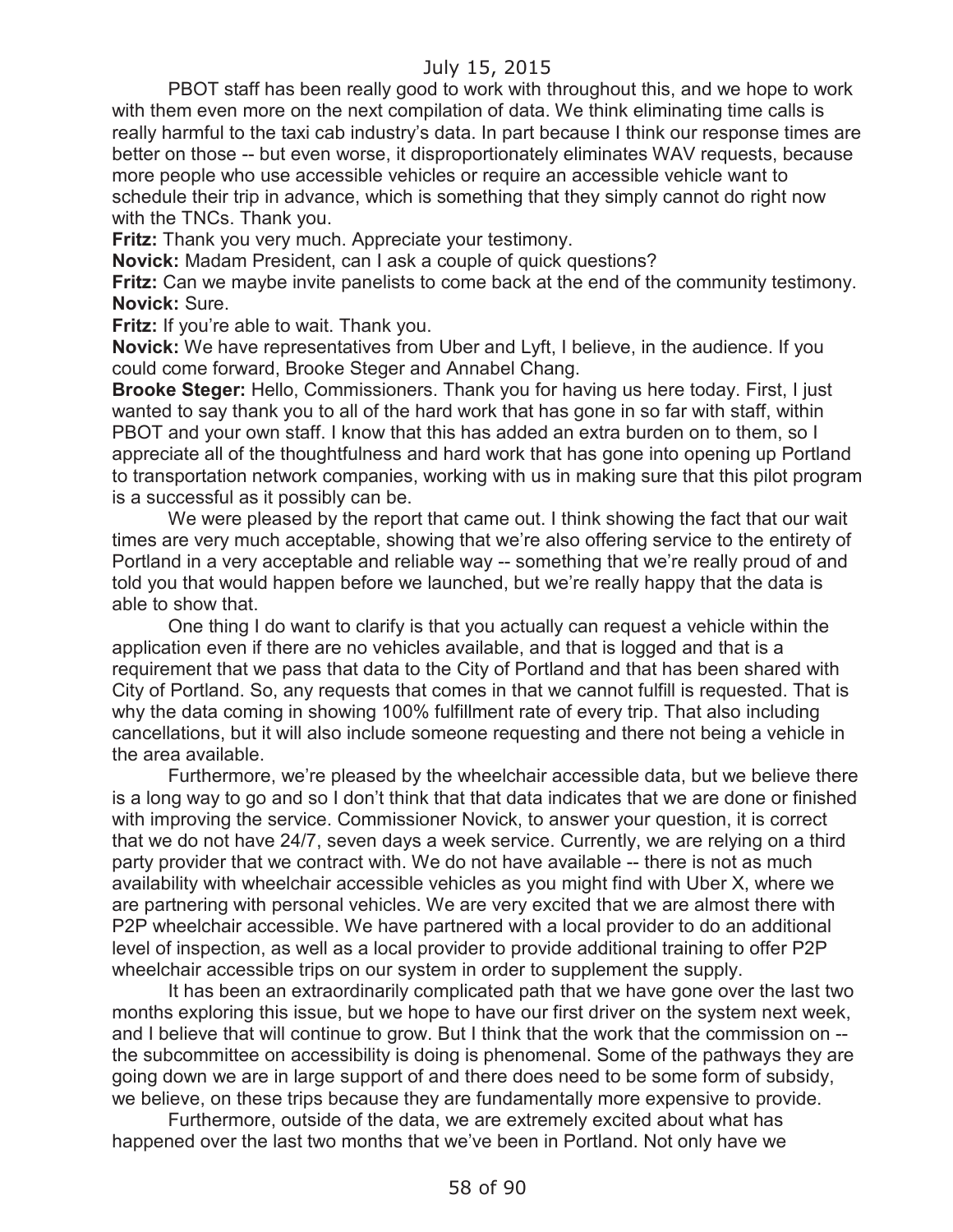provided hundreds of thousands of trips, partnered with thousands of -- or hundreds of drivers and provided them with a level of opportunity -- and I will note that the average driver is taking home over three times what the last Portland report indicated that for-hire drivers were making in the city. We're very pleased with that, offering that level of flexibility. We continue to see hundreds of drivers each week interested in partnering with Uber and we've worked very hard to ensure that every vehicle is on the road, done our best to ensure they are compliant.

In addition to that, we have launched three additional products on our system -- Uber XL, which offers larger vehicles for larger parties to promote sharing of that vehicle and less vehicle usage. We've also launched Uber Pedal, which allows bikers to request a vehicle and put their bike safely on a bike rack located on the car; and we've launched Uber Assist. Uber Assist is simple an Uber X vehicle but with a driver that has additional training, sensitivity training and help with placing a folding wheelchair in the car, sensitivity and informational training over identifying someone who may be vision impaired, someone with a walker. And we have seen huge success. Even though that just launched last week, the demand for that is actually over 20 times what we see for a wheelchair accessible vehicles. So we find there is unmet demand in that demographic as well, and so we're very excited to have served that.

We currently have four full-time employees in Portland and a permanent office space, and we will be hiring five more hopefully within the next month. We're just very excited to be here and be in Portland. And I believe that some of our promotions and partnerships that we have invested in since we have been here really speak to our commitment to the community. We launched a neighborhood love campaign last month -- **Fritz:** I'm going to cut you off there because we are focusing on the report. Thank you very much.

**Steger:** OK. Thank you.

**Annabel Chang:** Hi, it's good to be back. Thank you again. We also wanted to thank PBOT and your staff in working with us. It's been a really smooth process in our view. It's been very successful. As you know, the permitting process that was designed allowed us to quickly move forward and begin connecting rides all over the city. So, that is something that we want to commend.

On top of that, we've been working very hard with PBOT to comply with our auditing and reporting requirements, so that has been going smoothly on our end.

One thing I did want to comment is about community involvement from our end. We were excited to be part of the Rose Festival. We are going to be working on -- **Fritz:** I'm going to ask you to stick to the report.

**Chang:** Absolutely, of course. One of the things I want to comment is the idea of all-city coverage. The data report indicates that there is all-city coverage, and that is hugely successful for us. For anyone wanting to get a ride, especially late at night, you want options and this now shows that people are using these options and want these options. So, that's something that we definitely want to note.

I did also want to note a couple of logistical issues that were not specific to the data report but are specific to the pilot that we're seeing play out. I have addressed that to a letter of City Council beforehand. One was the issue of the master mechanics, the master ASC mechanics. The second was the WAV issue, and the third would daily reporting. Why do I want to raise this?

A master mechanic is very, very highly skilled mechanic, and there's only about three -- about 100 or so that we know are possibly available in the Portland metro region. The City has a list of about 50. These are the only mechanics available as master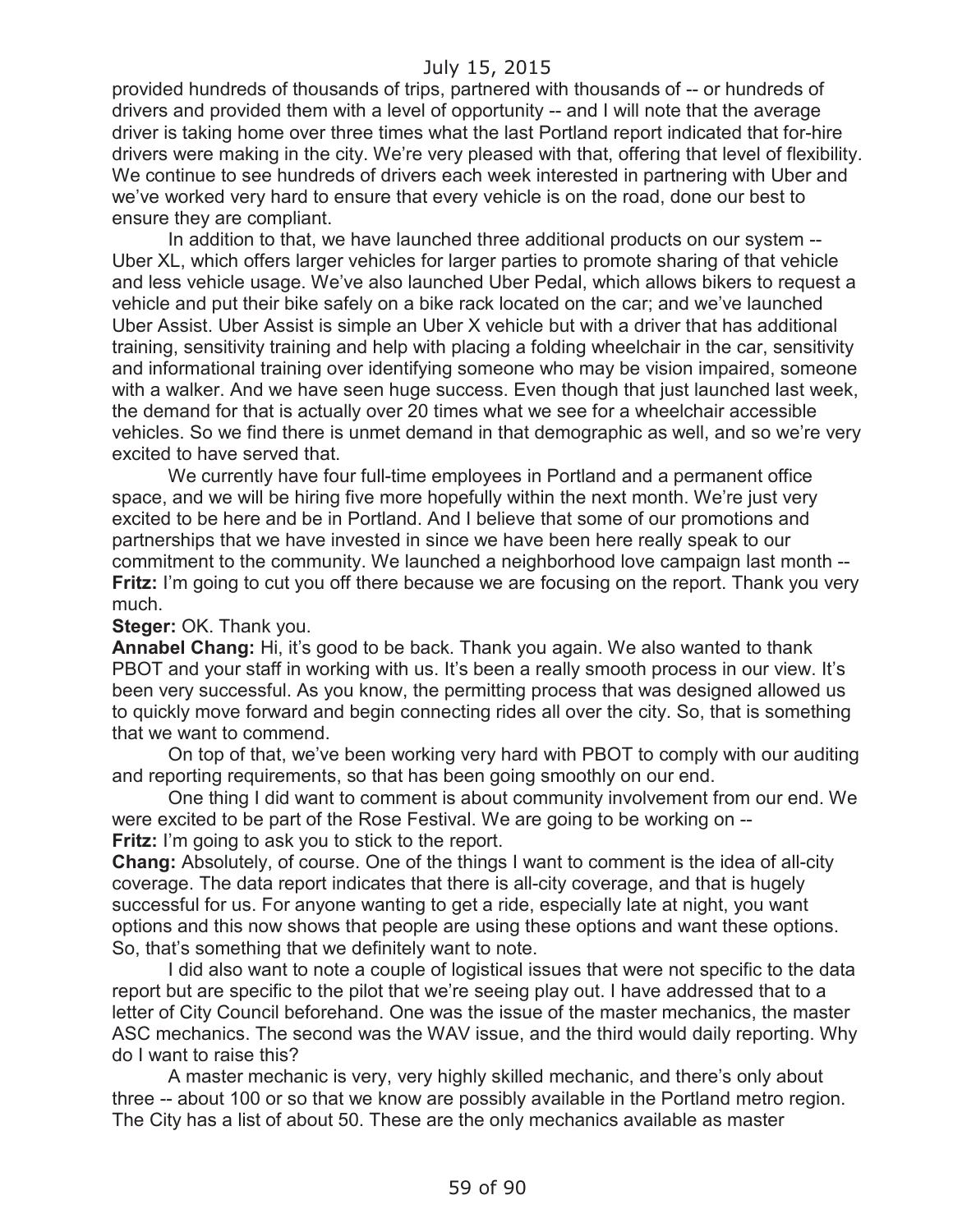mechanics who do TNCs inspections. Now, that's a problem. Because that means there is limited supply, limited availability to get vehicles inspected to get on to the road. **Fritz:** All of your vehicles have been inspected, right?

**Chang:** Absolutely. But what I'm saying is the expectation is that there will be growth, right, of more people participating .And with a limited number of mechanics, that poses a significant operational hurdle. So, our strong suggestion is that the ability of vehicle inspections be expanded to ASC-certified mechanics, not just master mechanics. **Fritz:** I don't believe we're about to make any changes at the pilot program at this point, so that would be appropriate to ask again. I would like to know, though, in response to my previous question, would -- can Uber and Lyft tell us how many drivers are available at all hours of the day and night? Do you have the capacity in the system to know how many drivers have their app switched on?

**Chang:** Yes, we would.

**Fritz:** I would like you to report that, please. Because I wonder why there is disparate use of the taxis during the wee hours of the morning versus Uber drivers or Lyft drivers. **Chang:** And I also would just note -- one of the questions is, how do we compare apples to apples and not apples to oranges, right? With this data report, it is a little complicated. Meaning, for example, out of taxis, the information about street hails and people picking up a taxi from a hotel for example is not accounted into. As well as the issue of someone arranging a ride in advance, as they mentioned. Those are things that we do not have access to, for example. Meaning, we do not street hails, we do not have curb space allotted at hotels, and therefore that information is not going to be -- that would not be apples to apples. I just want to make that abundantly clear that that is distinguishable. But we are working our very best to make sure that everyone that makes requests a ride can get a ride in a timely, safe, and convenient way.

Moving on to WAV access. As has been noted before, TNCs don't have a fleet. In order for us to work during the pilot, we've had to partner with providers, with access providers. There's a limited number in the Portland area and many of them are already contracted out to do medical transport, etc. So, what that means is we have to come up with solutions creatively. So, we are in the process of moving in that direction. Since day one, we've been partnered up with Ride Connection, one of the top providers of these rides in the Portland area. We've inked another partnership with Wapato Shores Transport and it's live today. These are all moves that we're making.

This is -- and I'm just going to flag -- this is the first time in Portland's history where you can get a WAV access ride at the tap of a button on demand. In our view, this is absolutely, 100% -- you know, raising tides floats all boats, right? And that is unquestionably what's happening, and that's a huge success for the community. I do want to comment on that. But it is still logistical hurdle. The way it's being conducted right now, we are not really sure if that is sustainable for the long term. We want to flag that as something that we need to look at very carefully for this to be a long-term, sustainable solution for the community.

**Fritz:** Thank you. We may have more questions for you later, also

**Steger:** Do you mind -- on the reporting of the number of drivers on the road, PBOT did provide in the report a completed request number and ratio. And so because we are supplying our trip data and the number of completed requests, I don't believe that you require to get a number of -- a count of the number of drivers actually on the platform, but you can look at --

**Fritz:** Now that I've seen the data, that's what I'm asking for the second part of the pilot. Otherwise, why would there be such a difference between the taxi versus your service during the day during the wee hours are the morning?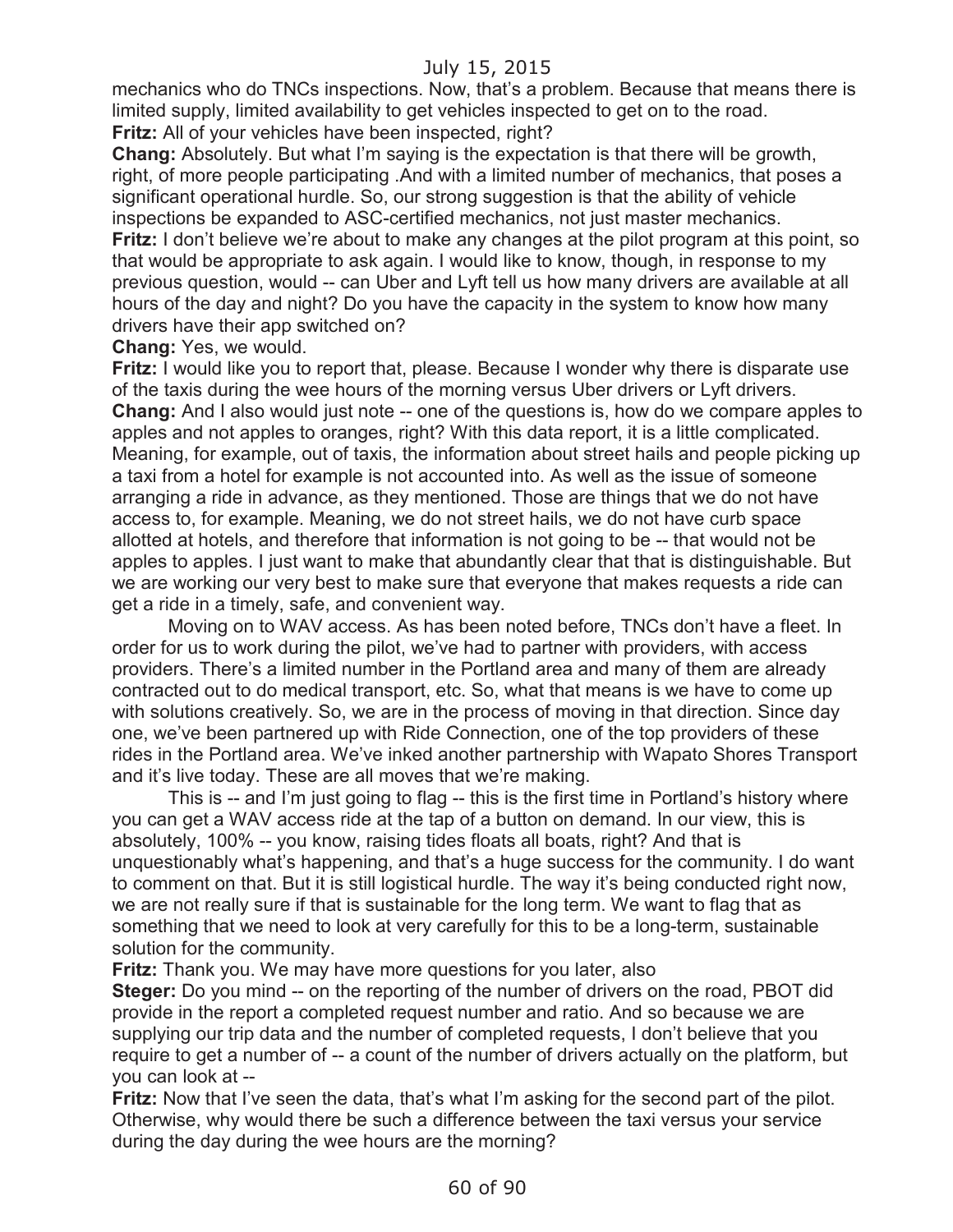**Steger:** I can speak to that a little bit, but if you see the completed to request ratio, for example, at 5:00 a.m. as exorbitantly higher than it would be at say 2:00 p.m., then you would know that there may be a lower amount of vehicles available on the platform in relation to the demand there. So, the data that is currently being transmitted -- you could actually back into not the exact number of drivers, but if that demand is being met. **Fritz:** Well, that's my concern. It looks like there is not very much of your kinds of drivers available during the wee hours of the morning.

**Steger:** I will say that our -- the completed to request ratio for the TNCs combined was 5% overall, and that would include those hours. Furthermore, we will see when we originally enter a market, as trends show, you will see the most demand on a Friday and Saturday night and it does -- you will see over time a kind of movement towards those weekdays and week times --

**Fritz:** The purpose of the taxi regulations was to ensure that there's 24/7 coverage that people can get. Anyway, we may ask you to come back later. Thank you. We're going to get citizen testimony now. How many do we have signed up?

**Moore-Love:** We have 70 people signed up.

**Fritz:** 70 people signed up. So, we are going to go with two minutes. I think we're willing to stay until 5:00, so we may be able to get everybody done. What I'm going to ask if you're going to hear a beep when there is 30 seconds to go. If you could make sure at that point that you have said your most important thing, and then when you hear the series of four beeps, just finish your sentence and try not to make it a three minute sentence. That would be very helpful. Thank you Good afternoon.

**Darin Campbell:** Good afternoon, Commissioner Fritz, members of the Council. My name is Darin Campbell. I am the taxi driver representative elected to the private for-hire transportation board -- when it was meeting, of course. I'm also a lobbyist for Radio Cab.

I wanted to start out -- first of all, at the beginning of the pilot projects, Commissioner Novick issued permits of some sort to allow the TNCs to operate under the conditions that they would fall in line with the rules set forth by the pilot project. I've given a packet of screen shots of the Uber format showing that the WAV availability is simply not there. I think it is something that Uber and Lyft -- and you, yourself, Commissioner Novick - - have spoken to today. However, we've had multiple people watching that, taking screen shots. We've seen approximately a 90% non-compliance rate for Uber, and I would say I had never once seen up until yesterday a WAV vehicle available on the Lyft platform. To me, it's just an absolutely unacceptable. Now, the couple hours a day that Uber did operate -- I'm not quite sure how they would get to 200 trips. I'll move on since I'm running out of time.

There's more non-compliance, and Uber has been using a garage to do inspections that for all research that we've done, we can't find anything in regards to being a blue sealed certified shop. Green Drop Garage is the company. Also, they're required under the pilot program to have local phone number for complaints and lost and found. Neither Lyft nor Uber have either done that.

**Fritz:** Thank you for your testimony. We are going to take written comments, too, so please send in the rest of your comments in writing.

**Campbell:** I can certainly do that. Thank you.

**Fritz:** Who's next?

**Stephen Lovejoy:** My name is Stephen Lovejoy. Thank you for having me here today. I just got back into town an hour ago so I didn't write anything, but I just wanted to come in and speak.

Approximately 12:30 on last Saturday, pulled up to the intersection of 10th and Burnside. In front of me was a gypsy cab, across the seat was a gypsy cab, on the right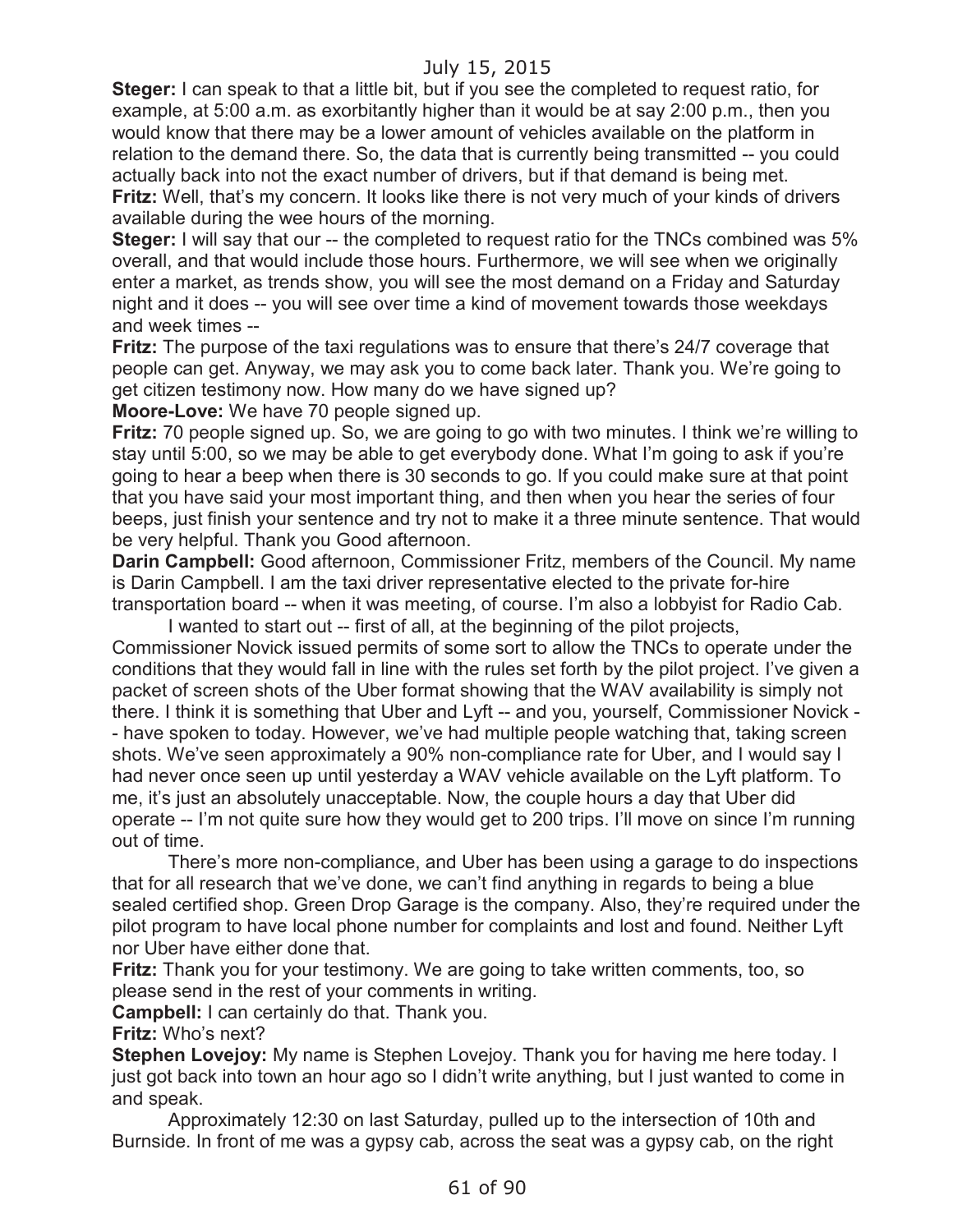hand side was a Lyft driver, on the left hand side were two Uber drivers. We were outnumbered four to five to one, and that's kind of how this is gone now with no cabs and zero enforcement.

Since this pilot program started, streets have been flooded with these drivers but there's nobody checking on it. It's killing our business. It's killing our morale. It's bad for our health. It's just not acceptable. I would assume that when the dispensaries starts selling marijuana recreationally that there will be enforcement on that. I can't understand why we would turn these new drivers on to the street and have zero enforcement. Never seen an enforcer at all, and I worked five -- now I work six, sometimes seven days a week because it has cut our income 30% to 50%.

I would like to also point out that our fine Mayor, nine days after we started this project, was at the tech fest hand-in-hand with Uber claiming how great this was and touting Airbnb as a success in Portland. When I sat here at that vote and heard you all talk about we didn't want another Airbnb with their, what is it, 94% noncompliant rate. I found the hypocrisy in it with the Mayor standing there arm-in-arm with Uber touting the Airbnb experiment when nine days before that it had been discussed here that it wasn't a successful -- I found that a bit disturbing.

I suggest that maybe the Mayor or Mr. Novick -- I certainly will give you my phone number if you want to ride along with me at night and see how bad this has devastated our industry, as well as how there needs to be enforcement on this, you're more than welcome to. Thank you.

**Novick:** I have a question for you -- and actually for any driver who comes up, if you have an opinion, I would appreciate your answering this question, if you have time -- which is, do you think that all drivers for TNCs or taxis would be better off if they were treated as employees and therefore entitled to minimum wage and to unemployment compensation, workers comp, and those kinds of things? Or do you think would be people better off as independent contractors?

**Lovejoy:** I think that depends on the person, sir. Personally for me, no. I would prefer to be an independent contractor.

**Fritz:** Thank you.

**Raymond Roche:** Good afternoon. My name is Raymond Roche. Thank you for having me. I just wanna say that I've been driving for about four years now. I've owned private day cab or the day half of a cab for about a year as of yesterday. And my income has dropped -- I started out working seven days a week for a little over a year, but then I was able to cut back to five days. And since Uber and Lyft have come to town, my income has dropped 30% to 40% and have I've had to increase my days of working to seven days again.

There is no enforcement. There has been no enforcement that I have seen. These guys are running amuck, going the wrong way down one-way streets. They can't find their way out of a wet paper bag, half of them. I don't know what state they're coming from, but they're just not following the rules. They're parking in taxi zones, they think they're entitled to whatever we're entitled to.

And we do it for a living. It seems like a lot of these people are doing it as a novelty. I've seen a gentleman out at the airport driving a late model Mercedes which he paid twice what my yearly income is. And that's before taxes or anything else -- expenses are taken out.

So, the enforcement is just -- it's nil. It's about as much enforcement as your serial jaywalkers running around town. I think a good idea he just brought up is someone needs to go on a ride-along and that way, you'll get a good idea of what we go through on a daily basis. Thank you for your time.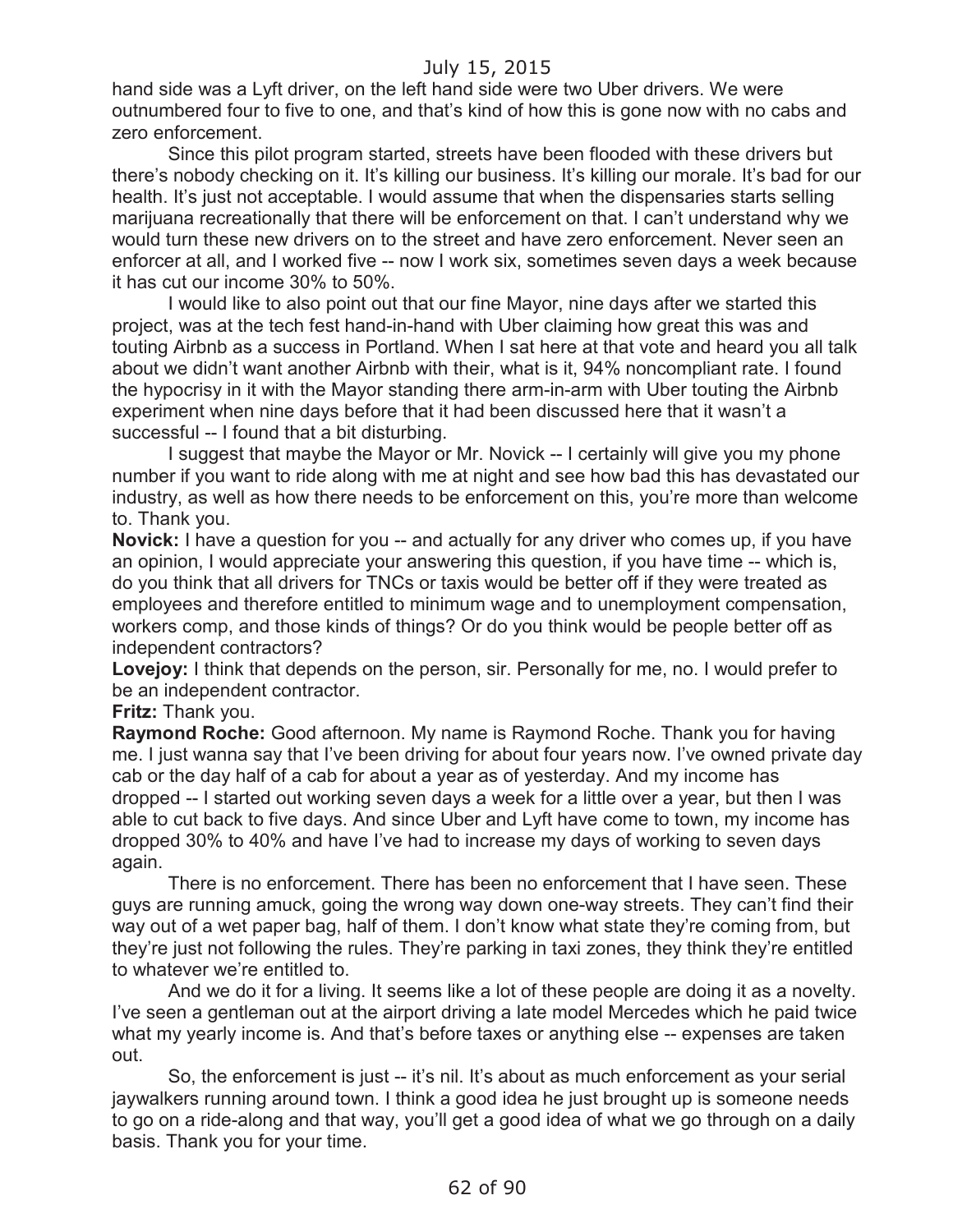**Fritz:** Thank you.

**Nona Carrasco:** Hi, I'm Nona Carrasco. I work for Radio Cab -- you guys know me. I just wanted to try to make -- get as much out as I could.

I drive a wheelchair-accessible van four nights a week, sometimes five or six nights a week. As Stephen was stating, I, too -- I'm out four to six nights a week and I'm seeing TNCs everywhere. I'm also seeing a lot of the Uber and Lyft drivers with California plates, Washington plates. I live in Portland. I've lived in Portland since 1997. Every cab driver I know lives in Portland. We're local people in the local community. The reason why I'm having to work instead of four nights a week to five or six nights a week is because I, too, have been hit really, really hard with the call volume going down and we have actually more cabs on our fleet. So, this is just -- it's really, really, frustrating. Four nights a week is 48 hours. I drive the night half of a cab. Those are 12 hour shifts. Five nights a week is 60 hours. Six nights a week -- that's 72 hours, and I'm still not making what I was last year. I had more, but -- [beeping] --

**Fritz:** You have another 20 seconds.

**Carrasco:** Oh, I just was hearing the beep, sorry. These are some of the things that I've been seeing that is really frustrating as well. I'm seeing that you can buy Uber and Lyft decals off of Amazon. You can also -- they're being told that they don't actually have to be using their decals by the companies, even though that was part of the agreement. I'm seeing the fake taxi top light which I wrote to you, Steve -- Mr. Novick -- about the incident where I was threatened by a man named [indistinguishable] who had the fake top light on the Uber. He has like \$50,000 in unpaid penalties to the City. His permit was revoked, he was fired from Broadway and he actually made it on to the Uber platform because Uber does their own background checks. If he would have gone through City, the City would have seen they revoked this man's permit and he wouldn't have made it on there. **Fritz:** Thank you.

**Jonathan Orr:** My name is Jonathan Orr, Radio Cab driver. Thanks for letting me come up and talk. So, I think as we've been hearing from a lot of cab drivers and as the data shows, there's plenty of vehicles on the streets now to meet demand and there's also some issues with background checks and people slipping through the cracks that maybe shouldn't be on these new platforms. At the very least, I think it should be considered possibly the City resuming control of the background checks and permitting process now that there's more than enough drivers available to meet demand. Sure, there could be more growth, but if you look at other cities, both cabs and TNC drivers hurt when these companies oversaturate the markets. They hurt their own drivers. They have their own drivers go on strike because when the drivers can barely make enough money, they have to do hourly guarantees to make a small wage, and they still give referral bonuses. They're trying to flood the market as much as possible. And a flooded market -- it's artificial. So, when the company is operating a huge loss and still giving bonuses to oversaturate a market, that's great for response times but, I mean, this is -- they're taking a loss to hurt our industry and hurt the full-time working people that do this.

I think 30% to 50% reduction net -- probably 40 to 50% reduction is what I've seen per day that I work average. I just got the paperwork rolling to cash out my 401K from my previous job -- not every cab driver is so lucky to have that to fall back on -- so that I can make it through these tough times and have a little bit set aside, you know, just to live off of my reduced income and then to look for other employment if in the future I need to because this continues. Mr. Novick, you have a question that you invite every driver to answer --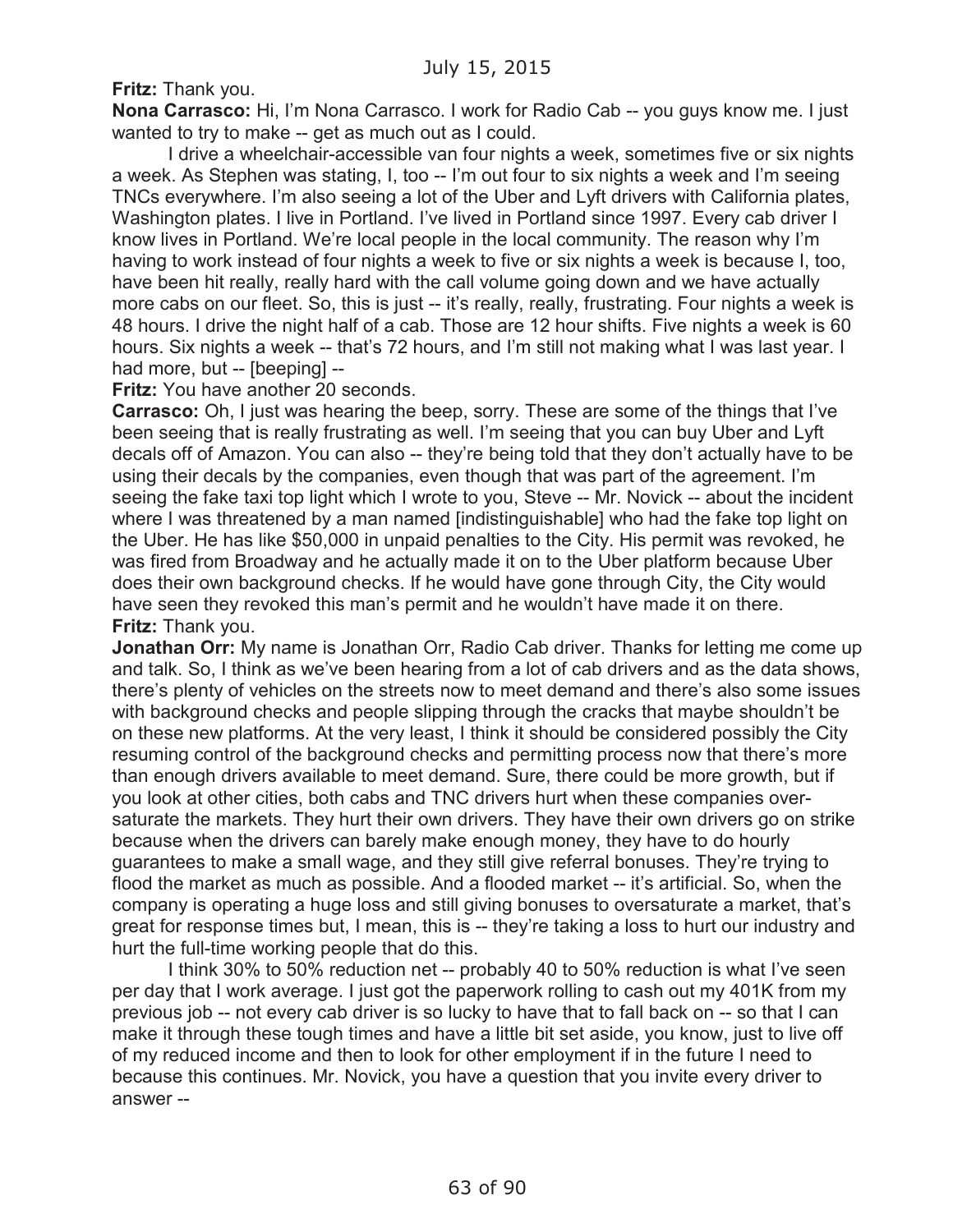**Novick:** I was curious as to whether you think all drivers of all kinds would be better off if you were treated as employees and therefore entitled for minimum wage, unemployment compensation, workers compensation --

**Orr:** If the market gets much more saturated, that would look like an improvement, so possibly. However, I have been reading articles about that -- about the legal proceedings in California, and so I think it depends on how the state defines independent contractors versus employees and it depends on the -- how the company operates and the degree of freedom which their drivers have.

**Novick:** Right, I mean, that's how the laws are, but I'm just asking for your opinion, would you -- do you think you would be better off --

**Orr:** Would I rather be?

**Novick:** Yeah.

**Orr:** Again, I mean, I think that before Portland -- yourself and the Mayor and Mr. Saltzman voted to allow the TNCs to run rampant and flood our market, I think I was very happy as an independent contractor. I had a great degree of freedom for time off and other things. I like that a lot compared to a traditional employee-employer relationship. But again, if the money gets much less, then I'm just a wage slave trying to put food on my table. If I can't make a living at it, I'm going to have to go back to an employee-employer job doing something else.

**Fritz:** Thank you.

**Chris Holmquist:** I need to say I am a local Portland Uber driver, born and raised here. **Fritz:** Give us your name for the record, please.

**Holmquist:** I'm Chris Holmquist. I was born and raised here. And honestly, this whole situation can be explained very simply: special interest and competition. The cab drivers are furious with Uber and Lyft because we're the competition, plain and simple. **\*\*\*\*\*:** Not true --

**Holmquist:** Oh, it's very true. Competition sucks. And what I'm hearing is that the cab industry pays their cab drivers poorly. That's what I'm hearing.

**Fritz:** Folks, just -- let's let the person testify, please. Remember, this way or this way -thank you.

**Holmquist:** I just want to say that instead of maybe as well as hearing from the drivers, maybe you can hear from the public that takes the rides with these companies -- just as a suggestion. I mean, we're all hearing from all sides. Yeah, that's great. But what about the riders themselves?

**Fritz:** Well, we have 70 people signed up perhaps we will hear from some of them. **Holmquist:** Yeah, I'm just saying, even it out. I'm just asking that you listen to them and move beyond the special interest of the cab companies that are on these various governmental boards, and I just ask that we move past that. So, heed our concerns as well as the cab companies and listen to the public more. I mean, they're -- the public, the riders that have ridden with me have told me that they have had to wait a long time for cab rides as well. There may be a bad driver with Uber, yes. There may be a bad driver with Lyft. Same could be said with the cab companies. It depends on the person. I don't zero out one company because of one bad driver. There could be bad drivers everywhere, honestly, with all companies. Just don't pinhole everybody. You know? That's what I'm saying. Pretty much all I had in mind at the moment.

**Fritz:** Thank you.

**Ben Schroeder:** Hello, my name is Ben Schroeder. I've been a cab driver in this city for about 11 years with Radio Cab. And I have noticed a negative impact on my income, but I take solace in the fact that more and more people are signing up for Uber and Lyft because with everyone that does, the sooner we will all find out that it's a scam and these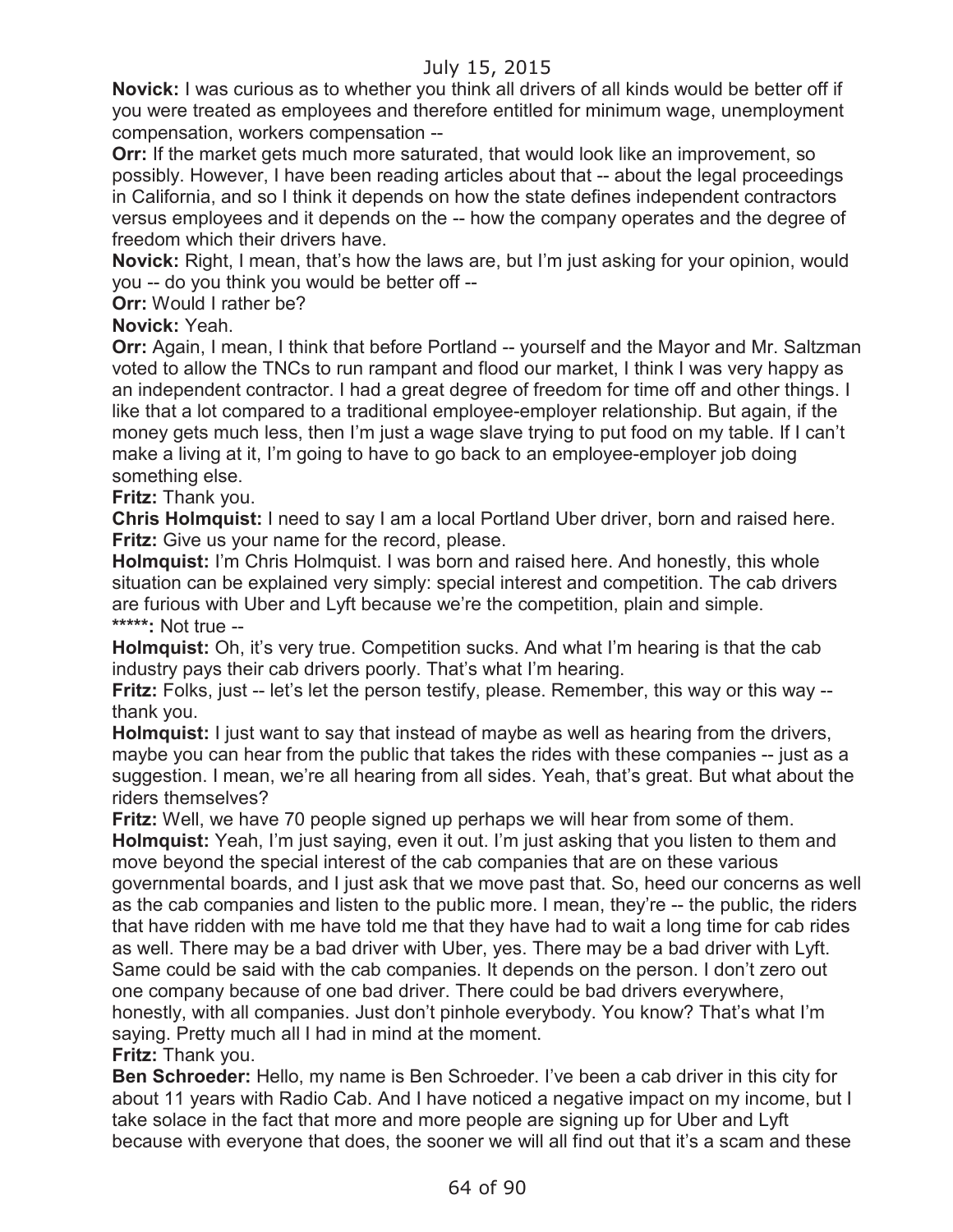drivers do not actually make any money. Everything you read about it says that the most satisfied drivers for Uber and Lyft have only been doing it for less than two months, and that's about as long as it takes for them to realize that things are getting hard to make ends meet with the money that they're actually bringing in with the business. Because things like -- among other things -- car maintenance comes into play. You've gotta replace tires -- I'm not talking about car washes --

**Holmquist:** [inaudible] -- taxi cabs --

**Schroeder:** You're interrupting.

**Holmquist:** Sorry.

**Schroeder:** I'm not talking about car washes and gas. What I'm talking about is tires, what I'm talking about is replacing your brakes, what I'm talking about is replacing your oil. And these are things that will actually get into your income because Uber and Lyft are taking too big of a cut to be considered anything other than a scam. They're taking 20% right from you, and you don't get to play with that money to put it back into the car. Whereas with a cab company, we are all pooling it together and the cars are all maintained. If you still want to make money as a driver, you should -- all of you Uber drivers and Lyft drivers -- should join a cab company because you'll actually have a car that's well-maintained and properly insured, and it'll always be there for you. And I can assure you, you will make more money doing that than you would with Uber and Lyft. It's a decades' old process and system that does work, and we need to actually take a view at this. Two months into this, these guys don't know what's up. I'm 11 years into it, you can trust me on this. **Fritz:** Thank you.

**Kelly Coates:** My name is Kelly Coates. I've been an Uber driver for just under two months. And I just checked and I've had 131 rides. I currently work for a nonprofit and tutor on the side and when tutoring goes away with the summertime, I picked up the Uber rides as a mean to supplement my income and have done so well for what I need. The thing I most appreciate about being an Uber driver is the fact that it's flexible to my schedule so I can determine when I log on to the partners app and I can determine when I don't. If I get a call from a friend and want to grab dinner, I'm not beholden to anybody else to do so.

I also appreciate the support that I've gotten from Uber. I'm surprised to hear -- I mean, I shouldn't be surprised -- that there are people not in compliance. I know that I'm getting at least two to three times a week emails Uber folks with reminders about the requirements, the things they're doing to make it so I can meet the requirements easily, whether it's picking up a fire extinguisher or hands-free device to be sure that I'm in compliance. I've never seen -- well, I wouldn't know, but the rides without the Uber decal -- I mean, they make it very simple to follow the requirements that are necessary.

Commissioner Novick, in regard to your question, I quite honestly don't have an opinion or I'm not educated enough to make an opinion to have a decision one way or another.

**Fritz:** Was it hard to get your car with the mechanical check?

**Coates:** Not at all. Green Drop Garage was extremely accessible, was easy to drop in, took me about a half hour. And have actually gone back there since to get other work done when the AC went out during the heat wave.

**Fritz:** And how about the background check?

**Coates:** No issues. Was getting the reports as they came in to let me know that I was passing all of the requirements.

**Fritz:** Thank you. Very helpful. The next three, please.

**Ashton Root:** Hi, there. My name is Ashton Root, and I drive for both Uber and Lyft, and I have had nothing but absolutely positive experiences for myself and my riders seem to be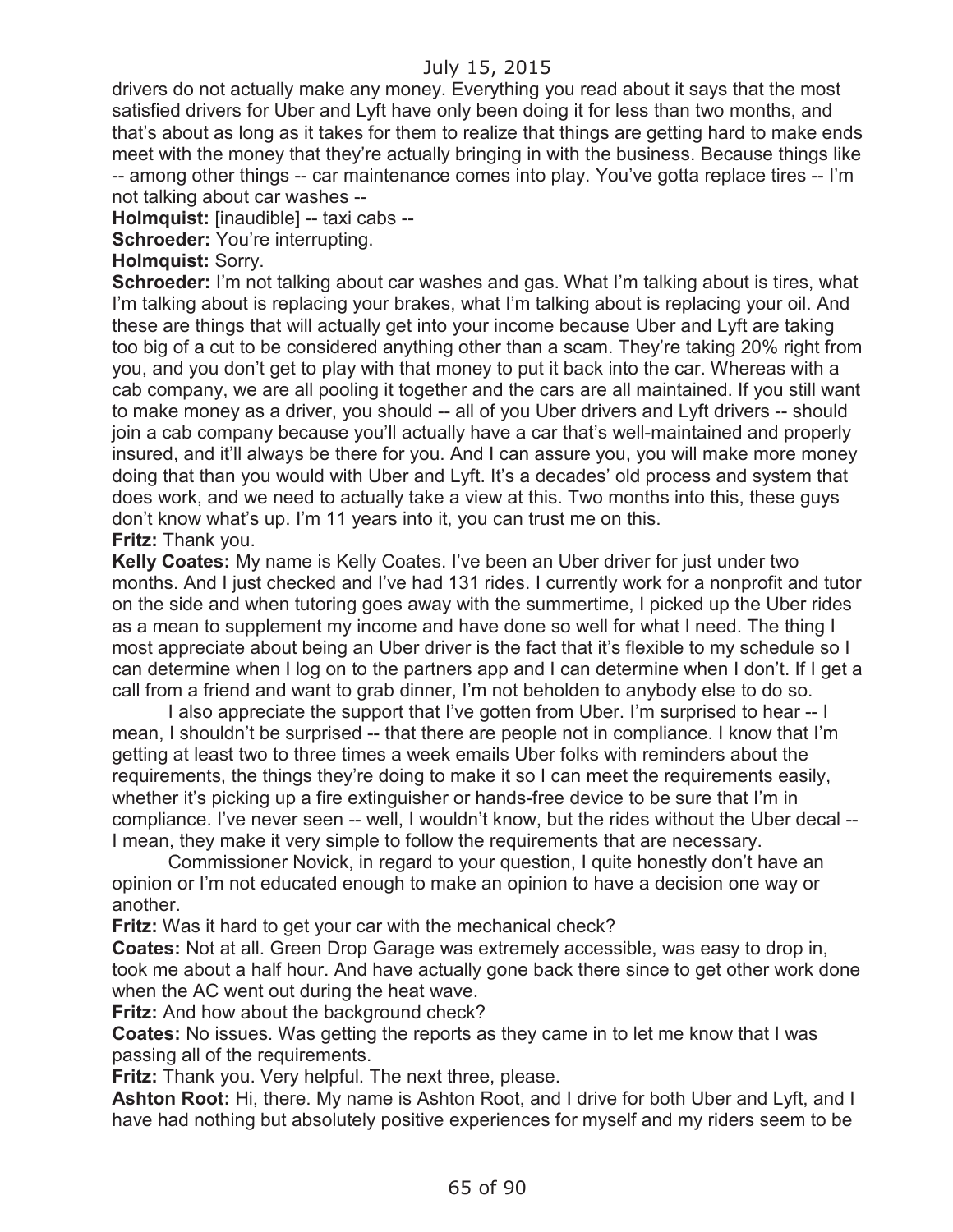enjoying themselves as well. Out of five stars -- because you can rate your driver -- I have maintained 4.84 stars as of today.

Personally, I care for aging parents. I make my own hours. I can work when and where I want and I urge that the independent contractor status remain. I can speak all day about the value of the TNCs for removing drunk drivers from behind the wheel. I give a beer-cation rides to people have a car, but they say, "Uber is here, it's very handy, we are out to drink tonight," so I appreciate Uber.

One specific ride that I found very interesting -- and I think it is something that has been overlooked -- I gave a ride to a woman from an event management company. She was meeting a group of potential companies here to see if they would want to do their conventions here in Portland. And she said, hands down, unless Uber and Lyft were in a town, we don't go there. So, I believe having Uber and Lyft in town is going to be getting more convention-type business here, and I heard it right from the horse's mouth. She is with a convention management company and she talked about to the American society of executive management -- I wrote that down -- where they also speak about doing their conventions where there's Uber and Lyft available. Thank you.

#### **Fritz:** Thank you.

**David Holmquist:** Hi, I'm David Holmquist, a resident of Vancouver. I'm retired and I'm age 70. I drive for Uber in Vancouver and Portland to supplement my social security income and to remain independent. In my first two months of ride sharing, I have earned \$4873 and averaged \$23 per hour I work in earnings -- not fares, but earnings. I average 5.7 hours of work per day in these days I've worked. My totals have -- of income have been growing higher over the weeks to last week at \$885 in actual income, and my goal is \$1000 per week. So, that's why I work with Uber.

I am independent. I work only when I want to and I stop when I'm hungry or tired and other reasons. I'm going to Seaside for a couple of days this weekend. A pretty cool job. State Farm is my personal auto insurance carrier and at no cost to me, Uber provides very good insurance when I go Ubering -- \$1 million on me and my passengers plus comprehensive and collision on my car when I am Ubering. I have details on the sheet that I can give each of you. My car and I are fully covered and so are my passengers all of the time.

About half of my riders are from out of town. Business travelers are shocked to hear that we might not have Uber here next time they come. They use it nearly everywhere in the year they go, except where Uber drivers and politicians are threatened with violence by taxi drivers in Madrid and in Paris as clear examples. My business travelers value Uber's service so highly. They use it several times a day while they're here.

Portland has a high-tech image and Uber is an essential part of that hip identity among tech-savvy visitors and residents. They expect to find Uber and Lyft operating. According to my 450 riders, Uber exceeds taxis.

**Fritz:** Thank you for your testimony.

**D. Holmquist:** Do you want the insurance figures?

**Fritz:** That would be great, you can give it to the Council Clerk. [applause]

**Fritz:** Please, no -- as some of you may have come in late. We have 70 people, we cannot take time for applause. So, if you would like something you can do a thumbs up or hand wave but no noise, please. Please go ahead.

**Dennis Gavin:** Hi, my name is Dennis Gavin. I have been an Uber driver for over two months now. I can only speak to my experiences. These guys were eloquent in how they phrased things.

My experience is that I am in between jobs. It's an opportunity for me to earn an income. I don't have to -- I can actually work for the time and I have the abilities to go to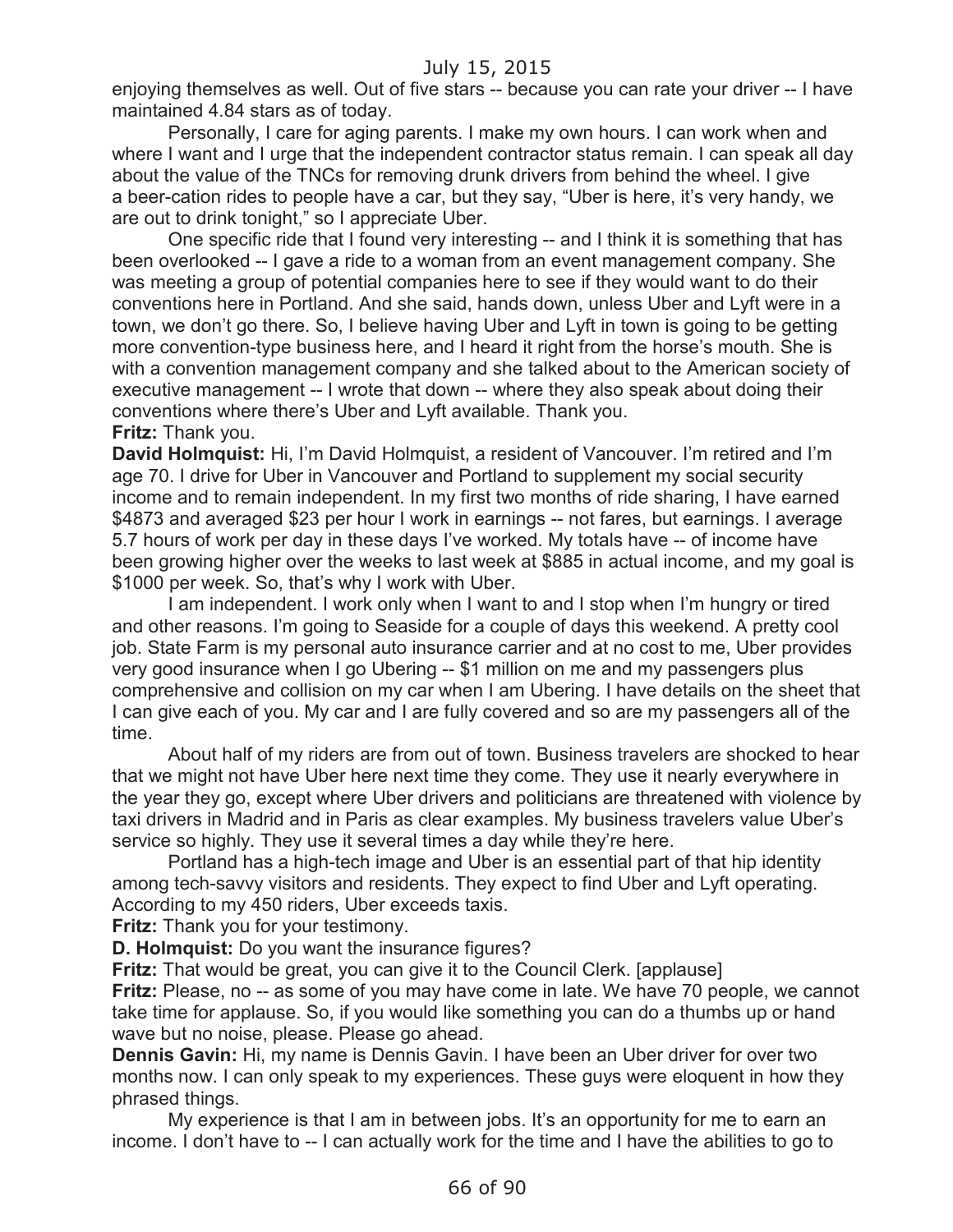interviews as needed. So, it's an opportunity for me to bridge that gap. As I've done Uber over the last couple of months, I've realized that it's an excellent source of income and I plan on continuing even once I do find full-time employment. It's an opportunity to earn extra money to pay for vacations or whatever comes up in the future.

The experiences my riders have had have been nothing but pleasant. They've said a lot of great things about Uber. I've had the opportunity to have a lot of conversations with people all over the world -- Ireland, Sweden, Germany, Israel -- you know, just the opportunity that these people are coming to Portland. They want to know more about it. And I've been in Portland eight years, so I have been able to explain good things around here to do and I think we're allowing for other businesses to hear and know what is available for them. I think we're giving them an opportunity -- and I believe the taxis are doing the same thing -- but we're giving them an opportunity to experience Portland from a different perspective, too.

It is a great opportunity for me. I think that the people I've met who have been driving for Uber have had great experiences as well. And going back to one of the previous people earlier -- Kelly had said that Uber is very good about telling us what we need to do, having a decal here, having the fire extinguisher, having the first aid kit, having everything that is necessary to follow compliance. I have never seen anybody out of compliance. I have my decal up all of the time when I'm driving. It's a very simple format and they're very good about communicating with us.

**D. Holmquist:** Commissioner Novick, I would prefer to be classed as an independent contractor. I don't believe by IRS regulations -- which I've read -- we are in any way employees of Uber.

#### **Fritz:** Thank you.

**Casey Moffett-Chaney:** My name is Casey Moffett-Chaney. I've been a Lyft and Uber driver for a little over a month. I am a retired teacher -- full-time, 10 years -- and a retired minister full-time, 22 years. And I am experienced with having my program cut, otherwise I would have been a full-time teacher for 30 years. That was not fun and I understand and I really do feel for the taxi drivers that are experiencing this.

I can only speak from my own experience. Some of the people who just spoke said it all for me, and I'm going to keep it real simple, and that is that we decided to take this on -- both my spouse and I are drivers -- and we decided each of us would take it on because we have a business at home that is not full-time. It is -- we're in a major slump right now and we needed money. We're unable to pay our home taxes and several other utilities, so we took this on. It took us about a week and a half, two weeks for all of the requirements to be met and we started driving. We take 50% of it and put it away for taxes. We take 50% of our salaries or amounts we make driving, and we put it away for taxes, we put it away for repairs, and we've still have been able to maintain our -- we paid our taxes, we paid all of our utilities, and it's working for us.

The experience that we have had has been terrific. We're some of the wee hour drivers. Both of us like to drive at night. It's kind of fun. We found that people in general love this ride share system. The drivers, the riders that we have love it. They can't say enough about it. I don't hear anything from them saying, "oh, we've had bad experiences," it has just been great and we've had great experiences with them as well. I feel also that we have taken a lot of people who are inebriated home and they basically said, "if it wasn't for you, I would be driving." And I was a little surprised at that but they said it takes so long to get a taxi that it's not worth it. That's it. Thank you.

**Dan Mark:** My name is Dan Mark, I own a company called Mark Car Service. I have been in the taxi business for 15 years in this town. I saw the Uber train coming in 2011 and I got my own town car permit in 2014 and started on my own. My income hasn't gone down, it's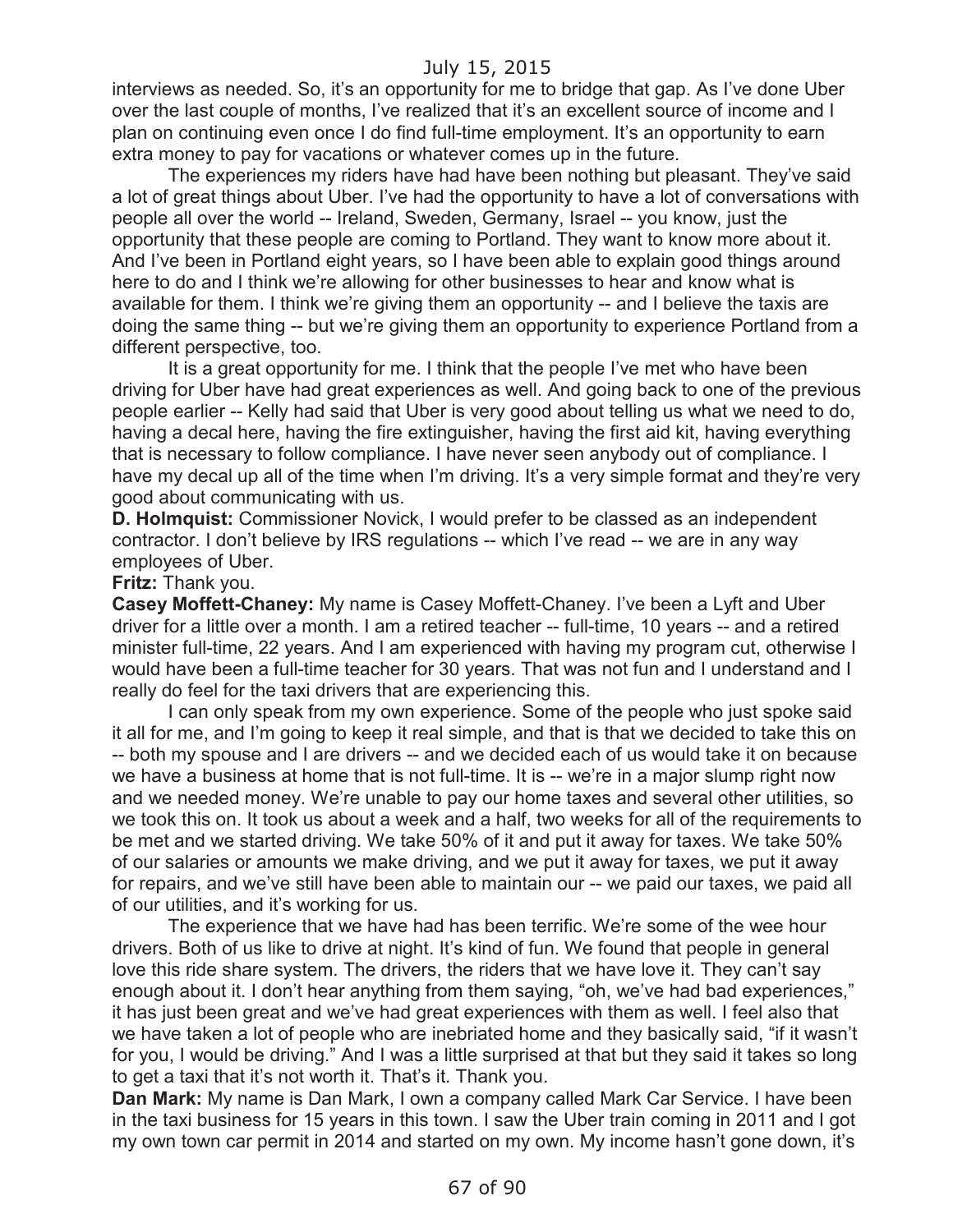gone up. I'm an Uber driver on the side. I use that to fill in on when I'm between reservations. I'm waiting for black car to start for phase two of this to go.

You know, we hear about how bad Uber is, and I wanna tell ya, Christmas and New Year's fell on Thursday, which is pay day. They pay us on Thursdays. Got an email from Uber that they were going to pay us a day early so that the holidays wouldn't impact us.

Uber hired me to drive David Plouffe around when they had their launch and had the tech fest with the Mayor at OMSI. It was a handshake agreement. We agreed on a price. When it was over, I sent them a bill. They paid me exactly as agreed, no questions asked. Behind the scenes, I've had no problems.

The customers that I get -- I've run 270 rides. I would say there is a good percentage of the people that I take that are not taxi customers that haven't been ride customers. They're new, and they do Uber and Lyft. A majority of the customers that I get do rail on the cab companies. That's to be expected.

I have a fire extinguisher, two first aid kits and I have two million's worth of insurance. And your question, Mr. Novick -- when I started in the cab business in 2000, after 90 days of work, you had to sign up with the teamsters union. After 90 days, they took our state and federal taxes out every day. They took money out of our pay every day for our Christmas fund. We were employees. We had workmen's comp, unemployment, and we also had personal injury protection in case we were in an accident. They broke the unions at one time. They fired everybody and then rehired them back and made them subcontractors.

With Uber, if I don't show up for work for three or four days -- when I show up for work, I show up for work. I am an independent contractor. If I worked at one of the cab companies and I didn't show up for three or four days, there would be a problem. **Fritz:** Thank you.

**Mark:** Just like they treat an employee.

**Fritz:** Thank you very much.

**Marilyn Clint:** I'm Marilyn Clint from the Portland Rose Festival. This year, Lyft became our first official rideshare partner, and they helped us overcome our perception or misperception that it's difficult to get to our downtown Rose Festival events. They became our partner with a brand new event that we wanted to create at the waterfront at Starlight Parade Saturday, the Starlight after party -- and not only did they help us promote it, but they helped dispel the perception that there would be no access to it.

We were also very happy to partner with the Bureau of Transportation this year on the pilot project for Better Naito, turning a lane of Naito Parkway into better access for people who choose to ride bicycles or be pedestrians. The fact is, our customers are changing, and the way they interact with the world is changing as well, and there are consumers out there who want to connect with one another and with the world through their hand-held devices, like is offered by the TNCs.

We're happy to work with the TNCs. We're happy to work with the cab companies. We're happy to work with a great transportation system that we have in Portland that help people get to the Rose Festival and other great events in Portland. Thank you for the work that you've done on this pilot project, and we look forward to going forward to working with the TNCs. Thank you.

**Mason Loika:** Hello, my name is Mason Loika and I am an Uber driver. I moved here from the east coast -- Philadelphia area to be specific -- where I was a freelance, a photojournalist for a respected weekly newspaper. In addition, I made a living by driving because it just wasn't that much money to be made writing for a newspaper. I've also written a book. It's published. So, when I take people on an overdrive, they're going to ride with an author.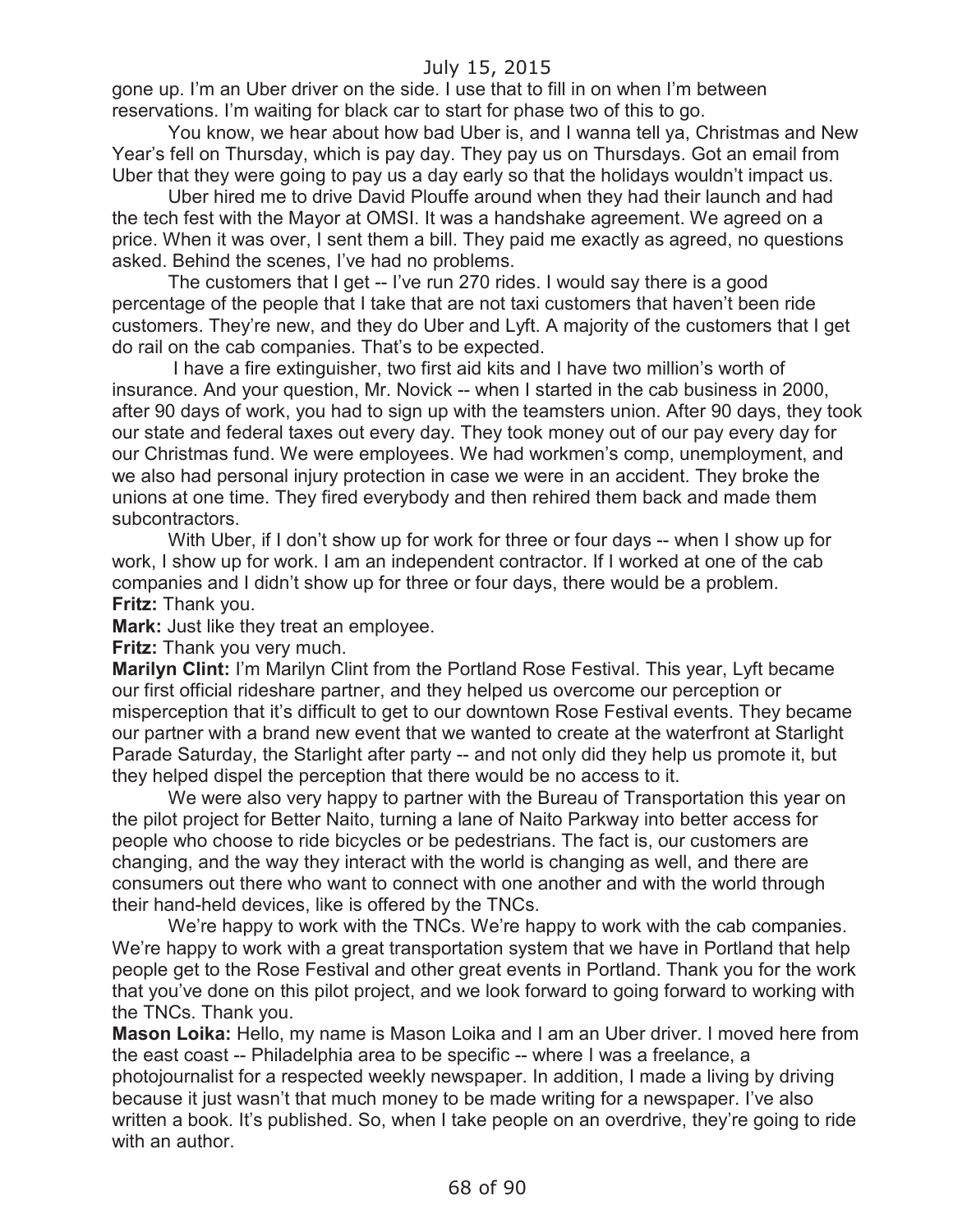I learned in driving a limousine that you leave plenty of following room for the car in front of you. People don't want a white knuckle ride. They don't want someone to step on it and get me there. We're not a cab. And I've done cab work. I worked in LA, so I know what these cab drivers are going through. But I can also tell you this -- yes, Uber is a ridesharing service. It's what happens when technology finally at last meets car services and becomes ridesharing. But more than that, it's becoming a phenomenon. We have young people taking this for the first time. They're celebrating -- "this is my first time doing an Uber ride!" Or a second ride because the first one -- we're really meeting interesting people. So, we get a cross-section of what I think are really good people willing to put their card information out there. Uber communicates very nicely and not over the top. I don't -- my wife had a stroke in March. I look after her. It's important for me to name my own hours, and Uber has never, ever tried to stretch me in any way. I'm glad to be an Uber driver. **Wynde Dyer:** Hi, my name is Wynde Dyer and I'm a driver and owner of a 2015 Ford transit connect wheelchair vehicle at Green Cab, as well as a 2014 Prius V wagon. Your lovely court reporter is handing out some data for you. \ I have heard a lot about data here. I don't believe all I've heard. What I'm giving you is my hard numbers for the last month and a half. As you are looking over that, I'd like to do some math for you and let you know that my top-earning driver made \$3200 before expenses in the last month and a half. Not bad. But he works you know, 60, 80 hours a week helping the wheelchair clients get from point A to B. It's hard work. It comes in around eight to 10 an hour. The second driver, who works four or five days a week has made \$2400 in the last month and a half. My third driver made 1\$900. My night driver made \$1800 in the last month and a half and I personally have only made \$1200. I'm disabled. I just work on Friday and Saturday nights. When you see that 1200, you think, "that might not be so bad, she only works two days a week." What you don't know about that, is that my car payments are 800. That Prius V and that wheelchair is going to be off the road if I can't make them.

I've cashed out my insurance deductibles at \$2000 in order to float my drivers with free kitty so they can continue to serve the disadvantaged people of Portland. I am fortunate to have a boyfriend who makes a grand total of \$1200 to \$1400 a month working at New Seasons. God bless New Seasons for giving me good health insurance - otherwise, I would be back in the hospital and those cars would not be working on the streets.

When I first came and spoke to you all, I mentioned that I sponsor now formerlyhomeless individuals into our industry so they can get back up on their feet and have housing. I joked to you I may myself return to homelessness if this pilot program went through. I think that that's a bit more of a reality than it is just me playing with words. It's really bad out there for us and I'm hoping that you will take the trials and tribulations your full-time taxi drivers are experiencing to heart when you consider continuing an uncapped pilot project such as this. They have enforced caps elsewhere, they are effective. You can do it to Uber as well, and everybody can have their piece of the pie that supports them and their families -- both TNCs and taxis alike.

#### **Fritz:** Thank you.

**Dyer:** Actually, I would like to answer Mr. Novick's questions with regards to independent contractor and employee status. I just sent all of you an email at the beginning of the City Council meeting with a link to an article where the authors are discussing a unique idea that I think would help Portland balance that concern about independent contractor versus employee status. It's one where drivers make a subminimum wage through their company. If they make more than that in their rides, they are compensated based on their rides as opposed to their wage. That money is then been taxed, social security comes out of it, drivers are then entitled to worker's compensation and unemployment claims should their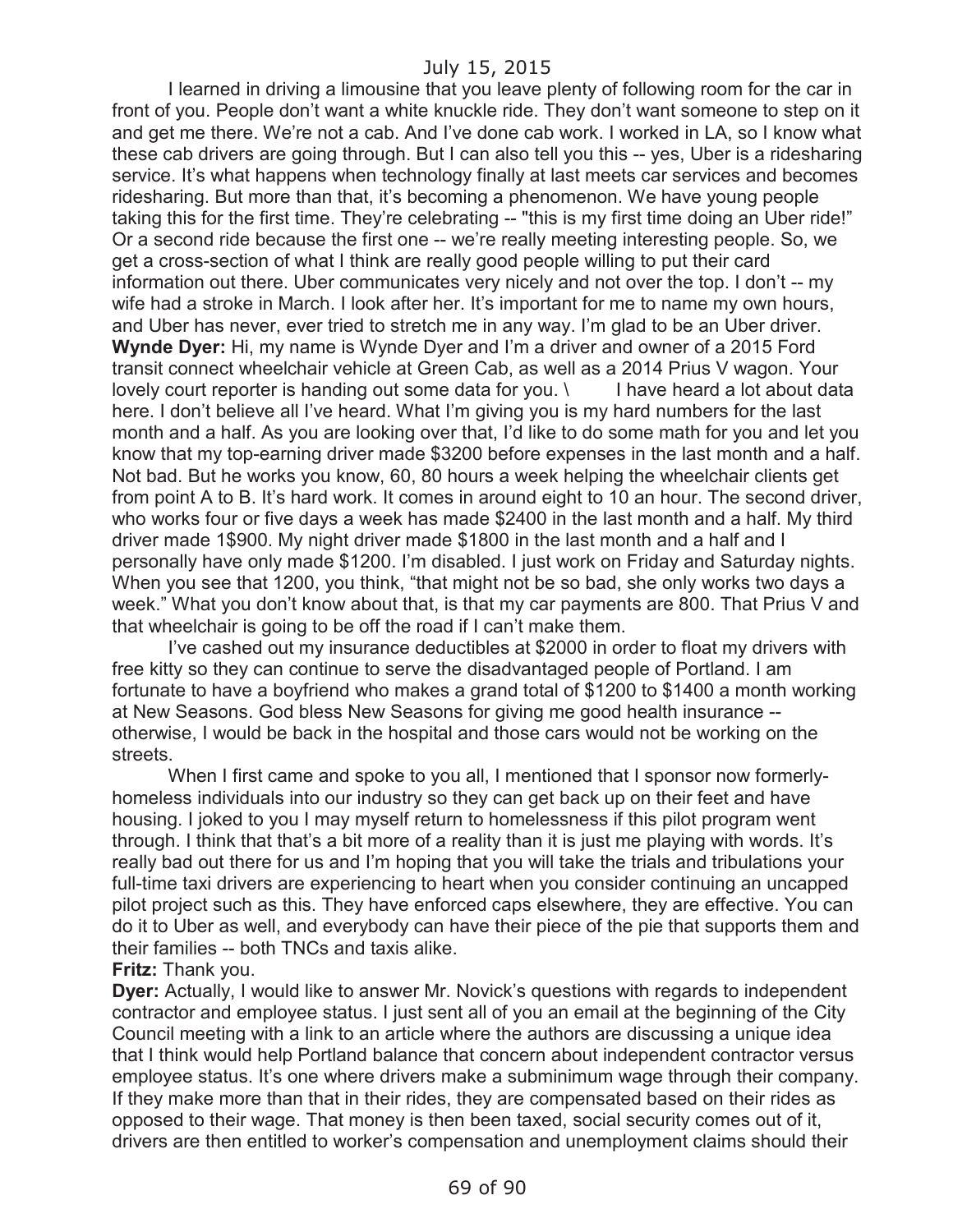company go bankrupt as mine may certainly do. And if any drivers are terminated from Uber, which we know Uber does, they would also be eligible for unemployment compensation to support their families. So, I encourage you to look for flexible options rather than trying to squeeze square pegs into round holes with just the two options of the independent contractor and employee.

**Novick:** Thank you very much.

**Justin Byington:** Hi, I'm Justin Byington. I've been a Radio Cab driver for the past year. One thing that I really like about this job is that I do get to meet all the people in the community, and it's a great job and I can understand why Uber and Lyft drivers would also really enjoy this job. But there is a really big difference between Radio Cab and big corporations like Uber and Lyft. I'm valued as an asset to Radio Cab. They value me as an asset because that's the type company that they are and also because all people who I work with have been drivers before or are friends of the family of Radio Cab drivers. Whereas a company like Uber -- they have publically stated that their biggest budget and financial burden is their drivers. They actually went to replace those drivers with automated cars. They are partnered with Google to do this. So, what happens a few years when automated cars become a reality? All the Uber and Lyft drivers get laid off. Is that what Uber and Lyft drivers think of as a company caring about them? I know you love your jobs, but what happens when they disappear in that way?

**Fritz:** Thank you. Who's next?

**John Hopkins:** I'm John Hopkins. I drive a Radio Cab and a wheelchair van. You have to excuse me, I just ran from upstairs and I'm a little out of breath. I'm concerned -- my money is down about a little less than \$1000 for the month of June. I was out of work the previous two months due to an accident. What I'm very concerned about mostly is in this process. We're not really talking about the demand realities of transportation. A lot of people like to talk about what their jobs are, and I can't blame anybody for wanting to keep making a living in this town. But the truth is, there's never been enough cabs on New Year's Eve. There's way, way too many on New Year's Day. We're right into the summer months and demand in the summer goes down largely because we don't have enough rain to make people want to jump into a rolling umbrella. You couple that with 2000 extra vehicles to service the city, and at some point, nobody is going to make a living. I don't know if my observations are correct but from the April 20th meeting, it seems like we've got all new Uber and Lyft drivers here to testify. I'm wondering if some of them haven't already dropped out because the money isn't as good as it seems. Thank you. **Fritz:** Thank you.

**Chaun A. Carroll:** Hello, my name is Chaun Carroll. I started driving with Lyft shortly after it became available here. I hope that I speak for all Lyft drivers, but I definitely speak for myself, I have nothing against any cab drivers. I was only just recently even made aware just from reading the internet and stuff about the whole thing about the cab drivers suffering, the cab industry suffering because of the Lyft and Uber coming to town. So, I obviously wish no ill will towards any cab driver, you know. But that being said, I lost my job due to an accident right before Lyft did come to town, and so when I found out about it, I applied and got my car checked out and did all the necessary things. Commissioner Novick, I would prefer to be an independent contractor. And it just helped me out, like - you know, I lost my job unexpectedly and without Lyft being there, I would have been in a really bad position financially. Since then, I have found other employment. I still do Lyft on a part-time basis because it provides me some extra money where I can, you know, actually, for once in my life have a savings account, actually have some money put to the side in case something goes wrong. I'm actually going to start college in the fall, which wouldn't be an option otherwise. I just think that it's a really good service. And I really think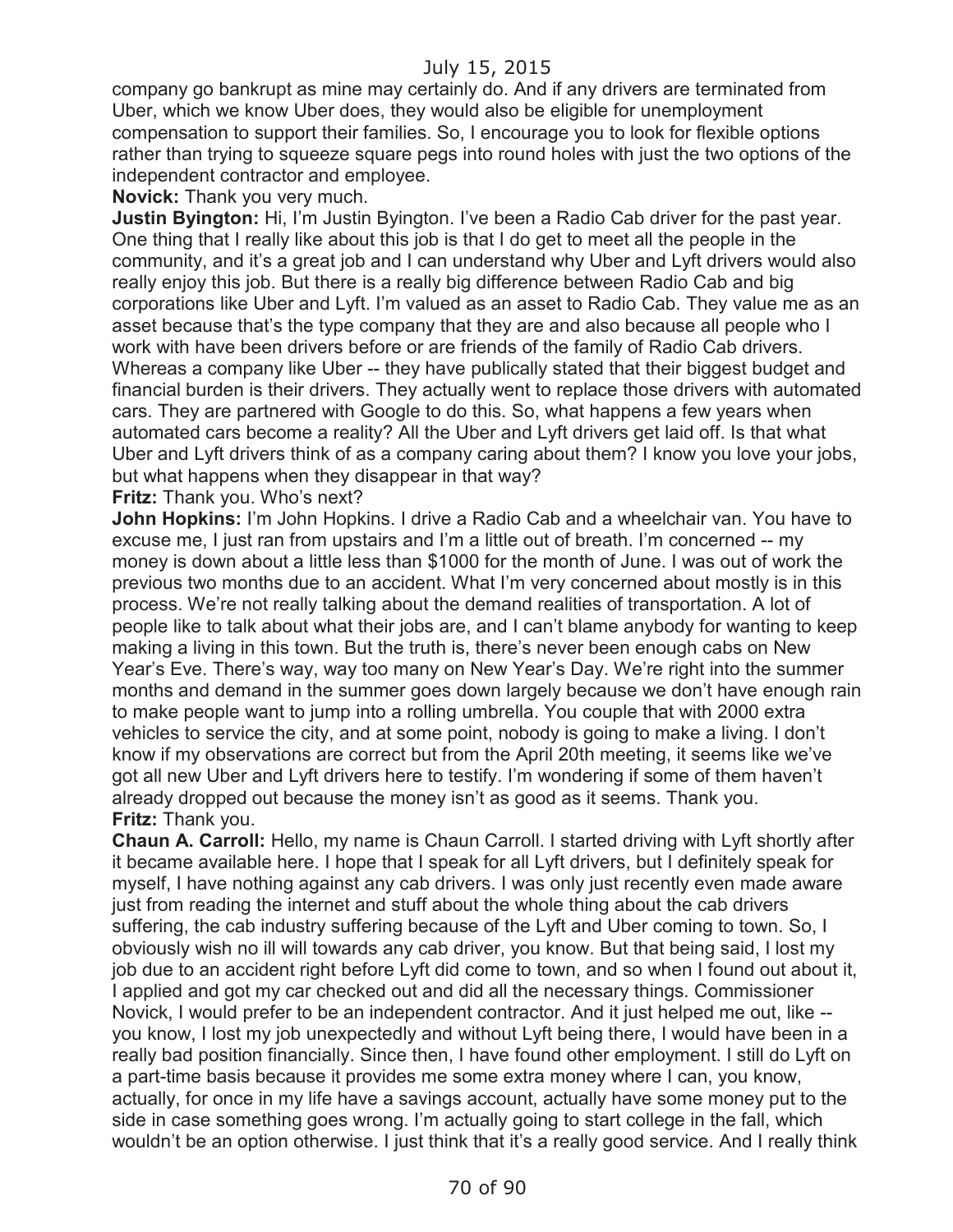in a free market economy, all options should be available and the community will sort it out -- the public, if we don't work for them, they'll shun us. I think that there's room for everybody, just have to work out the guidelines.

**Fritz:** Thank you.

**Hopkins:** Could I say one more thing?

**Fritz:** Actually, no, we need to get to the next set of folks. Thank you very much.

**Hopkins:** I just wanted to say --

**Fritz:** You can send it in writing.

**Hopkins:** I would be happy to be an employee only under the circumstances where if I had to be, if my -- if I'm going to be rated by my customers, then I want to be considered -- **Cigi George:** Hello, my name is Cigi George and I'm a newcomer to the taxi industry. I am one of the lucky few that have had an outstanding corporate career, and now I'm bridging that to my retirement and playing the traveling gypsy and getting to experience the cabbing industry, which I have to say, has been a fantastic experience thus far. And I currently work for a Russian-based company -- great but small, very committed to customer service and serving the public.

What I've witnessed in these past 10 months with my peers is a cut in their salary by two-thirds or more. Frustrated, angry, helpless, and dismissed out of hand professional cab drivers who have been committed to their careers for years. I think that you would be angry also if there was a wand that just whacked your salaries back to two-thirds or threefourths just in the trial period. And that's how it was presented to them -- just for the trial.

Both taxi drivers and the companies they work with operated by the City rules, paid by the City rules, tested by the City rules, criminal background checks by the City rules, and the cars that they drive are maintained to City standards and rules. My query is this: why isn't the Mayor and his entourage and the task force supporting the cab companies more? Visibly and verbally. Why aren't you out there seeing what's going on in your streets? The sting operations with cameras and videos. You have opened up a floodgate of minions. That is correct -- it's more than one. This one gentleman tried to contradict me at the last meeting, and say, "no, there is only, you know, one, maybe two," but there's hundreds because they are coming from -- they are running amok from here to Spokane, scooping money out of our city and from the committed hard-working people, professional taxicab drivers in your own backyard. All I've seen or heard is lip service and no support or backbone to the taxi industry, which is an integral part of Portland unlike any other state. **Fritz:** Ms. George, if you would give us the rest of your testimony in writing, that would be very helpful. Thank you.

#### **George:** Thank you.

**Dan Payton:** My name is Dan Payton. I'm both a driver and a passenger for Lyft. A little history real quick -- I used to drive a truck years ago, winded up doing military contracting. A few things changed for me. I'm pretty new to this whole accessibility issue, but trying to get around and get to various places and going throughout the day has been kind of a challenge. I'm happy to see now more options available. More competition is better for passengers. I don't dread wanting to go somewhere now. Before it's like, "how am I going to get there? I could drive but I don't want to." It's just a lot better now with more options available.

And as far as being a driver, I have to really control my environment. I can't work eight-hour shifts or ten-hour shifts. I can't commit to certain days a week. Things have to be pretty fluid with my ability to work and everything. This job is great, you can sign in as much as you want, work as much or as little as you want, take breaks. Which is where also the piece of being a contractor is a really big deal. I don't think the model would work for me if I had to be an employee. I wouldn't be able to meet the hours and all the other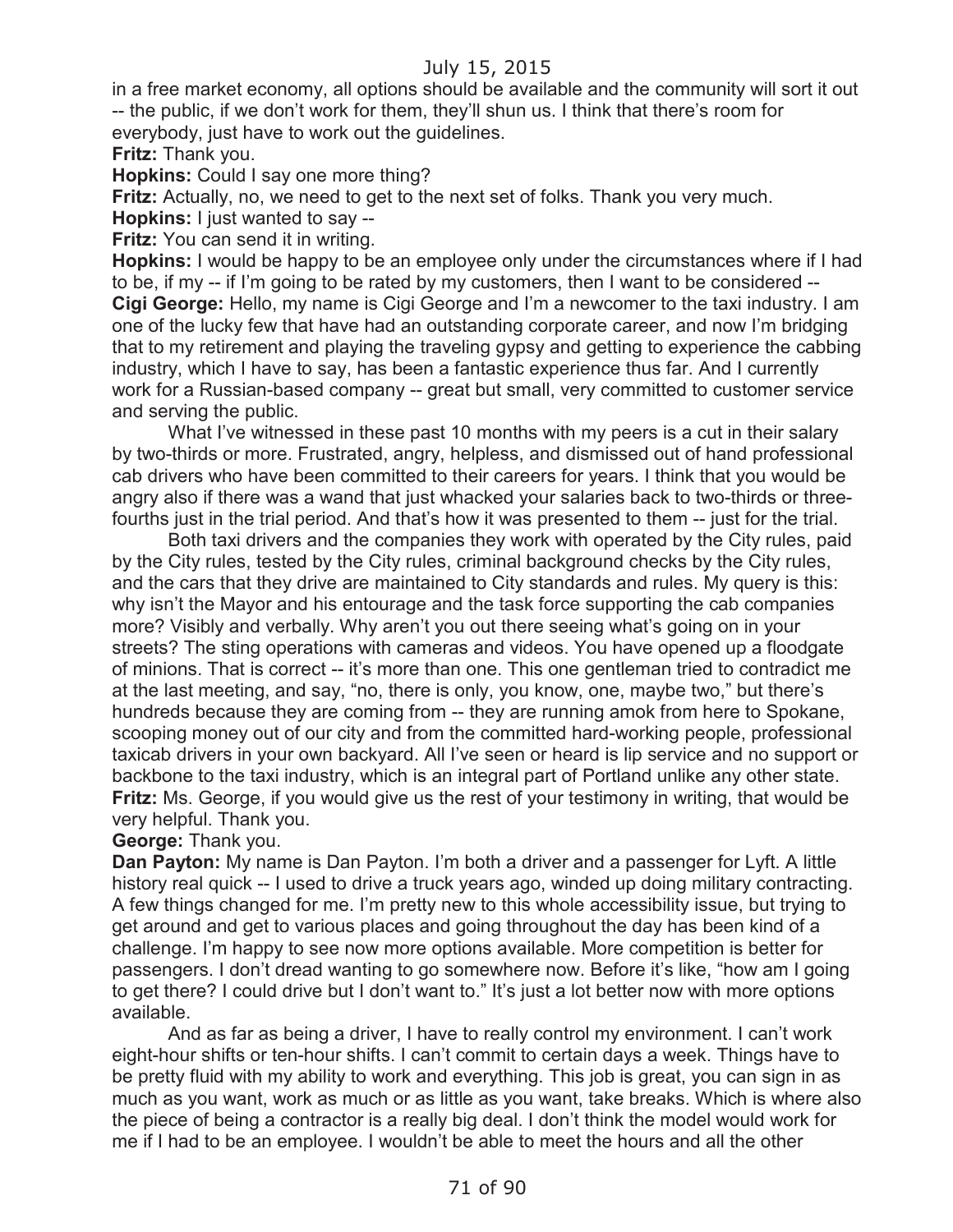commands that come along with that. So, personally, I'd rather take care of everything on my own and just be an independent contractor.

Social aspect for me is great for me as a driver as well. I get to meet and talk to people I normally wouldn't see. I don't know -- it's really a nice thing to have more options available and meet and talk to a lot more people that I don't normally get to. And I actually used the WAV service to get here today. I was happy to see now it's operating during the weekdays. So, hopefully everyone is just patient as things kind of get going here and we can get things smoothed out. Basically, you just keep a focus on the important part, and that's the passengers in the community.

**Jan Arthur Weston:** I'm Jan Weston, and I'm really pleased that my Commissioners are taking the time to view this issue. It can only -- no matter how it comes out, it can only benefit the people of Portland.

What attracted me was work any time. And for a semi-retired guy, that had a lot of appeal. I have several other jobs that pay \$10 to \$15 an hour. It's hard to find good paying jobs. With Lyft and Uber, I make right around \$35 an hour. Time well spent. I have to plan my time. I don't work that 10:00 to 4:00 in the morning. I want to keep my household intact, so I try to be home by 9:00 or 10:00.

To address Commissioner Novick's issue, I'm only going to be a part-timer because as a part-timer, I can spend time volunteering in the community. One of the things that I volunteer at is Meals on Wheels for Lyft. They've introduced me to that, so that's another one of my volunteer things.

My biggest concern is that I recognize that there's something going on here that is not working well for the cab drivers. And I've looked at it in other cities also. And so, if somehow, some way, Portland could find a way to make it a little more level playing field for the cab drivers -- even if we had to give up something -- giving up a little to keep them on and keep them employed would really be an accomplishment. So, I hope that it works that way. Thank you.

#### **Fritz: Thank you. [applause]**

**Roy Pascarella:** Hi, my name is Roy Pascarella and I'm very happy to be a Lyft driver. It's really improved the quality of life for my wife and I. Her work has her in California, so we support two households. And this past year has been a little tough and we were talking about might have to move out of Portland. Lyft came about -- which is a god send, it really was. I've never made less than \$25 an hour. I've been doing it for a month, 310 rides or something, 4.95 out of five stars. It's just really enjoyable. It's also improved the quality of my life in terms of giving me the social interaction that I'm looking for when my wife is not here. And also, because she can only come here for weekends, being an independent contractor and not an employee gives me the opportunity to take a week or two off to go down there and spend it with her to maintain our relationship. Thank you.

**Patty McKowen:** Hi, my name is Patty McKowen. Thank you for having us here today. My background is this -- I came to Lyft from a bit different perspective than a lot of other people. A year ago today, in fact, my dog died. I was very heartbroken. And after about a week, my oldest son, who drives for Lyft full-time in San Francisco, called and said, the rest of us are worried about you cannot stay home crying all the time. You're an independent contractor -- I'm a freelancer -- and you are isolated, why don't you try Lyft? You would have fun with it. So, after having the car detailed three times to get rid of the dog hair, I did that. And it was true. I didn't cry anymore. I was happy with the people I was showing around San Francisco, where I lived at the time.

Then I decided I wanted to leave the bay area and did my research and I looked to see where Lyft is because it's really good for me personally and it's fun. The money is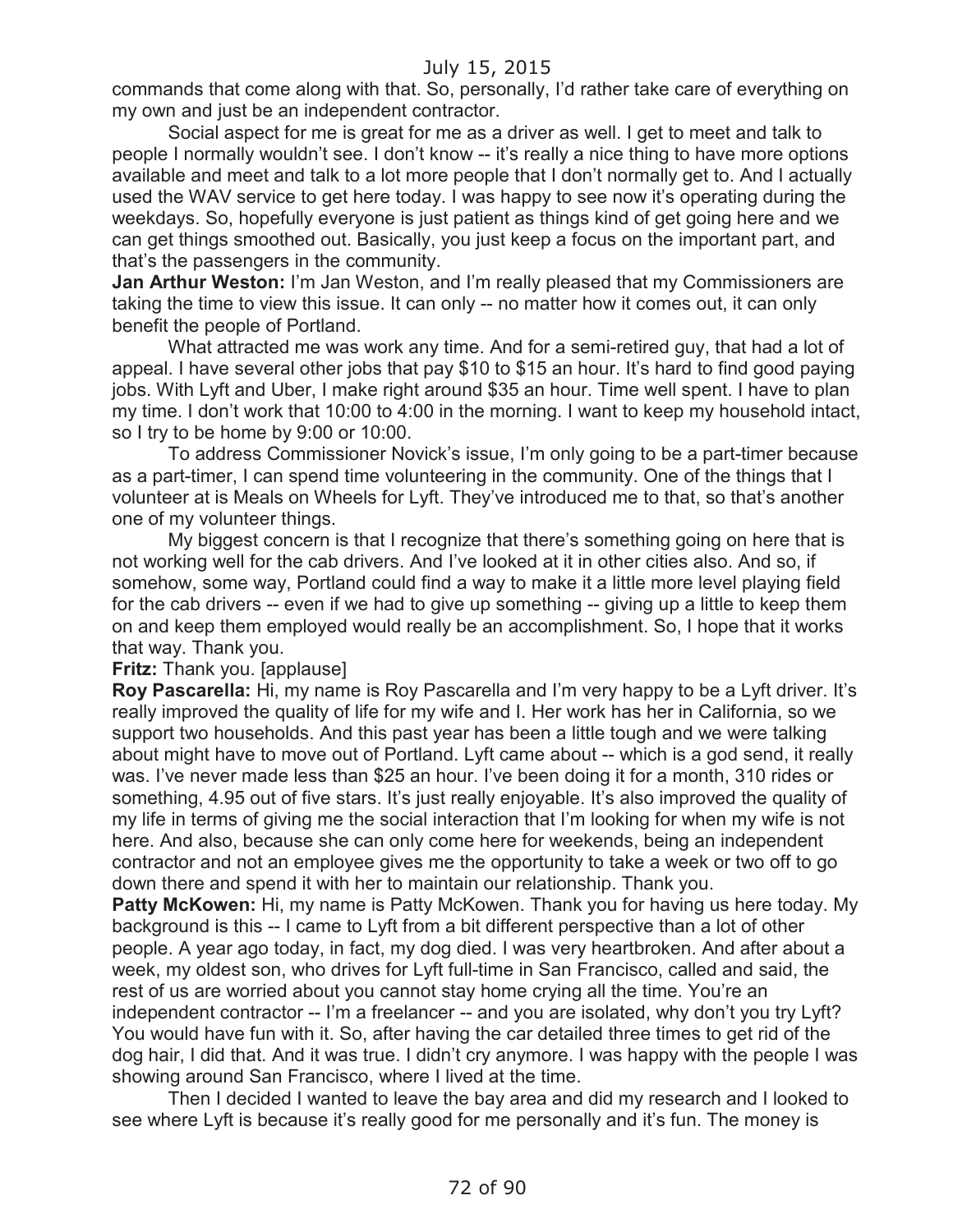great, but that was not my initial primary reason. It was something very good to supplement my income, but I came at it from a different point of view.

I moved to Seattle because Lyft wasn't in Portland. And I was only there a couple of months and a couple things happened. One, I got a phone call from a very close friend back in the bay area. She had just been diagnosed with stage three cancer and wanted to know if I might come and help with her kids while she was going through chemo. I said, let me think, so I called Lyft and said, OK, I don't live there anymore, I'm in Seattle. They said, yeah, you can driver in the bay area again and we'll make sure that everything is up to date and current. So, I was able to go down there and take care of a good friend for a while she got her chemotherapy, came home, and now I'm in Portland because my daughter needed surgery. And I was able to come down here and get licensed and inspected to meet the Portland requirements again, which Lyft helped me to do. So, I'm able to be here. And it's so important -- others have talked about volunteer work and taking care of loved ones. That's a huge benefit. And if I were asked to become an employee, I don't think that I would do that. The independence is terribly important. Thank you. **Fritz:** Thank you.

**Ronald Wamala:** My name is Ronald Wamala. I've driven for Green Cab for the last eight years and now, I'm currently driving for Uber. The main difference between both sides is this: when I am sick, I am not able to go to work. I don't have to pay something called the kitty, since I'm driving for Uber. But when I was driving for Green Cab, whenever I was sick or whenever I took vacation, I had to pay something called the kitty. It was just a very unfair system.

I have an example which happened last year on May 24th. I was T-boned by an inexperienced driver and then for three and a half months, I was not able to work. I was going through a physical therapy, going through massage and all the treatment. Yet, the company that I was working for, Green Cab, was billing me \$520 every week for three and a half months. So when I was able to come back to work, I found about \$5000 that the owner of the company was asking me to pay, and I felt that that was very unfair. I felt that the cab industry -- the way it's structured in the city, it's based on fraud and exploitation and abuse. That is why I welcome Uber, I welcome Lyft, because they provide me with the relief -- provides me with the time with my family. I am able to work only eight or 10 hours a week and provide for my family adequately, and I take day or two days off, and that is why I welcome Uber with two hands. Thank you. [applause]

**Fritz:** We're going to take three more and then take a five-minute stretch break and then come back and keep going.

**Juan Regino:** My name is Juan Regino. I moved to Portland back in 1990, about 25 years. I moved to the land of opportunity. And this is what we are up against right now.

This is the opportunity for me to make money for my family. I was recently let go from my job as a junior engineer for plastic injection molding, and I'm raising four daughters. This gives me the opportunity to make money. I represent Uber and Lyft. It's been great. I mean, I meet people, great people every day. I take them to places where I haven't been. Although I live in Portland for 25 years, I just -- you know, recently I'd see a lot of drivers every day. And to me, it's a way to keep my family -- support with money, you know, to make an extra income. I've work seven days a week before at my company, and my daughter always asks me to take a day off. With this, I can just turn off the app and enjoy time with my family.

My car is brand new. It is a 2014 Ford fusion. Don't need no tires. I've got a warranty for 100,000 miles on that. The maintenance I do myself you know, and Uber - they sent me to a place to get checked and everything. It's a brand new car. I got 9.5 stars on Lyft and 4.85 on Uber. And you know, I tried to provide the best service that I can.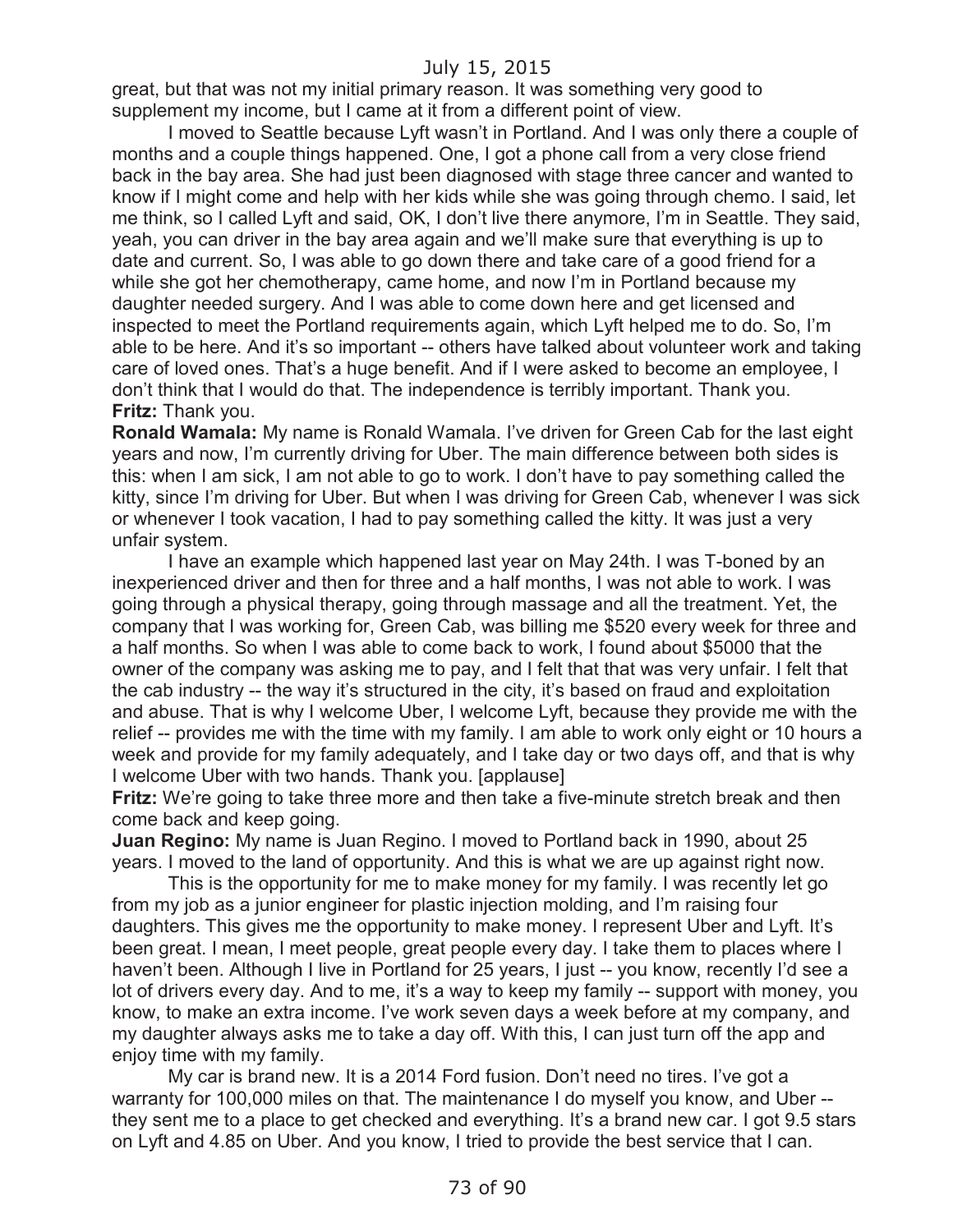Overall, I love this job. This is the land of opportunity and this is where -- that's where I want to take it. I want to make money for me and my family.

**Fritz:** Thank you. Sir?

**Scott V. Jayne:** Hello, my name is Scott Jayne, and I've been a resident here since 1989. Until 2008, I'd been a very experienced business person and entrepreneur, general contractor and real estate distributorships with real leased out brick and mortar locations, various other business enterprises. When the economic collapse hit in 2008, our family lost everything. It was a sweeping wave of disappointment and acknowledgment for us that regardless of what our personal planning had done in our lives, technology happens. Changes around the world happen and you adapt and you move on and you get better at things, or you don't. You die. So, after crying in our beer for maybe a couple of months, we both went back to school and did some things. Now, I have a degree in alternative energy engineering. I also have a degree in advanced mathematics and I am teacher at a high school for advanced mathematics. That's a lot of student loans.

I have found after much investigation -- because I was very -- I am cynical a bit and very skeptical about whether all this would work. I had some run-ins with Groupon before that I didn't quite like, but I went ahead and joined on with Uber. What I can say right now is that I don't work for Uber. I work for myself. I press a little button when I want to take a ride, and I press the button off and don't want to give rides to anybody.

And real quick -- just a little vignette on the Starlight Parade -- my family wanted to come down and sit on the corner with a bunch of other people and watch the parade, which is an all-day affair. You know, I've been to millions of -- not millions -- but plenty of Starlight Parades. I didn't want to do that, so I dropped them off at the corner, I pressed the button, I made \$200 bringing other people to the Starlight Parade for the rest of the night. And then I turned the button off and took my family home. And you just can't turn this thing off. I love it. And I would absolutely only want to be an independent contractor. **Wamala:** Same here.

**Fritz:** Thank you. So, we're going to take a quick stretch break and we'll be right back.

At 4:02 p.m., Council recessed.

At 4:09 p.m., Council reconvened.

**Fritz:** It wasn't a five-minute break, but Karla and I were back five minutes ago. Who are the next three, please? I'm sure Commissioner Saltzman will join us in a moment, please get going.

**Michael Speed:** OK. Thank you very much for having me. My name is Michael Speed, and I'm a resident here in Portland. First and foremost, I want to say that I am not against the taxi cab service. They are very instrumental to the city as far as transportation. However, I do challenge them to do is to perhaps up their game. Maybe it's time for them to evolve. Competition in any industry is healthy. We have a rating system, so if we're not up to par, if we're not doing what we need to do, we will be taken out of the system. It gives us an incentive to offer the best service that we possibly can on every trip.

All our customers -- all the customers that I've had -- have been very excited to get into the car. We become buddies. Every day I'm meeting new friends, buddies, and they are very excited when we drop them off. I have not heard any negative reports. Unfortunately, I have heard quite a few negative reports from the taxi industry of individuals not being able to get picked up and various other issues. So, I just -- like I said, I want to reemphasize the fact that it's time to evolve. Perhaps, there's a rating system that the cab services can use to up their game and provide a better service, but I think that there is room for all of us here to offer this service.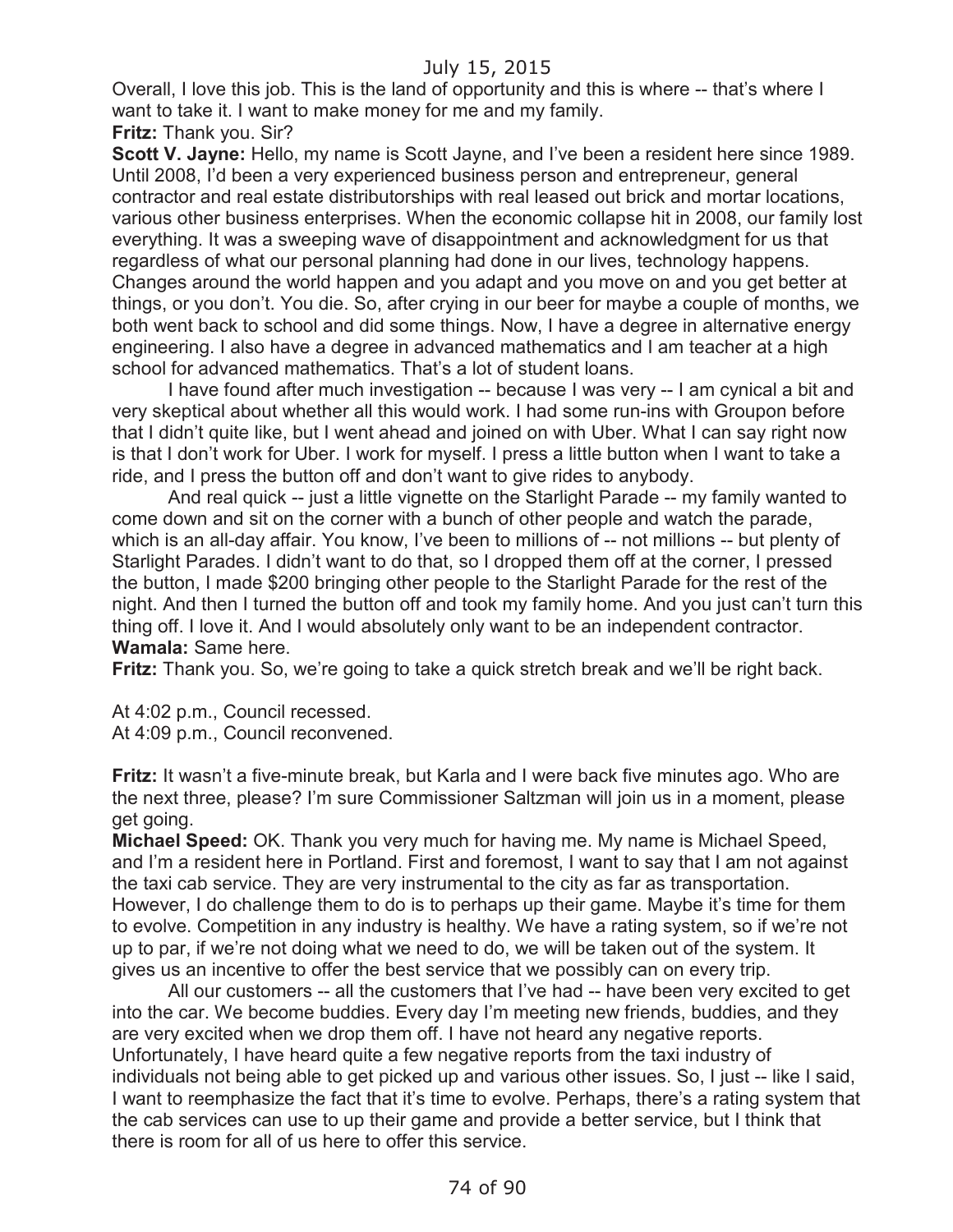**Fritz:** Thank you.

**Edson Buchanan:** Hi, my name is Edson Buchanan. I've been a Lyft driver for about six weeks now. To begin with, I just want to say that the taxi company or service was asking to give you an insight as to what's happened out there, and they're asking you to go out there. I'll give you an insight from myself. I've done about 215 Lyfts. And out of 215, around 80% say that they are very happy to -- actually, 100% are happy to have us here, 80% says that they no longer will use the taxi service simply because the taxi service is just not run very well. They said that the average wait time is between 30 to 45 minutes. I had one gentleman that was actually right up by Radio Cab. He went in and asked, can I get a cab? They said it was gonna be a 30-minute wait, and then he hit me up. I took him home, and he explained what happened.

The second thing is as a Lyft driver, any time -- not any time, but a majority of the time when a taxicab sees me, they definitely give me the number one finger saying that I'm number one on their book for taking their business. So, you know, for me, as a person who has three kids and a wife, I needed to find a job where it's going to be able to work around my schedule. So, for your question, I would like to be an independent contractor. With three kids, my cost of daycare and everything else, it just adds up. So, it's hard to find a job that's going to cover all that. An independent contractor job definitely has helped my family.

**Novick:** Just to clarify, you could work irregular hours and part-time and still be an employee in the sense you'd be guaranteed minimum wage and have your employer have to contribute to worker's comp and unemployment charges and things like that.

**Buchanan:** Well, if they're set hours, then it really wouldn't work for me just because of my wife's schedule.

**Novick:** I'm just saying that the idea of being an employee is not inconsistent -- does not require having set hours. You could have unset hours, but just for every hour you work be guaranteed a certain wage.

**Buchanan:** Well, if that was the case, then I would be for either-or.

**Fritz:** Thank you.

**Muktar Abdow:** Good evening, all of you, Commissioners. First, I want to thank you guys for the last time. You guys voted for us to work inside Portland. You changed our life. So -- **Fritz:** Give us your name, please.

**Abdow:** My name is Muktar Abdow. I am one of the immigrants from Somalia. So, I want to tell you, since you guys vote for Uber to let us work inside Portland, there was a big change of our life. Now we work everywhere plus our life change. I never have a savings account and now I have a saving account. Every week, I don't go somewhere else or asking paycheck. I see my bank, they deposit like big checks. I work, I want to survive. I work translation company, I work any company, I never seen big paycheck like Uber. I can let them even take my money -- 30% -- I can let them because the way they change our life. I never drive a nice car, now I am driving a nice car and my life changed totally. Plus, most from Somalia or Ethiopia or anywhere -- they quit driving from the cab companies who they took all their money. But now there is only 20%. Wherever we go -- like let's show up everywhere, we get 15%, 20% tire changing, inspection, background check, everything, it's great. And now you let us work in Portland, we know that there is a too many even people moving from outside, they know Portland is the opportunity of the human. It's not only one particular, it's like a human being place. I was the community leader in Portland, Oregon for Somali -- now we have [indistinguishable] our organization. For the last three years, we could not have afford to work for it. Now, I wake up any time I want and I work and I have a good paycheck. Our organization is called Somali American Cultural Mentor. so we work in part-time. We have a chance -- my daughter told me when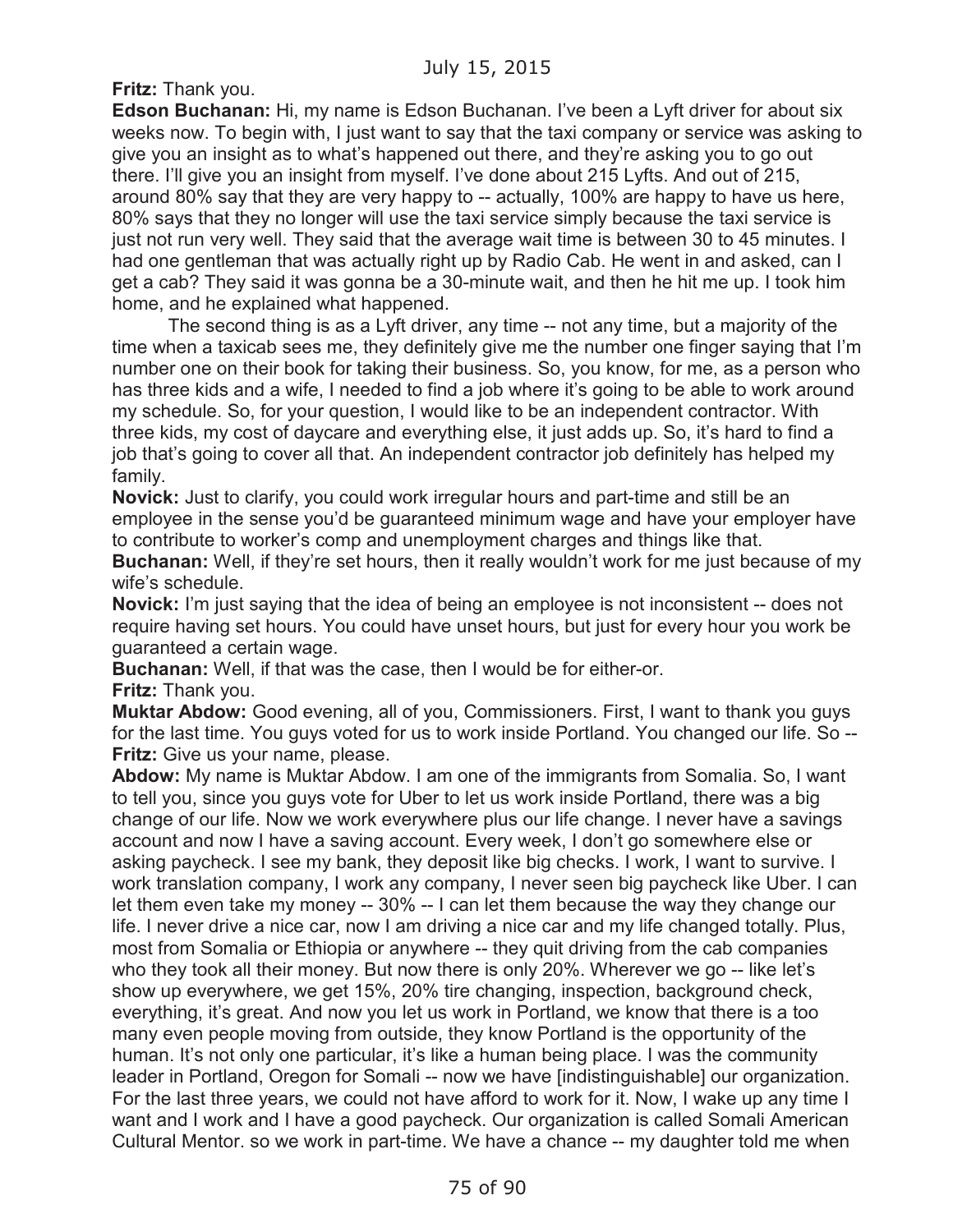she see me all the time, plus she see clean car I'm driving -- she said papa, keep it, keep it. Even this holiday -- we have holidays coming -- we celebrate in good way, better than the way that we used to have. And money -- drivers quit because they see big money in Uber, so nobody [indistinguishable] while they have a big net on the top of the company. They don't work. We are the one in the history of Portland and they collect -- 24 hours they fine us and then they took our money. Zero working. So, now.

**Fritz:** Your time is up.

**Abdow:** Our life changed --

**Fritz:** I get that, thank you very much. I just want to remind everybody that you can also submit testimony in writing. This is a mid-point report, we'll have another hearing in August.

**April Kline:** I'm April Kline. I'm the wife of Bert Fox who has driven for Radio Cab, owner operator for 30 years. He can't be here today because of a medical procedure. I am retired, so he's the sole bread winner in the family. And his income, our income has been reduced greatly since Uber has come in, especially any of the credit card stuff that goes through Uber, instead of coming to Radio.

Before Uber, he was able to work eight hours a day and we were able to have a living wage. Now, he has to work 10 hours a day and he can't work extra days because of his health. He's a transplant recipient and has a lot of health issues ongoing. And another point I'd like to make is that in the last hearing that you had, I was here and I remember you, Ms. Fritz, were asking a lot of questions about how do we know that Uber drivers are actually paying for their licenses, actually paying their taxes? Three taxes that we pay every year -- a lot of them -- the Metro, the County, and TriMet. And the answer that day - and I don't know if it's any better -- is you don't really know because you cannot trust Uber's figures, you don't trust them to be truthful and share with you. And -- I lost myself. I'm sorry. OK.

So, I would like to -- if that continues, I would like it that we don't have to pay taxes. Let's put it that way. There's no way that you will know whether they're paying -- I know what they said, they said, "well, if we stop for something else and we ask them for their license and they don't have one, then we will give them two weeks to get it." If you were an Uber driver, would you volunteer to pay your taxes? Probably not. **Fritz:** Thank you very much.

**Vivianne Katlaps:** Hi, my name is Vivianne Katlaps. My first group of questions really are concerning the environmental impacts of Uber, and I'm wondering what methods are being taken. I saw in the paper release that there is possibly going to be a plan that would take one to two years, maybe involving Portland State University to evaluate those things. But I have some questions here for the City.

I'm wondering if you have spoken to DEQ about the impact of additional drivers - being Uber and Lyft -- on already congested areas considering the traffic conditions in Portland, and also the effect of the car exhaust in the environment. I'm wondering, does the addition of more than 1000 new cars on the road affect Clean Air Act attainment, vehicle trip production over time? Cars are now operating as independent commercial transportation vehicles, and in addition to that, there are many brand new cars that have been purchased for the purpose of driving for TNCs that have been advertised by Uber. They are often encouraging people to look into it even if they don't own a car. So, that's just adding to the problem that we already have here in Portland. Has the City discussed impacts to current road and bridge conditions based on previously unexpected additional individual vehicle trips? Have you talked with ODOT and what they're expecting having all these people who are under the guise of ridesharing or -- what is it, car-pooling -- but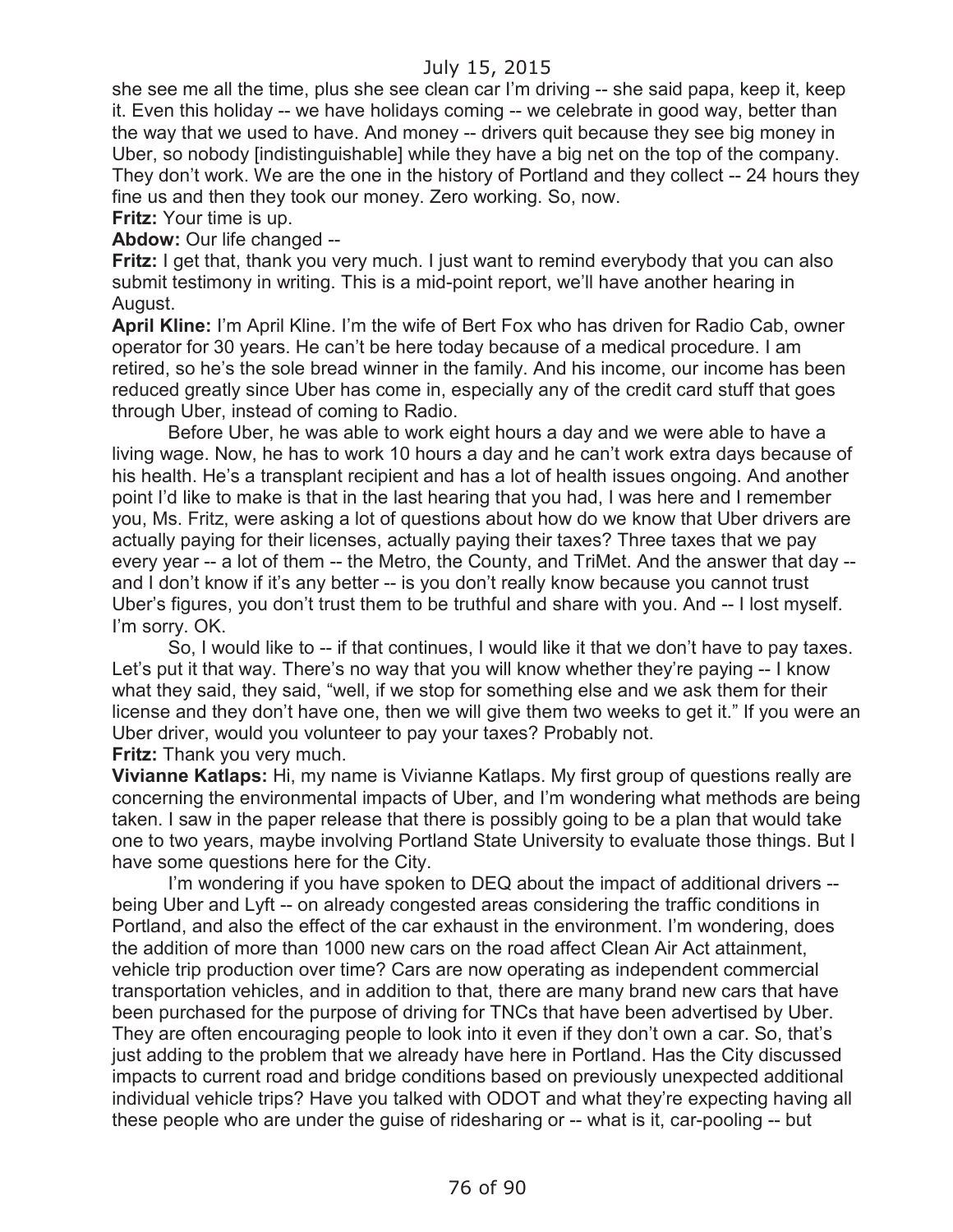really, they are entering their vehicles with the intention and purpose of making money by transporting individuals, mostly.

And then, does the addition of City-approved additional transportation service violate local, state, or federal agreements with TriMet? Are my tax dollars going to be scuttled after all of the new additions with building a new MAX, and how is that affecting transportation within the city? Are they going to be null and void?

Would the approval of a new non-environmentally friendly transportation system change future use and growth models from the mass transit systems throughout the metro area? Have we planned for this? And lastly, has the United States EPA agreed with the concept that free market growth of personal transportation options is operable within the nationally-established pollution reduction strategies?

**Fritz:** They're all good questions. Thank you very much.

**Katlaps:** Thank you.

**Jeannete Thibert:** Commissioners, thank you for your time and energy. Commissioner Saltzman, you asked at the last meeting to know how this process would affect drivers, so my answer is this. I understand why TNC drivers love their new jobs. They love their jobs for the same reason that cab drivers have classically, historically loved our jobs. Great social interaction, flexibility, independence. It's a great fallback job. In fact, my career as a cab driver started as a fallback job, and it's been twice as long as the career that I had prior. It's good part-time. And it can be a great full-time position. Unfortunately, right now, there's still serious systemic disparity in the process. I can list that later starting with insurance.

But the biggest piece is that some corporations are still acting like teenagers, and others are asked to take responsibility to step up. I drive a WAV vehicle, a wheelchair accessible vehicle. To give you a snapshot of the quality difference of my life in the last year -- May of last year. I have a beautiful home, it is very much a refuge for me. I also had a space downtown, because after the second or third time I got caught in huge traffic, I decided I needed that. I worked three and a half days and then I put the cab in the shop on the fourth day. That was a full week. And then I took three days off.

This May, I have cut my -- I had to let go of the space that I had so my commute time has increased. I have cut my living expenses 30% to 50%. And even without all of that responsibility, the only way that I am surviving right now is on my savings from last year and prior, and the fact that I now have four adults living in a one bedroom home sharing the cost of living. I don't know how much longer this will last. If I make it through the end of this grand experiment, I will be blessed.

When I brought up that family discussion for me two weeks ago was about whether to apply for stood stamps. I happened to be at the task force meeting, and the head of that meeting encouraged me to do so. I think that there's a systemic problem in how we're addressing this, because rather than creating good solutions, we're just going to encourage more people to apply for food stamps as a solution to having a functioning transportation network.

Look, I've been out working. I've been taking the orders, and that billion dollars corporations told me yesterday, "oh, we have difficulty. We can't do that." Really? I figured out how. If a multi-million-dollar corporation can't figure out how to take care of people across this town, whether they be able-bodied or in a heavy wheelchair or in a folding wheelchair -- if they can't do it, they can take the rest of the business that supports my ability to do the work that needs to be done? I'm working for as long as I can. And then, I may park the car, declare bankruptcy, and let some -- Commissioner Hales has some place else to be. Maybe when he gets back, he wants to be a TNC driver. I'll volunteer my van and he can pick up people.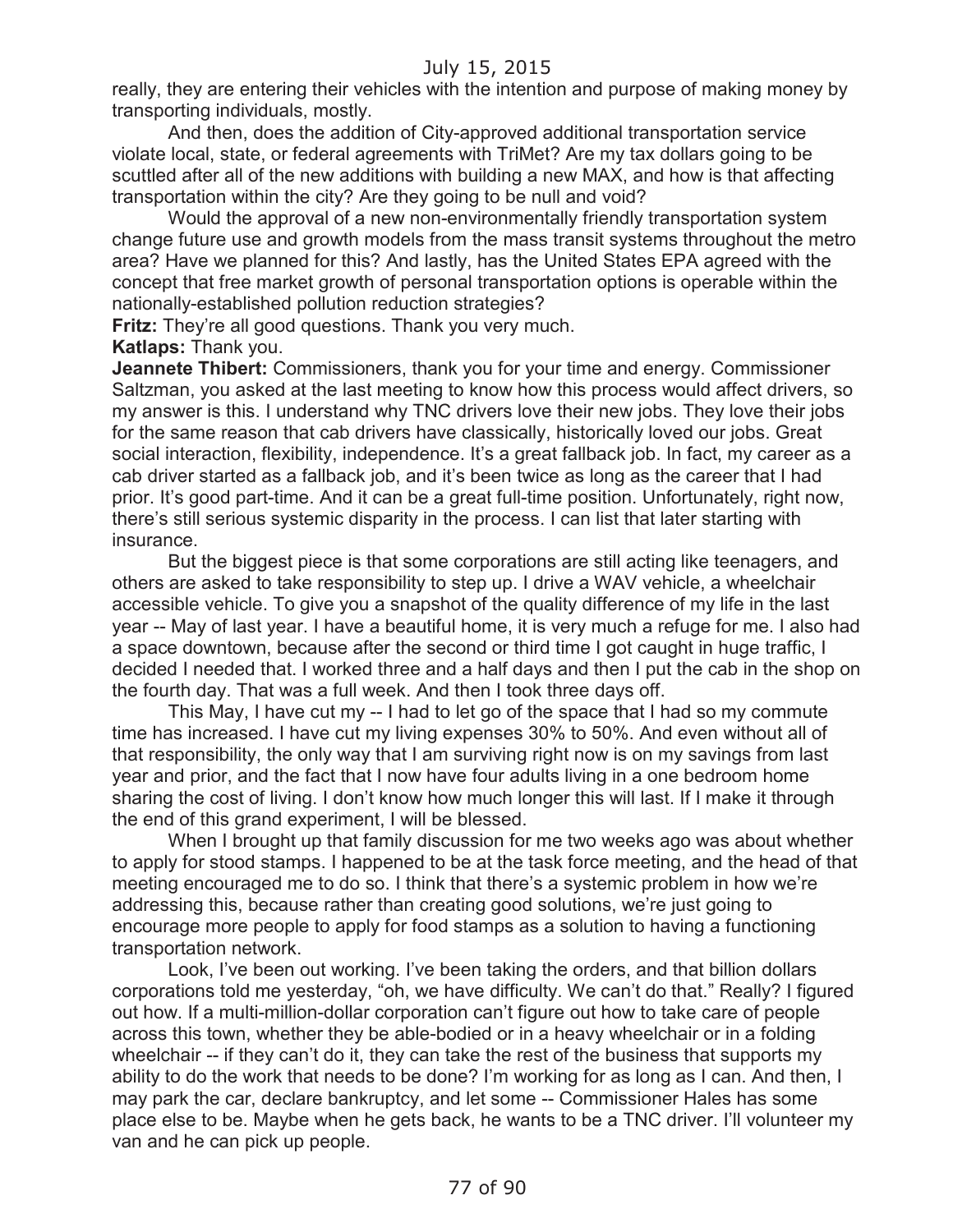**Fritz:** Thank you very much for your testimony. [applause]

**Becky Haggerty:** My name is Becky Haggarty and I am an Uber driver. I've been driving the past couple months, and I have to say, it's been a highly positive experience. I spent 17 years working for an assisted living company as a risk manager and was laid off a year ago. After exhausting all my unemployment benefits and my savings accounts, it came to the point where something had to happen. The work just wasn't out there. And that's why I drive. I choose the hours that I want to work. I can supplement our income. My husband works from home. We have one car, so I only can drive, you know, maybe 20 hours a week, but that's also by choice.

I have utmost respect for all the cab drivers in the room. And I also have a newfound understanding of what it means to sit in the car for five to eight or longer hours a day. It's hard. It's work on the body. Driving in traffic is also very demanding, and -- but with the freedom of being an independent contractor, which is what I would prefer to be, I know that when I'm tired and I should not be on the road any more, I tap off and I go home. That means that I'm safe and everyone else is safe.

I've had the most positive experience with people coming to Portland. I would say that 90% of my passengers are not from Portland. They are here visiting this lovely city that I call home. I've been in for 20 years. They come here from New York, from Seattle, from LA, from all over the place. They are here, and they love it. They use Uber somewhere else or they use Lyft somewhere else, and they are just happy that we're here. That's pretty much what I have to say. It has been -- I drive by choice, but I also drive because I have to. It supplements our income. Thank you.

**Joseph Vera:** Hello, my name's Joseph Vera, and I want to thank the Council for letting me speak also. I'm a retired marine and have been retired since 2001. And I'm glad to be here in the Oregon area. I left California six months ago, but I'm happy that I finally got work with Uber. I haven't had any work until now, until last week. It's only been a short week, but I'm happy that I have money coming in. I find it difficult because other people haven't hired me but Uber has and what I like is the freedom that they have. The reason that I left California, is because there is too many regulations there. Please don't californicate Oregon. That's all I got to say.

**Fritz:** Thank you. Thank you for your service.

**Steve Entler:** Good afternoon. My name is Steve Entler, I'm the manager of Radio Cab. I've been a resident since 1944, and I think that it makes me the oldest guy testifying today. I am also a combat veteran of six years -- Vietnam era. Just to make things equal.

I testified at the -- I think it was the April 21st meeting at City Council, and I brought up the issue of the fact that most of the cap companies don't gather data in exactly the same way. I got largely ignored. And of course, the task force went ahead and made a requirement exactly as spoon-fed to them by the TNCs. So, the report that you got to look at today kind of started out with saying, you know, there was an inequity in the way that the reporting went and the fact that they got it from three of the cab companies. They should have been aware already that there was going to be difficulties. Instead, the report made us look kind of bad.

Also, the fact that they weren't putting in prearranged times calls and reservations and stuff kind of threw things off as far as response time levels. I think they didn't know how to deal with the fact with the prearranged time call that when the cab shows up early, does that count as a negative time? And how does that factor into the equation? So, just a few things.

I also have a bit of a different view about the fund that's being -- they are trying to pursue to help the wheelchair accessible availability here in Portland. You know, 25 years ago, that was never discussed. It was left up to the cab companies to find their own way of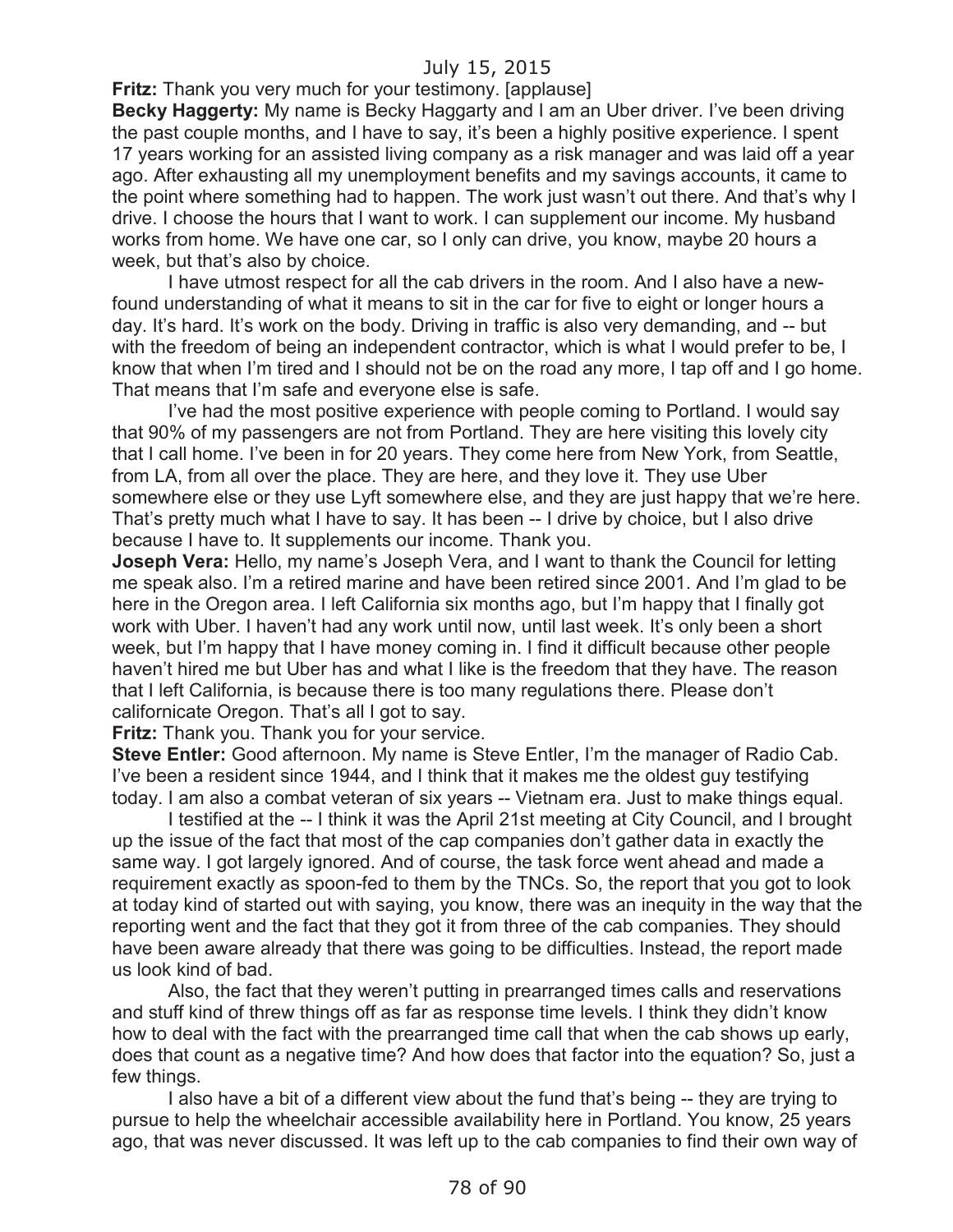making the accessible service funded. We all have the ability to -- especially right now -- to change the rates we charge the public, change the fees that we charge the kitties, and make it at different levels. The TNC companies also have the ability to change the percentages that they rake off the drivers so that they could have non-accessible wheelchair providers -- ridesharing service providers charged a different rate than the ones that provide accessible service. They all have the ability to do that. And to create a whole new level of bureaucracy here at the City and have PBOT collecting funds and then going through some grant process to redistribute it to the companies does not make any sense. **Fritz:** Thank you. We will be happy to take more suggestions in writing. **Entler:** OK.

**Heather Dunn:** Good afternoon. My name is Heather Dunn. I'm also a veteran, I'm a former military spouse. I want to talk about the sociological stance with Uber as far as -- Uber has a given me the ability to as a single mom, as a single parent be able to make my own schedule, be able to pick up my son. It's also -- you know, there's no age discrimination, there's no class discrimination, there's no discrimination whatever with Uber. As far as, you know, you go to a job -- I moved eight times in three years with the military. Now, I don't have 10 years of history of employment. I go to Uber, I apply, I get hired. That's huge. Especially for military families who have been shipped around the United States for years and years.

We want to talk about, the food stamp issue? Guess what, I'm not on food stamps anymore because of Uber. My son gets to see me when he goes on the school bus in the morning, and he gets to see me when he gets off the bus. I can't say that there's been any other job that I've ever held that I've been able to do that. I'm there for my son at all times. Yes, I work for Uber, but I've done 7000 miles of Uber since it started, I've done 553 trips. And I have an average of 4.94. So, I can say that if it weren't for Uber, I probably would be back on the food stamps. Thank you.

**Fritz:** Thank you and thank you for your service.

**Jonathan Olson:** I would like to say that I too am also a veteran of eight years. So, we're all veterans here at this table.

**Fritz:** Could you give us your name, please?

**Olson:** My name is Jonathan Olson, and I have lived in and around the Portland area for over 30 years. I've been a professional driver as a courier for over eight years. I started driving for Uber in Salem over four months ago. When the service became available in Portland, I started driving here. I do this as a full-time job, this is not a novelty for me. My passengers consistently tell me that they love Uber and Lyft services. Many of them tell me that they intended to never use a traditional cab service ever again. The reasons are many, including but not limited to the general perception of poor service, rude dispatchers, and occasional no-shows. My customers praised the convenience and response time of rideshare services. Modern communication technology is changing the world, not just for the for-hire transportation industry. Ride share as it stands now may not be the future, however, it has become increasingly clear that the traditional cab model also is not the future. Things will change. That change will be painful, as change always is. We must all grow and adapt to the world around us. Dinosaurs did not adapt. Where are they now? **Fritz:** Thank you very much.

**Entler:** Can I answer Commissioner Novick's question?

**Fritz:** I need to go to the next set of folks, we've got another 30 people who want to testify. Thank you.

**Joseph Acord:** Good afternoon. My name is Joseph Acord. I've been an Uber driver since two months now. Aside from a few issues brought up by the third party company that they used for background checks, I've had no issues.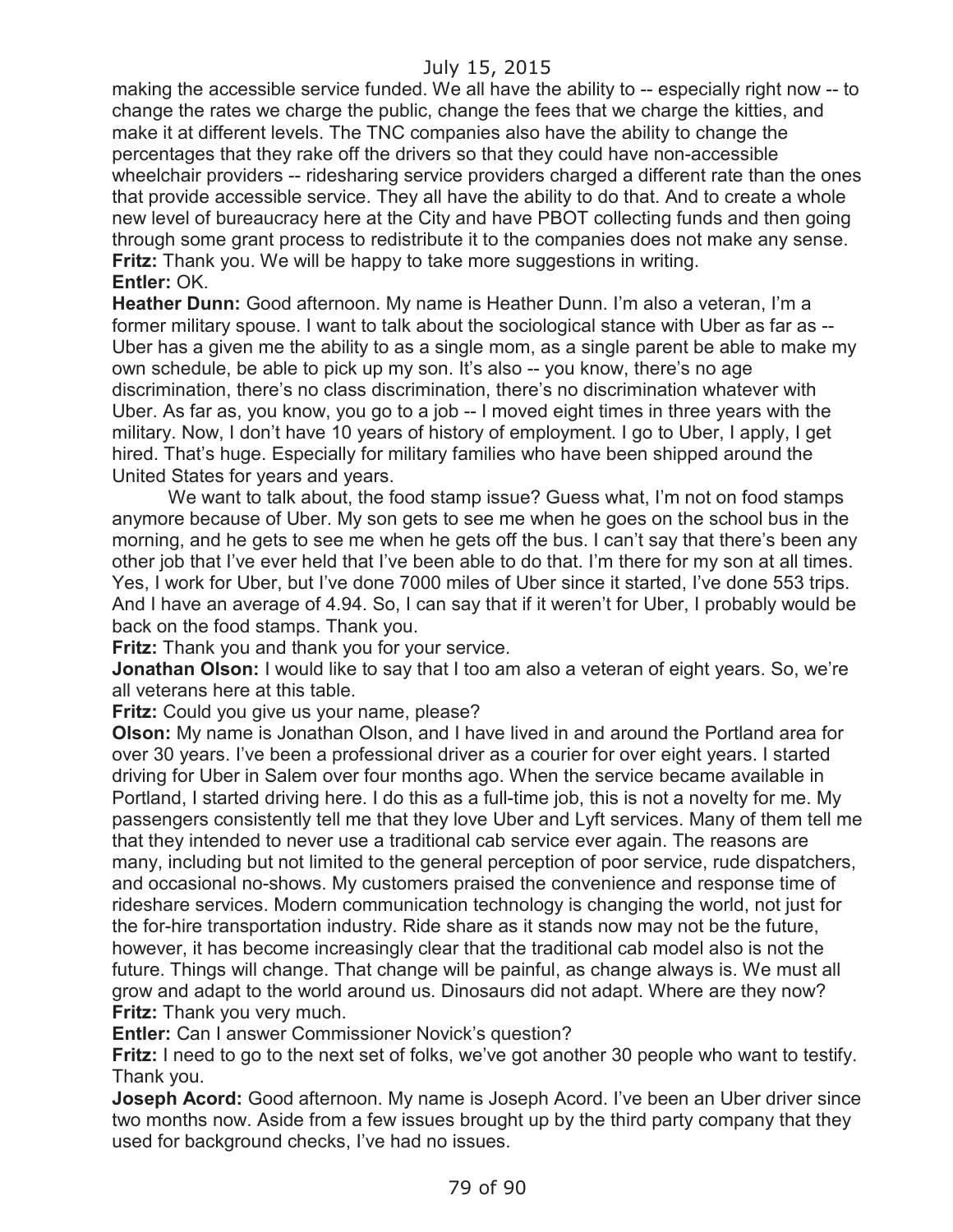My customers are always telling me how Uber is a breath of fresh air in Portland. They get tired of the one, two, three-hour wait times for a cab. I've had a couple of customers tell me that they have had Radio Cab or one of the other cab companies actually cancel their trips on them without any reason or calling them or anything -- just cancel the trip, and they're stuck trying to figure out another way to get around. They have yet to have Uber cancel on them. They really enjoy the five to 10-minute wait periods for a ride. And generally they're just happy there's an alternative to the rude dispatchers and drivers that are in Portland now. I don't know how many times I've had a customer tell me how they get sick and tired of having to deal with this cab drivers that don't have manners, they think that they are entitled because they have the cab.

I like Uber. If it weren't for Uber, my family and I would be on the streets. I got put on unpaid medical leave from work and no other company will touch me because I am on medical leave for my back. Driving doesn't affect my back. I can drive. That's how I support my family right now. That's about all that I have got to say about that. **Fritz:** Thank you for your testimony.

**John Burch:** My name is John Burch and I want to thank you for letting me speak up here. I've been self-employed for most of my adult life, and the last job that I had as a general contractor I had to close a year and a half ago due to serious arthritis, in which I've had my knees replaced twice and I've got serious arthritis in both my feet. I've got a muscle disease that can't be named. So, I spent the last year and a half trying to find a job that would keep my income level where it needs to be to sustain my life and circle that around my medical issues. Pretty impossible task, until somebody mentioned Uber.

I've been working for Uber -- well, I've been driving for Uber, excuse me -- for two months now. My wife is a school bus driver. She's off for the summer. A year and a half that I was unemployed, I've charged up \$15,000 in credit cards just to maintain our lifestyle and support our kids at home. Just driving for Uber, I've been able to pay all the house payments, pay the credit cards with no problem. I really don't feel that -- I'm not here to slam the cab companies. They all need a job, they all need to work. But this has been a monopoly for going on and they abused it. Just like this gentleman sitting next to me, every day, day in and day out, I hear horror stories about cab companies and how these folks will never ride in one again. Now, I agree that maybe that market may be a little saturated with drivers and maybe there needs to be a balance there so everybody is a win-win. **Fritz:** Thank you very much. Appreciate your testimony.

**Chris McClenaghan:** My name is Chris McCelnaghan. Thank you for the opportunity to speak. I'm a new resident of Portland, seven months. I've been working for Uber for two months. I think that I would like to, one, confirm the statement by the gentleman in the prior group about change of management. I do not envy your responsibilities to resolve this. I would simply ask you not resolve it in favor of anyone in particular except perhaps the citizenry of Portland and provide an effective mechanism to allow the competition to occur in this space. I believe that I am an independent contractor. I work independently in other pursuits and in this pursuit, I would prefer not to be an employee of any company that would provide other services to me as an independent provider. Thank you. **Fritz:** Thank you.

**Burch:** I would like to make one statement to Mr. Novick--

**Fritz:** Actually, we need to go to the next folks. Thank you very much. You are certainly welcome to send it in writing.

**John Houlgate:** Thank you very much for allowing me this opportunity to speak. My name is John Houlgate. I've been a resident of Portland for about a year and a half and a resident of Oregon for four years now.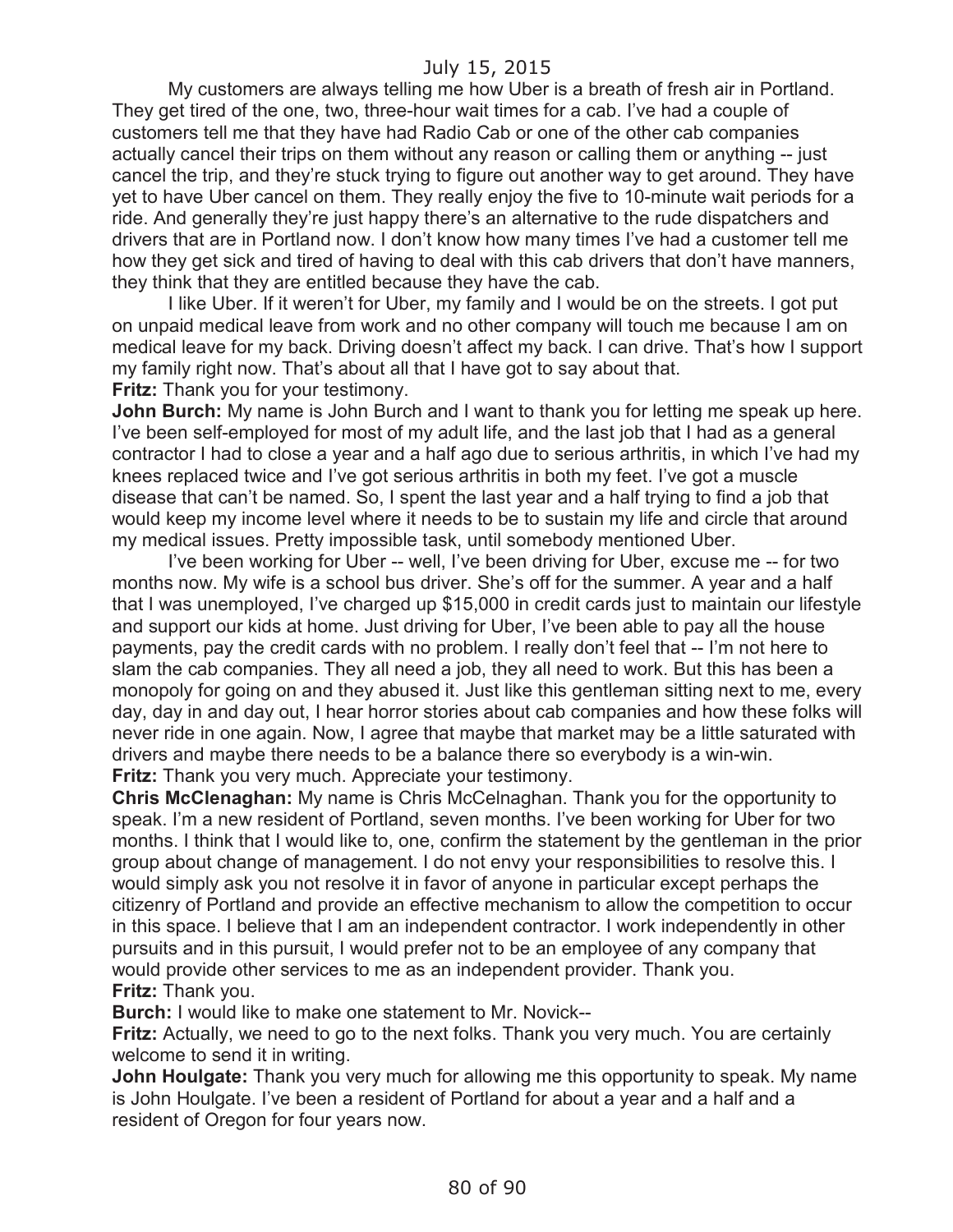First, I wanted to address Commissioner Novick's question. I did not sign up with Uber to become a W2 employee. I signed up to become an independent business person. I've been in business for myself full-time since 2006. That was one of the things that attracted me to this model, was to be able to set my own hours and be able to leverage whatever tax benefits there are working as a sole business person.

What I wanted to also bring to your attention is that though there's been a lot of tensions between the cab drivers and the new TNC industry here, I had -- I experienced a verbal harassment on the road by a Radio Cab driver on May 8th at about 4:50 in the morning as I was leaving the airport. That incident was reported to the Portland Bureau of Transportation and they have since taken the appropriate action to that. I do want to thank the Portland Bureau of Transportation for addressing the issue and taking it seriously. And I just want to let you know that, for myself -- and I think everybody else here, should take this very seriously that there is no room for harassment while we're at work, especially on the roads where there is a very potential danger that could cause a lot of harm.

That said, Uber has been a big help to me in helping me through a very difficult financial period where my wife had some health issues and I lost some business a couple of years ago. This has been able to help me bottom out and begin to restore some of the lost income that I had. I don't know anything more to say, so I'm going to stop right here. I thank you again for listening.

#### **Fritz:** Thank you.

**Janet Weiser:** Good afternoon, my name is Janet Weiser. I'm a retired paramedic and a current clinical massage therapist with my business. I first want to thank the Council for all the time you put into this and the task force. This has been a daunting effect for all of you and I want to say thank you very much for your hard work.

I've been driving with Uber since they first came to the area back last summer in Vancouver. I saw it as an opportunity and I wanted to be onboard. I also drive the Lyft platform, so I do drive for both. I live out in Beaverton and I try really hard to serve that area because it is very underserved. I do come into Portland and I do manage and work here also, so it gives me the flexibility to serve those populations. I've done over 500 trips on Uber and with Lyft about 100 and I run a 4.95 at this point for a rating, so I do give good customer service also.

Six months ago, my husband's job went away due to a corporate downsizing, and if it had not been for the TNC platform that I was working, our house would have probably lost our home and bankrupted. I was able to increase my driving and managed to balance the budget. My own business has ups and downs, and this has been able to give us the opportunity to remain is a status quo and to keep my kids in school. I've got two going off to college.

I work with a lot of different riders from every walk of life. The Nike employees who are going to and from meetings every day, the 20-somethings that are going out on Friday and Saturday nights, and the mothers who are going shopping at WinCo. I do a lot of grocery shopping runs every single weekend. It's so fun after church to go to WinCo and pick somebody up with 32 bags of groceries. Not a problem.

I'm thrilled to be able to manage my schedule and see my clients when I want and to be able to drive when I want and to get the extra money into the budget. Not only do I drive, I'm also a rider. I use the service to come into town, and I'm happy to say that I love it. I'm going to do it more and I'm going to stay with it. Thank you. **Fritz:** Thank you.

**Bright Phillips:** Hello, my name is Bright Phillips. I have my own business but I drive for Uber. One thing I'd like to let my taxi friends know is that technology is here to stay and Uber is here to stay. I love to drive for Uber. It gives me an opportunity to drive for people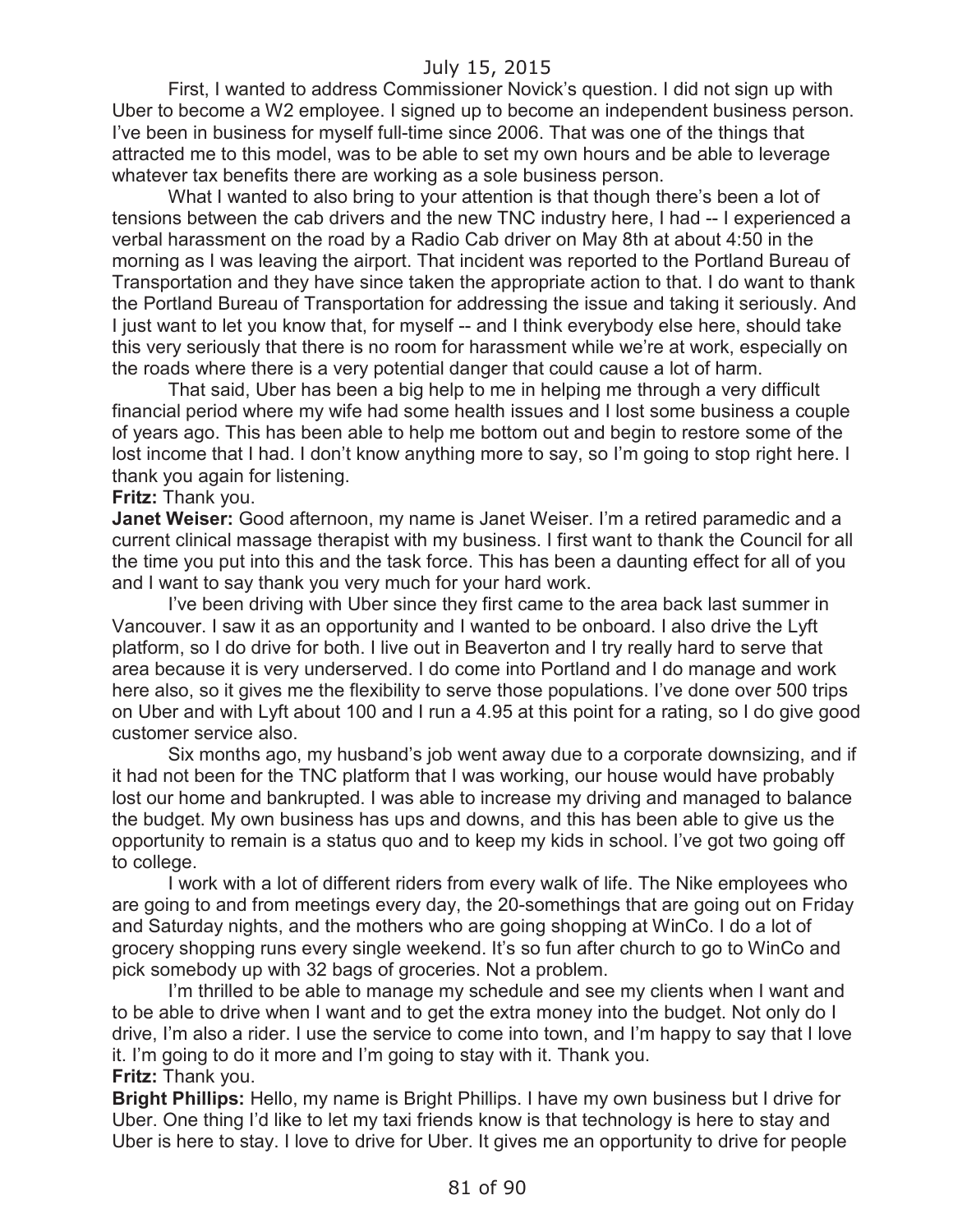all over the world and see different perspectives and a lot of different people's culture and experience. It's great. I love to drive for Uber. I think it Uber here to stay and technology is also here to stay, so the best thing for us to do is to have a level playing field so that everyone will feel treated very fairly. That's my story.

**Fritz:** Thank you very much.

**Deann Pettit:** Hi, I'm Deann Pettit and I drive for Uber. And just briefly, the reason that I came to drive for Uber is I had some physical issues, health issues that kept me from working for almost a year, so I understand the feeling of being faced with the possibility of the reality of your income stopping and where are you going to make money, so I understand some of the cab drivers' concerns with it. Their income has gone down, but then again, it's like for me, this has been a life saver. I didn't have to borrow money to pay my mortgage in June and as I'm starting another business, I can combine both things. It gives me some money to survive on while I'm getting something that's more long-term going. And thinking about just the times that we live in -- and it's so simple how Uber and Lyft work. It's so simple that people can't wrap their head around it. That it doesn't have to be overregulated, that it can be this simple, and this perfect. The riders that I get in my car -- we're a lot alike – "this is the greatest thing ever invented for everyone!" It's convenient for the drivers, it's fabulous -- or, convenient for the riders and fabulous for the drivers. I just think that as technology changes and things -- I mean, you look at Blockbuster and Hollywood Video are not here anymore, but I think that there will always be a place for cabs.

# **Fritz:** Thank you.

**Renee Beus:** Hi. My name is Renee Beus, been with Radio Cab for a decade. My rating is 10. [laughter] I've trained a lot of drivers, I've had a lot of fun doing this job, so I do also know why all the TNC drivers enjoy the job. You know, it's nice to have something flexible. It's a shame it has to kill careers. Some people have been driving longer than I've been alive. I feel sorry for those guys if this all crumbles, and I don't know what they're going to do next. I would probably have a pretty easy time finding another job, but I really like driving cab.

One of my frustrations has been with lack of enforcement. I work all night, 5:00 p.m. to 5:00 a.m. So, I work that critical gap where, you know, everyone's done making their money and there's still people that need to go home, so I'm there for that. And it's -- I've seen Uber cars try and hustle people for cash fares, you know, I've seen them park in taxi stands. I have asked them to move. They -- some of them say, "I'm a taxi" and I'm like, "No, I'm sorry, you're not a taxi. You can't use a taxi stand, you can't do street hails, and you can't negotiate for cash." But, you know, there's no one overseeing it. As long as I'm talking about oversight, I hope that everyone is making sure that these people are fully, fully, fully insured to 100% for every phase of the app because one of my regular customers works at a natural food store. She was telling me how her co-worker got hit on his bicycle -- he cycles every day -- by an Uber car. He got all his front teeth knocked out. And the first thought besides "oh my god, how horrifying would that be" is "oh, jeez, I hope that that gets covered. I hope the claim doesn't get dropped" because these people, like me, we don't have a lot of money. So, if they are having to pay out-of-pocket for a claim that got dropped, I don't think they got that in their bank account. That's all I got to say. **Tesfaye Aleme:** My name is Tesfaye. I'm from Green Cab. The first thing that I want to say is we're not against Uber of Lyft or anything. We're asking for the same rule and the same ride -- everything has to be done the right way. [applause] That's the only thing that we are asking. If that's what we're asking, we are not going to be complaining about what happened here and what happened there. To be sure, one thing that we're asking for for the same ride, then we will be competing within the system. There are fallbacks from the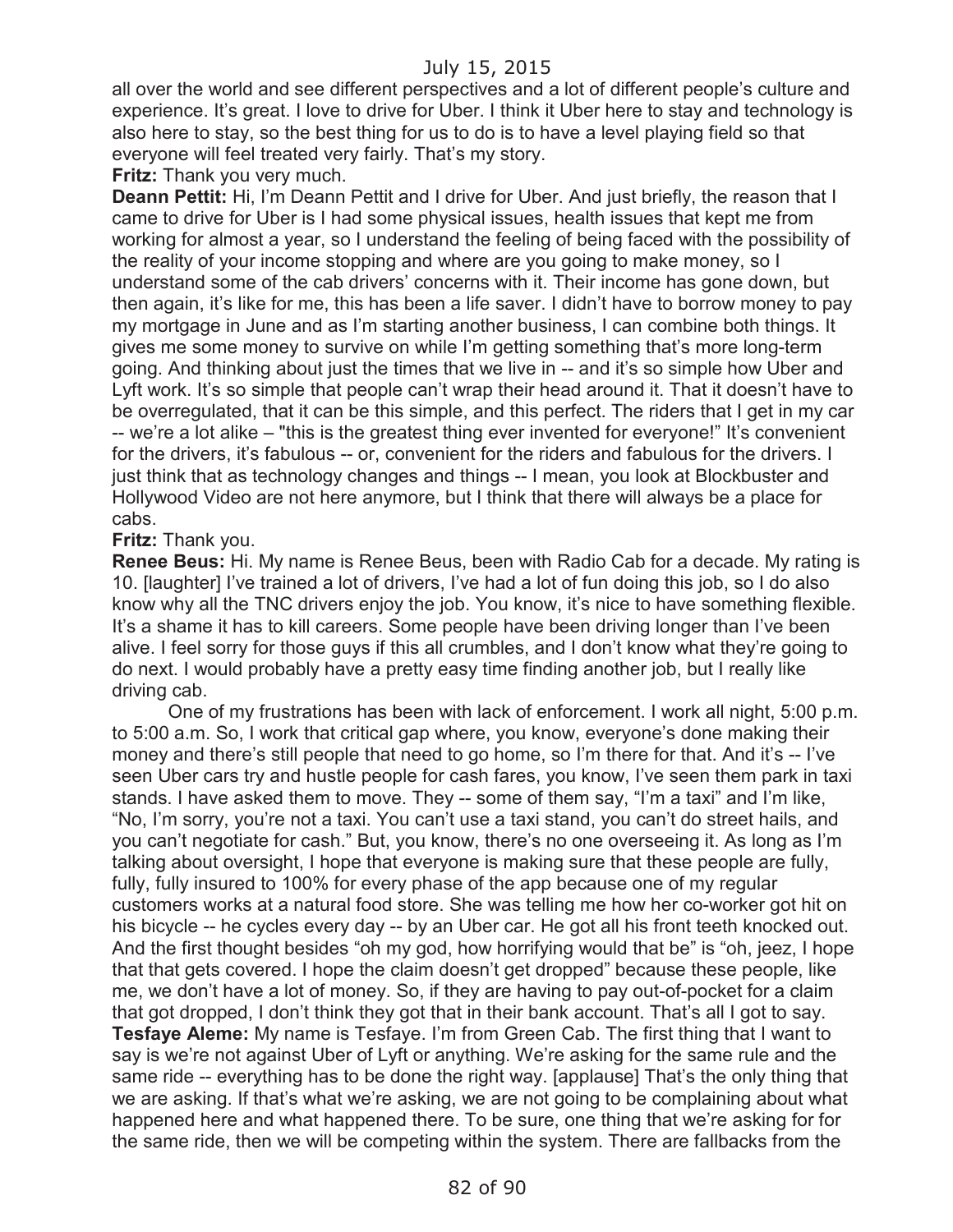regulations and rules have to be enforced immediately. I can tell you, because I cannot tell how much the drivers are losing I feel the pinch, and we reduced our kitty, which I have submitted report to Commissioner Novick that we have reduced the kitties so that the company and the driver can share that pain. So, we have to know those kind of things. If we are not playing with the same rules and same ride, then some of us might be out of business because based on the situation, I have to spend about \$500,000 for wheelchairs. If the wheelchair thing is not going to be enforced, then, I'm told "get out" because you know, you are not worth it.

The other thing we have to make sure is if a company is going and partnering with another company, there is no gain of wheelchair available because they're using already the existing company vehicles. So, those kind of things have to be very carefully weighed in. That's what I want to say.

The last thing I want to say is a driver sitting here was giving his car -- he has drivers driving the car and he was generating money for himself. And that driver was paying the company insurance and all the expenses. So, these are the drivers that are trying to slide out and accuse companies. And the other thing is --

**Fritz:** I need you to stop you. Thank you very much. Please send the rest in writing. **Aleme:** OK, thank you.

**Ilene Brown:** My name is Ilene Brown. I drive for Uber and a little bit for Lyft. Prior to driving for Uber and Lyft, I was a contract driver already, and I think that maybe we're not aware of how many contract drivers are on the road in Portland today because we keep talking about Uber and Lyft and the taxi companies, but there are thousands of contract drivers driving in Portland every single day. I had contracts with several -- with an auto parts company, and they just got new contracts with more stores so there are more drivers. Contract driving has been around for a long time, and I think now that we're changing into a platform where we're driving people, now everybody is paying attention, but this is an area in Portland that's an issue here. It's a good issue, but we're -- I'm kind of losing my train of thought about it.

Anyway, I'm a professional. I drove as a contract driver and still do part-time. I drive Uber full-time because I like it so much better. I drive at night because I want to serve my community. When I started doing this, I thought, "there's no way I am driving at night. I'm not driving a bunch of drunks." That's the best part of it. I am serving my community. Helping people keep from drunk driving is huge here. I never realized that there was that much of a problem until I had people sitting in the back car saying, "if it wasn't for you guys, we would be driving drunk." That's important to me, so I chose to drive the night shift. I go out about 10 o'clock at night and drive to the morning until I get tired and then I go home.

I could talk about how great this is for me personally -- I make more money, I can work when I want, all the things that everybody says -- but the important thing is the community and the visitors here. I have driven people from documentary film producers to a kid backpacking on his mom's Uber account. [beeping] We're serving more and more visitors and locals in Portland by adding transportation network companies. And it's not just us, its Postmates delivering food to people and to hotels and our visitors and locals. We're doing so much more by allowing transportation networks along with the cab companies, and I think that we can't do any better than that.

#### **Fritz:** Thank you.

**Dorn Matthews:** Hi, my name is Dorn Matthews. I'm a Radio Cab drive for about six years. I'd like to bring up that there seems to be some magical assumption that there is a disparity between the character of an Uber driver and taxi driver. They're these nice, working people and the taxi drivers are scummy, hook-handed jerks. And that's really not -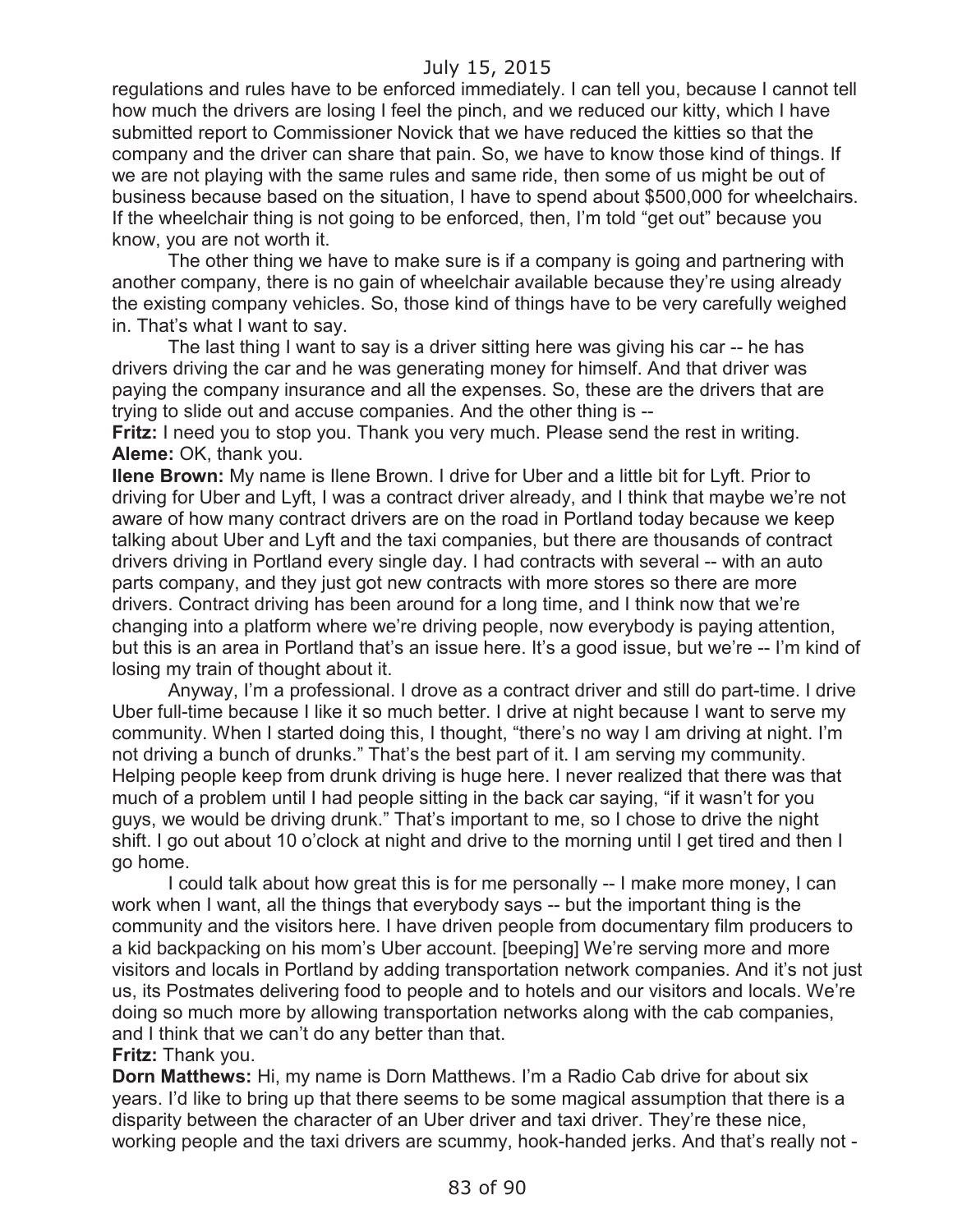- that's the whole PR angle. On top of that, a lot of the stories I've been hearing have been, "I didn't do anything before this, I had such and such-and-such job unrelated to driving, and they hired me. Nobody else would hire me, and they hired me." Is that a glowing - that's not really -- I don't see that as a particularly good thing. We have veterans driving - as in better drivers. Maybe once upon a time it was World War II veterans but now, people with experience driving. And we could treat this like Oprah where you get to drive an Uber, you get to drive an Uber, you get to drive an Uber! But eventually, the well is going to dry up and it's not going to affect us, exactly. It could, because if they become so numerous and so dependable that they can always be there in 10 minutes -- but we already ascertain that the numbers shown at the beginning were junk because they're not accepting the numbers for the rides they don't accept because they're busy or nobody is in the area - are not counting. So, it's going to boil down to how many are we going to let on the road. Because I think these are fantastic people driving cabs, but you are going to get the guys that we need to get rid of. And I don't want to see people getting dragged down -- people actually who do their jobs well, and I don't want to see them getting screwed up by -- I should probably not mention names, but it's just it seems like the lack of standards is detrimental. And when you're out, if the business dries up because there's too many guys, you're on your own. And the cab companies were set up for continued business and selfcontainment in the regulatory structure. So, sorry if I sound inflammatory, but you guys are alright in my book, just want to make sure --

**Fritz:** Thank you for your testimony.

**Matthews:** Thanks.

**David Mosier:** Hi, my name is David Mosier but I go internationally by the artist name videotape. And I'm a licensed security guard and I'm an Eagle Scout. I'm here to talk about funny business I have seen since I've been trying to get a legitimate taxi job going during the free interim program.

I've always wanted to drive a cab. I want to help people increase their mobility. I was given the option to have a sustainable wage doing guaranteed early morning rides and WAV cab rides in a handicap van. But as I found, this process has been tied up in bureaucratic red tape. It didn't help that PBOT moved buildings this time to different offices, people were closed, were on vacation. It didn't help that when I called people, they didn't know the new procedures that were set during interim period and they didn't know how to move me through the system or do their jobs properly. Even when I made phone calls to people for weeks, all I did was go around and around in utter confusion.

I see this disparity here where I've been tied up in red tape whereas Uber and Lyft drivers can pretty much just start driving. I'd like to question, what's a lobbyist in this situation? Who here is a special interest? If people are paid to be in this meeting or at other meetings such as the interim period review workshop for the mid-point review -- if they're paid to be here and give these testimonials, I think you should be questioning that. If they're all wearing these pink T-shirts saying they're independent subcontractors and the T-shirts have the company logo on them, isn't this some Orwellian double speak?

Another issue you really need to tackle is the influences that are going on here. I see the Starlight Parade propaganda event, and it's trying to influence the general public. I see the Mayor in cahoots with Lyft or Uber as being questionable. Even the Willamette Week and the press has taken money outside of an advertising role from these companies and these sponsored events.

**Fritz:** Thank you very much.

**Mosier:** That's questionable.

**Fritz:** Thank you for your testimony. [applause]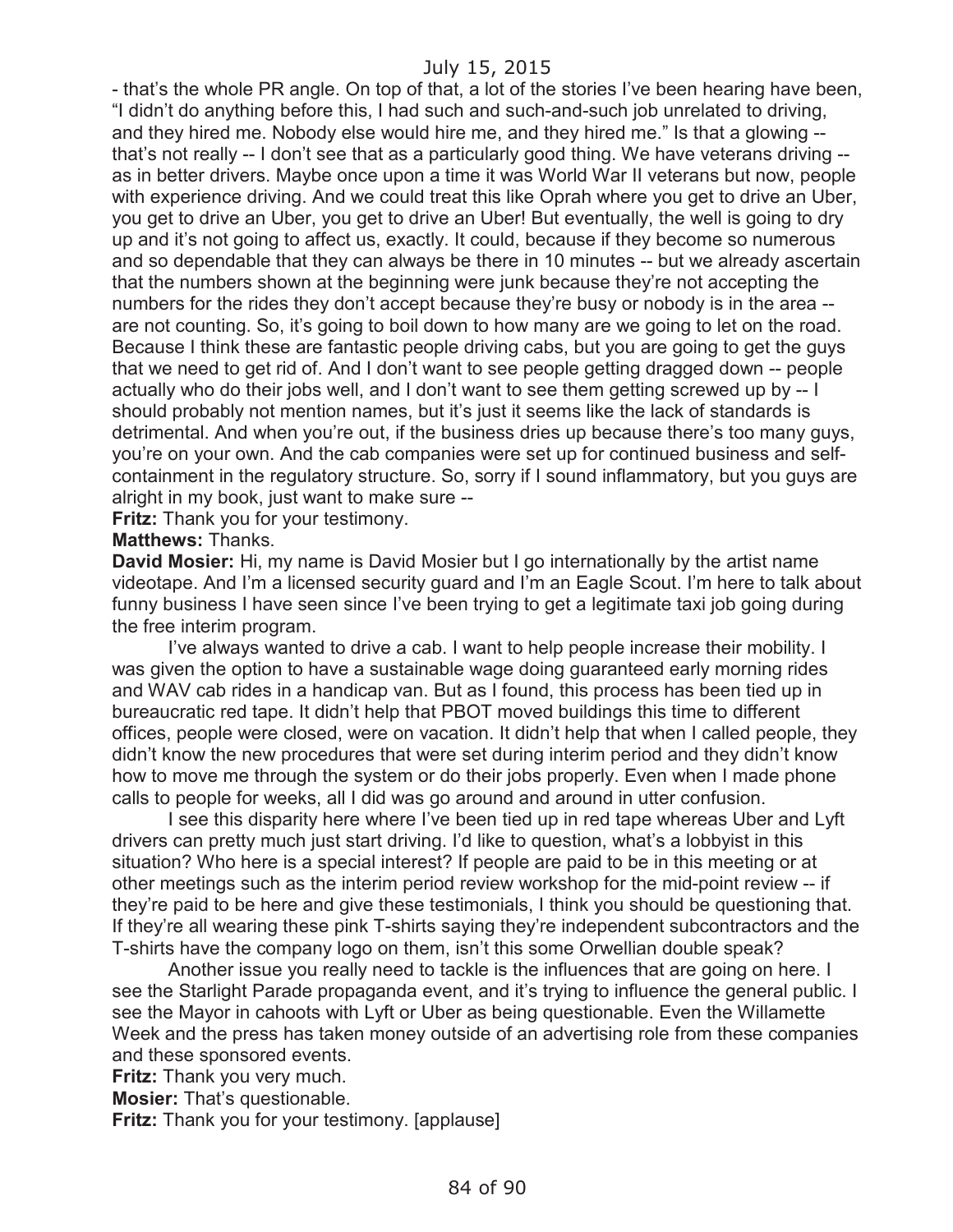**William Daniels:** Hi, my name is William Daniels, I drive for Radio Cab. The first thing that I would like to do is to apologize for any Radio Cab driver or other person representing Radio Cab that behaved in an unloving way to anybody else. That is not acceptable to me, and it is not acceptable to Radio Cab. [applause] That goes our stand, so people that did that behaved on their own and not acceptable.

I hope you understand that when Uber reported the amount of money that their drivers are making, that does not include the cost of the cars. That's a significant expense that they are not covering or telling you about. I've been driving for nine years -- longer than any other work that I have ever done -- and I like it. I give great customer service. I work about 52 hours a week. My wife is disabled. With my income, we cannot own a home of our own, but we can have a decent standard of living.

So, point number one. If you allow TNCs, you will be chopping up full-time work into supplemental and not living wage income. Point number two. Portland has an ethic of buying local. If you allow TNCs, you are sending money to big, out-of-Portland and out-of-Oregon multi-national companies. [applause]

If we take a larger view of transportation, according to Audi, they will be ready to market driverless cars by 2017 and Nissan by 2020. TNCs will replace their drivers with driverless cars. So, point number three -- at that point, you will be sending all the money for providing transportation services to out-of-Portland and out-of-Oregon giant multinational companies. And no, I do not want to be an employee, I would much prefer to be an independent contractor. Thank you very much.

**Fritz:** Thank you very much.

**Semay Araia:** My name is Semay Araia, and I work for Radio Cab and I own a cab right now. I start with Radio about two years ago, and I got the opportunity to work for them and also be an owner. Like I hear everything in here, everybody says like a second job, but driving a cab is a full job for me. And they're taking all my income because of the Uber drivers. Because nobody has time to call because the system? OK, we can change the system. But nobody has time to complain about Uber. They're not going to call or anything because they always use cellphone texting to make an appointment, that's like what everybody does. But for me, being a Radio Cab taxi driver is my main income. I do not have any other source to add extra income. It's unfair to me and any other drivers. We have to compete with other drivers that's using it as people around with their own cars and extra income. So, the only thing I'm asking is if any of the people's for Uber, they use it as a second job. Does anyone with a full job as Uber and can survive through that? And I want the same rules for everyone and to get my job back because I'm losing income. Thank you.

#### **Fritz:** Thank you.

**Frink Warninghoff:** My name is Dirk Warninghoff. I'm a Portland native, I was born North Portland in '77 and graduated from Lincoln about 20 years ago. Previous to a cab driver, I was training in the United States army before the deployment to Afghanistan and Iraq.

I own my own share at the cooperative that is Radio Cab. Radio Cab helped save my life after returning, affording me as a native PDX person to stay here with a living wage. I've been losing about 40% of the income, if the City would have not put cabs on taxis the last 14 year, cab companies would have been able to service those orders faster. And since the TNC has no caps -- more cars on the road then all the taxis combined -- they can give faster service

Some things I would like to see the TNC cars do -- labeling on the cars. Maybe like magnets like the Oregonian has they can put on the sides and the front. [applause] I'd like to see caps on the amount of cars on the roads so every driver can take home money. Maybe raise the caps on the weekend nights. Enforcement fees for all. I was paying 600 a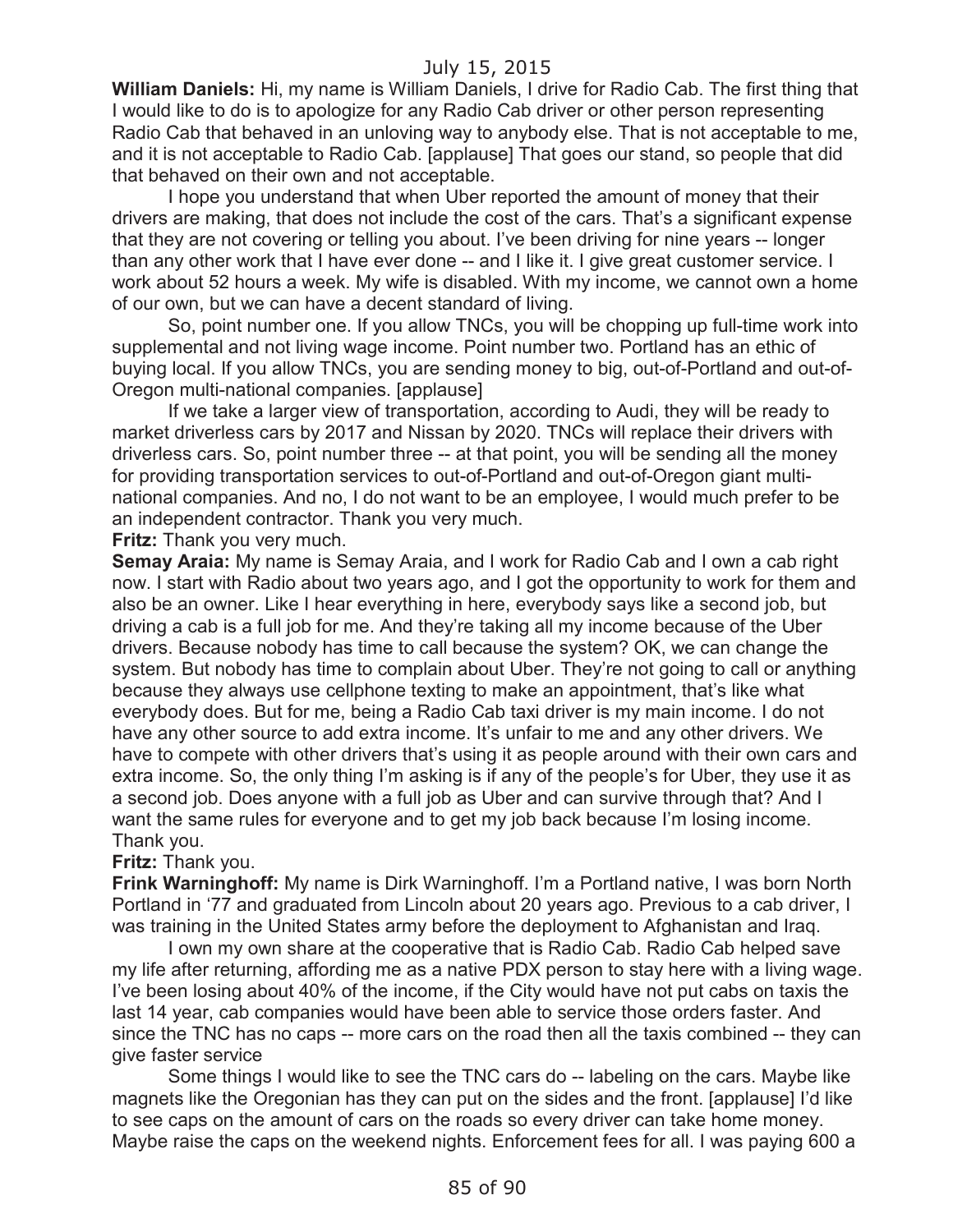vehicle before taxis gone wild, and I would love to see that on every vehicle because that's a big expense to get into. And to answer Mr. Novick's question, the state's in the driver's seat for the independent contractor thing, just like they are for the minimum insurance requirements. You guys are kind of waiting for them to make a decision on that.

Kelly, who was here and spoke -- she was happy to supplement her income with 131 rides in two months. I do that many rides in a week and a half, because it's my living wage job, not supplementing my income. I'm happy people are supplementing enough to buy themselves a dinner so I can't afford a mortgage. By allowing a competitive advantage to no wheelchair requirements and capping us before when you didn't give them a cap at all is called collusion, it's giving competitive advantage to somebody. And if Union Cab doesn't sue you, the TFA doesn't sue you, then someone's going to do a Go Fund Me and sue you and the City of Portland for collusion. They are the same taxi-style rides, not the same background checks, not the same wheelchair requirements, not the same enforcement trees, and not the same labeling. Please have the same rules for all. **Fritz:** Thank you. [applause]

**David Gibson:** Good afternoon. I'm David Gibson. I commute an hour and a half from Dallas, Oregon to do my job with Uber. And even with that commute, I figured out I'm throwing about \$2000 a month down the toilet in hours I could be working and fees. I am still making a good living. I lived in Portland most of my adult life, and I will be coming back now because if this doesn't work out, I have to go to work for Forest River that pays \$10 an hour. And I would also like to say to the ten or 12 people rude to my brother, shame on you. Sorry, I had in that on my mind.

I've been doing this job now for probably -- the longest-serving Uber driver here - almost a year. I've been here the entire time they've been operating in Oregon. I've done Eugene, Salem, Portland, Portland metro, and Vancouver. I've had almost 3000 rides. It is my fulltime, it is how I raise my son and take care of my aging mother. It is the only thing that I do. With my disability, I can't go back to house painting, so is if this doesn't work out for me, I will get another job but it won't pay half as much as this one. Thank you. **Petr Morolohshef:** Hello, my name is Petr Moroloshef and I'm a driver. I've been driving, I've been delivering the newspapers, I've been delivering pizzas. I've been driving tow trucks -- I really like driving tow trucks -- but in 2008, I walked into the Radio Cab and I really, really liked it because it used to be a great company and there was a lot of money to be made back when it was a monopoly. But the thing started going down, and then eventually I realized that I'm being told to do work not the same way I was trained. The way I was trained is I get to pick and choose the orders that I want to run, because the company is under such pressure, the demand was so high and the supply was so low that the driver was able to pick and order, which is not a good sustainable business test. And it got to the point where there was like, "dude, you do too many of them. Stop doing this." I was like, "how many is too many?" The TNCs have this thing called acceptance rate. You just cannot reject because you get deactivated from the system. And I was like, hey, let's do something like that because you can't just single me out and say, "hey, you're doing too many" when I know everybody else does it. Let's say five flags, 10 rejects per shift. If you do more, you get de-authorized for the rest of the shift. They didn't want to do that, so what ended up happening is I got pushed out in a really, really sick way. I am right now considering talking to a lawyers and bringing up a lawsuit against Radio Cab company because I've been harassed there and I've been treated unfairly. I believe I've been discriminated based on my race and the way I look and the way I dress. I am really devastated. It's been more than a year and hours of therapy and counseling and my first visit to the emergency room in my entire life, my first visit to jail my entire life. Like, I'm making money OK but I really like driving, and I don't see why this whole thing would be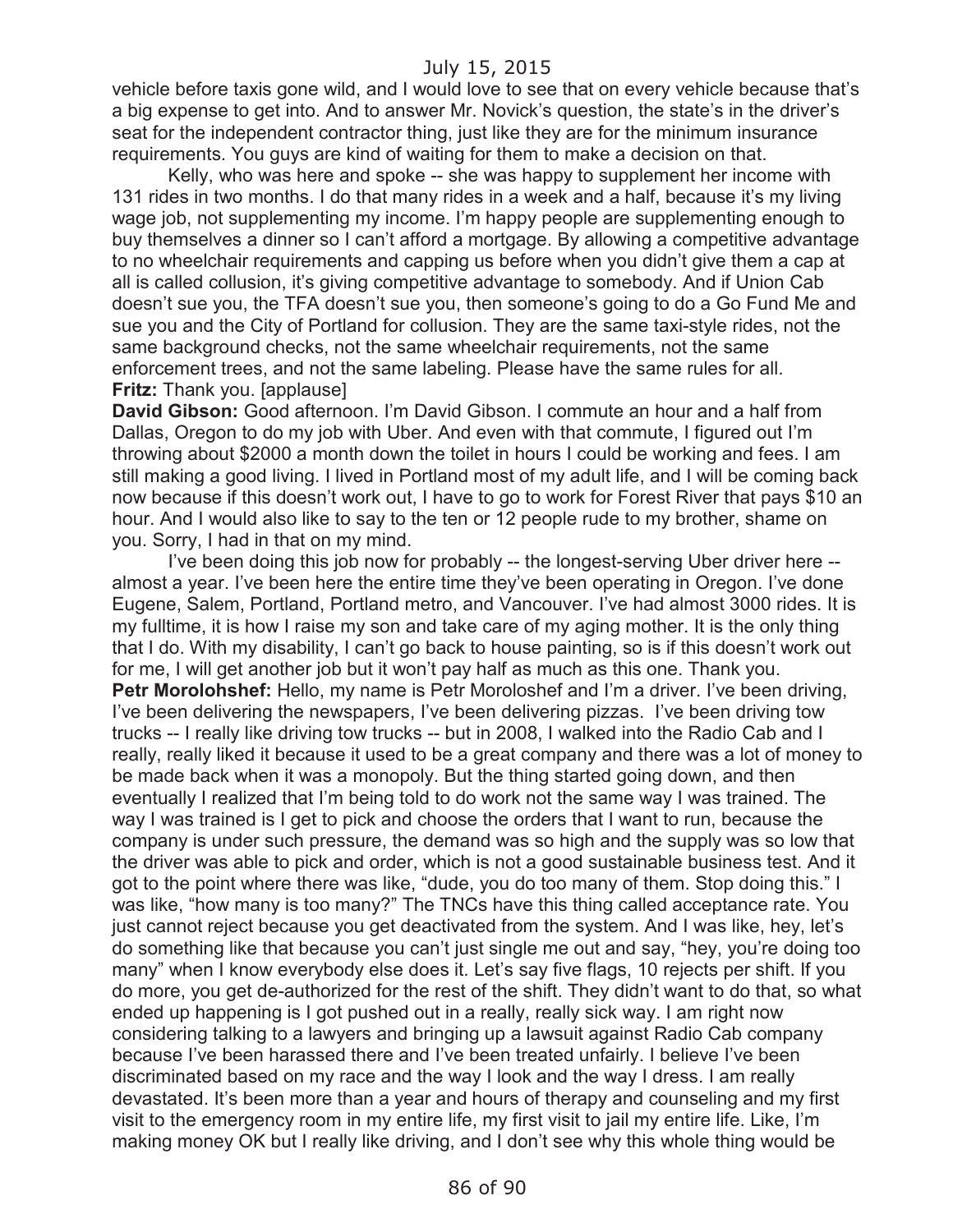going on here because two adults should be able to be able to subcontract for a ride without intervention of the government. That's my opinion. Hey, you want a ride? You have a car. Give me the money. That's all, thank you very much.

#### **Fritz:** Thank you.

**Delilah Jones:** Hi, my name is Delilah Jones, and I've been driving with Radio Cab for about seven years. I was born and raised here in Portland. I just want to say that upon approval of the arrival of the TNCs, my gross hourly income dropped about 30%. So for the first time in the eight years since I graduated from Portland State University, I am behind on my student loan payments, which is really awesome. But the thing is I see the rise of the TNCs as part of a larger trend siphoning money from the lower and middle classes and just generally devaluing labor and the working class. Taking the taxes and income from the local economy and delivering it to rich investors. On the surface, it sounds really great that you can pick up a little extra money in between your two or three other part-time jobs. But, the way that I see it is we're taking 500 living wage jobs and turning them to thousands of on the side, "it's fun" gigs, you know.

I'm an award-winning professional driver. I get ongoing training in defense of driving and customer service. I actually have a support system in Radio Cab in case of emergencies, accidents, or just lost items. I have excellent, reliable insurance that covers me constantly. And the fact is, driving is the single most dangerous activity that we all engage in daily and safety should not be taken lightly.

I understand that the TNCs are here to stay -- you know, barring the hundreds of lawsuits that they are facing in the country and world right now -- but I want to see the City do two things. I want to see them strengthen the safety regulations for commercial insurance, training, signage, cameras, the same permitting process that I go through, 24 hour phone support for drivers and customers, more than just an initial inspection but ongoing inspections for vehicles, and I want to see, too, enforcement of the regulations you put in place.

The last time I spoke before this Council, I requested that TNC drivers follow the same protocol for permitting that I do. Commissioner Novick's response was to remove the \$100 fee for taxi permits, effectively causing taxpayers to pay for my background and driving record checks. I assume that the next step is to require taxi companies to do their own checks and I won't need a permit anymore, but that's the only way that the City can know that I've been vetted and that I've paid my taxes. Please enforce the rules, not just relax them to accommodate bullies so that they can flood the market, instigating a race to the bottom. Thank you. [applause]

**Fritz:** Is that all that signed up? Did anybody get missed?

**Moore-Love:** Did anybody who signed up not hear their name called?

**Fritz:** Thank you very much, everybody, that was very effective testimony and I appreciate everybody being here. Colleagues, what's your pleasure for what we'd like to do now? We're through with the public testimony, we had said there might be questions for staff or some of the parties.

**Novick:** Actually, I would like to ask the same question of both the TNC representatives and Raye, if that's possible. If somebody from Radio Cab wants to come up, I'd like to ask the same question. It's the question that Commissioner Fritz asked, which is, how many drivers do you have available between 2:00 and 6:00 in the morning? And I'll take anyone's answer first, second, third, and fourth.

**Steger:** I don't have the exact -- I don't know the exact number. I can say the data that was passed to the City is accurate so our completed-to-request rate is high. That includes 24 hours a day so you will be able to see if there is a spike during that time. I believe that prior to us launching, I supplied a comparison of a taxi app data snapshot here versus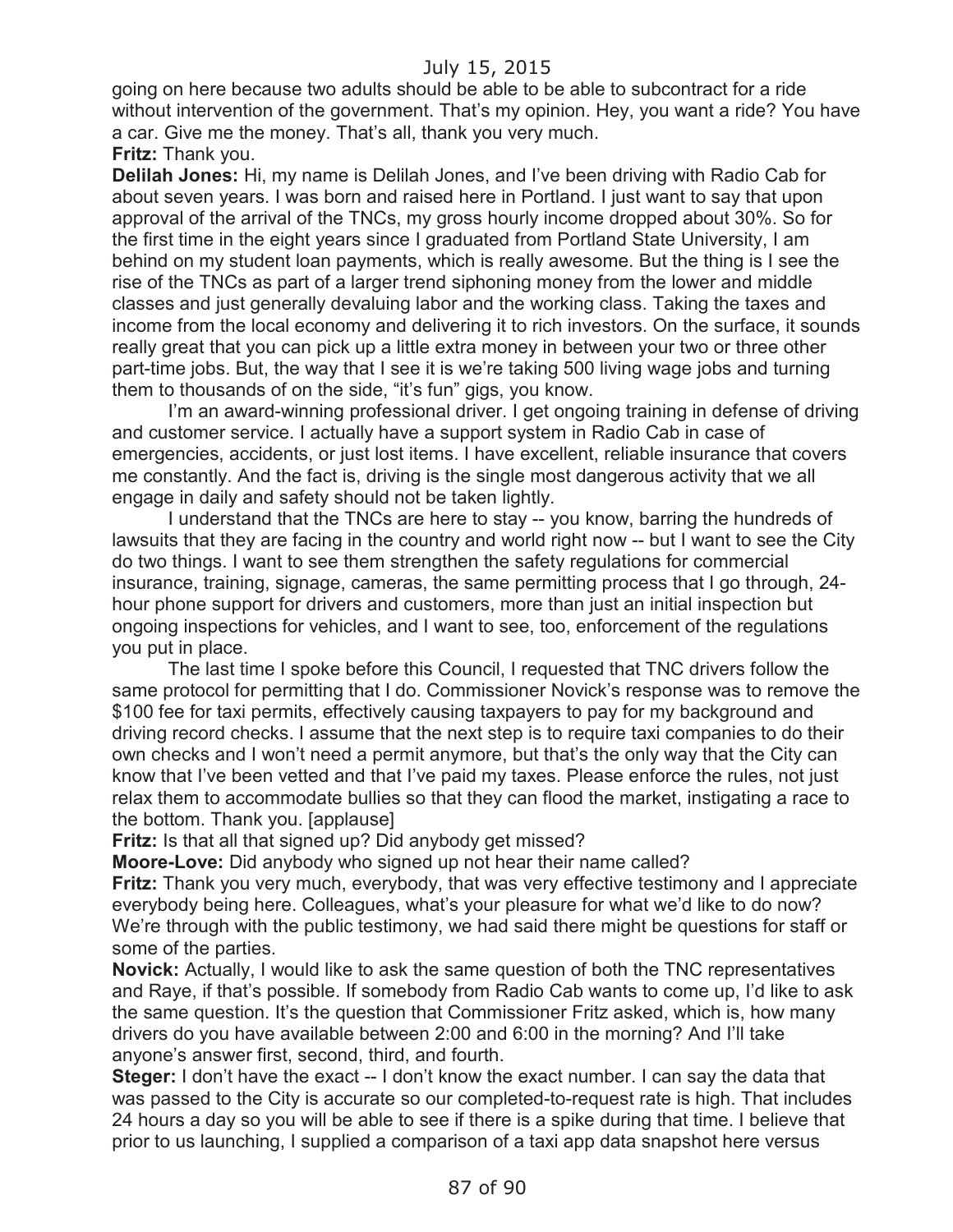what we see in Seattle, Washington. So, we see service in the mature market 24 hours a day and I'm happy to paint that picture to ensure you guys are comfortable with that service that is happening.

**Fritz:** The question is not how many rides are accepted, it's how many rides are available. So, you will be able to supply us with the number of drivers who are available on your app on an hourly basis, is that correct?

**Steger:** The completed-to-request ratio. So, the ration will indicate how many are requested versus how many are completed --

**Novick:** Sorry, but if you go on the app that says nobody is available, does that count as a request or not?

**Steger:** You can request a vehicle if no one is available.

**Novick:** But why would you request a vehicle if you can get a message immediately saying no one is available?

**Steger:** We see that happen on a daily basis multiple times a day is there is no - particularly if it's very busy. Again, with the data in terms of the driver count, we have a contract with the City that dictates what data we will share with the City, and so we are happy to discuss change in that contract and what changes to that contract we think need to be made or what changes to the contracts you would like made moving forward? **Fritz:** Folks, if you could be quiet while we're trying to deliberate, that would be very helpful. So, that's something that you can negotiate or change in the contract? **Novick:** We'll discuss that. Same question to everybody else. How many drivers, if you know, do you have on the road between 2:00 and 6:00 in the morning?

**Chang:** I think going back to the TNC model, it's an individual that chooses whether to turn on the app or not. How we incentivize people to do that is through primetime, so that gives the incentive to come out and serve that period of time. So, that's how we address the demand and supply, and we know that works. Why do we know that that works? The TNC mid-pilot data report shows that. When there's periods high demand, the wait times are reduced. I think that's a clear indicator of it. But you know, we'd be happy to open up the conversation to how we get -- what kind of information is needed to answer the concern and question that you have. We're happy to open up that conversation.

**Fritz:** It seems to me you're a technology company, you have the means to know how many people have switched on the app.

**Chang:** Yeah, absolutely. I think there's always a way to determine if the app opens. So yes, absolutely.

**Fritz:** That would be helpful. And then do you, in fact, give a primetime incentive for 2:00 to 6:00?

**Chang:** So how the primetime works is dynamic pricing. So, if there's a lot of requests and currently low supply, then drivers see that on the app. They can see that they are now being incentivized to go and turn on the app and go and visit that area.

**Fritz:** Was that a yes or no? Do you incentivize --

**Chang:** Yes --

**Fritz:** -- people to drive between 2:00 and 6:00 a.m.?

**Chang** Right, yes. Through dynamic pricing, it would be the case that there would be an incentive to go out and drive at that period of time if there is -- to be clear -- if there is demand at that time, the dynamic pricing would incentivize people to go out and meet that demand.

**Fritz:** So, if I'm having my medical emergency but I don't want to call an ambulance at 3 o'clock in the morning, unless everybody is having the same time, there isn't going to be an incentive to have one of your drivers take me to the hospital.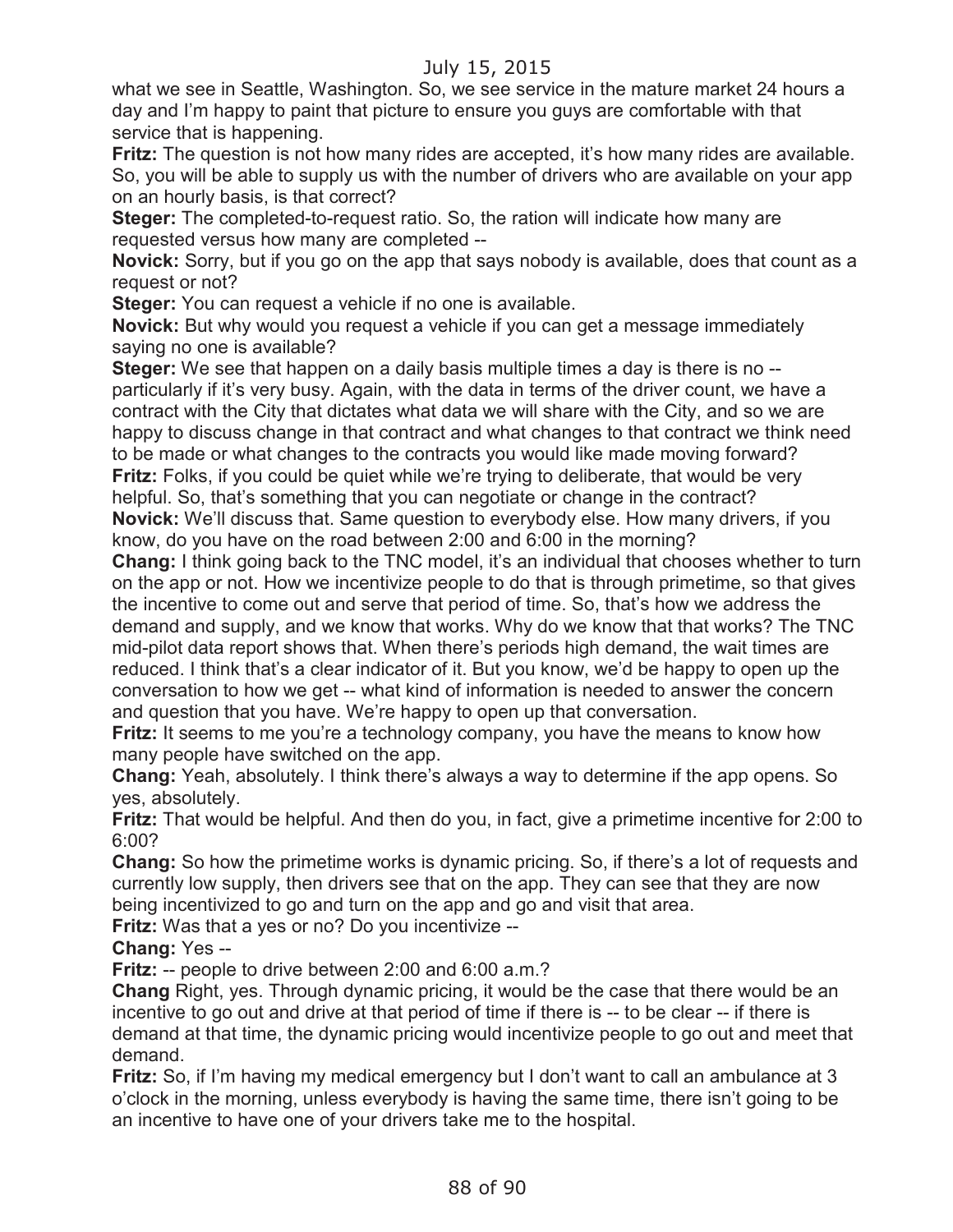**Chang:** Well, I would say in a medical emergency situation, you should absolutely call an ambulance.

**Fritz:** No, not if you have a sprained ankle -- that's probably not a good thing to do. I would like somebody else. There would be a bus, right?

**Chang:** I will note this. You now have multiple options available. In the past, if you have a sprained ankle at 3:00 a.m., you may have four options available. Now, you have at least six.

**Fritz:** That's what we are trying to determine, though -- do we have more options or are we in fact putting taxi cabs out of business and taxi drivers out of work so that there will be fewer taxi cab drivers to take me to the hospital at 3:00 a.m. with my sprained ankle? **Chang:** Right, and to briefly respond to that, I think the report absolutely assures of the fact that there is incredible demand. That people are using these rides, that people are excited about it. The people of Portland, visitors to Portland -- they are taking these rides. There's no doubt about it.

**Fritz:** Not at 3:00 a.m., though. At 3:00 a.m., there's much more taxis than your service that people are able to get.

**Miles:** This is actually topic that the City of Portland contemplated decades ago, which is why the current taxi cab code mandates that two-thirds of vehicles have to be added in a given time. So, we do monitor that. We do keep two-thirds of the vehicles on the road, even in the middle of the night. And so that number would be -- I think it's around 88 or something.

**Entler:** So, not all companies have the same model. Not all cab companies are created equal, and they don't have the same model. At Radio Cab, we have back-to-back 12-hour shifts so everything is available to go out 24/7. You know, Portland has been embracing the ride sharing experience of Radio Cab for many years and we've tried to, you know, make sure that that's available to as many people as possible. On any given day, we keep records of who's out there. And you know, really, it will vary from shift to shift depending on -- the drivers know which days are the good days or the good nights to work and the driver availability for the vehicles will sometimes vary, but not a great deal.

**Novick:** Just one more question for Raye and Steve, which is, how many rides did you give in May of this year and how many did you give in May of last year, and what kinds of rides?

**Miles:** I just compiled this for you right before I went on vacation. I don't have the exact numbers. I can get this for you tomorrow. Our ridership in May was down 30% -- or no, our riders in June, was down 30% from a year ago. Our number of rides provided. And I can get you the exact numbers.

**Novick:** Thank you. Steve?

**Entler:** Our dispatch ride count for May of this year, I believe, was about 110,000. And I think it's down -- it was about 8% from last year. I could get the exact number for you. **Novick:** About what percent?

**Entler:** The percentage was down, I believe -- the dispatch manager told me it was down 6% to 8% from the previous year. That's dispatched orders, only.

**\*\*\*\*\*:** [inaudible]

**Entler:** No, for the month of May for this year.

**Fritz:** And one final piece of data that I hope that you can get to Commissioner Novick for the final report is the number of pre-booked and taxi stand rides that are provided and how -- because that should be factored into the efficiency and the time wait.

**Entler:** We don't track the stand business. I doubt that any of the cab companies do. They're pretty much on their own. We could try to do that. And by the way, in that dispatch order count was included pre-arranged time calls and stuff like that, so, it wasn't -- I think